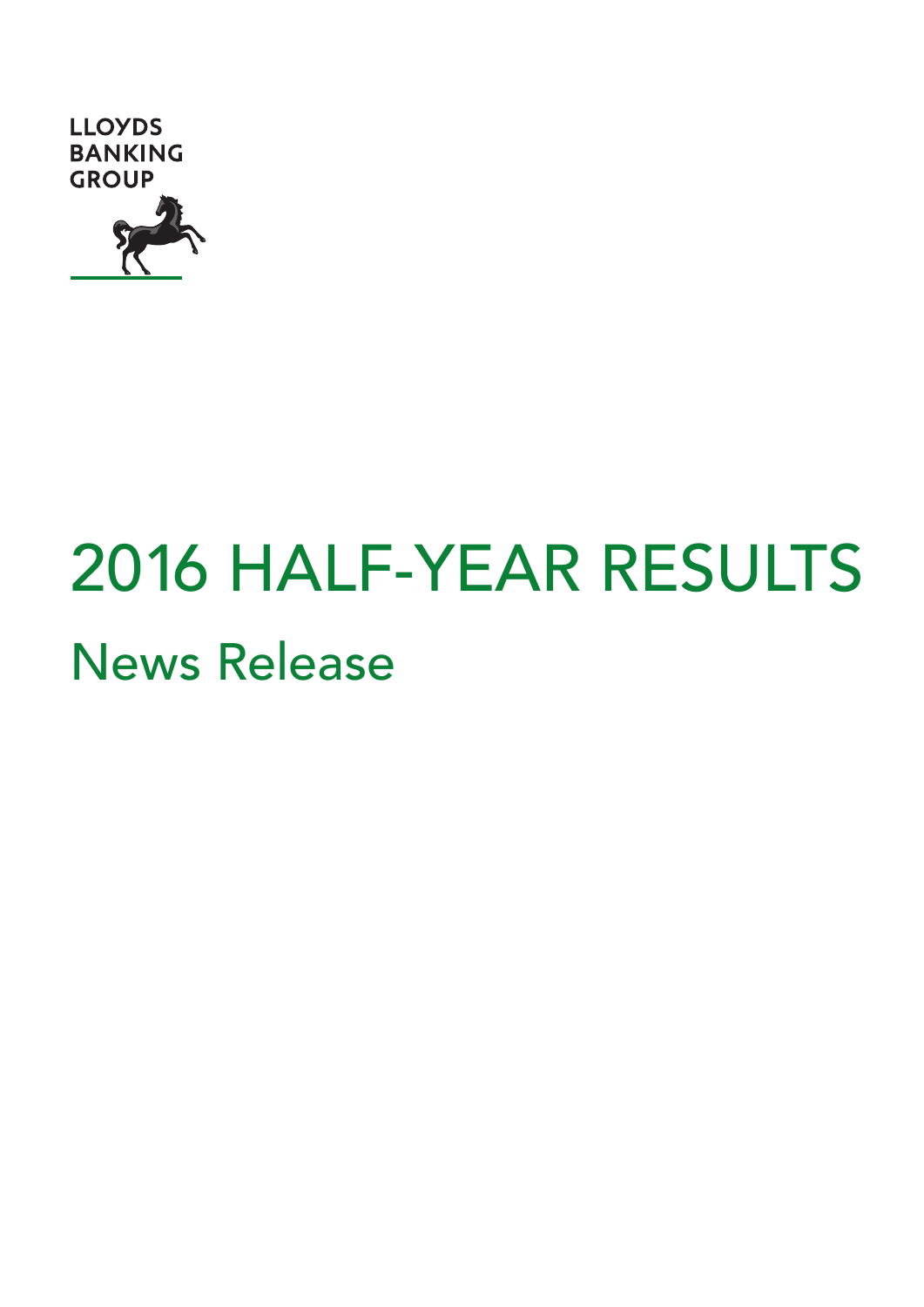## **BASIS OF PRESENTATION**

This release covers the results of Lloyds Banking Group plc together with its subsidiaries (the Group) for the half-year ended 30 June 2016.

**Statutory basis:** Statutory information is set out on pages 54 to 94. However, a number of factors have had a significant effect on the comparability of the Group's financial position and results. Accordingly, the results are also presented on an underlying basis.

**Underlying basis:** Underlying basis information is set out on pages 1 to 28. These results are adjusted for certain items which are listed below, to allow a comparison of the Group's underlying performance.

- losses on redemption of the Enhanced Capital Notes and the volatility in the value of the embedded equity conversion feature;
- market volatility and other items, which includes the effects of certain asset sales, the volatility relating to the Group's own debt and hedging arrangements as well as that arising in the insurance businesses, insurance gross up, the unwind of acquisition-related fair value adjustments and the amortisation of purchased intangible assets;
- restructuring costs, comprising severance related costs relating to the Simplification programme announced in October 2014 and the costs of implementing regulatory reform and ring fencing;
- TSB build and dual running costs and the loss relating to the TSB sale in 2015; and
- payment protection insurance and other conduct provisions.

Unless otherwise stated, income statement commentaries throughout this document compare the half-year ended 30 June 2016 to the half-year ended 30 June 2015, and the balance sheet analysis compares the Group balance sheet as at 30 June 2016 to the Group balance sheet as at 31 December 2015.

**Alternative performance measures:** The Group uses a number of alternative performance measures, including underlying profit, in the discussion of its business performance and financial position. Further information on these measures is set out on page 95.

**Restatement:** With effect from 1 January 2016 the unsecured personal loans business was transferred from Retail to Consumer Finance and elements of the Group's business in the Channel Islands and Isle of Man were transferred from Retail to Commercial Banking. In addition, certain mortgage lending has been reclassified as closed to new business. The results for the six months ended 30 June 2016 and the comparative periods are reported on the new basis.

#### **FORWARD LOOKING STATEMENTS**

This document contains certain forward looking statements with respect to the business, strategy and plans of Lloyds Banking Group and its current goals and expectations relating to its future financial condition and performance. Statements that are not historical facts, including statements about Lloyds Banking Group's or its directors' and/or management's beliefs and expectations, are forward looking statements. By their nature, forward looking statements involve risk and uncertainty because they relate to events and depend upon circumstances that will or may occur in the future. Factors that could cause actual business, strategy, plans and/or results (including but not limited to the payment of dividends) to differ materially from the plans, objectives, expectations, estimates and intentions expressed in such forward looking statements made by the Group or on its behalf include, but are not limited to: general economic and business conditions in the UK and internationally; market related trends and developments; fluctuations in interest rates (including low or negative rates), exchange rates, stock markets and currencies; the ability to access sufficient sources of capital, liquidity and funding when required; changes to the Group's credit ratings; the ability to derive cost savings; changing customer behaviour including consumer spending, saving and borrowing habits; changes to borrower or counterparty credit quality; instability in the global financial markets, including Eurozone instability, the exit by the UK from the European Union (EU) and the potential for one or more other countries to exit the EU or the Eurozone and the impact of any sovereign credit rating downgrade or other sovereign financial issues; technological changes and risks to cyber security; natural, pandemic and other disasters, adverse weather and similar contingencies outside the Group's control; inadequate or failed internal or external processes or systems; acts of war, other acts of hostility, terrorist acts and responses to those acts, geopolitical, pandemic or other such events; changes in laws, regulations, accounting standards or taxation, including as a result of an exit by the UK from the EU, a further possible referendum on Scottish independence; changes to regulatory capital or liquidity requirements and similar contingencies outside the Group's control; the policies, decisions and actions of governmental or regulatory authorities or courts in the UK, the EU, the US or elsewhere including the implementation and interpretation of key legislation and regulation; the ability to attract and retain senior management and other employees; requirements or limitations on the Group as a result of HM Treasury's investment in the Group; actions or omissions by the Group's directors, management or employees including industrial action; changes to the Group's post-retirement defined benefit scheme obligations; the provision of banking operations services to TSB Banking Group plc; the extent of any future impairment charges or write-downs caused by, but not limited to, depressed asset valuations, market disruptions and illiquid markets; the value and effectiveness of any credit protection purchased by the Group; the inability to hedge certain risks economically; the adequacy of loss reserves; the actions of competitors, including non-bank financial services and lending companies; and exposure to regulatory or competition scrutiny, legal, regulatory or competition proceedings, investigations or complaints. Please refer to the latest Annual Report on Form 20-F filed with the US Securities and Exchange Commission for a discussion of certain factors together with examples of forward looking statements. Except as required by any applicable law or regulation, the forward looking statements contained in this document are made as of today's date, and Lloyds Banking Group expressly disclaims any obligation or undertaking to release publicly any updates or revisions to any forward looking statements. The information, statements and opinions contained in this document do not constitute a public offer under any applicable law or an offer to sell any securities or financial instruments or any advice or recommendation with respect to such securities or financial instruments.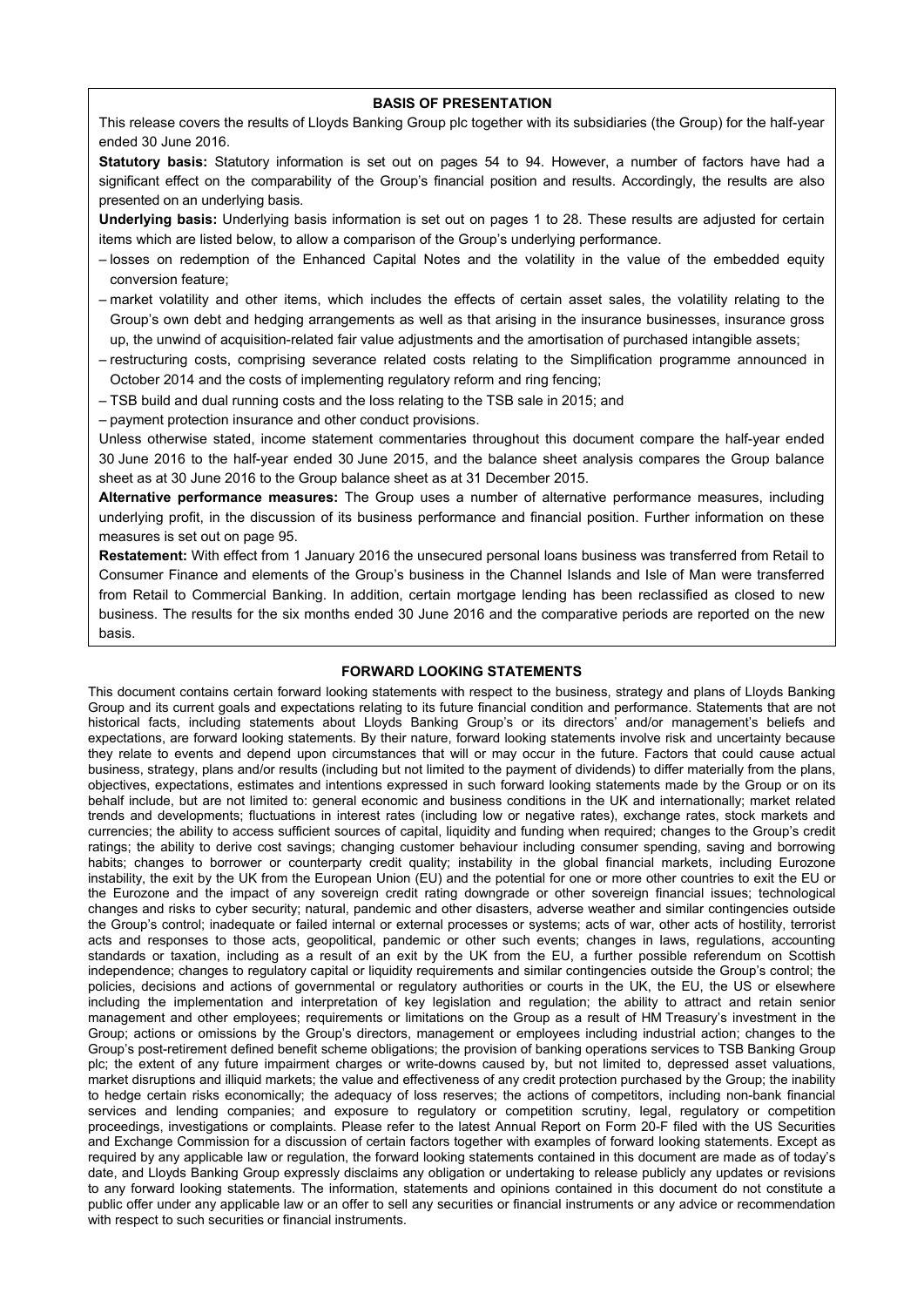# **CONTENTS**

|                                                               | Page           |
|---------------------------------------------------------------|----------------|
| Key highlights                                                | 1              |
| Consolidated income statement                                 | 2              |
| Balance sheet and key ratios                                  | $\overline{2}$ |
| Summary consolidated balance sheet                            | 3              |
| Group Chief Executive's statement                             | 4              |
| Review of financial performance                               | 7              |
| Underlying basis segmental analysis                           | 13             |
| Underlying basis quarterly information                        | 14             |
| Divisional highlights                                         |                |
| Retail                                                        | 15             |
| <b>Commercial Banking</b>                                     | 17             |
| <b>Consumer Finance</b>                                       | 19             |
| Insurance                                                     | 21             |
| Run-off and Central items                                     | 23             |
| Additional information                                        |                |
| Reconciliation between statutory and underlying basis results | 24             |
| Banking net interest margin                                   | 25             |
| Other operating income                                        | 26             |
| Volatility arising in the insurance businesses                | 26             |
| Number of employees (full-time equivalent)                    | 27             |
| Tangible net assets per share                                 | 28             |
| Underlying return on required equity                          | 28             |
| <b>Risk management</b>                                        |                |
| Principal risks and uncertainties                             | 29             |
| Credit risk portfolio                                         | 30             |
| Funding and liquidity management                              | 41             |
| Capital management                                            | 46             |
| <b>Statutory information</b>                                  |                |
| Primary statements                                            | 54             |
| Consolidated income statement                                 | 55             |
| Consolidated statement of comprehensive income                | 56             |
| Consolidated balance sheet                                    | 57             |
| Consolidated statement of changes in equity                   | 59             |
| Consolidated cash flow statement                              | 62             |
| Notes to the consolidated financial statements                | 63             |
| Summary of alternative performance measures                   | 95             |
| Contacts                                                      | 96             |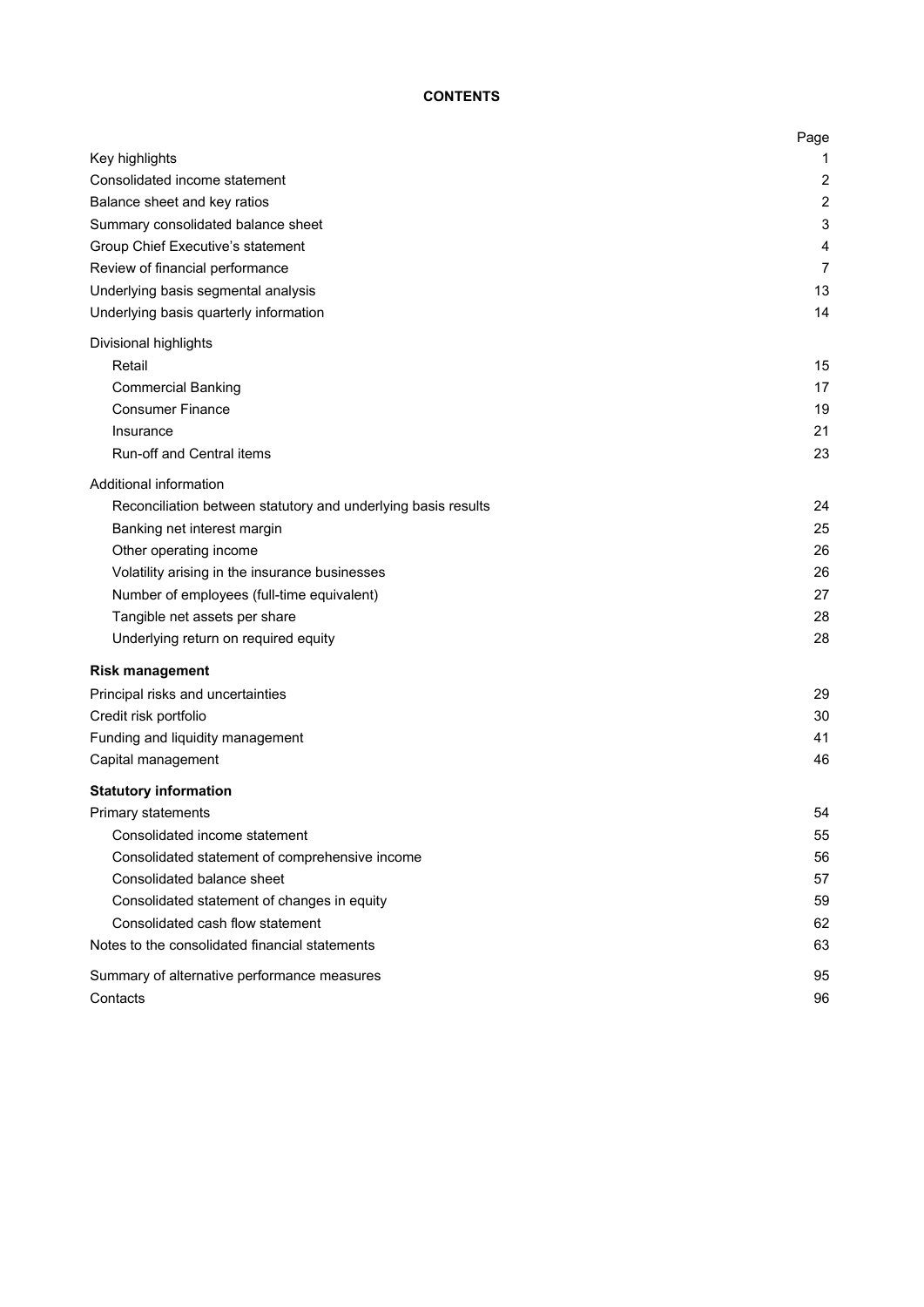# **RESULTS FOR THE HALF-YEAR**

'We have delivered a good financial performance in the first half with robust underlying profit, a doubling of statutory profit and strong capital generation, along with continued progress on our strategic initiatives.

Our success in recent years has been based on our focus on and commitment to doing the right thing for customers. Our strategy of becoming the best bank for customers and shareholders remains unchanged and we will continue to support the economy and help Britain prosper.

Following the EU referendum the outlook for the UK economy is uncertain and, while the precise impact is dependent upon a number of factors including EU negotiations and political and economic events, a deceleration of growth seems likely. The UK, however, enters this period of uncertainty from a position of strength, following continued private sector deleveraging, significantly improved mortgage affordability and low levels of unemployment. For Lloyds, our simple and low risk, UK focused, retail and commercial business model, together with the simplification and transformation of the business in recent years, position us well to continue doing the right thing for our customers and deliver strong returns for shareholders.'

António Horta-Osório, Group Chief Executive

## **Good financial performance with robust underlying profit, doubling of statutory profit and strong returns**

- Underlying profit of £4.2 billion, down 5 per cent (2 per cent excluding TSB); underlying return on required equity of 14.0 per cent
- Total income 1 per cent lower at £8.9 billion
	- Net interest income of £5.8 billion, up 1 per cent with improved margin of 2.74 per cent
	- Other income 5 per cent lower at £3.1 billion, with improved performance in second quarter
- Operating costs 3 per cent lower at £4.0 billion driven by the acceleration of cost initiatives. Market-leading cost:income ratio improved to 47.8 per cent
- Asset quality remains strong with impairment charge of £245 million and asset quality ratio of 11 basis points
- Statutory profit before tax more than doubled to £2.5 billion
- Strong capital generation in second quarter of 0.5 percentage points after 0.3 percentage point impact of EU referendum
- Strong balance sheet with common equity tier 1 (CET1) ratio of 13.0 per cent post dividend (13.5 per cent pre dividend); leverage ratio of 4.7 per cent
- Tangible net assets per share of 55.0 pence (2015: 52.3 pence) after payment of 2015 final dividend of 2.0 pence

## **Continued acceleration of strategy in line with customers' evolving needs**

- Simplification targets enhanced with additional cost initiatives now targeted
	- Closure of additional c.200 branches and further c.3,000 role reductions by the end of 2017
	- Simplification run-rate savings target increased from £1.0 billion to £1.4 billion by the end of 2017
	- In addition, rationalisation of non-branch property portfolio to be undertaken with c.30 per cent reduction by the end of 2018

#### **2016 guidance for NIM and cost:income ratio reaffirmed with AQR and capital generation updated**

- Net interest margin for the full year of around 2.70 per cent
- Full year cost:income ratio to be lower than 2015 ratio of 49.3 per cent
- Asset quality ratio for the full year now expected to be less than 20 basis points
- The impact on the Group of the referendum is dependent on economic and political outcomes which remain uncertain, however we now expect to generate around 160 basis points of CET1 capital in 2016 pre dividend, due to the impact of the EU referendum, in particular the effect of FX rates on RWAs
- Given the uncertainty, it is too early to determine the impact on our formal longer term guidance at this stage. However, while the business will remain highly capital generative, it is possible that this capital generation may be somewhat lower in future years than previously guided. We will formally update guidance when we have a clearer view of likely outcomes

#### **Dividend**

• Interim ordinary dividend of 0.85 pence per share, up 13 per cent, in line with our progressive and sustainable approach to ordinary dividends.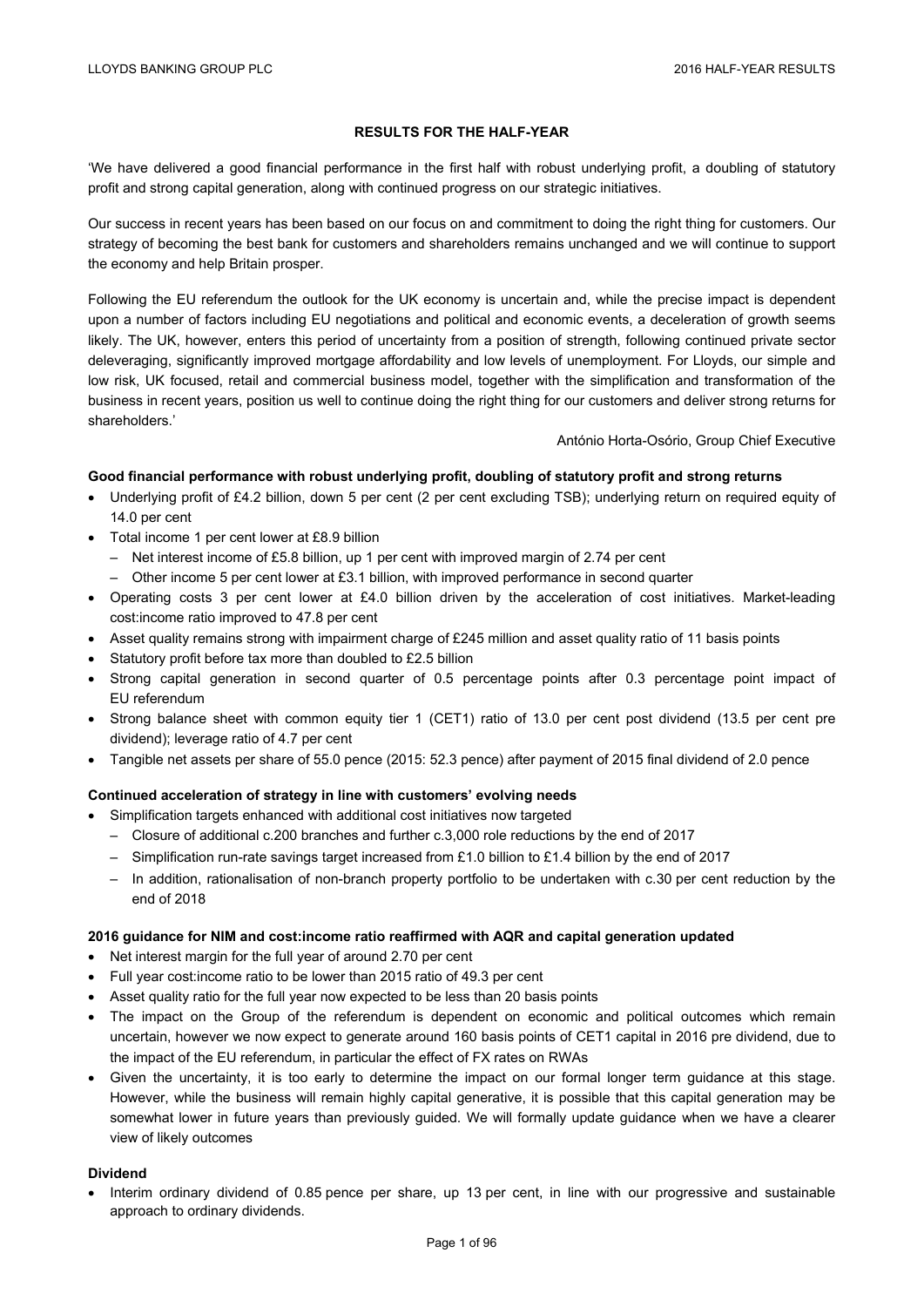# **CONSOLIDATED INCOME STATEMENT − UNDERLYING BASIS**

|                                         | Half-year         | Half-year         |             | Half-year         |                   |  |
|-----------------------------------------|-------------------|-------------------|-------------|-------------------|-------------------|--|
|                                         | to 30 June        | to 30 June        |             | to 31 Dec         |                   |  |
|                                         | 2016<br>£ million | 2015<br>£ million | Change<br>℅ | 2015<br>£ million | Change<br>%       |  |
|                                         |                   |                   |             |                   |                   |  |
| Net interest income                     | 5,782             | 5,715             | 1           | 5,767             |                   |  |
| Other income                            | 3,093             | 3,253             | (5)         | 2,902             | 7                 |  |
| <b>Total income</b>                     | 8,875             | 8,968             | (1)         | 8,669             | $\boldsymbol{2}$  |  |
| Operating costs                         | (4,041)           | (4, 150)          | 3           | (4, 161)          | $\boldsymbol{3}$  |  |
| Operating lease depreciation            | (428)             | (374)             | (14)        | (390)             | (10)              |  |
| Impairment                              | (245)             | (179)             | (37)        | (389)             | 37                |  |
| <b>Underlying profit excluding TSB</b>  | 4,161             | 4,265             | (2)         | 3,729             | 12                |  |
| <b>TSB</b>                              |                   | 118               |             |                   |                   |  |
| <b>Underlying profit</b>                | 4,161             | 4,383             | (5)         | 3,729             | 12                |  |
| <b>Enhanced Capital Notes</b>           | (790)             | (390)             |             | 289               |                   |  |
| Market volatility and other items       | (150)             | (188)             |             | (427)             |                   |  |
| Restructuring costs                     | (307)             | (32)              |             | (138)             |                   |  |
| Conduct provisions                      | (460)             | (1, 835)          |             | (3,002)           |                   |  |
| TSB costs                               |                   | (745)             |             |                   |                   |  |
| Profit before tax - statutory           | 2,454             | 1,193             | 106         | 451               |                   |  |
| Taxation                                | (597)             | (268)             |             | (420)             |                   |  |
| Profit for the period                   | 1,857             | 925               | 101         | 31                |                   |  |
| Underlying earnings per share           | 3.9 <sub>p</sub>  | 4.6p              | (0.7)p      | 3.9 <sub>p</sub>  |                   |  |
| Earnings (loss) per share               | 2.3p              | 1.0 <sub>p</sub>  | 1.3p        | (0.2)p            | 2.5p              |  |
| Banking net interest margin             | 2.74%             | 2.62%             | 12bp        | 2.64%             | 10 <sub>bp</sub>  |  |
| Average interest-earning banking assets | £437bn            | £445bn            | (2)         | £439bn            |                   |  |
| Cost:income ratio                       | 47.8%             | 48.3%             | $(0.5)$ pp  | 50.3%             | $(2.5)$ pp        |  |
| Asset quality ratio                     | 0.11%             | 0.09%             | 2bp         | 0.19%             | (8)bp             |  |
| Return on risk-weighted assets          | 3.75%             | 3.78%             | (3)bp       | 3.29%             | 46bp              |  |
| Return on assets                        | 1.01%             | 1.05%             | (4)bp       | 0.91%             | 10 <sub>bp</sub>  |  |
| Underlying return on required equity    | 14.0%             | 16.2%             | $(2.2)$ pp  | 13.9%             | $0.1$ pp          |  |
| Statutory return on required equity     | 8.3%              | 3.7%              | 4.6pp       | (0.7)%            | 9.0 <sub>pp</sub> |  |

# **BALANCE SHEET AND KEY RATIOS**

|                                           | At 30 June<br>2016 | At 31 Dec<br>2015 | <b>Change</b><br>℅ |
|-------------------------------------------|--------------------|-------------------|--------------------|
| Loans and advances to customers           | £453bn             | £455bn            |                    |
| Customer deposits                         | £423bn             | £418bn            | 1                  |
| Loan to deposit ratio                     | 107%               | 109%              | $(2)$ pp           |
| Common equity tier 1 ratio <sup>1,2</sup> | 13.0%              | 13.0%             |                    |
| Transitional total capital ratio          | 21.8%              | 21.5%             | $0.3$ pp           |
| Risk-weighted assets <sup>1</sup>         | £222bn             | £223bn            |                    |
| Leverage ratio <sup>1,2</sup>             | 4.7%               | 4.8%              | $(0.1)$ pp         |
| Tangible net assets per share             | 55.0 <sub>p</sub>  | 52.3p             | 2.7p               |

 $1$  Reported on a fully loaded basis.

 $2$  The common equity tier 1 and leverage ratios at 31 December 2015 are reported on a pro forma basis, including the dividend paid by the Insurance business in February 2016 relating to 2015.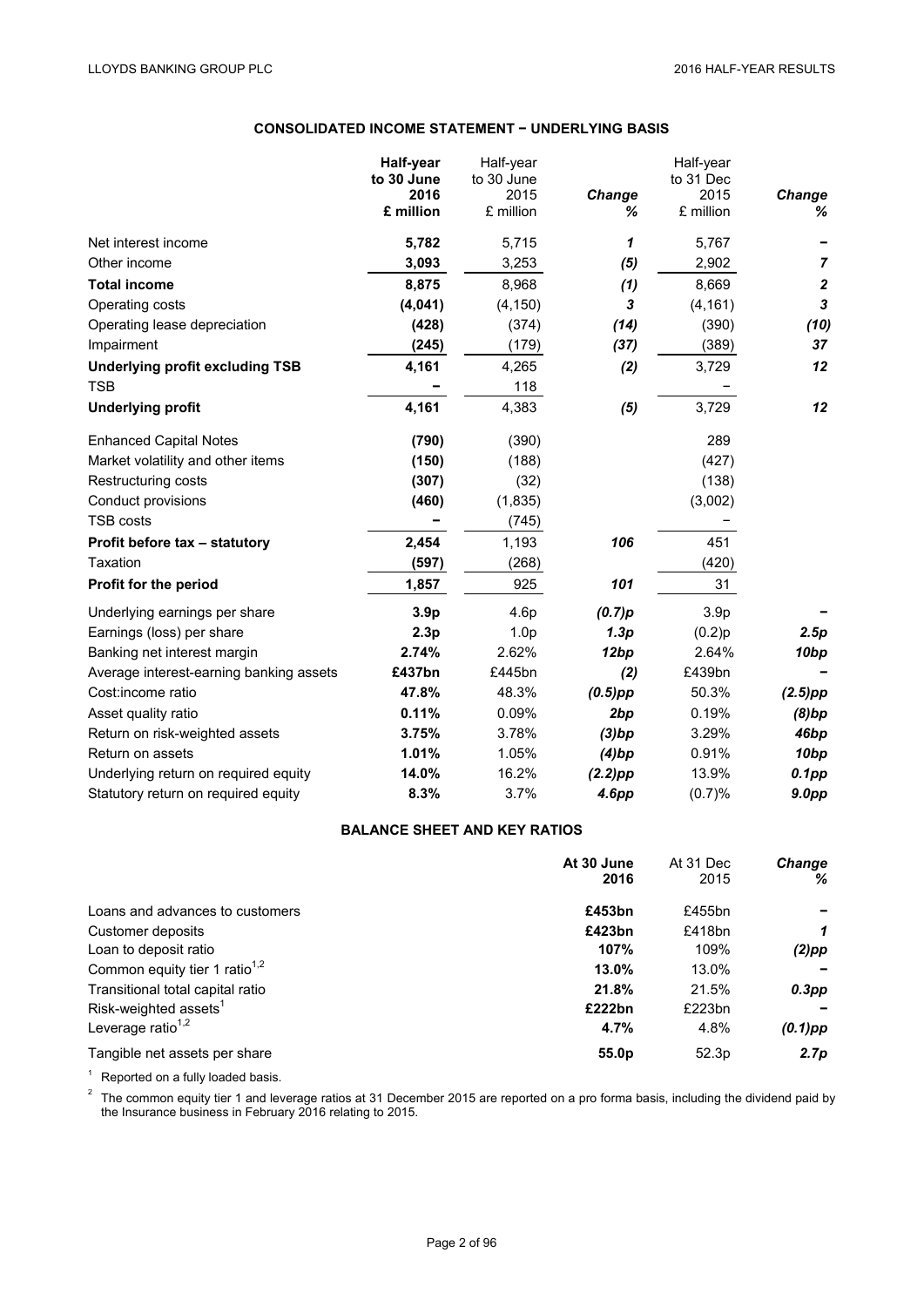# **SUMMARY CONSOLIDATED BALANCE SHEET**

|                                                                              | At 30 June        | At 31 Dec         |
|------------------------------------------------------------------------------|-------------------|-------------------|
| <b>Assets</b>                                                                | 2016<br>£ million | 2015<br>£ million |
|                                                                              |                   |                   |
| Cash and balances at central banks                                           | 73,399            | 58,417            |
| Trading and other financial assets at fair value through profit or loss      | 146,177           | 140,536           |
| Derivative financial instruments                                             | 47,323            | 29,467            |
| Loans and receivables:                                                       |                   |                   |
| Loans and advances to customers                                              | 453,033           | 455,175           |
| Loans and advances to banks                                                  | 25,958            | 25,117            |
| Debt securities                                                              | 3,996             | 4,191             |
|                                                                              | 482,987           | 484,483           |
| Available-for-sale financial assets                                          | 35,860            | 33,032            |
| Held-to-maturity investments                                                 | 21,500            | 19,808            |
| Other assets                                                                 | 40,986            | 40,945            |
| <b>Total assets</b>                                                          | 848,232           | 806,688           |
|                                                                              |                   |                   |
| <b>Liabilities</b>                                                           |                   |                   |
| Deposits from banks                                                          | 23,162            | 16,925            |
| Customer deposits                                                            | 423,279           | 418,326           |
| Trading and other financial liabilities at fair value through profit or loss | 52,094            | 51,863            |
| Derivative financial instruments                                             | 42,376            | 26,301            |
| Debt securities in issue                                                     | 88,758            | 82,056            |
| Liabilities arising from insurance and investment contracts                  | 107,722           | 103,071           |
| Subordinated liabilities                                                     | 22,935            | 23,312            |
| Other liabilities                                                            | 38,968            | 37,854            |
| <b>Total liabilities</b>                                                     | 799,294           | 759,708           |
|                                                                              |                   |                   |
| Shareholders' equity                                                         | 43,151            | 41,234            |
| Other equity instruments                                                     | 5,355             | 5,355             |
| Non-controlling interests                                                    | 432               | 391               |
| Total equity                                                                 | 48,938            | 46,980            |
| <b>Total liabilities and equity</b>                                          | 848,232           | 806,688           |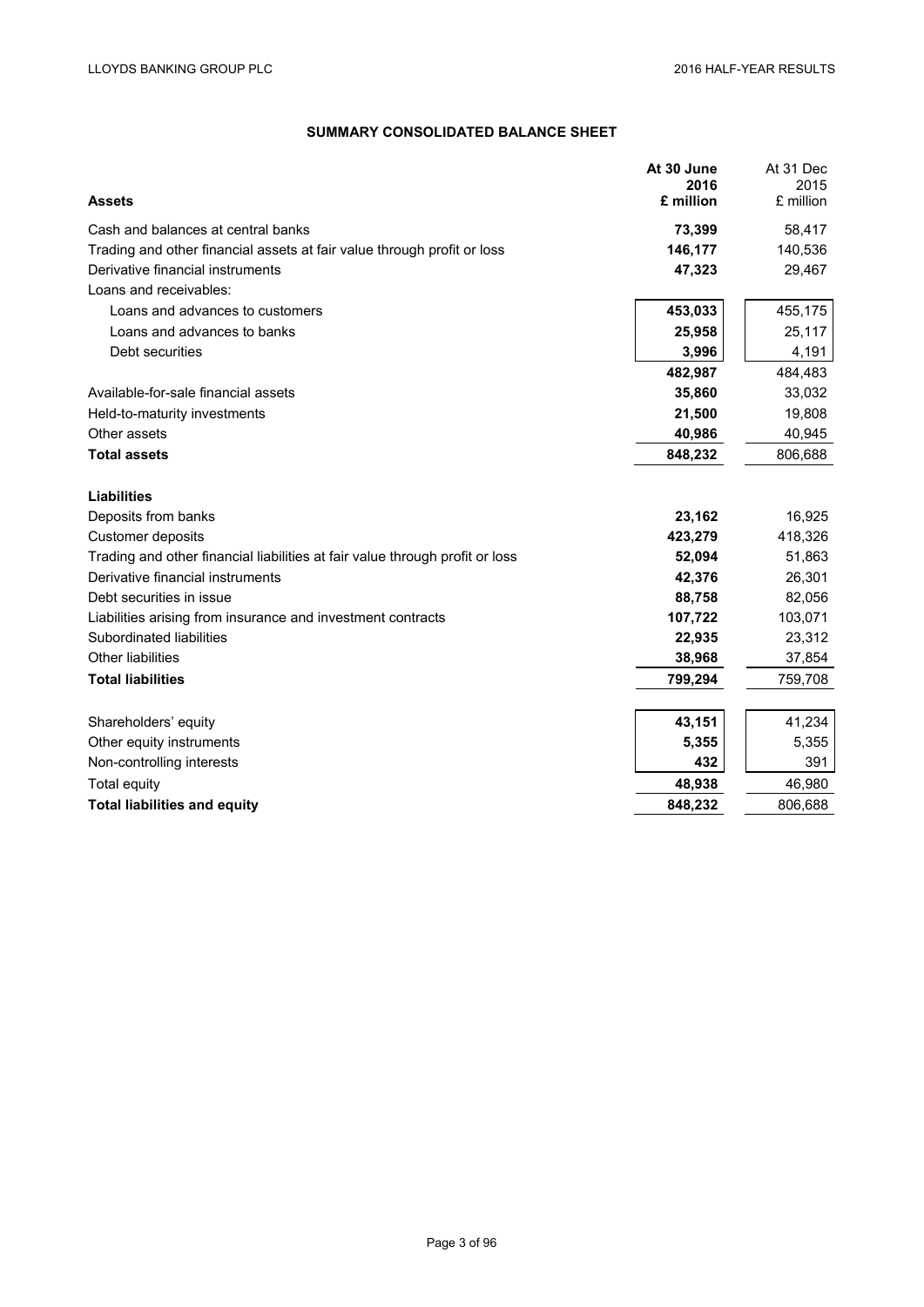# **GROUP CHIEF EXECUTIVE'S STATEMENT**

We have delivered a good financial performance in the first half of 2016, with robust underlying profit, a doubling of statutory profit and strong capital generation, along with continued progress on our strategic initiatives. Our differentiated, UK focused, retail and commercial business model continues to deliver, and our financial strength, coupled with our cost leadership and low risk approach, position us well in the face of current market uncertainty. Our strategy of becoming the best bank for customers and shareholders remains unchanged and we will continue to support the economy and help Britain prosper in the months and years ahead.

#### **Market positioning**

Following the EU referendum the outlook for the UK economy is uncertain and, while the precise impact is dependent upon a number of factors, including EU negotiations and political and economic events, a deceleration of growth seems likely. Given the sustainable recovery in recent years, the UK economy enters this period of uncertainty from a position of strength and is well positioned to face any economic headwinds. The simplification and transformation of the business in recent years and our prudent approach to risk position us well to continue to deliver strong returns to our shareholders.

As a simple, UK focused bank we have benefited from the sustainable nature of the recovery in the UK economy. In recent years house prices have increased, businesses and consumers have been deleveraging, more people are in work with unemployment at a record low, and wages have been growing.

These improvements in the economy and our low risk approach are reflected in the quality of our lending portfolios and we continue to de-risk the business. In Buy-to-let mortgages we have grown significantly below the market, and in London we have restricted our share of mortgage flow through loan-to-income caps. In Commercial Banking we have reduced our exposure to higher risk segments through a selective participation strategy.

Our market-leading cost position also continues to provide competitive advantage in a challenging environment, and our cost:income ratio further improved to 47.8 per cent in the first half of this year. In addition, we have one of the strongest capital and funding positions amongst the major banks worldwide, as demonstrated by our continued successful issuance of wholesale funding post-referendum. Our low cost, low risk, differentiated capital generative business model is structured to be resilient through the economic cycle.

The regulatory environment continues to evolve and there remain a number of areas on which we expect clarity soon, including the Financial Conduct Authority's (FCA) consultation into a proposed time-bar for PPI complaints, the final outcome of the Competition and Market Authority (CMA) review and some of the consultation papers on the capital framework. Clarity on these areas will build on the good progress made by global regulators in finalising their overall approach to capital, liquidity and solvency. Given the strength of our balance sheet and our underlying capital generation, we are well placed to meet these evolving regulatory requirements.

#### **Financial performance**

Underlying profit of £4.2 billion was 5 per cent lower than the same period last year (or 2 per cent lower excluding TSB), driven by a slight decrease in income and an increase in the impairment charge from historically low levels. This was partly offset by a 3 per cent reduction in operating costs as we continue to simplify the business. Underlying return on required equity was strong at 14.0 per cent. Statutory profit before tax of £2.5 billion was more than double that of the same period in 2015, driven by a significant reduction in conduct charges and the gain on sale of our stake in Visa Europe. Statutory return on required equity has improved to 8.3 per cent.

We have again demonstrated the capital generative nature of the business, generating 50 basis points of common equity tier 1 (CET1) capital in the second quarter, despite a 30 basis point impact from the EU referendum. Our balance sheet remains strong with a CET1 ratio of 13.0 per cent post-dividend and a leverage ratio of 4.7 per cent.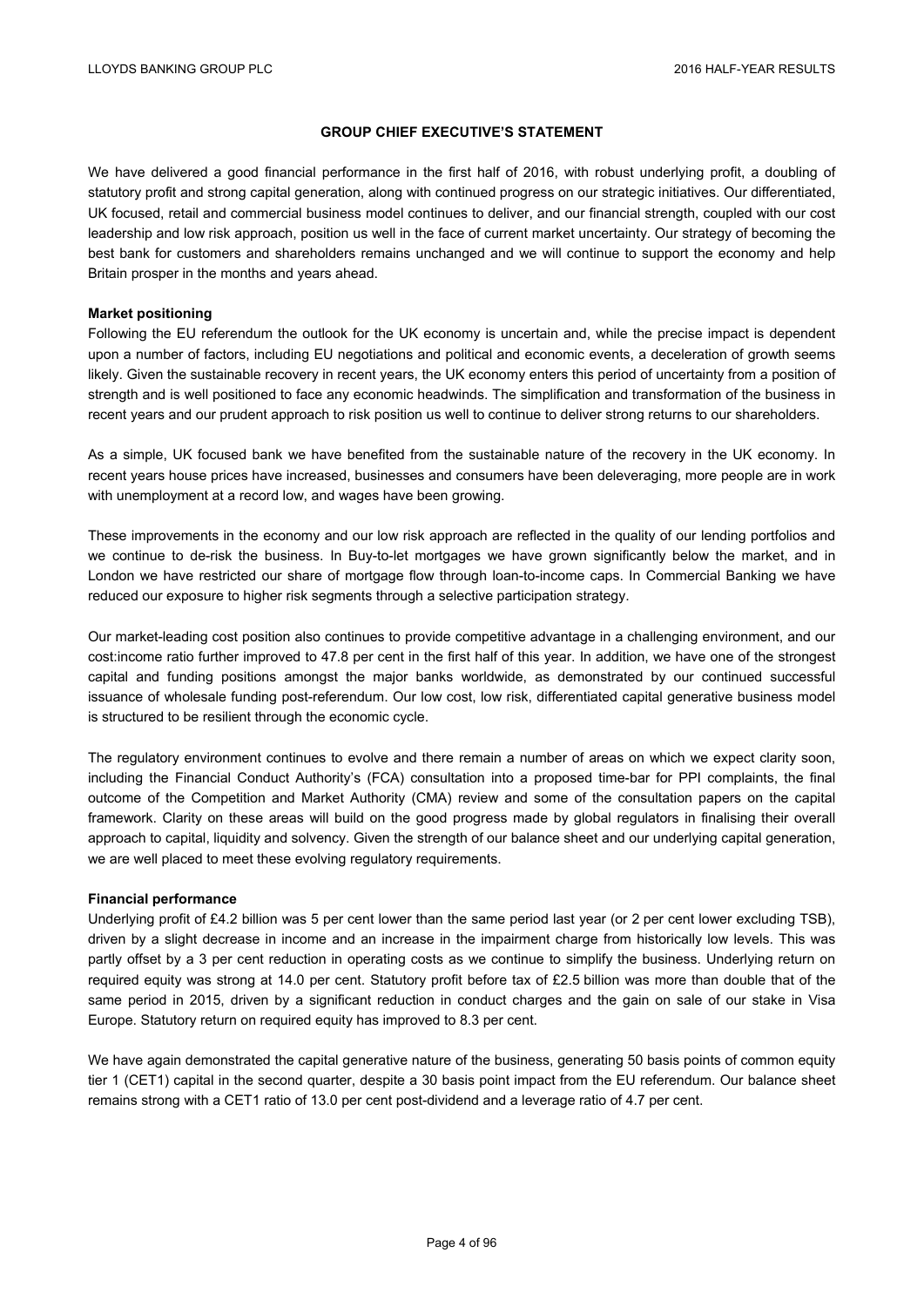# **GROUP CHIEF EXECUTIVE'S STATEMENT** (continued)

#### **Dividend**

In 2015 the Group paid its first significant dividend since the financial crisis. In line with our progressive and sustainable ordinary dividend policy, we are pleased to be announcing a 13 per cent increase in the interim ordinary dividend to 0.85 pence per share. As previously indicated the Board will assess the capital position, the level of final dividend and whether the distribution of surplus capital is appropriate with the full year results.

#### **Strategic progress**

We have continued to make significant progress on each of our three strategic priorities: creating the best customer experience; becoming simpler and more efficient; and delivering sustainable growth.

#### *Creating the best customer experience*

As a customer focused business, we are committed to meeting our customers' evolving needs and preferences through our multi-brand and multi-channel approach. We operate the UK's largest branch network and the largest digital bank with over 12 million online users and more than 7 million users of our top-rated mobile banking app. 60 per cent of customer needs are now being met digitally, and the digital channel is now the number one choice for customers taking out new loans or credit cards. At the same time we continue to invest in the branch network and new propositions to improve how customers interact with us. In Commercial Banking we have continued to invest to enhance client propositions and improve key processes, including improvements in the online banking platform and reduced new account opening times. In Consumer Finance, Black Horse has been recognised with several awards for its innovative new funding platform, Sign-IT, which reduced processing times for new loans, while increasing security and protection for customers. In Insurance we have introduced an online tool allowing customers to consolidate their workplace pension assets, enabling them to make informed decisions about their pension plans.

Our progress in creating the best customer experience is reflected in the Group's customer satisfaction metrics, with the net promoter score over 50 per cent higher than at the end of 2011. In addition, Group reportable banking complaints remain significantly lower than our major peer group average.

#### *Becoming simpler and more efficient*

Our cost leadership position is a significant source of competitive advantage and remains a strategic priority. Within the 2015 full year results we announced we were actively responding to lower rates by accelerating cost delivery and targeting further savings. We are consequently now ahead of target in delivering the planned £1.0 billion of run-rate savings under the current Simplification programme, having already achieved £0.6 billion. In response to evolving customer behaviours we are extending the scope of the Simplification programme to include an additional c.200 branch closures, and a further c.3,000 role reductions. This will generate significant additional cost savings and, as a result, we have increased the Simplification run-rate savings target for the end of 2017 from £1.0 billion to £1.4 billion. In addition, we are targeting a c.30 per cent reduction in our non-branch property portfolio by the end of 2018.

#### *Delivering sustainable growth*

The Group aims to deliver sustainable growth across its key customer segments, consistent with its low risk business model. We have continued to make good progress in growing market share in areas where we are underrepresented, including our lending to SME customers, motor finance and credit card balances. In addition, we remain committed to supporting first-time buyers and continue to be the largest lender to this customer group. However, across the broader mortgage market, we continue to balance margin and risk considerations with volume growth. This approach, which has meant that we have grown below the market in the past 12 months, positions us well, ahead of any potential slowdown in the UK economy. In Insurance we have built on our recent success in bulk annuities by completing another three deals in the second quarter, demonstrating how our insurance capabilities and expertise can benefit Commercial Banking clients.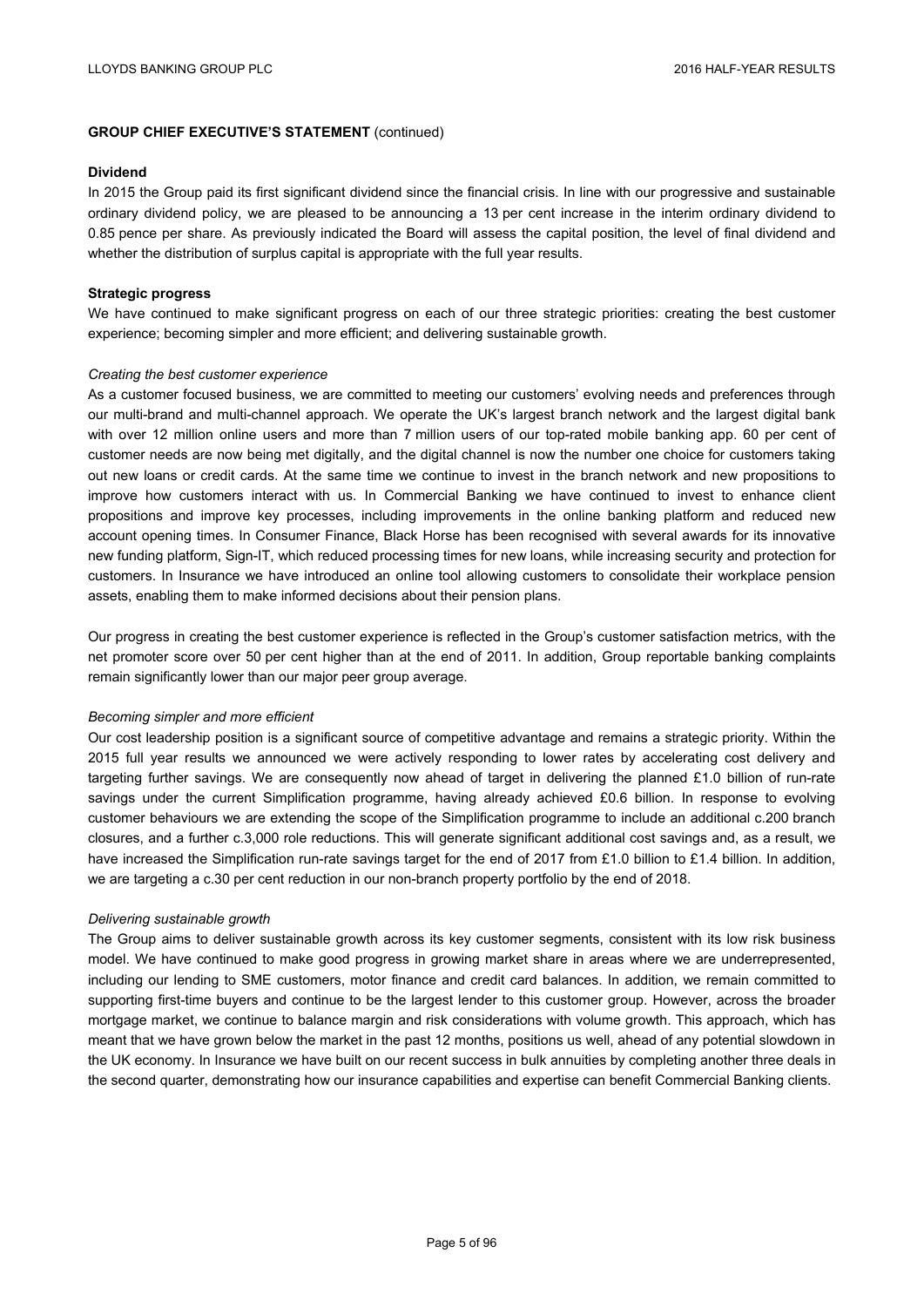# **GROUP CHIEF EXECUTIVE'S STATEMENT** (continued)

#### **Guidance**

Following the good financial performance in the first half of the year, we have reaffirmed our 2016 guidance for net interest margin and cost:income ratio. We continue to expect net interest margin for the full year to be around 2.70 per cent and for the cost:income ratio to be lower than the 49.3 per cent reported in 2015. Given the strong credit environment, we have improved our asset quality ratio guidance and now expect the full year ratio to be less than 20 basis points.

The impact on the Group of the EU referendum is dependent on economic and political outcomes, which remain uncertain. However, in 2016 we now expect to generate around 160 basis points of CET1 capital pre dividend, due to the impact of the EU referendum, in particular the effect of FX rates on risk-weighted assets.

Given the uncertainty, it is too early to determine the impact on our formal longer term guidance at this stage. However, while the business will remain highly capital generative, it is possible that this capital generation may be somewhat lower in future years than previously guided. We will formally update guidance when we have a clearer view of likely outcomes.

## **Outlook**

As a result of the continued successful delivery of our strategy in recent years, we are in a strong position to withstand the uncertainty in our sector and the wider market, both now and in the future. This gives me great confidence that we will continue to support the UK economy, help Britain prosper and become the best bank for customers and shareholders.

António Horta-Osório *Group Chief Executive*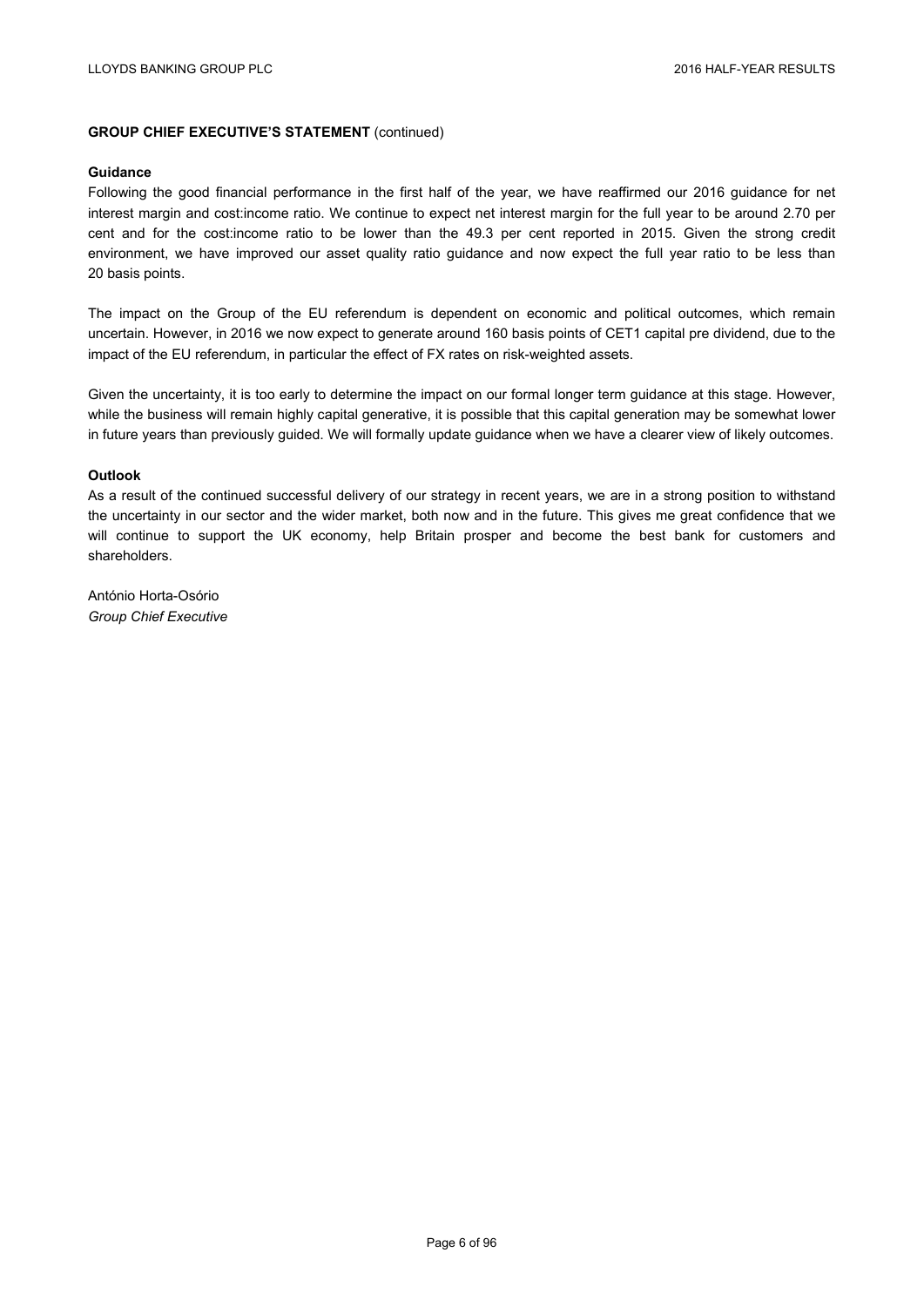# **REVIEW OF FINANCIAL PERFORMANCE**

#### **Good financial performance with robust underlying profit, doubling of statutory profit and strong returns**

The Group's underlying profit was £4,161 million, 5 per cent lower than in the first half of 2015, driven by a 1 per cent fall in income and higher impairments, partly offset by lower costs. Statutory profit before tax more than doubled to £2,454 million compared with £1,193 million in 2015, and included the £790 million charge relating to the redemption of ECNs in the first quarter and conduct provisions of £460 million. The underlying return on required equity was 14.0 per cent and statutory return on required equity was 8.3 per cent.

Total loans and advances to customers were £453 billion, a reduction of £2 billion since 31 December 2015, and customer deposits were £5 billion higher at £423 billion.

The Group generated 0.5 percentage points of common equity tier 1 (CET1) in the period and the CET1 ratio was 13.0 per cent at 30 June 2016 after accruing for 2016 ordinary dividends. The tangible net asset value per share increased to 55.0 pence (31 December 2015: 52.3 pence) after payment of the 2015 final dividend of 2.0 pence.

## **Total income**

|                                                              | Half-year<br>to 30 June<br>2016<br>£ million | Half-year<br>to 30 June<br>2015<br>£ million | <b>Change</b><br>℅ | Half-year<br>to 31 Dec<br>2015<br>£ million | <b>Change</b><br>% |
|--------------------------------------------------------------|----------------------------------------------|----------------------------------------------|--------------------|---------------------------------------------|--------------------|
| Net interest income                                          | 5.782                                        | 5.715                                        | 1                  | 5.767                                       |                    |
| Other income                                                 | 3,093                                        | 3,253                                        | (5)                | 2,902                                       | 7                  |
| <b>Total income</b>                                          | 8,875                                        | 8,968                                        | (1)                | 8,669                                       | $\mathbf{2}$       |
| Banking net interest margin                                  | 2.74%                                        | 2.62%                                        | 12bp               | 2.64%                                       | 10bp               |
| Average interest-earning banking assets                      | £436.9bn                                     | £444.8bn                                     | (2)                | £438.9bn                                    |                    |
| Average interest-earning banking assets<br>excluding run-off | £426.0bn                                     | £428.4bn                                     | (1)                | £426.6bn                                    |                    |

Further detail on net interest income and other income is included on pages 25 and 26.

Total income of £8,875 million was 1 per cent lower than in the first half of 2015, with a 1 per cent increase in net interest income more than offset by a 5 per cent reduction in other income.

Net interest income increased 1 per cent to £5,782 million reflecting the improvement in net interest margin to 2.74 per cent (half-year to 30 June 2015: 2.62 per cent) partly offset by the impact of the 1 per cent reduction in average interest-earning banking assets excluding run-off with growth in SME and Consumer Finance lending more than offset by the reductions in mortgages and Global Corporates. The increase in the net interest margin was due to lower deposit and wholesale funding costs and the benefit from the ECN redemptions in the first quarter, which in total more than offset the pressure on asset pricing. The Group continues to expect that the net interest margin for the 2016 full year will be around 2.70 per cent, in line with the guidance given with the 2015 full year results.

The Group manages the risk to its capital and earnings from adverse movements in interest rates centrally, with exposures subject to a set of Board risk appetite measures. Liabilities which are deemed to be stable or less sensitive to changes in market interest rates are hedged, including current accounts, investible shareholders' equity and some variable rate deposits via a portfolio of receive fixed interest rate swaps of varying tenors of up to 10 years. The notional coverage and target duration is actively reviewed depending upon both market and business conditions.

As at 30 June 2016, the current notional hedge was c.£120 billion with an average duration of c.3 years and an earning rate of approximately 1.3 per cent over LIBOR. In the first half of 2016, income from the Structural Hedge totalled £0.8 billion over LIBOR (first half of 2015: £0.9 billion).

Other income at £3,093 million was in line with expectations for 2016 with improved income in the second quarter, but 5 per cent lower than in the first half of 2015. The reduction compared with 2015 was largely due to lower insurance income, the continued pressure on fees and commissions and reduced income from the run-off portfolio.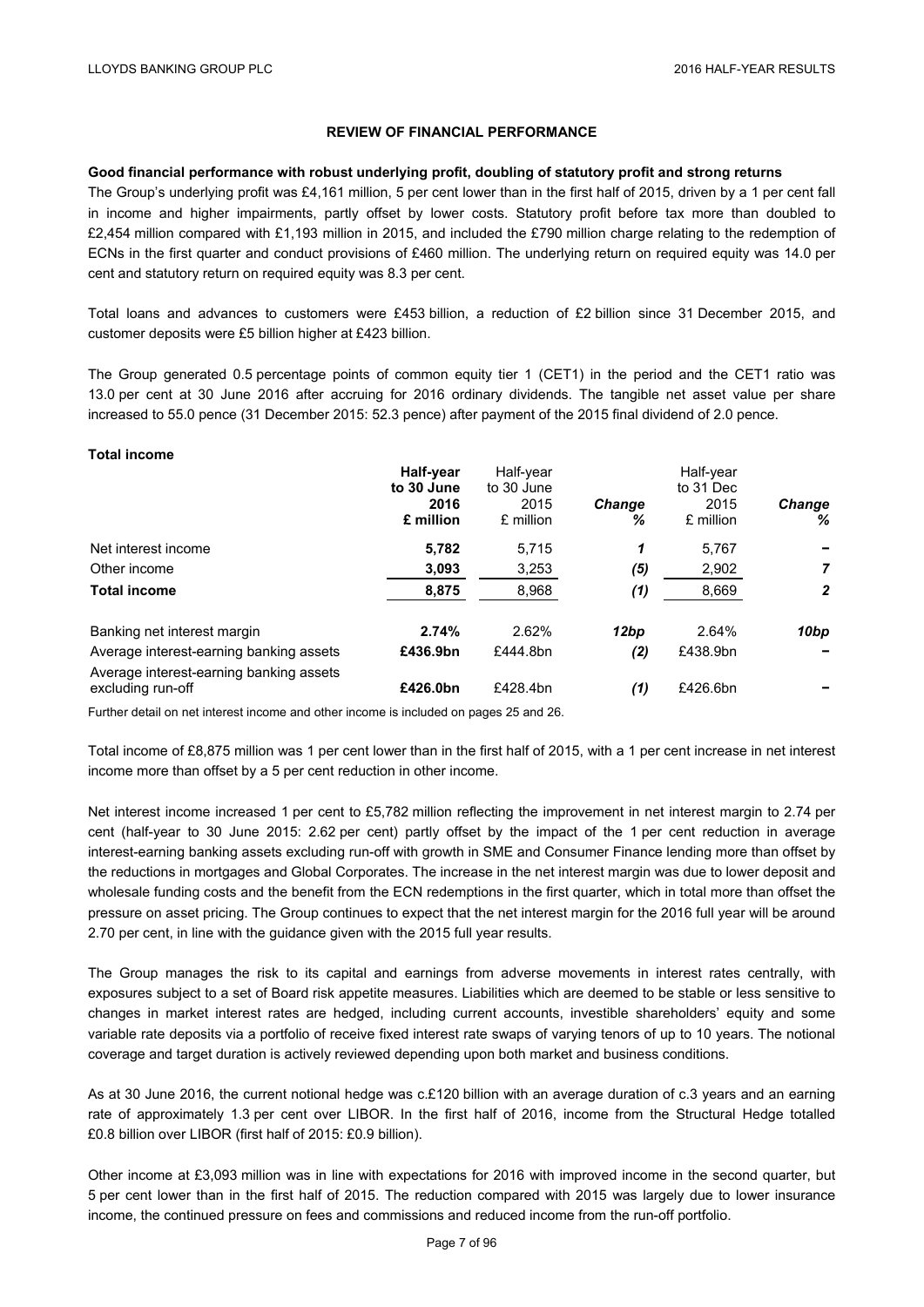| Costs                                  |            |            |               |           |            |
|----------------------------------------|------------|------------|---------------|-----------|------------|
|                                        | Half-year  | Half-year  |               | Half-year |            |
|                                        | to 30 June | to 30 June |               | to 31 Dec |            |
|                                        | 2016       | 2015       | <b>Change</b> | 2015      | Change     |
|                                        | £ million  | £ million  | %             | £ million | ℅          |
| Operating costs                        | 4.041      | 4.150      | 3             | 4,161     | 3          |
| Cost:income ratio                      | 47.8%      | 48.3%      | $(0.5)$ pp    | 50.3%     | $(2.5)$ pp |
| Operating jaws                         | 1%         |            |               |           |            |
| Simplification savings annual run-rate | 642        | 225        |               | 373       | 72         |

Operating costs were £4,041 million, 3 per cent lower than 2015, reflecting the Group's continued progress in delivering efficiency savings whilst continuing to invest in the business. Operating jaws were positive 1 per cent with the cost:income ratio improving to 47.8 per cent from 48.3 per cent in 2015.

The Simplification programme has delivered £642 million of annual run-rate savings to date out of the target to deliver £1 billion of savings by the end of 2017. As a result of changing customer behaviours and the expected lower for longer interest rate environment, the scope of the programme announced in the Group Strategic Update in 2014 has now been extended to include the closure of a further c.200 branches and further role reductions of c.3,000 by the end of 2017. As a consequence the annual Simplification run-rate savings target has been increased from £1.0 billion to £1.4 billion. The total spent on the programme to date is £1.1 billion with an expected further spend of £1.1 billion by the end of 2017 of which around £350 million will be included in restructuring costs.

We are also now targeting a reduction of c.30 per cent in the non-branch property portfolio. This initiative is expected to deliver a one-off saving of around £100 million and an additional £100 million of annual run-rate savings by the end of 2018 at an additional cost of around £300 million, all of which will be included in restructuring costs.

Operating lease depreciation increased 14 per cent to £428 million due to further growth in the Lex Autolease business and an accelerated depreciation charge recognised by Commercial Banking.

## **Impairment**

|                                           | Half-year<br>to 30 June<br>2016<br>£ million | Half-year<br>to 30 June<br>2015<br>£ million | <b>Change</b><br>% | Half-year<br>to 31 Dec<br>2015<br>£ million | Change<br>% |
|-------------------------------------------|----------------------------------------------|----------------------------------------------|--------------------|---------------------------------------------|-------------|
| Impairment charge                         | 245                                          | 179                                          | (37)               | 389                                         | 37          |
| Asset quality ratio                       | 0.11%                                        | 0.09%                                        | 2bp                | 0.19%                                       | (8)bp       |
| Gross asset quality ratio                 | 0.26%                                        | 0.25%                                        | 1bp                | 0.31%                                       | (5)bp       |
| Impaired loans as a % of closing advances | 2.0%                                         | 2.7%                                         | $(0.7)$ pp         | 2.1%                                        | $(0.1)$ pp  |

The impairment charge increased to £245 million compared to £179 million in the first half of 2015 largely due to a reduction in the level of provision releases and lower write-backs from debt sales. The asset quality ratio was 11 basis points in the first half compared with 9 basis points in 2015 and the gross asset quality ratio (excluding releases and write-backs) was stable at 26 basis points compared with 25 basis points in the first half of 2015. We now expect the 2016 full year asset quality ratio will be less than 20 basis points.

The credit quality of the Group's lending book is strong and has improved significantly over the last five years with the Group's prudent through-the-cycle approach to credit risk appetite. At 30 June 2016, only 9 per cent of mortgages had a LTV of greater than 80 per cent compared with 43 per cent at 31 December 2010 and recent growth in buy-to-let lending has been significantly below the market. The Commercial Banking book has also been de-risked substantially through corporate deleveraging and a c.70 per cent reduction in commercial real estate (CRE) exposures since December 2010 from £71 billion to £20 billion at 30 June 2016.

Impaired loans at 30 June 2016 were £9.3 billion, 2.0 per cent of total loans and advances compared with £9.6 billion, and 2.1 per cent at 31 December 2015 largely as a result of reductions in Commercial Banking and Consumer Finance.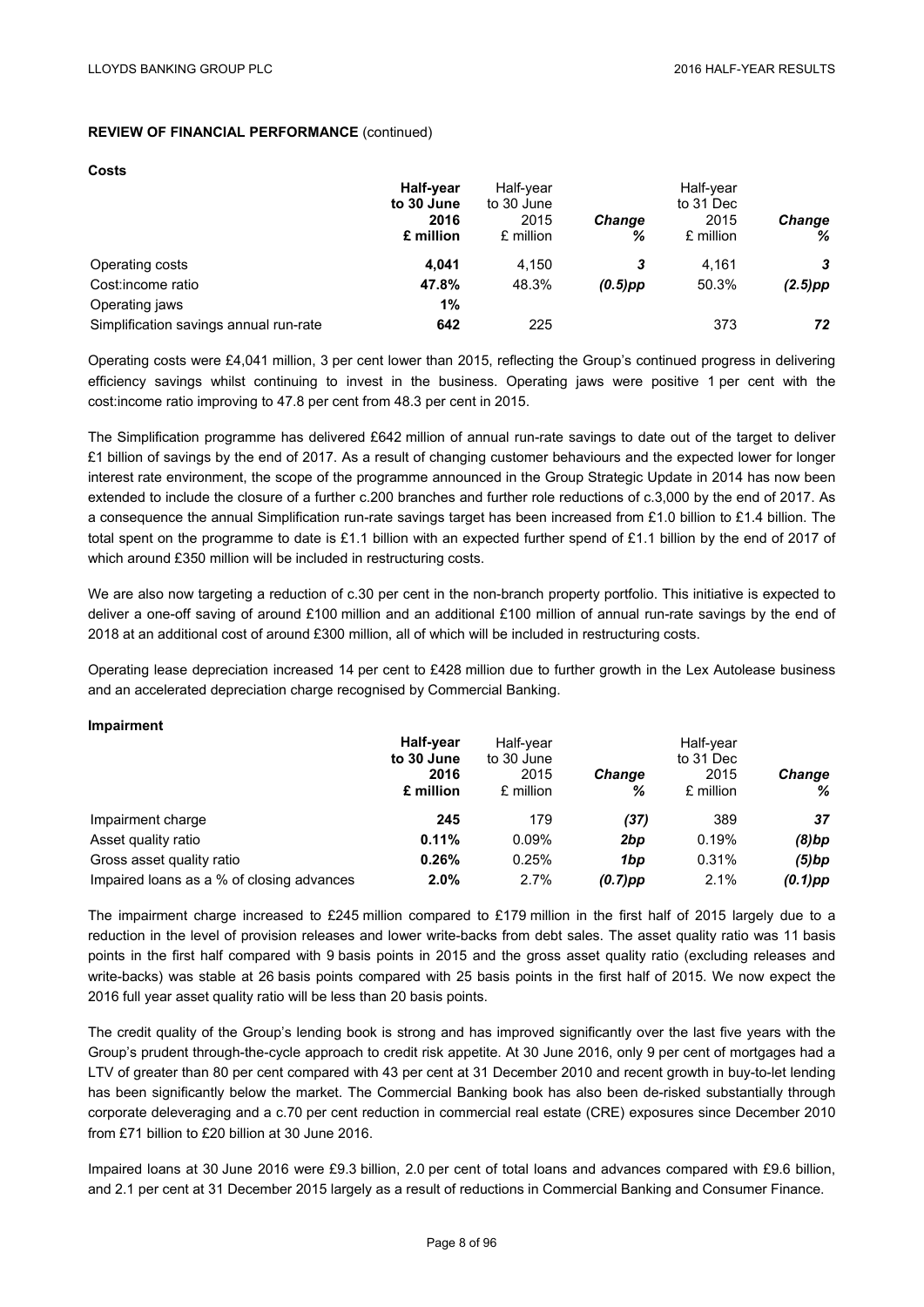# **Statutory profit**

|                                    | Half-year<br>to 30 June | Half-year<br>to 30 June |                    | Half-year<br>to 31 Dec |                    |
|------------------------------------|-------------------------|-------------------------|--------------------|------------------------|--------------------|
|                                    | 2016<br>£ million       | 2015<br>£ million       | <b>Change</b><br>℅ | 2015<br>£ million      | <b>Change</b><br>% |
| <b>Underlying profit</b>           | 4,161                   | 4,383                   | (5)                | 3,729                  | 12                 |
| <b>Enhanced Capital Notes</b>      | (790)                   | (390)                   |                    | 289                    |                    |
| Market volatility and other items: |                         |                         |                    |                        |                    |
| Market volatility and asset sales  | 128                     | 53                      |                    | (134)                  |                    |
| Fair value unwind                  | (110)                   | (77)                    |                    | (115)                  |                    |
| Other items                        | (168)                   | (164)                   |                    | (178)                  |                    |
|                                    | (150)                   | (188)                   |                    | (427)                  |                    |
| Restructuring costs                | (307)                   | (32)                    |                    | (138)                  |                    |
| Conduct provisions                 | (460)                   | (1,835)                 |                    | (3,002)                |                    |
| TSB costs                          |                         | (745)                   |                    |                        |                    |
| Profit before tax - statutory      | 2,454                   | 1,193                   | 106                | 451                    |                    |
| Taxation                           | (597)                   | (268)                   |                    | (420)                  |                    |
| Profit for the period              | 1,857                   | 925                     | 101                | 31                     |                    |
|                                    |                         |                         |                    |                        |                    |

Further information on the reconciliation of underlying to statutory results is included on page 24.

Statutory profit before tax was £2,454 million, more than double the profit in the same period in 2015.

The loss relating to the ECNs in the first half was £790 million, representing the write-off of the embedded derivative and the premium paid on the redemption of the remaining notes completed in the first quarter of 2016. The Supreme Court has now heard the ECN trustee's appeal and found in favour of the Group, which supported the redemption of the ECNs earlier this year.

Market volatility and asset sales of £128 million included a gain on sale of Visa Europe of £484 million and negative insurance volatility of £372 million, primarily driven by widening credit spreads and low returns on cash investments. The credit in 2015 included positive insurance volatility of £18 million. The fair value unwind was negative £110 million in the first half of 2016 compared with negative £77 million in 2015 and largely comprised the unwind of fair value adjustments made against HBOS subordinated debt at the time of the acquisition in 2008. Other items of negative £168 million related to the amortisation of intangible assets.

Restructuring costs were £307 million and included severance related costs of the Simplification programme together with £60 million relating to work on implementing the ring-fencing requirements.

There was a charge of £460 million to cover a range of conduct issues of which £345 million was recognised in the second quarter. The charge for the half-year included £215 million in respect of arrears related activities on secured and unsecured retail products, £70 million in respect of complaints relating to packaged bank accounts and £50 million related to insurance products sold in Germany. In addition there were a number of smaller additions to existing conduct risk provisions totalling £125 million across all divisions.

In May, the FCA informed the Group that it was commencing an investigation in connection with the Group's mortgage arrears handling. At this stage it is not possible to make an assessment of the outcome of this ongoing review.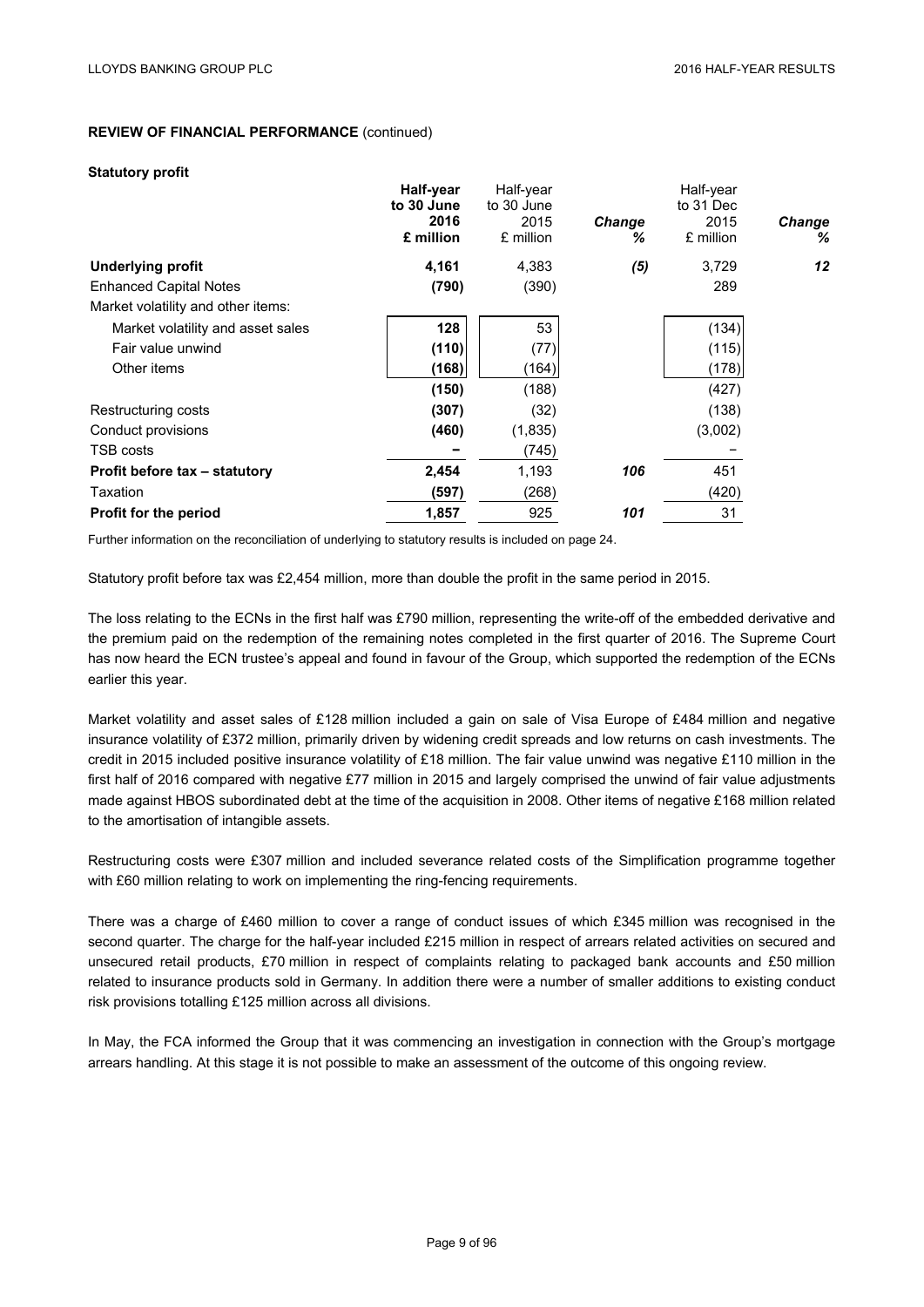No further provision has been taken for PPI, where complaint levels over the first half have been around 8,500 per week on average, broadly in line with expectations. The Group's current PPI provision reflects our interpretation of the Financial Conduct Authority's (FCA) consultation paper regarding a potential time bar and the Plevin case and conclusion by mid-2018. The Group awaits the FCA's final decision however, should the time bar be longer than the proposed two years or the FCA's final decision be significantly delayed, then the Group may need to reassess its provision.

Statutory profit in the first half of 2015 included a charge of £745 million comprising £660 million relating to the sale of TSB and £85 million of TSB dual running costs.

#### **Taxation**

The tax charge for the first half was £597 million (2015: £268 million) representing an effective tax rate of 24 per cent (2015: 22 per cent). The effective tax rate reflects the impact of tax exempt gains and capital losses not previously recognised. The Group continues to expect a medium term effective tax rate of around 27 per cent.

#### **Return on required equity**

The underlying return on required equity remains strong at 14.0 per cent (2015: 16.2 per cent). The reduction was due largely to the higher underlying tax charge following implementation of the banking tax surcharge.

The statutory return on required equity increased to 8.3 per cent (2015: 3.7 per cent) largely reflecting the lower conduct provisions made in the period.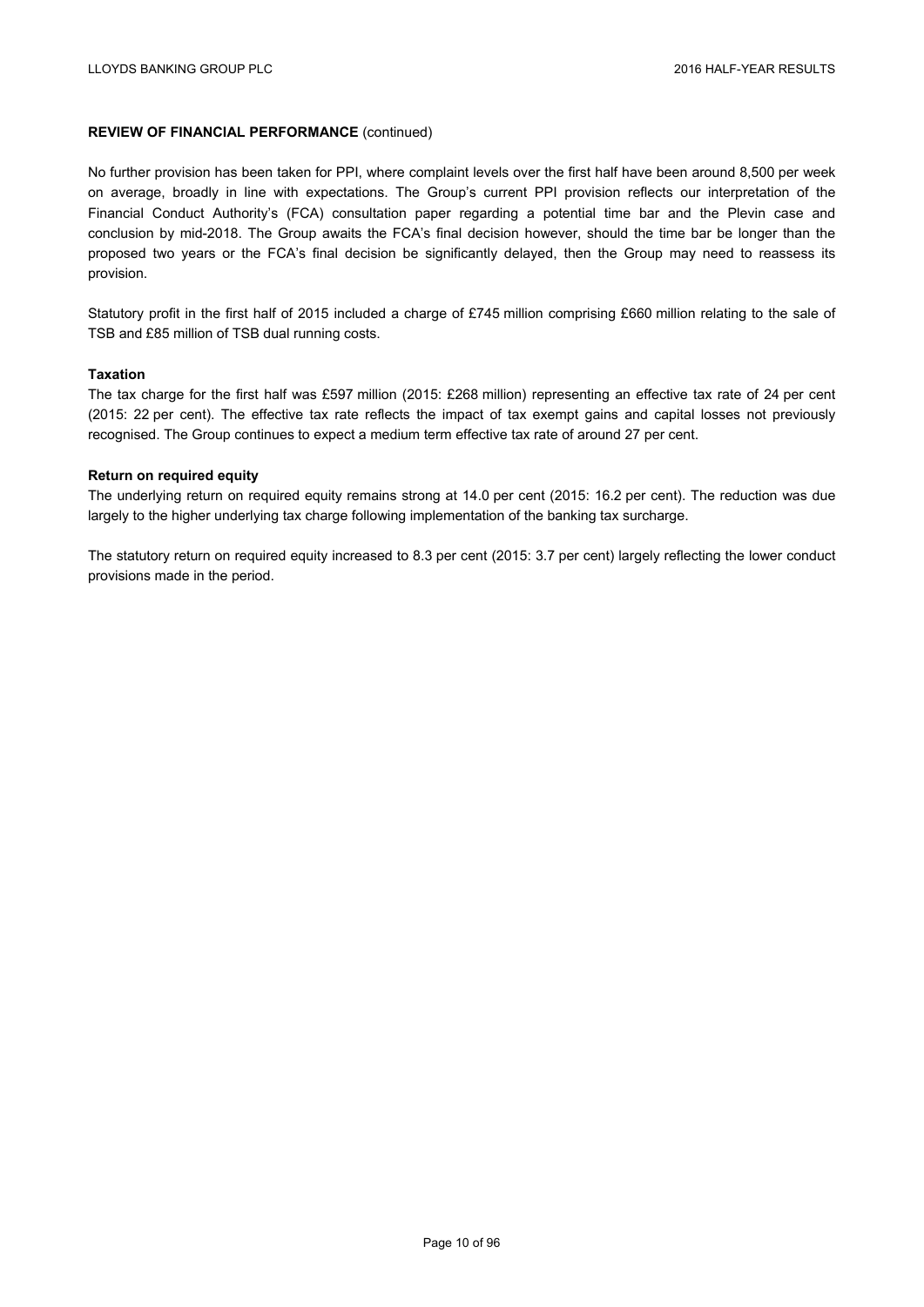| <b>Balance sheet</b>                                        |            |           |               |
|-------------------------------------------------------------|------------|-----------|---------------|
|                                                             | At 30 June | At 31 Dec | <b>Change</b> |
|                                                             | 2016       | 2015      | ℅             |
| Loans and advances to customers                             | £453bn     | £455bn    |               |
| Customer deposits                                           | £423bn     | £418bn    | 1             |
| Wholesale funding                                           | £131bn     | £120bn    | 9             |
| Wholesale funding <1 year maturity                          | £51bn      | £38bn     | 36            |
| Of which money-market funding <1 year maturity <sup>1</sup> | £24bn      | £22bn     | 11            |
| Loan to deposit ratio                                       | 107%       | 109%      | $(2)$ pp      |
| Liquidity coverage ratio – eligible assets                  | £142bn     | £123bn    | 15            |

<sup>1</sup> Excludes balances relating to margins of £6.8 billion (31 December 2015: £2.5 billion) and settlement accounts of £1.4 billion (31 December 2015: £1.4 billion).

Loans and advances to customers were £453 billion compared with £455 billion at 31 December 2015. There was continued strong growth in Consumer Finance, up 7 per cent, and SME lending, up 3 per cent with both segments outperforming the market. This was offset by further reductions in run-off and closed portfolios, reduced lending to larger corporates and lower 'open book' mortgage balances which fell by £3.4 billion reflecting our prudent stance on risk and the Group's focus on protecting margin in the current competitive low growth market.

Deposits increased 1 per cent to £423 billion largely due to the success in attracting high quality deposits from commercial clients.

Wholesale funding increased to £131 billion (31 December 2015: £120 billion) mainly due to an increase in cash margins and FX movements following the EU referendum. Wholesale funding less than 1 year increased in the period due to approximately £6 billion of term funding falling into the sub 1 year maturity profile, with the remainder of the increase driven by currency revaluation and cash margins.

The Group's liquidity position remains strong, with liquidity coverage ratio (LCR) eligible assets increasing to £142 billion (December 2015: £123 billion). The growth in LCR eligible assets has been driven by a combination of the management actions taken ahead of the EU referendum, as well as net collateral inflows and mark to market increases on liquid asset securities since 23 June. LCR eligible assets represent broadly six times the Group's money-market funding with a maturity of less than one year and continue to be in excess of total wholesale funding. The Group's LCR ratio already exceeds regulatory requirements and is greater than 100 per cent.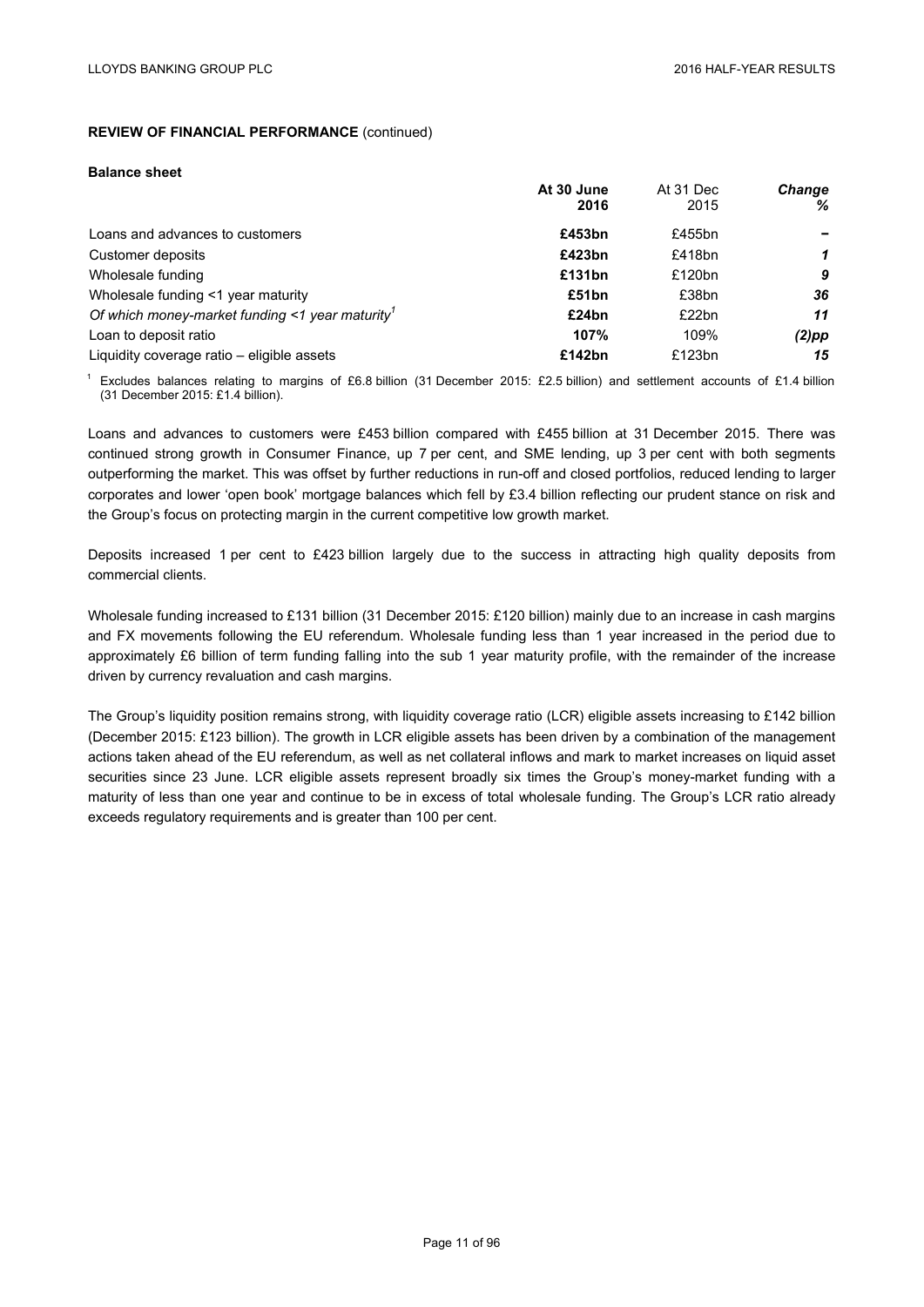#### **Capital ratios and risk-weighted assets**

|                                           | At 30 June        | At 31 Dec | <b>Change</b> |
|-------------------------------------------|-------------------|-----------|---------------|
|                                           | 2016              | 2015      | %             |
| Common equity tier 1 ratio <sup>1,2</sup> | 13.0%             | 13.0%     |               |
| Transitional tier 1 capital ratio         | 16.4%             | 16.4%     |               |
| Transitional total capital ratio          | 21.8%             | 21.5%     | $0.3$ pp      |
| Leverage ratio $1,2$                      | 4.7%              | 4.8%      | $(0.1)$ pp    |
| Risk-weighted assets <sup>1</sup>         | £222bn            | £223bn    |               |
| Shareholders' equity                      | £43bn             | £41bn     | 5             |
| Tangible net assets per share             | 55.0 <sub>p</sub> | 52.3p     | 2.7p          |

 $1$  Reported on a fully loaded basis.

 $^2$  The common equity tier 1 and leverage ratios at 31 December 2015 are reported on a pro forma basis, including the dividend paid by the Insurance business in February 2016 relating to 2015.

The Group maintained its capital strength with a fully loaded common equity tier 1 ratio of 13.0 per cent (31 December 2015: 13.0 per cent pro forma) after accruing for foreseeable 2016 ordinary dividends and assuming a conventional one third, two thirds payment pattern. The actual final dividend payment will be assessed by the Board at the end of the year.

The Group generated 0.5 percentage points of CET1 capital in the first half, all of which relates to the second quarter, which was after a reduction of around 0.3 percentage points as a result of the outcome of the EU referendum, largely relating to FX movements on risk-weighted assets. As a consequence, we now expect to generate around 160 basis points of CET1 capital in 2016, pre dividend.

Given the uncertainty, it is too early to determine the impact on our formal longer term guidance at this stage. However, while the business will remain highly capital generative, it is possible that this capital generation may be somewhat lower in future years than previously guided. We will formally update guidance when we have a clearer view of likely outcomes.

The leverage ratio reduced to 4.7 per cent primarily reflecting the increase in balance sheet assets arising from market movements and cash collateral inflows following the outcome of the EU referendum.

Tangible net assets per share was 55.0 pence at 30 June 2016, an increase of 2.7 pence since December 2015 after payment of the 2015 final ordinary and special dividends of 2.0 pence in the second quarter.

#### **Dividend**

In line with its progressive and sustainable dividend policy, the Group has increased its interim ordinary dividend by 13 per cent to 0.85 pence per share. The ordinary dividend in the first half amounted to £607 million.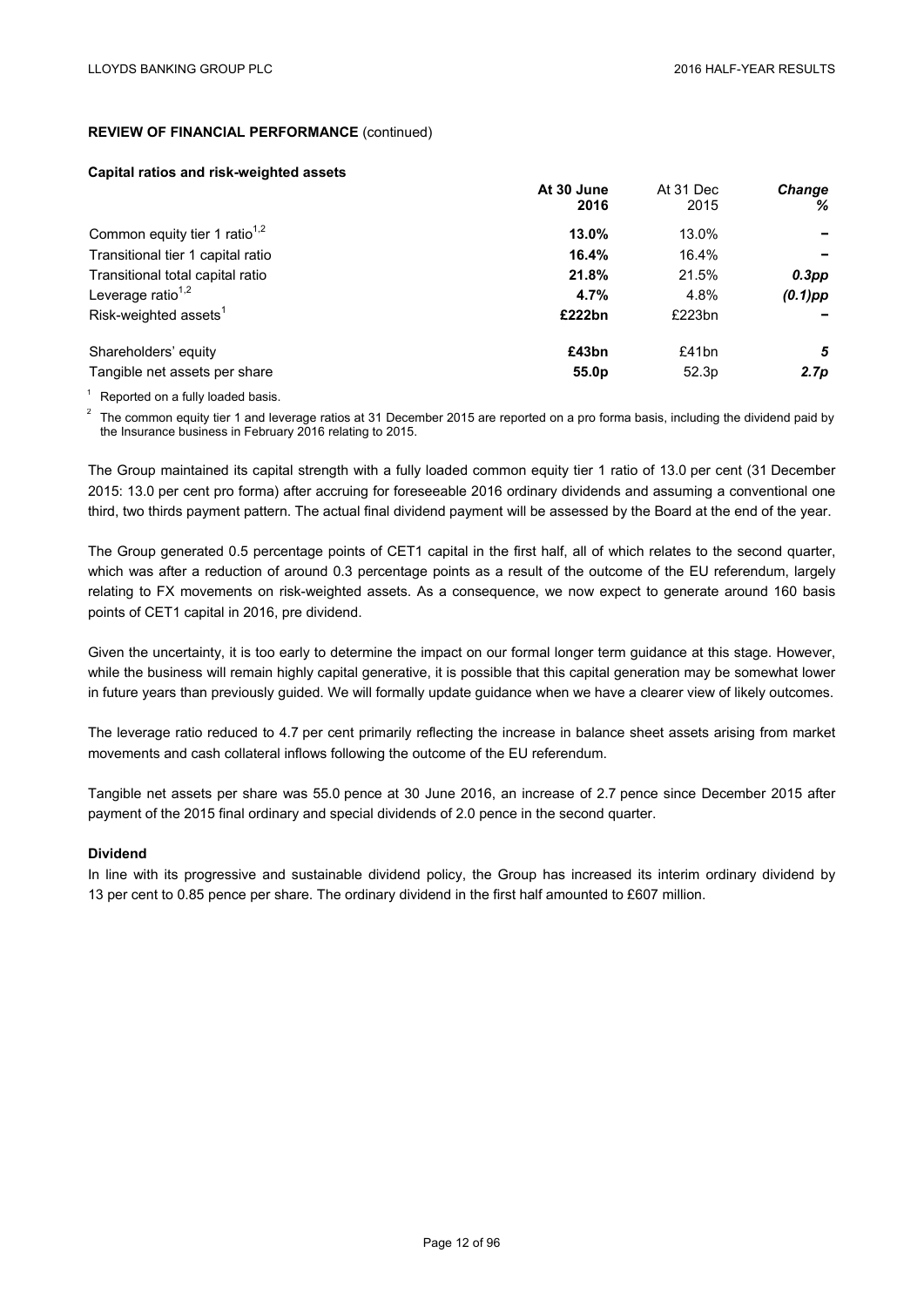# **UNDERLYING BASIS** – **SEGMENTAL ANALYSIS**

| Half-year to 30 June 2016                               | <b>Retail</b><br>£m       | <b>Commercial</b><br><b>Banking</b><br>£m | <b>Consumer</b><br><b>Finance</b><br>£m | <b>Insurance</b><br>£m | Run-off and<br><b>Central</b><br>items<br>£m | Group<br>£m |
|---------------------------------------------------------|---------------------------|-------------------------------------------|-----------------------------------------|------------------------|----------------------------------------------|-------------|
| Net interest income                                     | 3,296                     | 1,306                                     | 994                                     | (80)                   | 266                                          | 5,782       |
| Other income                                            | 558                       | 982                                       | 658                                     | 921                    | (26)                                         | 3,093       |
| <b>Total income</b>                                     | 3,854                     | 2,288                                     | 1,652                                   | 841                    | 240                                          | 8,875       |
| Operating costs                                         | (2, 144)                  | (1,035)                                   | (466)                                   | (395)                  | (1)                                          | (4,041)     |
| Operating lease depreciation                            |                           | (52)                                      | (368)                                   |                        | (8)                                          | (428)       |
| Impairment                                              | (162)                     | 35                                        | (128)                                   |                        | 10                                           | (245)       |
| <b>Underlying profit</b>                                | 1,548                     | 1,236                                     | 690                                     | 446                    | 241                                          | 4,161       |
| Banking net interest margin                             | 2.23%                     | 3.18%                                     | 6.27%                                   |                        |                                              | 2.74%       |
| Average interest-earning<br>banking assets              | £305.0bn                  | £88.1bn                                   | £32.9bn                                 |                        | £10.9bn                                      | £436.9bn    |
| Asset quality ratio                                     | 0.11%                     | $(0.06)\%$                                | 0.79%                                   |                        |                                              | 0.11%       |
| Return on risk-weighted assets                          | 5.70%                     | 2.42%                                     | 4.47%                                   |                        |                                              | 3.75%       |
| Half-year to 30 June 2015                               | Retail <sup>1</sup><br>£m | Commercial<br>Banking <sup>1</sup><br>£m  | Consumer<br>Finance <sup>1</sup><br>£m  | Insurance<br>£m        | Run-off and<br>Central<br>items<br>£m        | Group<br>£m |
| Net interest income                                     | 3,364                     | 1,266                                     | 1,005                                   | (73)                   | 153                                          | 5,715       |
| Other income                                            | 554                       | 1,027                                     | 678                                     | 1,025                  | (31)                                         | 3,253       |
| Total income                                            | 3,918                     | 2,293                                     | 1,683                                   | 952                    | 122                                          | 8,968       |
| Operating costs                                         | (2, 181)                  | (1,059)                                   | (506)                                   | (368)                  | (36)                                         | (4, 150)    |
| Operating lease depreciation                            |                           | (14)                                      | (353)                                   |                        | (7)                                          | (374)       |
| Impairment                                              | (134)                     | (8)                                       | (68)                                    |                        | 31                                           | (179)       |
| Underlying profit excluding TSB                         | 1,603                     | 1,212                                     | 756                                     | 584                    | 110                                          | 4,265       |
| <b>TSB</b>                                              |                           |                                           |                                         |                        |                                              | 118         |
| Underlying profit                                       |                           |                                           |                                         |                        |                                              | 4,383       |
|                                                         |                           |                                           |                                         |                        |                                              |             |
| Banking net interest margin<br>Average interest-earning | 2.25%                     | 2.85%                                     | 6.96%                                   |                        |                                              | 2.62%       |
| banking assets                                          | £307.4bn                  | £91.1bn                                   | £29.9bn                                 |                        | £16.3bn                                      | £444.8bn    |
| Asset quality ratio                                     | 0.09%                     | 0.04%                                     | 0.47%                                   |                        |                                              | 0.09%       |
| Return on risk-weighted assets                          | 5.94%                     | 2.31%                                     | 4.67%                                   |                        |                                              | 3.78%       |
| Half-year to 31 Dec 2015                                | Retail <sup>1</sup><br>£m | Commercial<br>Banking <sup>1</sup><br>£m  | Consumer<br>Finance <sup>1</sup><br>£m  | Insurance<br>£m        | Run-off and<br>Central<br>items<br>£m        | Group<br>£m |
| Net interest income                                     | 3,300                     | 1,310                                     | 949                                     | (90)                   | 298                                          | 5,767       |
| Other income                                            | 561                       | 1,045                                     | 681                                     | 802                    | (187)                                        | 2,902       |
| Total income                                            | 3,861                     | 2,355                                     | 1,630                                   | 712                    | 111                                          | 8,669       |
| Operating costs                                         | (2, 158)                  | (1, 103)                                  | (471)                                   | (334)                  | (95)                                         | (4, 161)    |
| Operating lease depreciation                            |                           | (16)                                      | (367)                                   |                        | (7)                                          | (390)       |
| Impairment                                              | (215)                     | 30                                        | (167)                                   |                        | (37)                                         | (389)       |
| Underlying profit (loss)                                | 1,488                     | 1,266                                     | 625                                     | 378                    | (28)                                         | 3,729       |
| Banking net interest margin                             | 2.20%                     | 3.10%                                     | 6.29%                                   |                        |                                              | 2.64%       |
| Average interest-earning<br>banking assets              | £306.6bn                  | £88.9bn                                   | £31.1bn                                 |                        | £12.3bn                                      | £438.9bn    |
| Asset quality ratio                                     | 0.14%                     | (0.02)%                                   | 1.06%                                   |                        |                                              | 0.19%       |
| Return on risk-weighted assets                          | 5.50%                     | 2.43%                                     | 3.87%                                   |                        |                                              | 3.29%       |

<sup>1</sup> Restated. See basis of presentation on the inside front cover.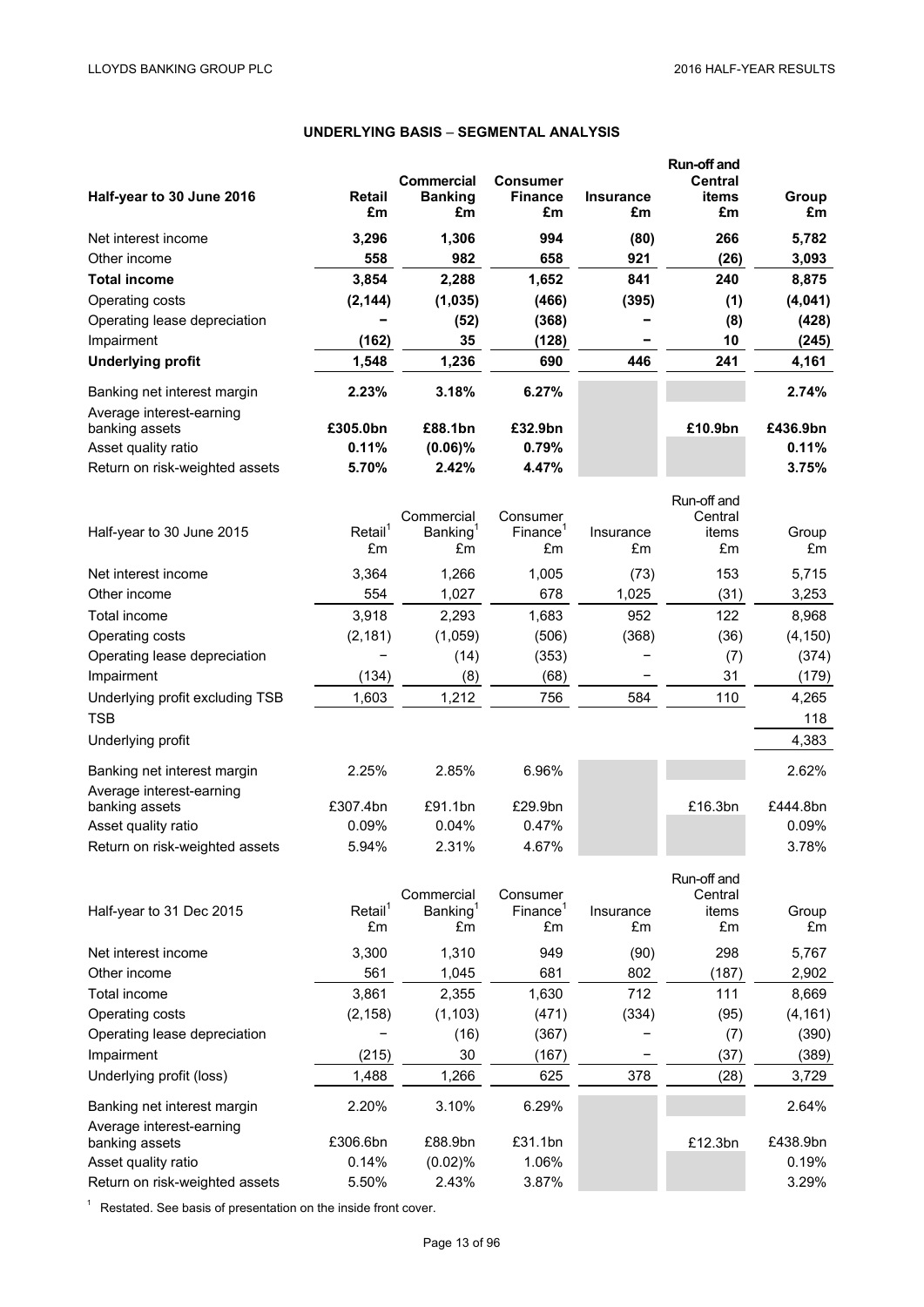|                                   | <b>Loans and</b><br>advances |                       | <b>Customer</b><br>deposits |                       | Total customer<br>balances <sup>2</sup> |                       | <b>Risk-weighted</b><br>assets |                       |
|-----------------------------------|------------------------------|-----------------------|-----------------------------|-----------------------|-----------------------------------------|-----------------------|--------------------------------|-----------------------|
|                                   | 30 June<br>2016<br>£bn       | 31 Dec<br>2015<br>£bn | 30 June<br>2016<br>£bn      | 31 Dec<br>2015<br>£bn | 30 June<br>2016<br>£bn                  | 31 Dec<br>2015<br>£bn | 30 June<br>2016<br>£bn         | 31 Dec<br>2015<br>£bn |
| $Reta I^1$                        | 300.5                        | 305.6                 | 271.3                       | 273.7                 | 571.8                                   | 579.3                 | 55.2                           | 54.6                  |
| Commercial Banking <sup>1</sup>   | 102.0                        | 102.0                 | 141.4                       | 131.9                 | 243.4                                   | 233.9                 | 101.8                          | 103.2                 |
| Consumer Finance                  | 33.7                         | 31.5                  | 9.1                         | 11.1                  | 46.5                                    | 46.1                  | 31.1                           | 30.7                  |
| Run-off and<br>Central items      | 16.8                         | 16.1                  | 1.5                         | 1.6                   | 18.3                                    | 17.7                  | 23.4                           | 23.6                  |
| Threshold<br>risk-weighted assets |                              |                       |                             |                       |                                         |                       | 10.8                           | 10.6                  |
| Group                             | 453.0                        | 455.2                 | 423.3                       | 418.3                 | 880.0                                   | 877.0                 | 222.3                          | 222.7                 |

# **UNDERLYING BASIS** – **SEGMENTAL ANALYSIS** (continued)

<sup>1</sup> Restated. See basis of presentation on the inside front cover.

 $2$  Total customer balances comprise loans and advances to customers, customer deposit balances and Consumer Finance operating lease assets.

# **UNDERLYING BASIS** – **QUARTERLY INFORMATION**

|                                    | Quarter<br>ended<br>30 June<br>2016<br>£m | Quarter<br>ended<br>31 Mar<br>2016<br>£m | Quarter<br>ended<br>31 Dec<br>2015<br>£m | Quarter<br>ended<br>30 Sept<br>2015<br>£m | Quarter<br>ended<br>30 June<br>2015<br>£m |
|------------------------------------|-------------------------------------------|------------------------------------------|------------------------------------------|-------------------------------------------|-------------------------------------------|
| Net interest income                | 2,876                                     | 2,906                                    | 2,904                                    | 2,863                                     | 2,886                                     |
| Other income                       | 1,616                                     | 1,477                                    | 1,528                                    | 1,374                                     | 1,661                                     |
| <b>Total income</b>                | 4,492                                     | 4,383                                    | 4,432                                    | 4,237                                     | 4,547                                     |
| Operating costs                    | (2,054)                                   | (1,987)                                  | (2, 242)                                 | (1,919)                                   | (2, 130)                                  |
| Operating lease depreciation       | (235)                                     | (193)                                    | (201)                                    | (189)                                     | (191)                                     |
| Impairment                         | (96)                                      | (149)                                    | (232)                                    | (157)                                     | (21)                                      |
| <b>Underlying profit</b>           | 2,107                                     | 2,054                                    | 1,757                                    | 1,972                                     | 2,205                                     |
| <b>Enhanced Capital Notes</b>      |                                           | (790)                                    | 268                                      | 21                                        | (325)                                     |
| Market volatility and other items  | 184                                       | (334)                                    | (29)                                     | (398)                                     | (60)                                      |
| Restructuring costs                | (146)                                     | (161)                                    | (101)                                    | (37)                                      | (6)                                       |
| Conduct provisions                 | (345)                                     | (115)                                    | (2, 402)                                 | (600)                                     | (1, 835)                                  |
| Statutory profit (loss) before tax | 1,800                                     | 654                                      | (507)                                    | 958                                       | (21)                                      |
| Banking net interest margin        | 2.74%                                     | 2.74%                                    | 2.64%                                    | 2.64%                                     | 2.65%                                     |
| Average interest-earning           |                                           |                                          |                                          |                                           |                                           |
| banking assets                     | £435.6bn                                  | £438.2bn                                 | £439.2bn                                 | £438.7bn                                  | £443.2bn                                  |
| Cost:income ratio                  | 48.2%                                     | 47.4%                                    | 53.0%                                    | 47.4%                                     | 48.9%                                     |
| Asset quality ratio                | 0.09%                                     | 0.14%                                    | 0.22%                                    | 0.15%                                     | 0.03%                                     |
| Return on risk-weighted assets     | 3.79%                                     | 3.70%                                    | 3.12%                                    | 3.47%                                     | 3.84%                                     |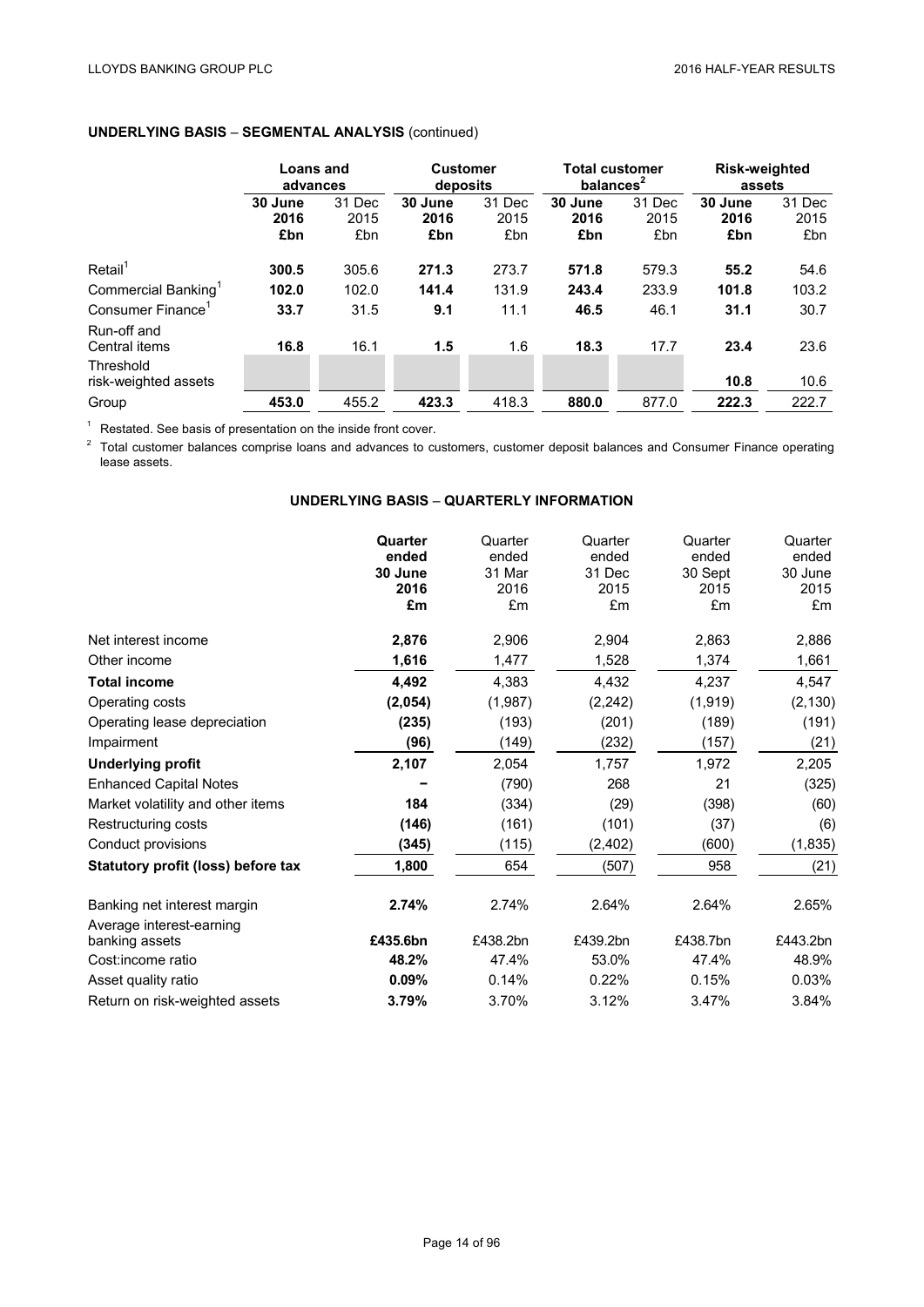# **DIVISIONAL HIGHLIGHTS**

#### **RETAIL**

Retail offers a broad range of financial service products, including current accounts, savings and mortgages, to UK personal customers, including Wealth and small business customers. It is also a distributor of insurance, and a range of long-term savings and investment products. Our aim is to be the best bank for customers in the UK, by building deep and enduring relationships that deliver value to customers, and by providing them with greater choice and flexibility. We will maintain our multi-brand and multi-channel strategy and continue to simplify the business and provide more transparent products, helping to improve service levels and reduce conduct risks.

## **Progress against strategic initiatives**

- Largest digital bank in the UK with over 12 million active online users including 7 million mobile users.
- Continued to attract new customers through positive switching activity, particularly through the Halifax challenger brand which has attracted more than 1 in 5 customers switching in the first half of 2016.
- Continued to improve our customer proposition including the launch of Android Pay and our announced support for the proposed Pay by Bank app.
- Leading the way on the Government's drive for improved financial inclusion by providing 1 in 3 basic bank accounts to disadvantaged and low income customers. January also saw the launch of the new Basic Bank Account, improving access to banking within the UK in line with industry changes.
- We remain committed to supporting first-time buyers and continue to be the largest lender to this customer group. Retail continues to be a leading supporter of the UK government's Help to Buy scheme, with lending of £4.1 billion under the mortgage guarantee element of the scheme to date.
- On track to help 100,000 start-up businesses get off the ground in 2016. Continuing to improve our proposition to small business customers, launching a range of new to market products and services.
- Continued to expand the use of Remote Advice (Video Interview) expansion across Mortgages, Wealth and Retail Business Banking.
	- − In March, Halifax became one of the first high street banks to offer Video Mortgage Interviews for customers from the comfort of their own home.
		- o So far over 1,000 interviews have taken place, with record customer satisfaction levels, 98 per cent of customers rated the service as Excellent or Good, NPS average of 78 per cent.

#### **Financial performance**

- Underlying profit decreased 3 per cent to £1,548 million, with lower net interest income and a slightly higher impairment charge partially offset by a reduction in operating costs.
- Net interest income has decreased 2 per cent driven in part by a reduction in balances as we focus on protecting margins.
- Other income in line with 2015.
- Total costs decreased 2 per cent to £2,144 million as efficiency savings more than covered a 20 per cent increase in investment. Staff numbers have reduced by 5 per cent in the 12 months to June 2016.
- Impairment increased by £28 million to £162 million.
- Loans and advances to customers fell 2 per cent to £300.5 billion in the first half of 2016, with the open mortgage book (excluding specialist mortgage book and Intelligent Finance) reducing 1 per cent reflecting actions to protect the net interest margin in a highly competitive low growth environment.
- Customer deposits decreased 1 per cent to £271.3 billion, driven by a reduction in tactical balances.
- Risk-weighted assets increased by £0.6 billion to £55.2 billion.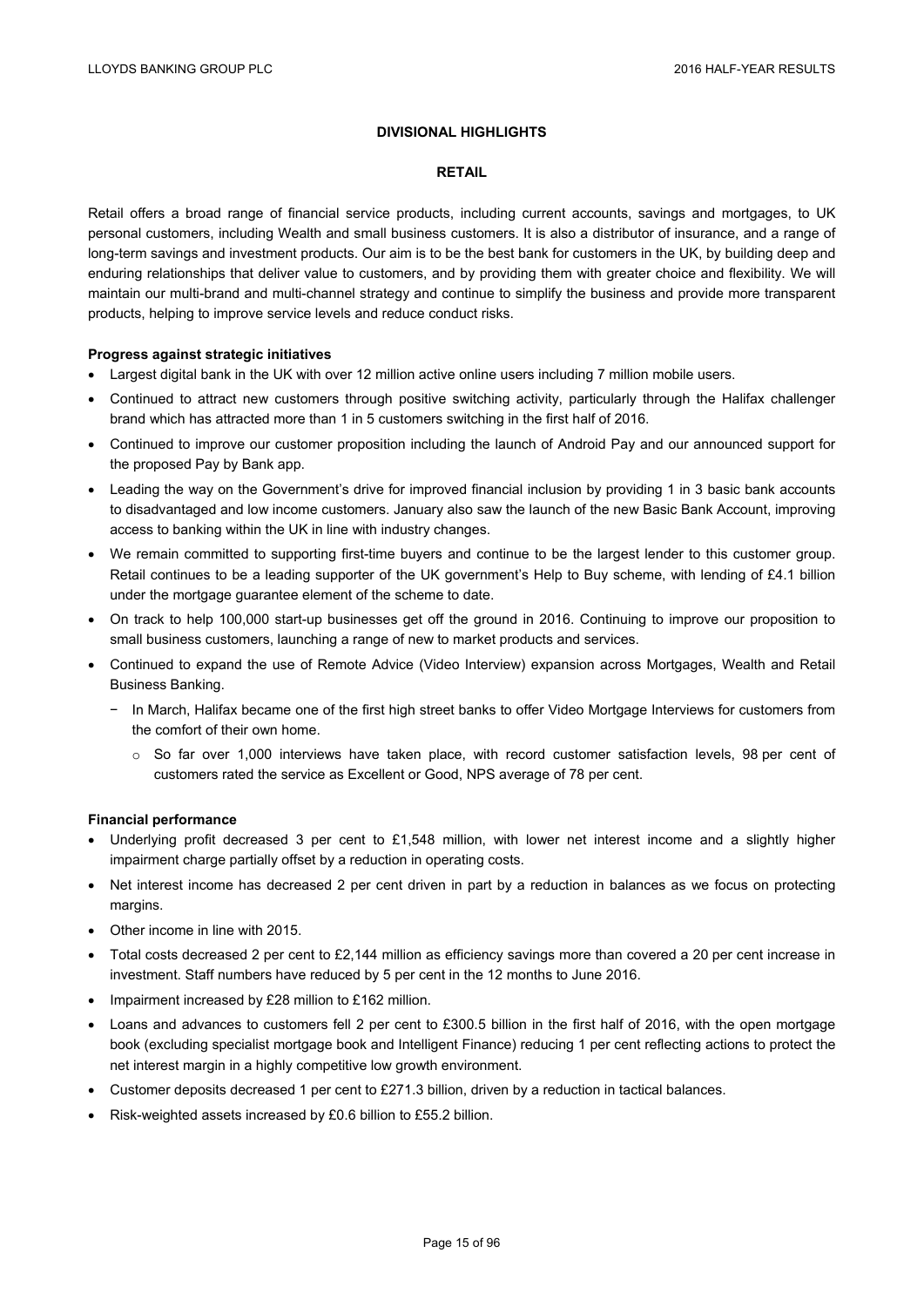# **RETAIL** (continued)

|                                                | Half-year<br>to 30 June<br>2016<br>£m | Half-year<br>to 30 June<br>$2015^1$<br>£m | Change<br>℅               | Half-year<br>to 31 Dec<br>$2015^1$<br>£m | Change<br>℅      |
|------------------------------------------------|---------------------------------------|-------------------------------------------|---------------------------|------------------------------------------|------------------|
| Net interest income                            | 3,296                                 | 3,364                                     | (2)                       | 3,300                                    |                  |
| Other income                                   | 558                                   | 554                                       | 1                         | 561                                      | (1)              |
| <b>Total income</b>                            | 3,854                                 | 3,918                                     | (2)                       | 3,861                                    |                  |
| Operating costs                                | (2, 144)                              | (2, 181)                                  | 2                         | (2, 158)                                 | 1                |
| Operating lease depreciation                   |                                       |                                           |                           |                                          |                  |
| Impairment                                     | (162)                                 | (134)                                     | (21)                      | (215)                                    | 25               |
| <b>Underlying profit</b>                       | 1,548                                 | 1,603                                     | (3)                       | 1,488                                    | 4                |
| Banking net interest margin                    | 2.23%                                 | 2.25%                                     | (2)bp                     | 2.20%                                    | 3bp              |
| Average interest-earning banking assets        | £305.0bn                              | £307.4bn                                  | (1)                       | £306.6bn                                 | (1)              |
| Asset quality ratio                            | 0.11%                                 | 0.09%                                     | 2bp                       | 0.14%                                    | (3)bp            |
| Return on risk-weighted assets                 | 5.70%                                 | 5.94%                                     | (24)bp                    | 5.50%                                    | 20 <sub>bp</sub> |
| Return on assets                               | 1.02%                                 | 1.05%                                     | (3)bp                     | 0.96%                                    | 6bp              |
| Key balance sheet items                        |                                       |                                           | At 30 June<br>2016<br>£bn | At 31 Dec<br>$2015^1$<br>£bn             | Change<br>%      |
| Loans and advances excluding closed portfolios |                                       |                                           | 272.0                     | 275.5                                    | (1)              |
| Closed portfolios                              |                                       |                                           | 28.5                      | 30.1                                     | (5)              |
| Loans and advances to customers                |                                       |                                           | 300.5                     | 305.6                                    | (2)              |
| Relationship balances                          |                                       |                                           | 249.9                     | 249.3                                    |                  |
| <b>Tactical balances</b>                       |                                       |                                           | 21.4                      | 24.4                                     | (12)             |
| Customer deposits                              |                                       |                                           | 271.3                     | 273.7                                    | (1)              |
| <b>Total customer balances</b>                 |                                       |                                           | 571.8                     | 579.3                                    | (1)              |
| Risk-weighted assets                           |                                       |                                           | 55.2                      | 54.6                                     | 1                |

 $1$  Restated. See basis of presentation on the inside front cover.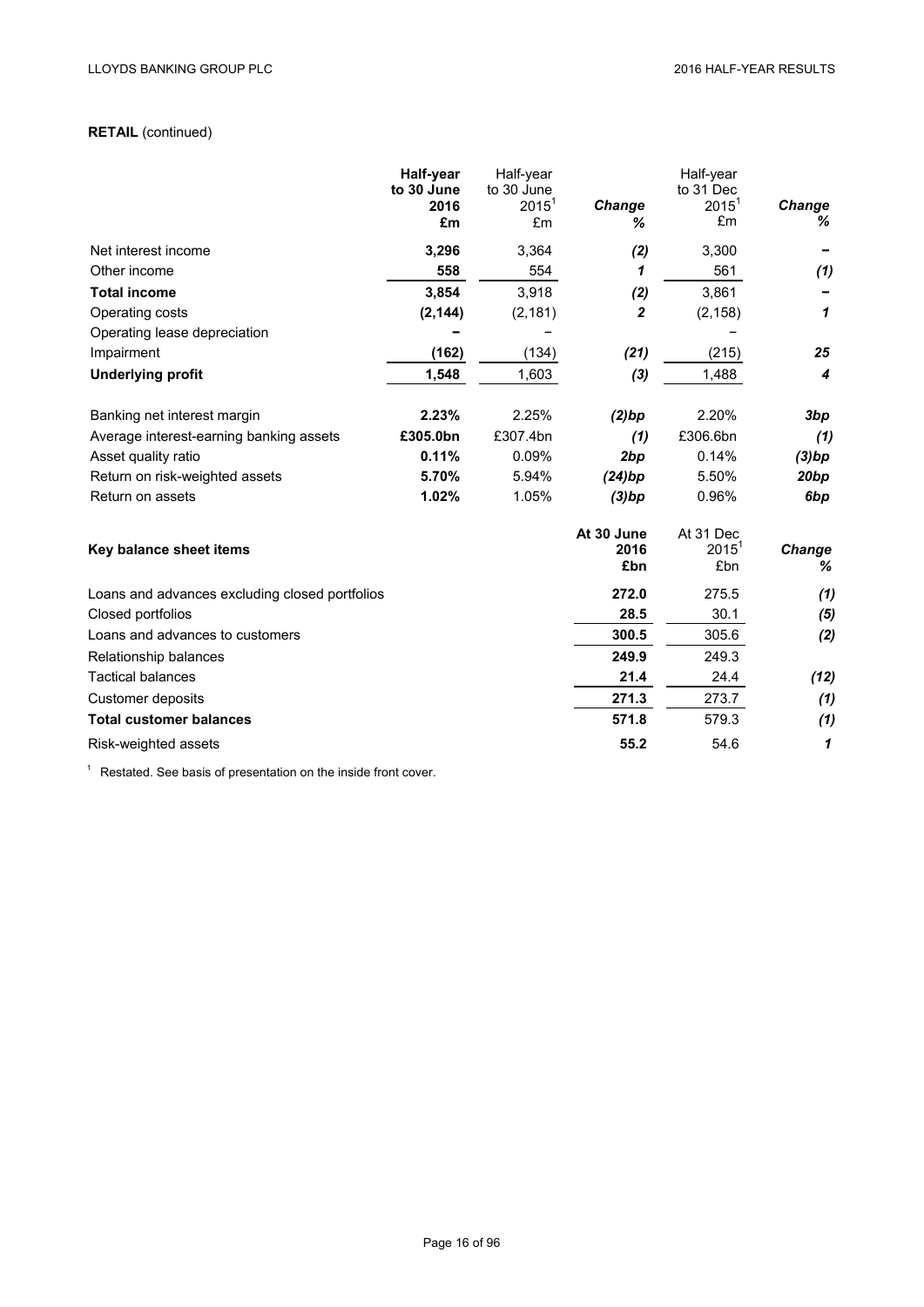# **COMMERCIAL BANKING**

Commercial Banking has been supporting British business for over 250 years. It has a client-led, low risk, capital efficient strategy, helping UK-based clients and international clients with a link to the UK. Through our four client facing divisions – SME, Mid Markets, Global Corporates and Financial Institutions – we provide clients with a range of products and services such as lending, transactional banking, working capital management, risk management, debt capital markets services, as well as access to private equity through Lloyds Development Capital.

## **Progress against strategic initiatives**

- Good progress against strategic initiatives has delivered underlying profit growth and increased returns.
- Remain committed to supporting SME and Mid Market companies in the UK, increasing lending by £2 billion year-on-year and providing UK Manufacturers with over £500 million of funding support in 2016.
- The Financial Institution franchise has delivered solid income growth across a wide product set.
- Strengthened the balance sheet in Global Corporates through disciplined capital usage and strong deposit growth.
- Reduced onboarding times and enhanced client analytics, allowing relationship managers to spend more time with clients and offer better quality support.
- Continued to help Britain prosper, facilitating over £7.9 billion of financing in the first half of 2016 to support UK government infrastructure projects, including the construction of the Beatrice Offshore Wind Farm that is expected to power more than 470,000 homes, create c.5,000 new jobs and provide significant long-term economic benefits to the UK.
- Awarded Business Bank of the Year at the FD's excellence Awards for the 12th consecutive year.

## **Financial performance**

- Underlying profit up 2 per cent to £1,236 million reflecting our low risk business model and the strategy to manage clients through the cycle.
- Stable income performance. Net interest income up 3 per cent, supported by high quality deposit growth and reduced funding costs leading to 33 basis points improvement in net interest margin.
- Other income decrease largely driven by lower capital market volumes.
- Operating costs down 2 per cent reflecting dynamic cost management through headcount rationalisation, supported by efficiency initiatives.
- Operating lease charges increased due to accelerated depreciation on a small number of assets.
- Impairments release of £35 million reflects active risk management with a number of write-backs and releases.
- Maintained lending to customers whilst reducing risk-weighted assets, with SME growth continuing to outperform the market and increases in Mid Markets.
- Continued capital optimisation, with risk-weighted assets decreasing £1.4 billion reflecting asset reductions partly offset by foreign exchange movements. Our disciplined approach to capital and credit management has been recognised through the award of Credit Portfolio Manager of the year at the 2016 Risk Awards.
- Deposits increased 7 per cent with a 9 per cent increase in Global Transaction Banking balances since December 2015 and 12 per cent since June 2015. Momentum has continued in attracting high quality deposits in SME, Global Corporates and Financial Institutions, improving the balance sheet strength of the Group.
- Return on risk-weighted assets of 2.42 per cent increased 11 basis points, demonstrating the continued progress in delivering sustainable returns.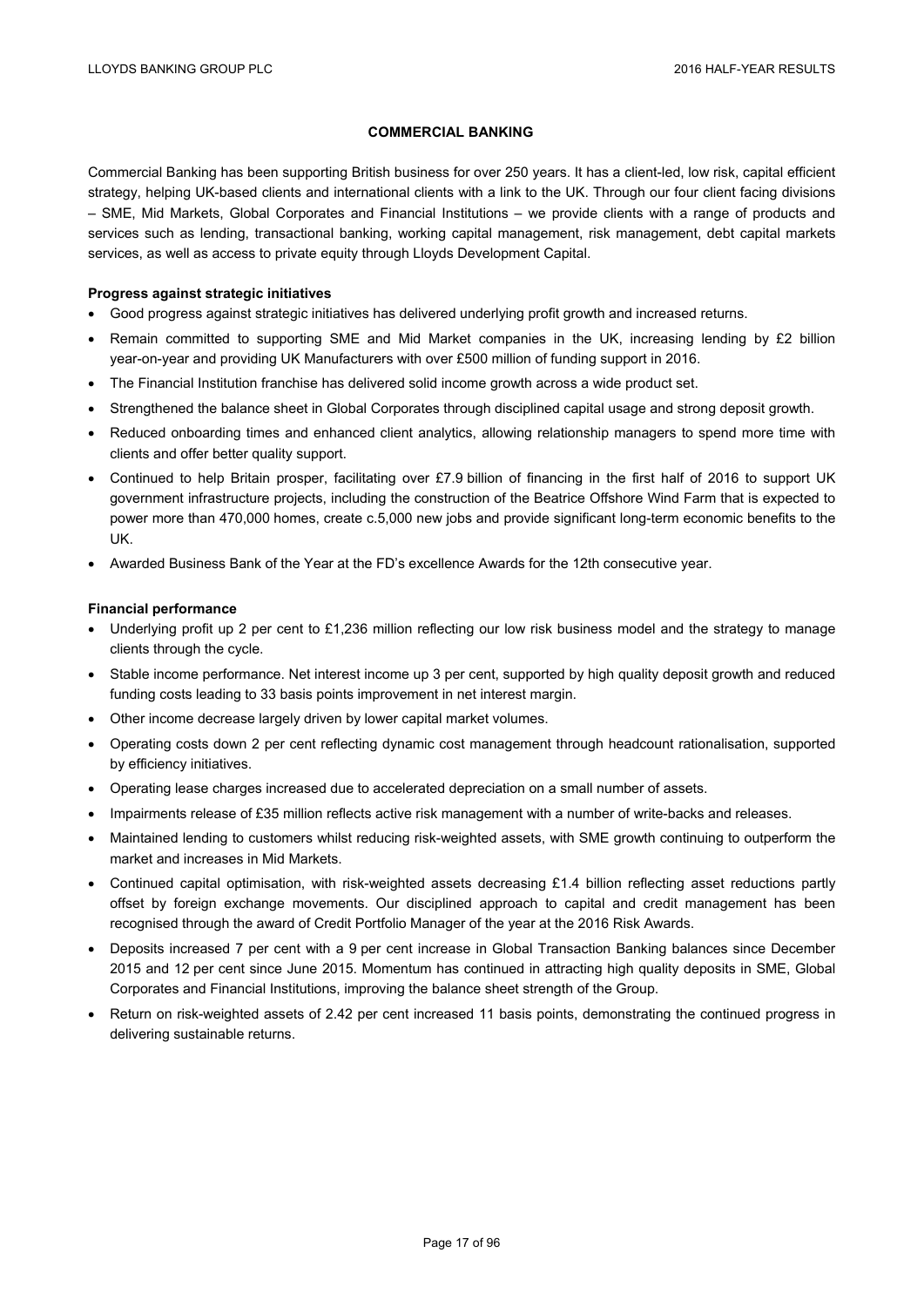# **COMMERCIAL BANKING** (continued)

|                                         | Half-year          | Half-year              |                           | Half-year                    |             |
|-----------------------------------------|--------------------|------------------------|---------------------------|------------------------------|-------------|
|                                         | to 30 June<br>2016 | to 30 June<br>$2015^1$ | <b>Change</b>             | to 31 Dec<br>$2015^1$        | Change      |
|                                         | £m                 | £m                     | ℅                         | £m                           | ℅           |
| Net interest income                     | 1,306              | 1,266                  | 3                         | 1,310                        |             |
| Other income                            | 982                | 1,027                  | (4)                       | 1,045                        | (6)         |
| <b>Total income</b>                     | 2,288              | 2,293                  |                           | 2,355                        | (3)         |
| Operating costs                         | (1,035)            | (1,059)                | 2                         | (1, 103)                     | 6           |
| Operating lease depreciation            | (52)               | (14)                   |                           | (16)                         |             |
| Impairment release/(charge)             | 35                 | (8)                    |                           | 30                           | 17          |
| <b>Underlying profit</b>                | 1,236              | 1,212                  | $\overline{\mathbf{2}}$   | 1,266                        | (2)         |
| Banking net interest margin             | 3.18%              | 2.85%                  | 33bp                      | 3.10%                        | 8bp         |
| Average interest-earning banking assets | £88.1bn            | £91.1bn                | $(3)$                     | £88.9bn                      | (1)         |
| Asset quality ratio                     | $(0.06)\%$         | 0.04%                  | (10)bp                    | (0.02)%                      | (4)bp       |
| Return on risk-weighted assets          | 2.42%              | 2.31%                  | 11bp                      | 2.43%                        | $(1)$ bp    |
| Return on assets                        | 1.31%              | 1.08%                  | 23bp                      | 1.38%                        | (7)bp       |
| Key balance sheet items                 |                    |                        | At 30 June<br>2016<br>£bn | At 31 Dec<br>$2015^1$<br>£bn | Change<br>℅ |
| <b>SME</b>                              |                    |                        | 30.0                      | 29.2                         | 3           |
| Other                                   |                    |                        | 72.0                      | 72.8                         | (1)         |
|                                         |                    |                        |                           |                              |             |

| Loans and advances to customers | 102.0 | 102.0 |     |
|---------------------------------|-------|-------|-----|
| Customer deposits               | 141.4 | 131.9 |     |
| <b>Total customer balances</b>  | 243.4 | 233.9 |     |
| Risk-weighted assets            | 101.8 | 103.2 | (1) |

 $1$  Restated. See basis of presentation on the inside front cover.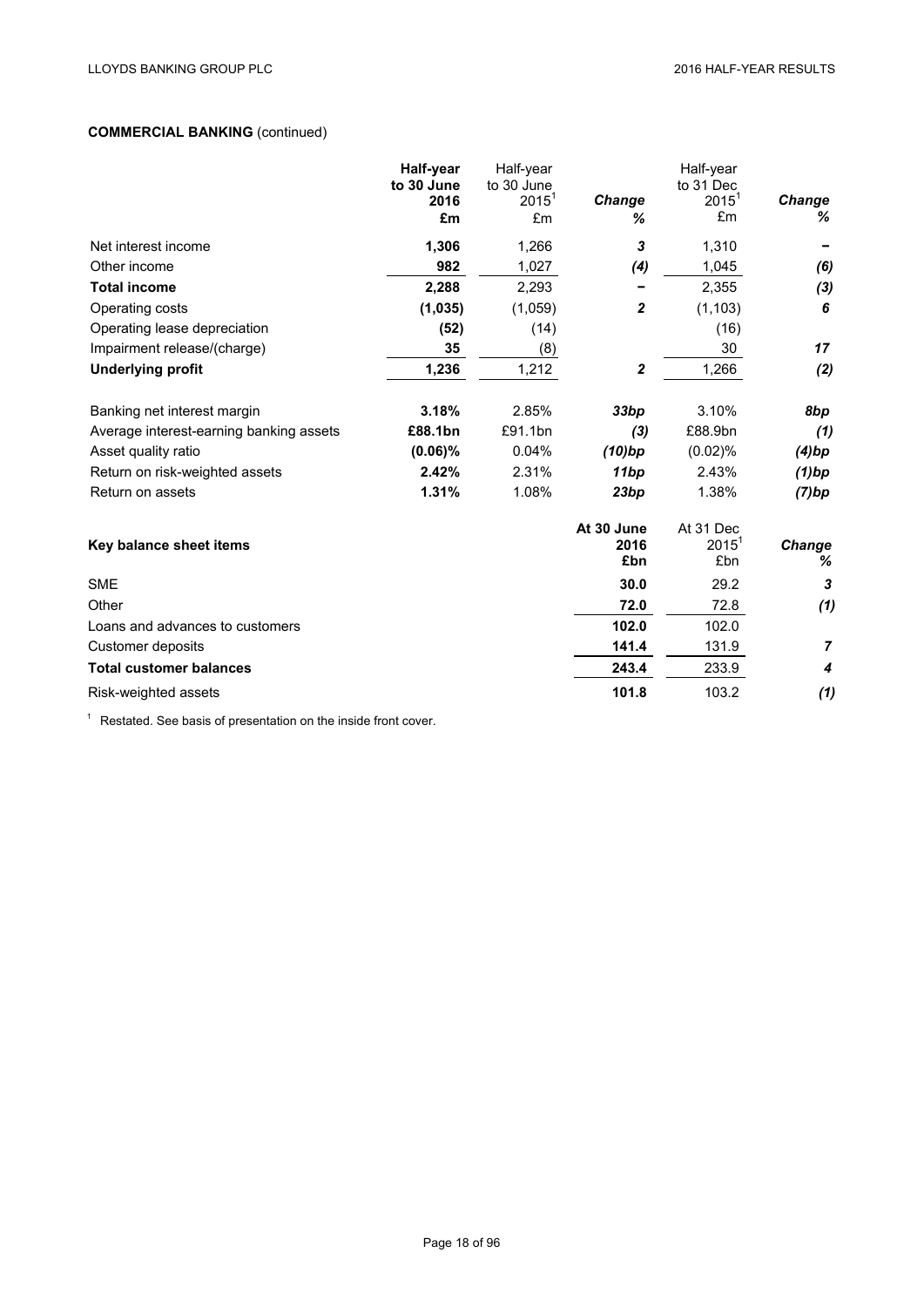## **CONSUMER FINANCE**

From 1 January 2016, Consumer Finance comprises motor finance, credit cards, unsecured personal loans and European mortgages and deposit taking. This brings together all consumer lending products to enable better and more coordinated focus on these underrepresented markets. Our aim is to deliver sustainable growth within risk appetite through building digital capability and continuing to create innovative propositions, underpinned by improvements to customer experience.

# **Progress against strategic initiatives**

- Creating the best customer experience
	- Black Horse recognised with several industry awards for the innovative new funding platform Sign-IT, which reduced processing time for new motor loans by 30 per cent while increasing security and customer protection, improving new customer net promoter scores by 14 per cent year-on-year.
	- Credit Cards delivered over 60 process improvements to the customer journey in the first six months of 2016 and a 30 per cent reduction in complaints compared to the same period two years ago with net promoter scores more than doubling.
	- Within Loans, the Flexible and Clarity Loan products were awarded 5 stars by Defaqto for quality and customer satisfaction for the fourth and fifth consecutive years respectively.
	- 6,000 Lex Autolease customers now using new online vehicle servicing tool allowing choice of service provider and reviews of customer feedback.
- Becoming simpler and more efficient
	- Reduced the variants of terms and conditions by c.90 per cent for 8 million credit card customers.
	- Lex Autolease have simplified their end of contract remarketing operation allowing a reduction in the number of operating sites and employees.
	- Black Horse reduced the processing time for onboarding new dealers from 22 days to 6 days.
- Delivering sustainable growth
	- Black Horse delivered increased market share with lending balance growth of 30 per cent year-on-year to over £10 billion through continued focus on lower risk new business.
	- Lex Autolease fleet growth of over 25,000 units or 8 per cent year-on-year.
	- 4 per cent growth in Consumer Credit Cards balances driven by an 8 per cent increase in retail spend and balance on new accounts up 5 per cent. There has been a 9 per cent increase in spend in Commercial Cards.
	- 4 per cent year-on-year reduction in loans balances although new lending has increased 9 per cent, including a 41 per cent increase through the digital channel reflecting changing customer behaviour and investment in digital capability. The digital channel now accounts for 62 per cent of all new loans written.

#### **Financial performance**

- Underlying profit of £690 million was down 9 per cent driven by lower debt sale benefits year-on-year.
- Net interest income down 1 per cent to £994 million with net interest margin down 69 basis points to 6.27 per cent. Strong volume driven growth in high quality new business in Black Horse was partially offset by repayment of historic higher margin business. Cards benefited from a one-off credit in the first quarter but continued negative Euribor trends and a lower year-on-year balance in Loans led to an overall decline in margin.
- Other operating income down 3 per cent to £658 million due to market-wide reduction in credit card interchange fees, more than offsetting the benefit of continued Lex Autolease fleet growth.
- Operating costs down 8 per cent to £466 million with continued investment more than offset by efficiency savings.
- Impairment charge up 88 per cent to £128 million, but broadly flat year-on-year excluding debt sale benefits. Flat underlying impairment charge despite book growth reflects the sustained credit quality of new business and close management of risk appetite.
- UK Customer Assets increased 11 per cent year-on-year and 5 per cent since December 2015 driven by growth in Black Horse and Lex Autolease, with £4.8 billion of the three year £6 billion growth target delivered.
- Customer deposits reduced by 20 per cent year-on-year and 18 per cent since December 2015 to £9.1 billion driven by re-pricing activity in response to continued weak Euribor rates and the Group's balance sheet funding strategy.
- Return on risk-weighted assets decreased 20 basis points year-on-year to 4.47 per cent broadly consistent with profit trends.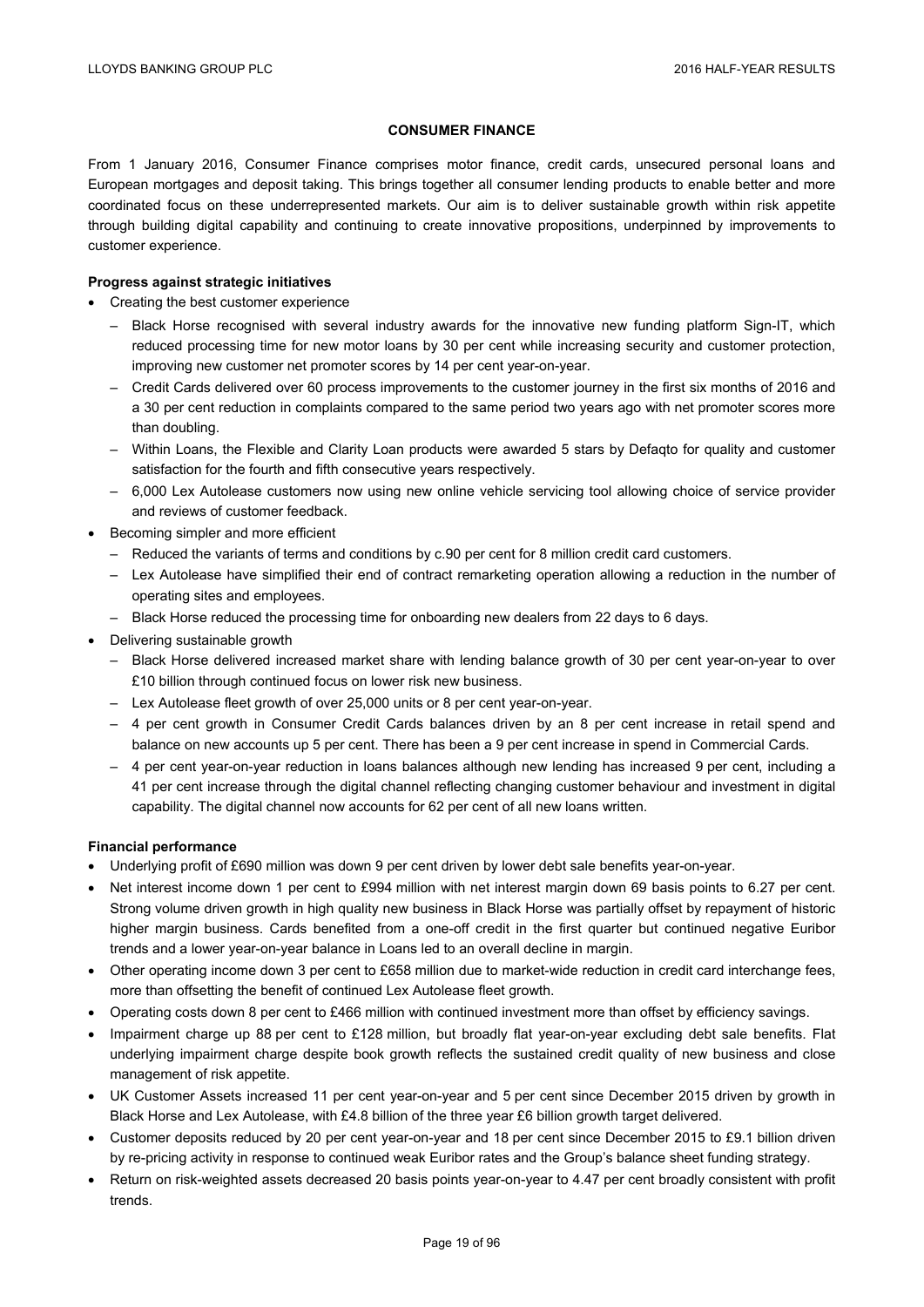# **CONSUMER FINANCE** (continued)

|                                           | Half-year<br>to 30 June | Half-year<br>to 30 June |                           | Half-year<br>to 31 Dec       |                  |
|-------------------------------------------|-------------------------|-------------------------|---------------------------|------------------------------|------------------|
|                                           | 2016<br>£m              | $2015^1$<br>£m          | Change<br>℅               | $2015^1$<br>£m               | Change<br>℅      |
| Net interest income                       | 994                     | 1,005                   | (1)                       | 949                          | 5                |
| Other income                              | 658                     | 678                     | $(3)$                     | 681                          | (3)              |
| <b>Total income</b>                       | 1,652                   | 1,683                   | (2)                       | 1,630                        | 1                |
| Operating costs                           | (466)                   | (506)                   | 8                         | (471)                        | 1                |
| Operating lease depreciation              | (368)                   | (353)                   | (4)                       | (367)                        |                  |
| Impairment                                | (128)                   | (68)                    | (88)                      | (167)                        | 23               |
| <b>Underlying profit</b>                  | 690                     | 756                     | (9)                       | 625                          | 10               |
| Banking net interest margin               | 6.27%                   | 6.96%                   | (69)bp                    | 6.29%                        | (2)bp            |
| Average interest-earning banking assets   | £32.9bn                 | £29.9bn                 | 10                        | £31.1bn                      | 6                |
| Asset quality ratio                       | 0.79%                   | 0.47%                   | 32bp                      | 1.06%                        | (27)bp           |
| Impaired loans as a % of closing advances | 2.3%                    | 3.4%                    | $(1.1)$ pp                | 2.9%                         | $(0.6)$ pp       |
| Return on risk-weighted assets            | 4.47%                   | 4.67%                   | (20)bp                    | 3.87%                        | 60 <sub>bp</sub> |
| Return on assets                          | 3.66%                   | 4.46%                   | (80)bp                    | 3.49%                        | 17bp             |
| Key balance sheet items                   |                         |                         | At 30 June<br>2016<br>£bn | At 31 Dec<br>$2015^1$<br>£bn | Change<br>%      |
| Loans and advances to customers           |                         |                         | 33.7                      | 31.5                         | 7                |
| Of which UK                               |                         |                         | 27.9                      | 26.6                         | 5                |
| Operating lease assets                    |                         |                         | 3.7                       | 3.5                          | 6                |
| <b>Total customer assets</b>              |                         |                         | 37.4                      | 35.0                         | $\overline{7}$   |
| Of which UK                               |                         |                         | 31.6                      | 30.0                         | 5                |
| Customer deposits                         |                         |                         | 9.1                       | 11.1                         | (18)             |
| <b>Total customer balances</b>            |                         |                         | 46.5                      | 46.1                         | 1                |
| Risk-weighted assets                      |                         |                         | 31.1                      | 30.7                         | 1                |

<sup>1</sup> Restated. See basis of presentation on the inside front cover.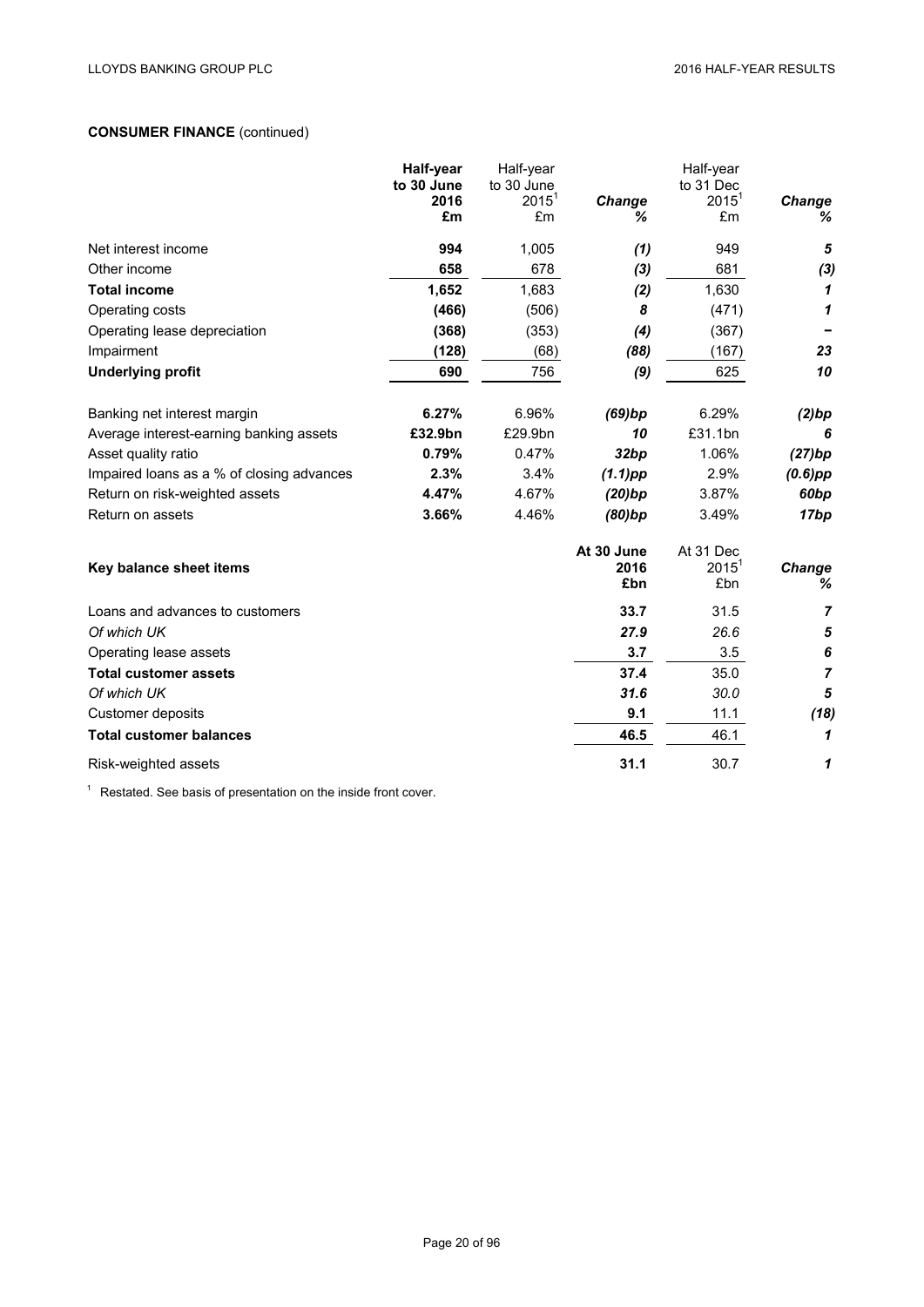## **INSURANCE**

The Insurance division is committed to providing a range of trusted and value for money protection, pension and investment products to meet the needs of our customers. Scottish Widows is helping almost six million customers protect what they value most and plan financially for the future. In addition, the general insurance business is protecting the homes, belongings, cars and businesses of over three million customers.

## **Progress against strategic initiatives**

- Continued to support corporate customers in de-risking their balance sheets, with the successful completion of a further three bulk annuity transactions. This takes the combined external deal size to over £1.25 billion since our entry into this market at the end of 2015.
- Continued to leverage Group capabilities to source attractive, low risk, higher yielding assets to back our annuity liabilities. Total assets acquired to date are £6 billion.
- Introduced an online transfer tool which enables customers to consolidate their workplace pension assets. This, together with the support already provided through the Scottish Widows '5 Steps to Retirement' website, now enables all pensions customers to make informed choices and to take control of their retirement plans.
- Provided more than £500 million of life assurance and critical illness cover to individuals and businesses across the UK through 'Scottish Widows Protect' which was launched into the intermediary channel at the end of 2015.
- Helped more than 14,000 customers who were impacted by the storms and floods in the first half of 2016.
- Strengthened our general insurance position with the launch in June of a flexible online home insurance offering which allows customers to tailor policies to their individual needs.
- Supported development of the UK Government's Flood Re scheme, launched in April 2016, which enables customers in high flood risk areas to secure affordable home insurance.
- Responding to the recent FCA thematic review and recognising the Group's significant base of longstanding Life, Pensions and Investment (LP&I) customers, a dedicated business unit has been created to support this customer group.

#### **Financial performance**

- Underlying profit decreased by 24 per cent, to £446 million, with increased new business income, driven by the bulk transactions, more than offset by adverse economics and weather related claims. The 18 per cent increase relative to the second half of 2015 primarily reflects bulk annuity activity.
- Costs increased by 7 per cent to £395 million, reflecting significant investment spend and a £29 million levy associated with the Flood Re scheme.
- Life and pensions sales (PVNBP) increased by 32 per cent reflecting three bulk annuity deals secured in the first half, increased momentum on both Planning and Retirement and Protection and a stable performance from Corporate Pensions. Including the internal With-Profits fund bulk annuity transaction which boosted 2015, PVNBP decreased by 18 per cent.
- General Insurance Gross Written Premiums (GWP) decreased by 1 per cent, reflecting the competitive Home market and the run off of legacy products which has been partly offset by continued growth in Motor.

#### **Capital**

 The estimated Solvency II ratio of 144 per cent (1 January 2016 post dividend position: 151 per cent) represents the shareholder view of Solvency II surplus, and is aligned to the way in which capital is managed within the Insurance division. The reduction in the ratio primarily reflects adverse market volatility following the EU referendum and the capital invested in our successful external bulk annuity business.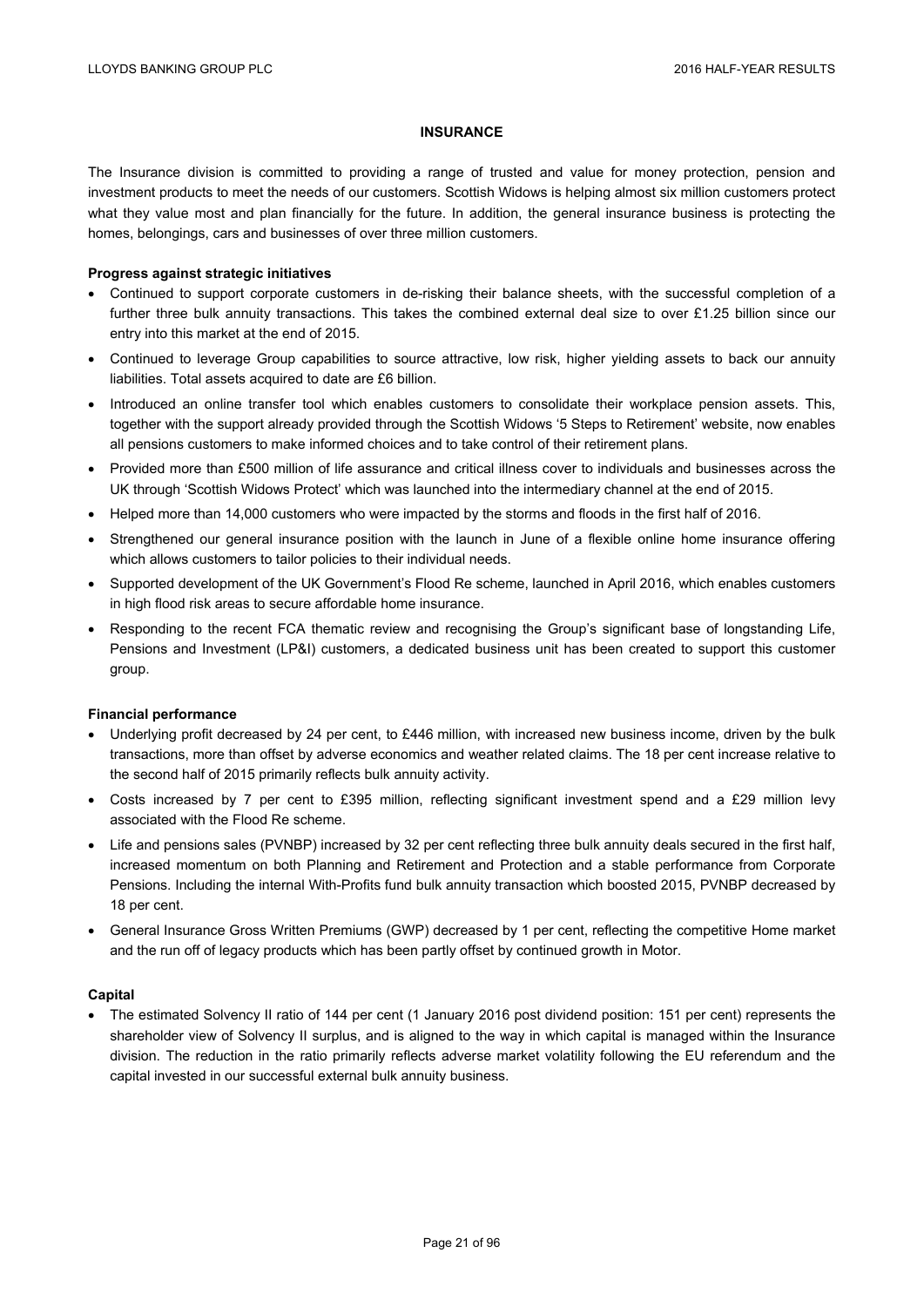## **INSURANCE** (continued)

#### **Performance summary**

|                                          | Half-year  | Half-year  |               | Half-year |               |
|------------------------------------------|------------|------------|---------------|-----------|---------------|
|                                          | to 30 June | to 30 June |               | to 31 Dec |               |
|                                          | 2016       | 2015       | <b>Change</b> | 2015      | <b>Change</b> |
|                                          | £m         | £m         | %             | £m        | %             |
| Net interest income                      | (80)       | (73)       | (10)          | (90)      | 11            |
| Other income                             | 921        | 1,025      | (10)          | 802       | 15            |
| <b>Total income</b>                      | 841        | 952        | (12)          | 712       | 18            |
| Operating costs                          | (395)      | (368)      | (7)           | (334)     | (18)          |
| <b>Underlying profit</b>                 | 446        | 584        | (24)          | 378       | 18            |
| Life and pensions sales $(PVNBP)^T$      | 4,791      | 5,837      | (18)          | 3,623     | 32            |
| General Insurance total GWP <sup>2</sup> | 555        | 561        | (1)           | 587       | (5)           |
| General Insurance combined ratio         | 89%        | 73%        | 16pp          | 83%       | 6pp           |
| Solvency II ratio                        | 144%       | n/a        |               | 151%      | (7pp)         |

<sup>1</sup> Present value of new business premiums relating to With-Profits fund annuity transfer sales were £2,386 million in 2015 and £243 million in 2016.

<sup>2</sup> Gross written premiums.

#### **Profit by product group**

|                                  | Half-year to 30 June 2016 |          |              |            |           |
|----------------------------------|---------------------------|----------|--------------|------------|-----------|
|                                  | <b>New</b>                | Existing |              | Half-year  | Half-year |
|                                  | business                  | business | <b>Total</b> | to 30 June | to 31 Dec |
|                                  | income                    | income   | income       | 2015       | 2015      |
|                                  | £m                        | £m       | £m           | £m         | £m        |
| Corporate pensions               | 69                        | 67       | 136          | 164        | 151       |
| <b>Bulk annuities</b>            | 84                        | 6        | 90           | 98         | 27        |
| Planning and retirement          | 58                        | 47       | 105          | 69         | 65        |
| Protection                       | 8                         | 17       | 25           | 27         | 22        |
| Longstanding LP&I                | 3                         | 200      | 203          | 223        | 253       |
|                                  | 222                       | 337      | 559          | 581        | 518       |
| Life and pensions experience and |                           |          |              |            |           |
| other items                      |                           |          | 124          | 151        | 84        |
| General insurance                |                           |          | 168          | 192        | 131       |
| NII and free asset return        |                           |          | (10)         | 28         | (21)      |
| Total costs                      |                           |          | (395)        | (368)      | (334)     |
| <b>Underlying profit</b>         |                           |          | 446          | 584        | 378       |

Presentation of profit by product group revised to reflect updated business units within Insurance. Full 2015 comparatives can be found on the Lloyds Banking Group Investor Relations website.

Life and pensions new and existing business income has decreased by £22 million with an increase in new business income of £18 million more than offset by a reduction in existing business income. The increase in new business income was driven by securing three bulk transactions in the first half, growth in Planning and retirement and Protection and a stable performance in Corporate pensions. This has more than offset lower income from the transfer of With-Profits fund annuities. Existing business income has decreased by £40 million, primarily driven by a reduction in the expected rate of return used to calculate life and pensions income.

There was a net benefit of £124 million in the first half of 2016 as a result of experience and other items. This included a £184 million benefit following the addition of a new death benefit to legacy pension contracts to align terms with other pensions products, partly offset by the effect of recent reforms on activity within the pensions market. The net benefit of £151 million in the first half of 2015 primarily reflected the significant benefits arising from the acquisition of a portfolio of low risk higher yielding assets to match long duration liabilities and benefits from changes to longevity assumptions.

General Insurance income net of claims has fallen by £24 million with income growth being more than offset by higher claims as a result of adverse weather in the first half of 2016. Excluding weather related claims income has increased 5 per cent.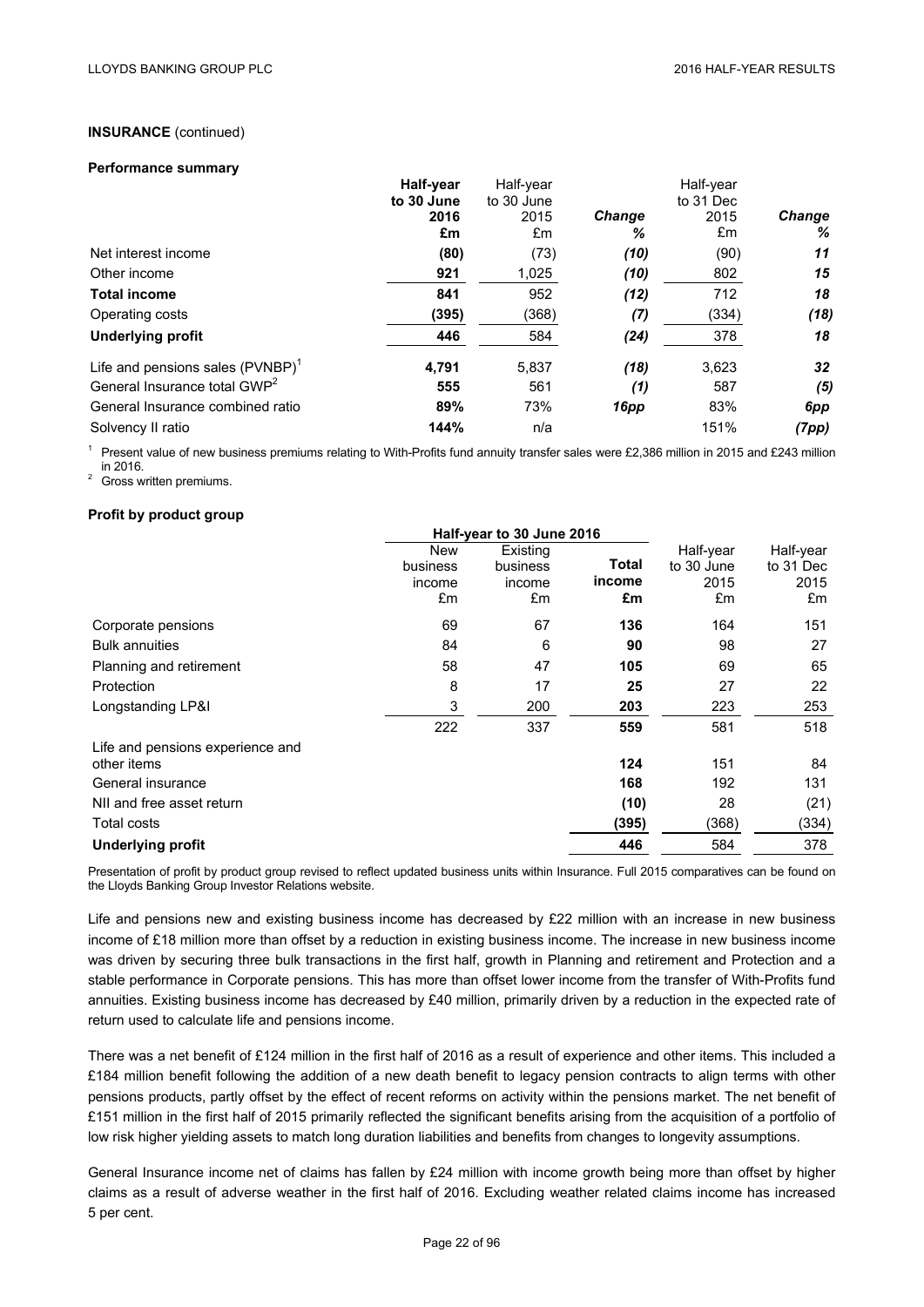# **RUN-OFF AND CENTRAL ITEMS**

| <b>RUN-OFF</b>                  |            |            |               |           |               |
|---------------------------------|------------|------------|---------------|-----------|---------------|
|                                 | Half-year  | Half-year  |               | Half-year |               |
|                                 | to 30 June | to 30 June |               | to 31 Dec |               |
|                                 | 2016       | 2015       | <b>Change</b> | 2015      | <b>Change</b> |
|                                 | £m         | £m         | %             | £m        | %             |
| Net interest income             | (59)       | (19)       |               | (69)      | 14            |
| Other income                    | 78         | 105        | (26)          | 40        | 95            |
| <b>Total income</b>             | 19         | 86         | (78)          | (29)      |               |
| Operating costs                 | (38)       | (74)       | 49            | (76)      | 50            |
| Operating lease depreciation    | (8)        | (7)        | (14)          | (7)       | -             |
| Impairment                      | 10         | 32         | (69)          | (40)      |               |
| <b>Underlying (loss) profit</b> | (17)       | 37         |               | (152)     | (89)          |
|                                 |            |            |               |           |               |

|                                 | At      | At     |                          |
|---------------------------------|---------|--------|--------------------------|
|                                 | 30 June | 31 Dec |                          |
|                                 | 2016    | 2015   | <b>Change</b>            |
|                                 | £bn     | £bn    | %                        |
| Loans and advances to customers | 10.4    | 10.3   | 1                        |
| Total assets                    | 12.2    | 12.2   | $\overline{\phantom{a}}$ |
| Risk-weighted assets            | 9.6     | 10.2   | (6)                      |

 Run-off represents around 2 per cent of the Group's loans and advances to customers and less than 5 per cent of risk-weighted assets.

The lower income and costs reflect the reduction in the run-off portfolio.

# **CENTRAL ITEMS**

|                          | Half-year  | Half-year  | Half-year |
|--------------------------|------------|------------|-----------|
|                          | to 30 June | to 30 June | to 31 Dec |
|                          | 2016       | 2015       | 2015      |
|                          | £m         | £m         | £m        |
| Total income             | 221        | 36         | 140       |
| Costs                    | 37         | 38         | (19)      |
| Impairment               | -          |            | 3         |
| <b>Underlying profit</b> | 258        | 73         | 124       |

 Central items includes income and expenditure not attributed to divisions, including the costs of certain central and head office functions.

 Total income has increased largely due to the under recovery of funding and capital related costs from divisions in the first half of 2015.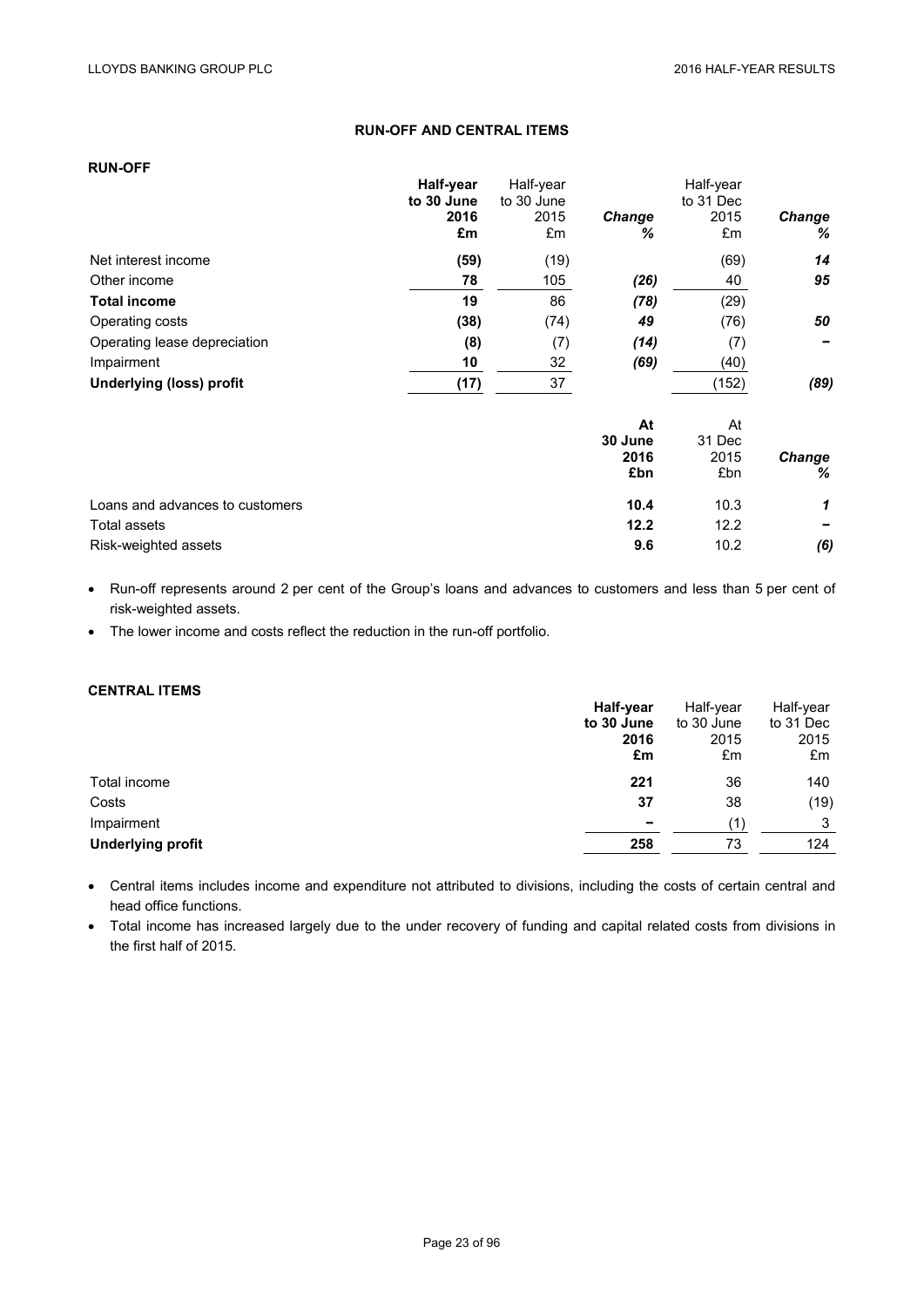# **ADDITIONAL INFORMATION**

#### **1. Reconciliation between statutory and underlying basis results**

The tables below set out the reconciliation from the statutory results to the underlying basis results, the principles of which are set out on the inside front cover.

|                                          | Lloyds<br><b>Banking</b> |             | <b>Market</b><br>volatility |                                            |                              | <b>PPI</b><br>and other |                     |
|------------------------------------------|--------------------------|-------------|-----------------------------|--------------------------------------------|------------------------------|-------------------------|---------------------|
| Half-year to<br>30 June 2016             | Group<br>statutory       | <b>ECNs</b> | and other<br>items $^2$     | <b>Restructuring</b><br>costs <sup>3</sup> | <b>Insurance</b><br>gross up | conduct<br>provisions   | Underlying<br>basis |
|                                          | £m                       | £m          | £m                          | £m                                         | £m                           | £m                      | £m                  |
| Net interest income                      | 5,225                    |             | 134                         |                                            | 423                          |                         | 5,782               |
| Other income, net<br>of insurance claims | 3,095                    | 790         | (288)                       |                                            | (519)                        | 15                      | 3,093               |
| <b>Total income</b>                      | 8.320                    | 790         | (154)                       |                                            | (96)                         | 15                      | 8,875               |
| Operating<br>expenses <sup>4</sup>       | (5, 504)                 |             | 187                         | 307                                        | 96                           | 445                     | (4, 469)            |
| Impairment                               | (362)                    |             | 117                         | -                                          |                              |                         | (245)               |
| <b>Profit before tax</b>                 | 2,454                    | 790         | 150                         | 307                                        |                              | 460                     | 4,161               |

|                                          |                                   | Removal of:       |                                   |                          |                        |                |                                    |             |
|------------------------------------------|-----------------------------------|-------------------|-----------------------------------|--------------------------|------------------------|----------------|------------------------------------|-------------|
| Half-year to                             | Lloyds<br><b>Banking</b><br>Group |                   | Market<br>volatility<br>and other | Restructuring            |                        | Insurance      | <b>PPI</b><br>and other<br>conduct | Underlying  |
| 30 June 2015                             | statutory<br>£m                   | <b>ECNs</b><br>£m | items <sup>5</sup><br>£m          | costs <sup>3</sup><br>£m | TSB <sup>6</sup><br>£m | gross up<br>£m | provisions<br>£m                   | basis<br>£m |
| Net interest income<br>Other income, net | 5,492                             |                   | 174                               |                          | (192)                  | 241            |                                    | 5,715       |
| of insurance claims                      | 3,315                             | 390               | (129)                             |                          | (36)                   | (287)          |                                    | 3,253       |
| Total income<br>Operating                | 8,807                             | 390               | 45                                |                          | (228)                  | (46)           |                                    | 8,968       |
| expenses <sup>4</sup>                    | (7,453)                           |                   | 180                               | 32                       | 836                    | 46             | 1,835                              | (4, 524)    |
| Impairment                               | (161)                             |                   | (37)                              |                          | 19                     |                |                                    | (179)       |
| <b>TSB</b>                               |                                   |                   |                                   |                          | 118                    |                |                                    | 118         |
| Profit before tax                        | 1.193                             | 390               | 188                               | 32                       | 745                    |                | 1,835                              | 4,383       |

|                                          | Removal of:              |                              |                          |                          |                |                  |             |
|------------------------------------------|--------------------------|------------------------------|--------------------------|--------------------------|----------------|------------------|-------------|
|                                          | Lloyds<br><b>Banking</b> |                              | Market<br>volatility     |                          |                | PPI<br>and other |             |
| Half-year to                             | Group                    |                              | and other                | Restructuring            | Insurance      | conduct          | Underlying  |
| 31 Dec 2015                              | statutory<br>£m          | <b>ECN<sub>s</sub></b><br>£m | items <sup>'</sup><br>£m | costs <sup>3</sup><br>£m | gross up<br>£m | provisions<br>£m | basis<br>£m |
| Net interest income                      | 5,826                    |                              | 144                      | -                        | (203)          |                  | 5,767       |
| Other income, net<br>of insurance claims | 2,788                    | (289)                        | 242                      |                          | 161            |                  | 2,902       |
| Total income                             | 8,614                    | (289)                        | 386                      |                          | (42)           |                  | 8,669       |
| Operating<br>expenses <sup>-</sup>       | (7, 934)                 |                              | 201                      | 138                      | 42             | 3,002            | (4, 551)    |
| Impairment                               | (229)                    |                              | (160)                    |                          |                |                  | (389)       |
| Profit before tax                        | 451                      | (289)                        | 427                      | 138                      |                | 3,002            | 3.729       |

<sup>1</sup> Comprises the write-off of the embedded derivative and premium paid on redemption of the remaining notes in the first quarter.<br><sup>2</sup> Comprises the effects of asset sales (gain of £335 million), volatile items (loss of £

Principally comprises the severance related costs related to phase II of the Simplification programme.<br>
The underlying basis figure is the aggregate of operating costs and operating lease depreciation.<br>
<sup>5</sup><br>
The underlying

comprises the underlying results of TSB, dual running and build costs.<br>
The comprises the underlying results of TSB, dual running and build costs.<br>
The comprises the effects of asset sales (gain of £106 million), volatile £22 million), the fair value unwind (loss of £115 million) and the amortisation of purchased intangibles (£178 million).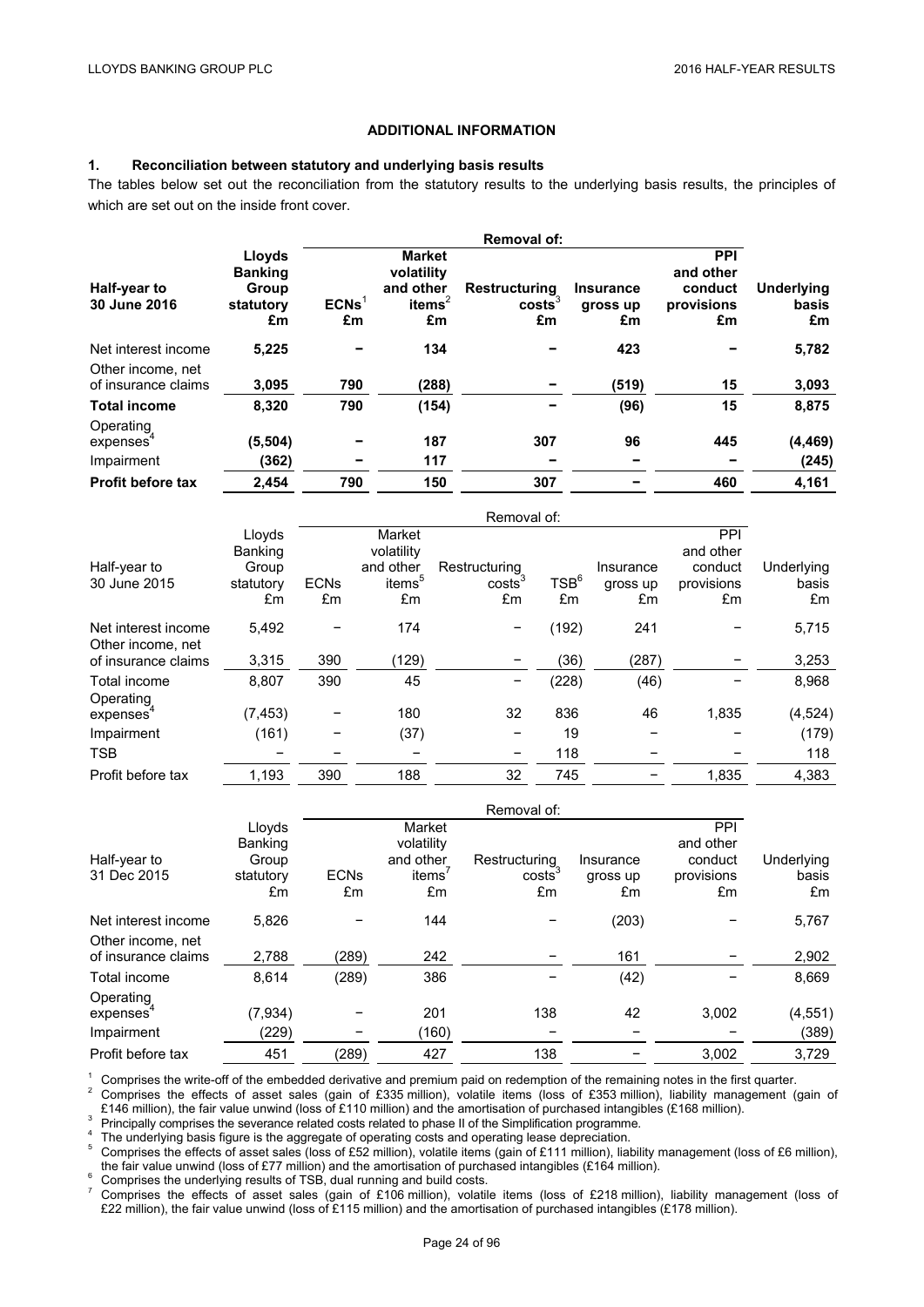# **2. Banking net interest margin**

A reconciliation of banking net interest income to Group net interest income showing the items that are excluded in determining banking net interest income follows:

|                                                        | Half-year<br>to 30 June<br>2016<br>£m | Half-year<br>to 30 June<br>2015<br>£m | Half-year<br>to 31 Dec<br>2015<br>£m |
|--------------------------------------------------------|---------------------------------------|---------------------------------------|--------------------------------------|
| Banking net interest income – underlying basis         | 5.955                                 | 5.789                                 | 5,841                                |
| Insurance division                                     | (80)                                  | (73)                                  | (90)                                 |
| Other net interest income (including trading activity) | (93)                                  | (1)                                   | 16                                   |
| Net interest income - underlying basis                 | 5,782                                 | 5,715                                 | 5,767                                |
| Market volatility and other items                      | (134)                                 | (174)                                 | (144)                                |
| TSB                                                    |                                       | 192                                   |                                      |
| Insurance gross up                                     | (423)                                 | (241)                                 | 203                                  |
| Group net interest income – statutory                  | 5,225                                 | 5,492                                 | 5,826                                |

Non-banking assets largely relate to fee based loans and advances within Commercial Banking and loans sold by Commercial Banking and Retail to Insurance to back annuitant liabilities. Other non-banking includes pooling arrangements where interest is received from or paid to customers based on the net of their lending and deposit balances but these balances cannot be netted on the Group balance sheet.

|                                         | Quarter | Quarter | Quarter | Quarter | Quarter |
|-----------------------------------------|---------|---------|---------|---------|---------|
|                                         | ended   | ended   | ended   | ended   | ended   |
|                                         | 30 June | 31 Mar  | 31 Dec  | 30 Sept | 30 June |
|                                         | 2016    | 2016    | 2015    | 2015    | 2015    |
|                                         | £bn     | £bn     | £bn     | £bn     | £bn     |
| Net loans and advances to customers     | 453.0   | 456.7   | 455.2   | 455.0   | 452.3   |
| Impairment provision and fair value     |         |         |         |         |         |
| adjustments                             | 4.1     | 4.3     | 4.4     | 4.9     | 7.0     |
| Non-banking items:                      |         |         |         |         |         |
| Fee based loans and advances            | (9.1)   | (10.9)  | (10.1)  | (8.0)   | (7.2)   |
| Sale of assets to Insurance             | (6.1)   | (5.7)   | (5.7)   | (5.3)   | (5.2)   |
| Other non-banking                       | (4.9)   | (5.3)   | (5.6)   | (6.2)   | (5.5)   |
| Gross loans and advances (banking)      | 437.0   | 439.1   | 438.2   | 440.4   | 441.4   |
| Averaging                               | (1.4)   | (0.9)   | 1.0     | (1.7)   | 1.8     |
| Average interest-earning banking        |         |         |         |         |         |
| assets                                  | 435.6   | 438.2   | 439.2   | 438.7   | 443.2   |
| Continuing businesses                   | 424.9   | 427.2   | 427.8   | 425.5   | 427.4   |
| Run-off                                 | 10.7    | 11.0    | 11.4    | 13.2    | 15.8    |
|                                         | 435.6   | 438.2   | 439.2   | 438.7   | 443.2   |
| Average interest-earning banking assets |         |         |         |         |         |
| (year to date)                          | 436.9   | 438.2   | 441.9   | 442.8   | 444.8   |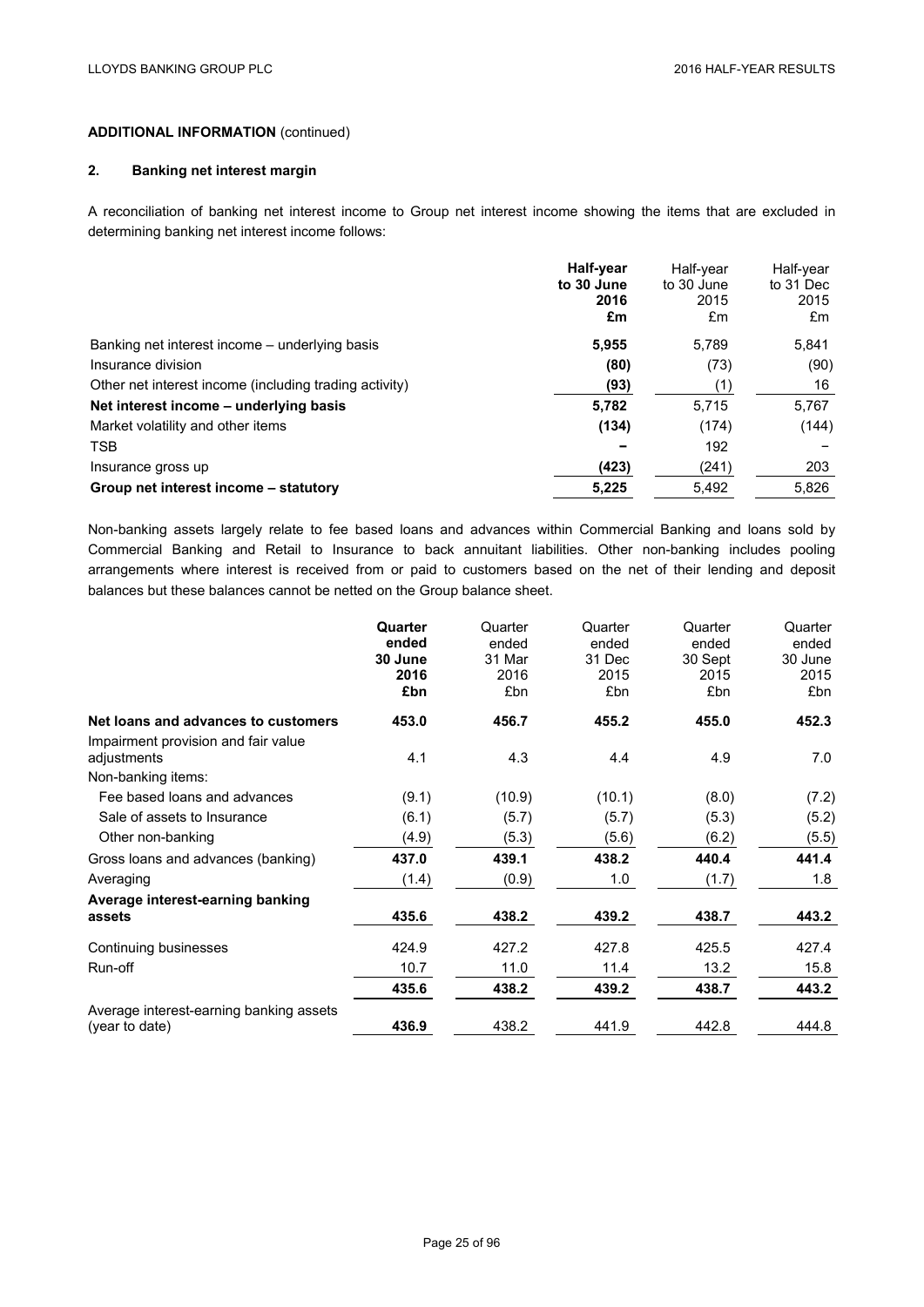#### **3. Other operating income**

|                                 | Half-year  | Half-year  | Half-year |
|---------------------------------|------------|------------|-----------|
|                                 | to 30 June | to 30 June | to 31 Dec |
|                                 | 2016       | $2015^1$   | $2015^1$  |
|                                 | £m         | £m         | £m        |
| Fees and commissions:           |            |            |           |
| Retail                          | 443        | 439        | 430       |
| <b>Commercial Banking</b>       | 675        | 876        | 692       |
| <b>Consumer Finance</b>         | 101        | 122        | 124       |
| Central items                   | (20)       | (22)       | (57)      |
|                                 | 1,199      | 1,415      | 1,189     |
| Insurance income <sup>2</sup> : |            |            |           |
| Life and pensions               | 807        | 883        | 741       |
| General insurance               | 232        | 265        | 197       |
|                                 | 1,039      | 1,148      | 938       |
| Operating lease income          | 581        | 564        | 566       |
| Other                           | 196        | 21         | 169       |
| Other income excluding run-off  | 3,015      | 3,148      | 2,862     |
| Run-off                         | 78         | 105        | 40        |
| Other income                    | 3,093      | 3,253      | 2,902     |

1

<sup>1</sup> Restated. See basis of presentation on the inside front cover.<br><sup>2</sup> Includes insurance income reported by Retail and Consumer Finance. Prior periods have been reclassified to conform with the new presentation of profit by product group. See page 22.

## **4. Volatility arising in insurance businesses**

The Group's statutory result before tax included negative volatility totalling £372 million compared to positive volatility of £18 million in the half-year to 30 June 2015.

Volatility comprises the following:

|                                   | Half-year  | Half-year  | Half-year |
|-----------------------------------|------------|------------|-----------|
|                                   | to 30 June | to 30 June | to 31 Dec |
|                                   | 2016       | 2015       | 2015      |
|                                   | £m         | £m         | £m        |
| Insurance volatility              | (328)      | (109)      | (194)     |
| Policyholder interests volatility | (10)       | 83         | 4         |
| <b>Total volatility</b>           | (338)      | (26)       | (190)     |
| Insurance hedging arrangements    | (34)       | 44         | 67        |
| Total                             | (372)      | 18         | (123)     |

#### **Insurance volatility**

The Group's insurance business has policyholder liabilities that are supported by substantial holdings of investments. IFRS requires that the changes in both the value of the liabilities and investments are reflected within the income statement. The value of the liabilities does not move exactly in line with changes in the value of the investments. As the investments are substantial, movements in their value can have a significant impact on the profitability of the Group. Management believes that it is appropriate to disclose the division's results on the basis of an expected return in addition to results based on the actual return. The impact of the actual return on these investments differing from the expected return is included within insurance volatility.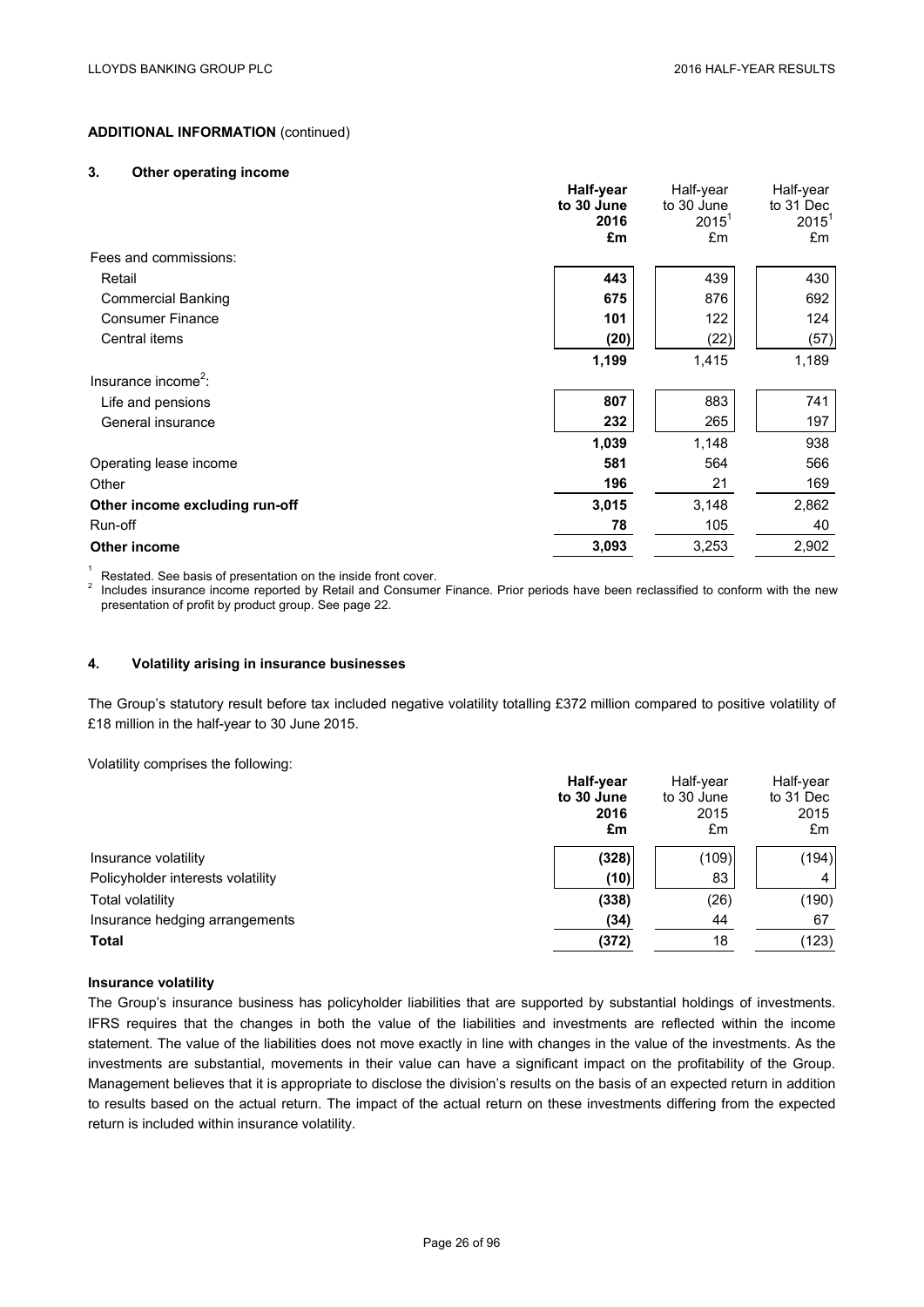The expected gross investment returns used to determine the underlying profit of the business are based on prevailing market rates and published research into historical investment return differentials for the range of assets held. Where appropriate, rates are updated throughout the year to reflect changing market conditions and changes in the asset mix. The rates used for calculating these expected returns are an average of the 15 year swap rate over the preceding 12 months and where appropriate, rates are updated throughout the year to reflect changing market conditions. The negative insurance volatility during the period ended 30 June 2016 of £328 million primarily reflects a widening of credit spreads and low returns on cash investments.

#### **Policyholder interests volatility**

Accounting standards require that tax on policyholder investment returns should be included in the Group's tax charge rather than being offset against the related income. The result is, therefore, to either increase or decrease profit before tax with a related change in the tax charge. Timing and measurement differences exist between provisions for tax and charges made to policyholders. Consistent with the expected approach taken in respect of insurance volatility, differences in the expected levels of the policyholder tax provision and policyholder charges are adjusted through policyholder interests volatility. In the first half of 2016, the statutory results before tax included a debit to other income which relates to policyholder interests volatility totalling £10 million (first half of 2015: credit of £83 million) relating to offsetting movements in equity, bond and gilt returns.

## **Insurance hedging arrangements**

The Group purchased put option contracts in 2016 to protect against deterioration in equity market conditions and the consequent negative impact on the value of in-force business on the Group balance sheet. These were financed by selling some upside potential from equity market movements. On a mark-to-market basis a charge of £34 million was recognised in relation to these contracts in the first half of 2016.

# **5. Number of employees (full-time equivalent)**

|                                    | At 30 June<br>2016 | At 31 Dec<br>$2015^1$ |
|------------------------------------|--------------------|-----------------------|
| Retail                             | 32,601             | 33,531                |
| <b>Commercial Banking</b>          | 6,247              | 6,523                 |
| <b>Consumer Finance</b>            | 3.412              | 3,495                 |
| Insurance                          | 1,963              | 1,885                 |
| Group operations and other         | 32,151             | 32,131                |
|                                    | 76,374             | 77,565                |
| Agency staff, interns and scholars | (2, 257)           | (2, 259)              |
| Total number of employees          | 74,117             | 75,306                |

 $1$  Restated. See basis of presentation on the inside front cover.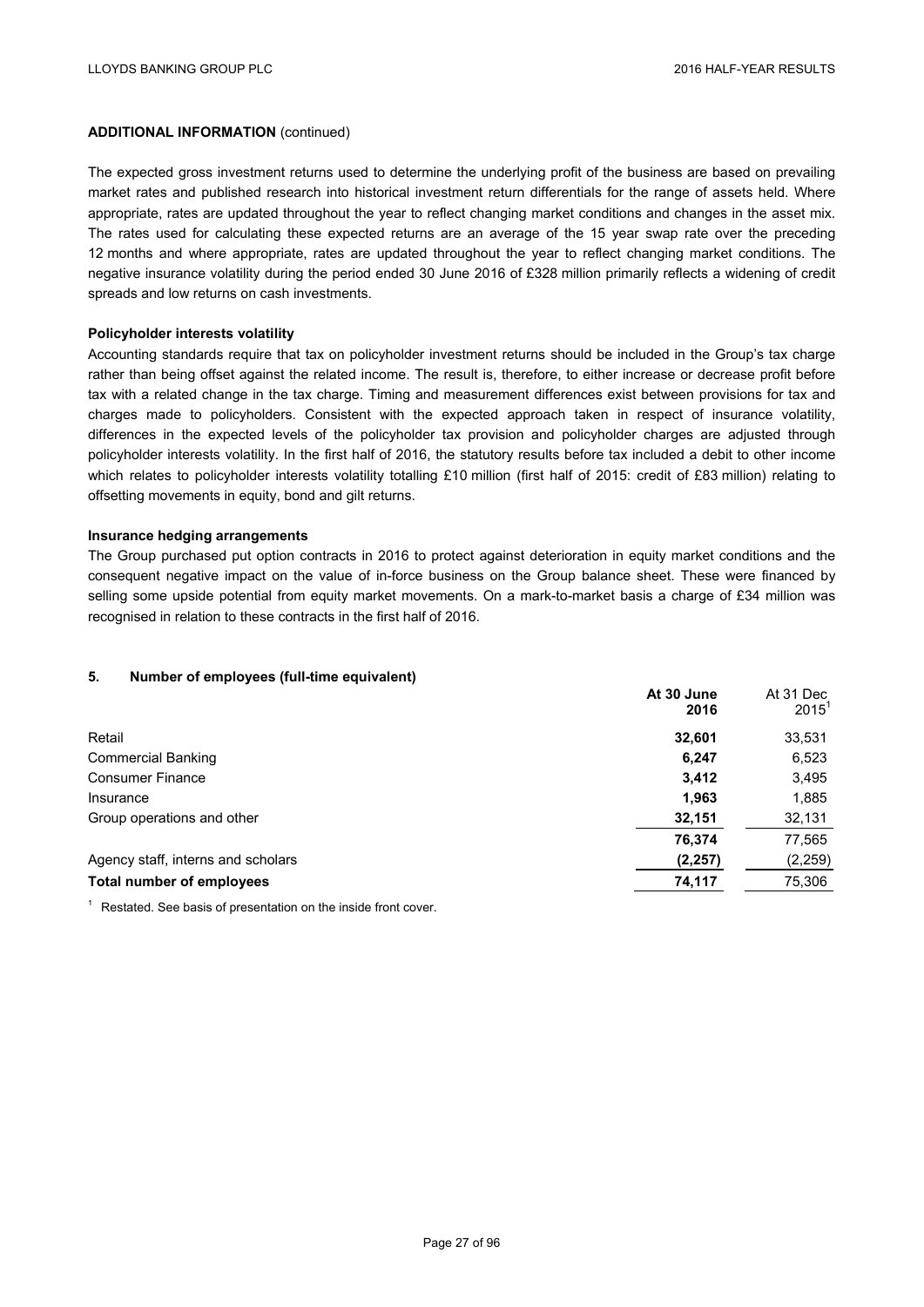# **6. Tangible net assets per share**

The table below sets out a reconciliation of the Group's shareholders' equity to its tangible net assets.

|                                                | At 30 June<br>2016<br>£m | At 31 Dec<br>2015<br>£m |
|------------------------------------------------|--------------------------|-------------------------|
| Shareholders' equity                           | 43,151                   | 41,234                  |
| Goodwill                                       | (2,016)                  | (2,016)                 |
| Intangible assets                              | (1,719)                  | (1,838)                 |
| Purchased value of in-force business           | (358)                    | (377)                   |
| Other, including deferred tax effects          | 213                      | 264                     |
| Tangible net assets                            | 39,271                   | 37,267                  |
| Ordinary shares in issue, excluding Own shares | 71,349m                  | 71,263m                 |
| Tangible net assets per share                  | 55.0p                    | 52.3p                   |

# **7. Underlying return on required equity**

Required equity is the amount of shareholders' equity and non-controlling interests required to achieve a common equity tier 1 ratio of 12.0 per cent after allowing for regulatory adjustments and deductions. The Group's underlying return on required equity for the six months ended 30 June 2016 was 14.0 per cent (first half of 2015: 16.2 per cent).

|                                                                    | Half-year<br>to 30 June<br>2016<br>£bn | Half-year<br>to 30 June<br>2015<br>£bn |
|--------------------------------------------------------------------|----------------------------------------|----------------------------------------|
| Average CET1 ratio                                                 | 12.9%                                  | 13.1%                                  |
| Required CET1 ratio                                                | 12.0%                                  | 12.0%                                  |
| Excess capital                                                     | 2.0                                    | 2.6                                    |
| Average shareholders' equity                                       | 42.7                                   | 43.2                                   |
| Average non-controlling interests                                  | 0.4                                    | 0.4                                    |
| Excess capital                                                     | (2.0)                                  | (2.6)                                  |
| Required equity                                                    | 41.1                                   | 41.0                                   |
| Adjusted underlying earnings attributable to ordinary shareholders | £2,895m                                | £3,320m                                |
| Underlying return on required equity                               | 14.0%                                  | 16.2%                                  |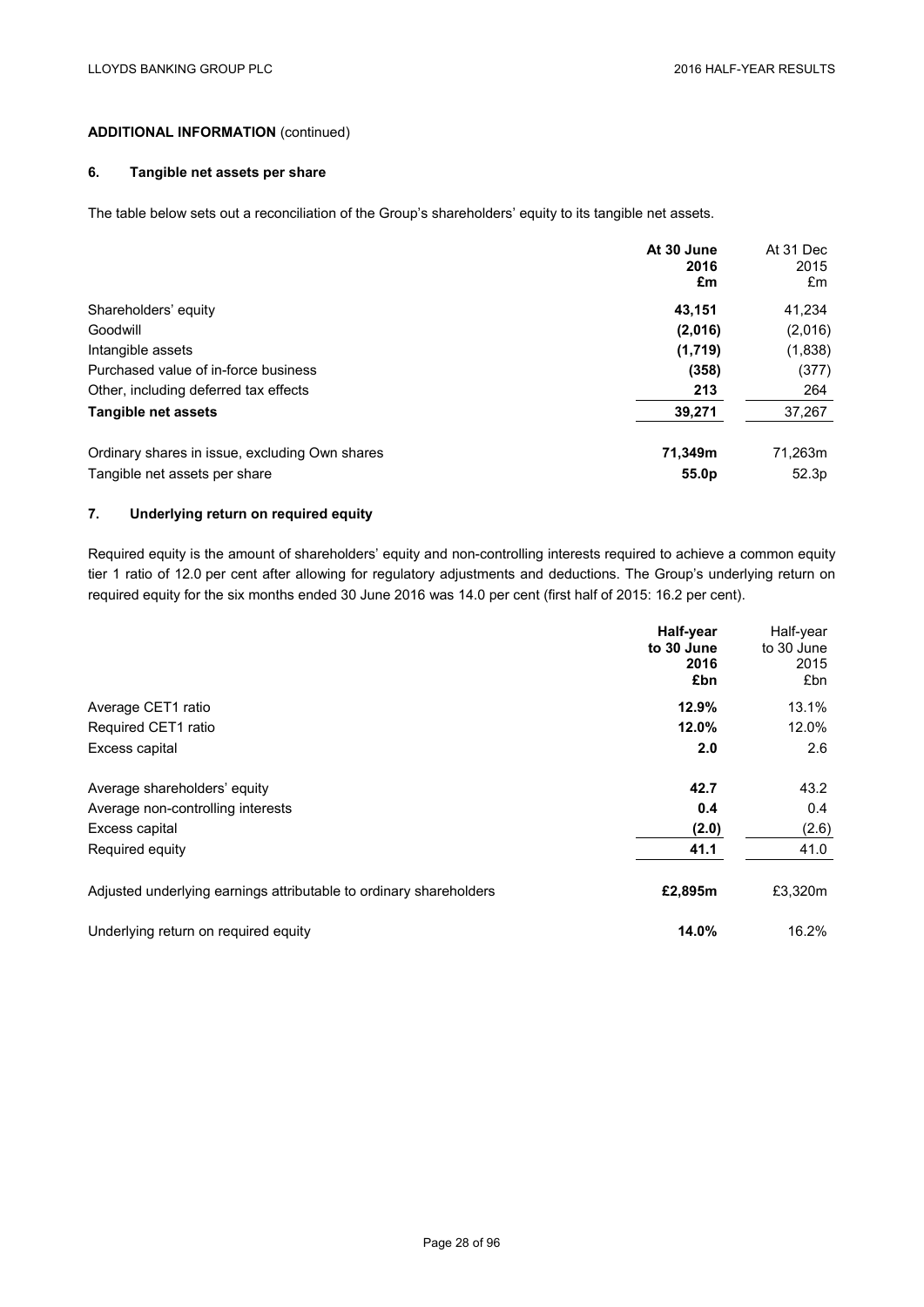# **RISK MANAGEMENT**

## **PRINCIPAL RISKS AND UNCERTAINTIES**

The most significant risks faced by the Group which could impact the success of delivering against the Group's long-term strategic objectives and through which global macro-economic, regulatory developments and market liquidity dynamics could manifest, are detailed below. Except where noted, there has been no significant change to the description of these risks or key mitigating actions disclosed in the Group's 2015 Annual Report and Accounts, with any quantitative disclosures updated herein.

The Group has already considered many of the potential implications following the UK's vote to leave the European Union and will now develop this work in greater detail to assess the impact to its customers, colleagues and products − as well as all legal, regulatory, tax, finance and capital implications.

**Credit risk** – The risk that customers to whom the Group has lent money or other counterparties with whom the Group has contracted, fail to meet their financial obligations, resulting in loss to the Group. Adverse changes in the economic and market environment or the credit quality of the Group's counterparties and customers could reduce asset values and potentially increase write-downs and allowances for impairment losses, thereby adversely impacting profitability.

**Conduct risk** – The Group faces significant potential conduct risks, including selling products which do not meet customer needs, failing to deal with complaints effectively and exhibiting behaviours which do not meet market or regulatory standards.

**Market risk** – The risk that the Group's capital or earnings profile is affected by adverse market movements, in particular interest rates and credit spreads in the Banking business, equity and credit spreads in the Insurance business, and credit spreads in the Group's Defined Benefit Pension Schemes.

**Operational risk** – Significant operational risks which may result in financial loss, disruption or damage to the reputation of the Group, including the availability, resilience and security of core IT systems and the potential for failings in customer processes.

**Capital risk** – The risk that the Group has a sub-optimal amount or quality of capital or that capital is inefficiently deployed across the Group.

**Funding and liquidity risk** – The risk that the Group has insufficient financial resources to meet its commitments as they fall due, or can only secure them at excessive cost.

**Regulatory and legal risk** – The risks of changing legislation, regulation, policies, voluntary codes of practice and their interpretation in the markets in which the Group operates can have a significant impact on the Group, including its operations, business prospects, structure, costs and/or capital requirements and ability to enforce contractual obligations.

**Governance risk** – Against a background of increased regulatory focus on governance and risk management, the most significant challenges arise from the embedding of the Senior Managers and Certification Regime (SM&CR) and the requirement to ring-fence core UK financial services and activities from January 2019.

**People risk** – Key people risks include the risk that the Group fails to lead responsibly in an increasingly competitive marketplace, particularly with the introduction of the SM&CR in 2016. This may dissuade capable individuals from taking up senior positions within the industry.

**Insurance risk –** Key insurance risks within the Insurance business are longevity, persistency and property insurance. Longevity risk is increasing following entry into the bulk annuity market at the end of 2015. Longevity is also the key insurance risk in the Group's Defined Benefit Pension Schemes.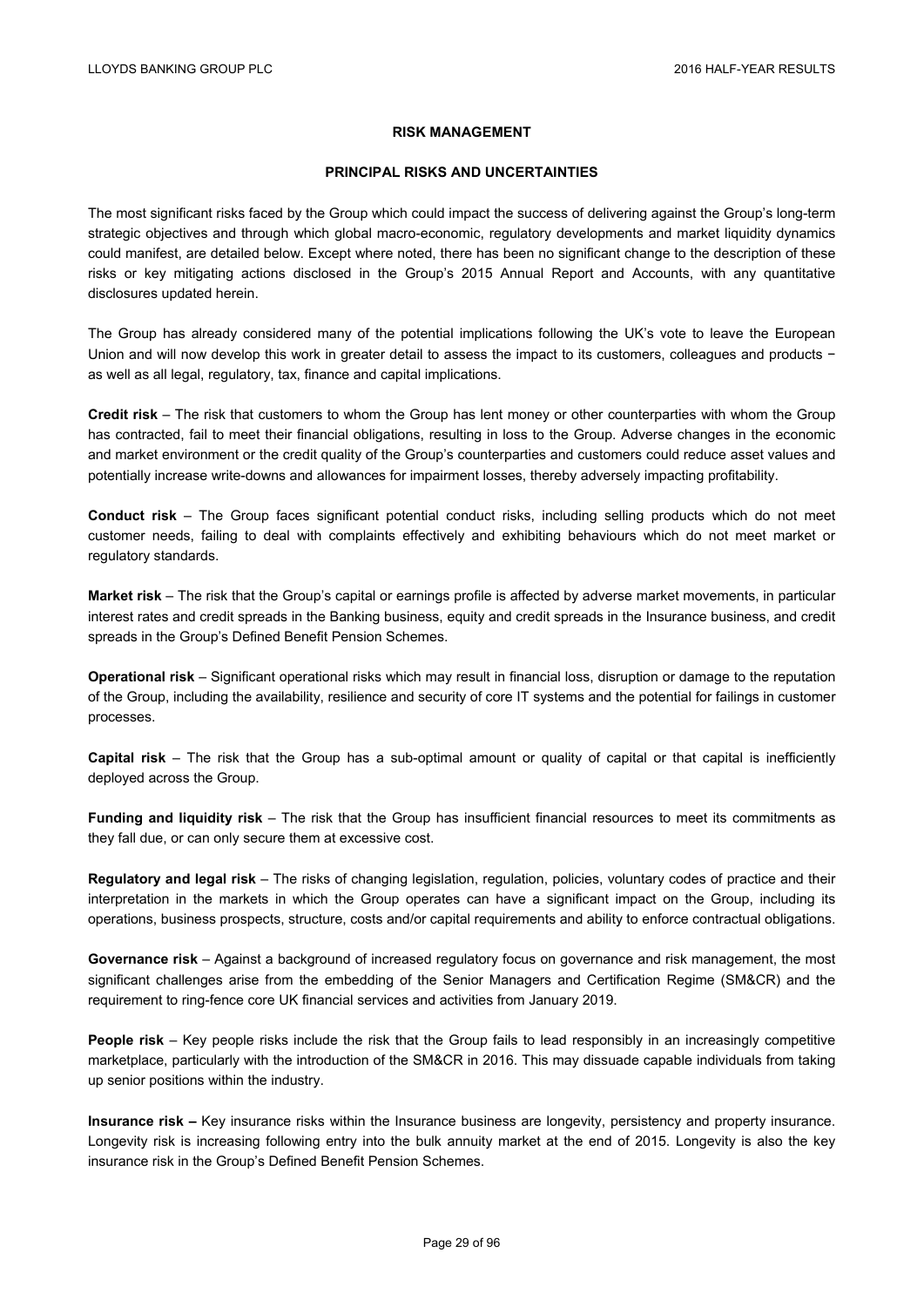# **CREDIT RISK PORTFOLIO**

#### **Overview**

- Asset quality remains strong with portfolios continuing to benefit from the Group's effective risk management and the continued low interest rates.
- The impairment charge for the first half of 2016 was £245 million, 37 per cent higher than the first half of 2015. Gross charges remained broadly flat with the increase largely due to a reduction in the level of provision releases and lower write-backs from debt sales.
- The asset quality ratio was 11 basis points in the first half of 2016 compared with 9 basis points in the first half of 2015, and the gross asset quality ratio (excluding releases and write-backs) was stable at 26 basis points compared with 25 basis points for the half year to 30 June 2015.
- Impaired loans as a percentage of closing loans and advances reduced to 2.0 per cent at 30 June 2016, from 2.1 per cent at 31 December 2015, with impaired loans reducing by £277 million to £9,313 million during the period, mainly due to continued reductions in the Commercial Banking and Consumer Finance portfolios.
- The Group now expects the asset quality ratio for the 2016 full year to be less than 20 basis points.

#### **Low risk culture and prudent risk appetite**

- The Group continues to conservatively manage its book, with the portfolios benefiting from the focus on credit at origination and a prudent through the cycle approach to credit risk appetite. The changing global economic outlook has created uncertainty and market volatility and raised credit and economic concerns. The Group's portfolios are well positioned against this uncertainty. The Group continues to carefully review external conditions, taking mitigating actions as required to manage its risk accordingly.
- The Group is delivering sustainable lending growth by maintaining its lower risk origination discipline and underwriting standards despite terms and conditions in some of the Group's markets being impacted by increased competition and uncertainty in some sectors.
- Sector concentrations within the lending portfolios are closely monitored and controlled, with mitigating actions taken where appropriate. Sector and product caps limit exposure to certain higher risk sectors and asset classes.
- The average indexed LTV of the Retail mortgages portfolio at 30 June 2016 was 43.2 per cent (31 December 2015: 46.1 per cent). The percentage of closing loans and advances with an indexed LTV greater than 100 per cent was 0.9 per cent (31 December 2015: 1.1 per cent).
- The Group continues with its low risk approach to its UK Direct Real Estate sector. Gross drawn UK real estate lending has reduced by c.55 per cent from £43.9 billion in December 2010 to £19.8 billion at 30 June 2016, including core Commercial Banking lending of £18.9 billion. There is also a further £0.5 billion booked in the Islands commercial business. The Group's significantly reduced legacy Run-off direct real estate portfolio has continued to fall to £0.9 billion at 30 June 2016, and now represents a very modest element of the total UK Direct Real Estate lending portfolio. This element is performing acceptably and is impaired as appropriate. Overseas direct real estate lending is now de minimis.
- The Group's credit processes and controls ensure effective risk management, including early identification and management of potential concern customers and counterparties. Our approach of through the cycle origination has helped ensure our portfolios enter this period of uncertainty in a strong position.
- Run-off net external assets stood at £12,158 million during the first half of 2016. The portfolio represents only 2.3 per cent of the overall Group's loans and advances (31 December 2015: 2.3 per cent).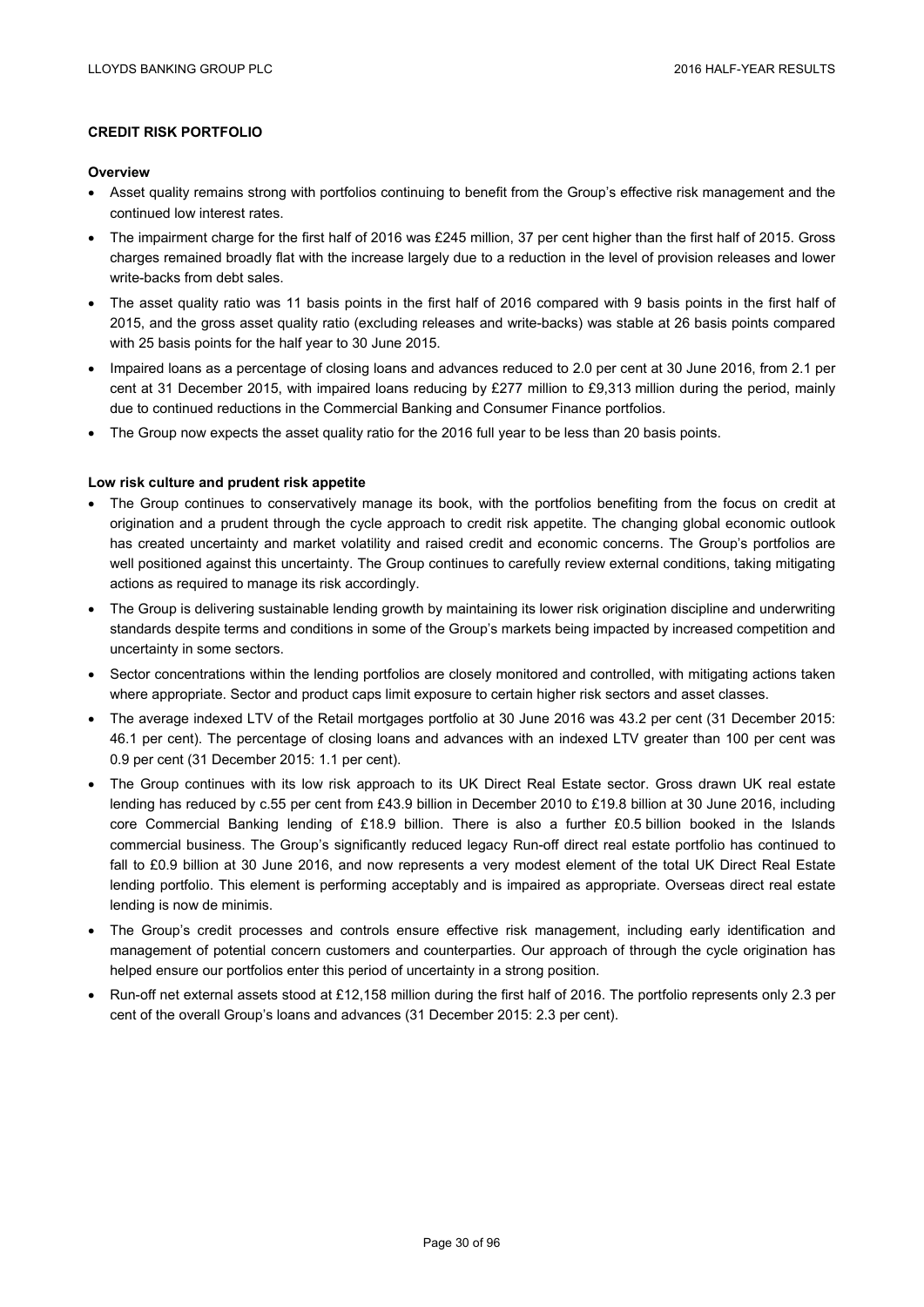# **CREDIT RISK PORTFOLIO** (continued)

# **Impairment charge by division**

|                                           |            |            | Change          |                           |
|-------------------------------------------|------------|------------|-----------------|---------------------------|
|                                           | Half-year  | Half-year  | since           | Half-year                 |
|                                           | to 30 June | to 30 June | 30 June         | to 31 Dec                 |
|                                           | 2016       | $2015^1$   | 2015            | $2015^1$                  |
|                                           | £m         | £m         | %               | £m                        |
| Retail:                                   |            |            |                 |                           |
| Secured                                   | 32         | 49         | 35              | 49                        |
| Overdrafts                                | 120        | 74         | (62)            | 155                       |
| Other                                     | 10         | 11         | 9               | 11                        |
|                                           | 162        | 134        | (21)            | 215                       |
| <b>Commercial Banking:</b>                |            |            |                 |                           |
| <b>SME</b>                                | (5)        | (4)        | 25              | (18)                      |
| Other                                     | (30)       | 12         |                 | (12)                      |
|                                           | (35)       | 8          |                 | (30)                      |
| <b>Consumer Finance:</b>                  |            |            |                 |                           |
| <b>Credit Cards</b>                       | 59         | 21         |                 | 108                       |
| Loans                                     | 42         | 28         | (50)            | 55                        |
| UK Motor Finance <sup>2</sup>             | 28         | 21         | (33)            | 1                         |
| Europe <sup>3</sup>                       | (1)        | (2)        | (50)            | $\ensuremath{\mathsf{3}}$ |
|                                           | 128        | 68         | (88)            | 167                       |
| Run-off:                                  |            |            |                 |                           |
| Ireland retail                            | -          | (2)        |                 | (3)                       |
| Ireland corporate and CRE                 | (7)        | 75         |                 | (3)                       |
| Corporate real estate and other corporate | 9          | (52)       |                 | 73                        |
| Specialist finance                        | (13)       | (25)       | (48)            | (20)                      |
| Other                                     | 1          | (28)       |                 | (7)                       |
|                                           | (10)       | (32)       | (69)            | 40                        |
| Central items                             |            | 1          |                 | (3)                       |
| <b>Total impairment charge</b>            | 245        | 179        | (37)            | 389                       |
| Asset quality ratio                       | 0.11%      | 0.09%      | 2bp             | 0.19%                     |
| Gross asset quality ratio                 | 0.26%      | 0.25%      | 1 <sub>bp</sub> | 0.31%                     |

<sup>1</sup> Restated. See basis of presentation on the inside front cover.

<sup>2</sup> UK Motor Finance comprises the UK motor finance portfolios, principally Black Horse and Lex Autolease.

<sup>3</sup> Europe comprises Netherlands mortgages and German Consumer Finance products.

Total impairment charge comprises:

|                                                                                        | Half-year<br>to 30 June<br>2016<br>£m | Half-year<br>to 30 June<br>2015<br>£m | <b>Change</b><br>since<br>30 June<br>2015<br>% | Half-year<br>to 31 Dec<br>2015<br>£m |
|----------------------------------------------------------------------------------------|---------------------------------------|---------------------------------------|------------------------------------------------|--------------------------------------|
| Loans and advances to customers<br>Debt securities classified as loans and receivables | 257                                   | 198<br>(2)                            | (30)                                           | 423                                  |
| Available-for-sale financial assets                                                    |                                       |                                       |                                                | 4                                    |
| Other credit risk provisions<br><b>Total impairment charge</b>                         | (12)<br>245                           | (17)<br>179                           | (29)<br>(37)                                   | (38)<br>389                          |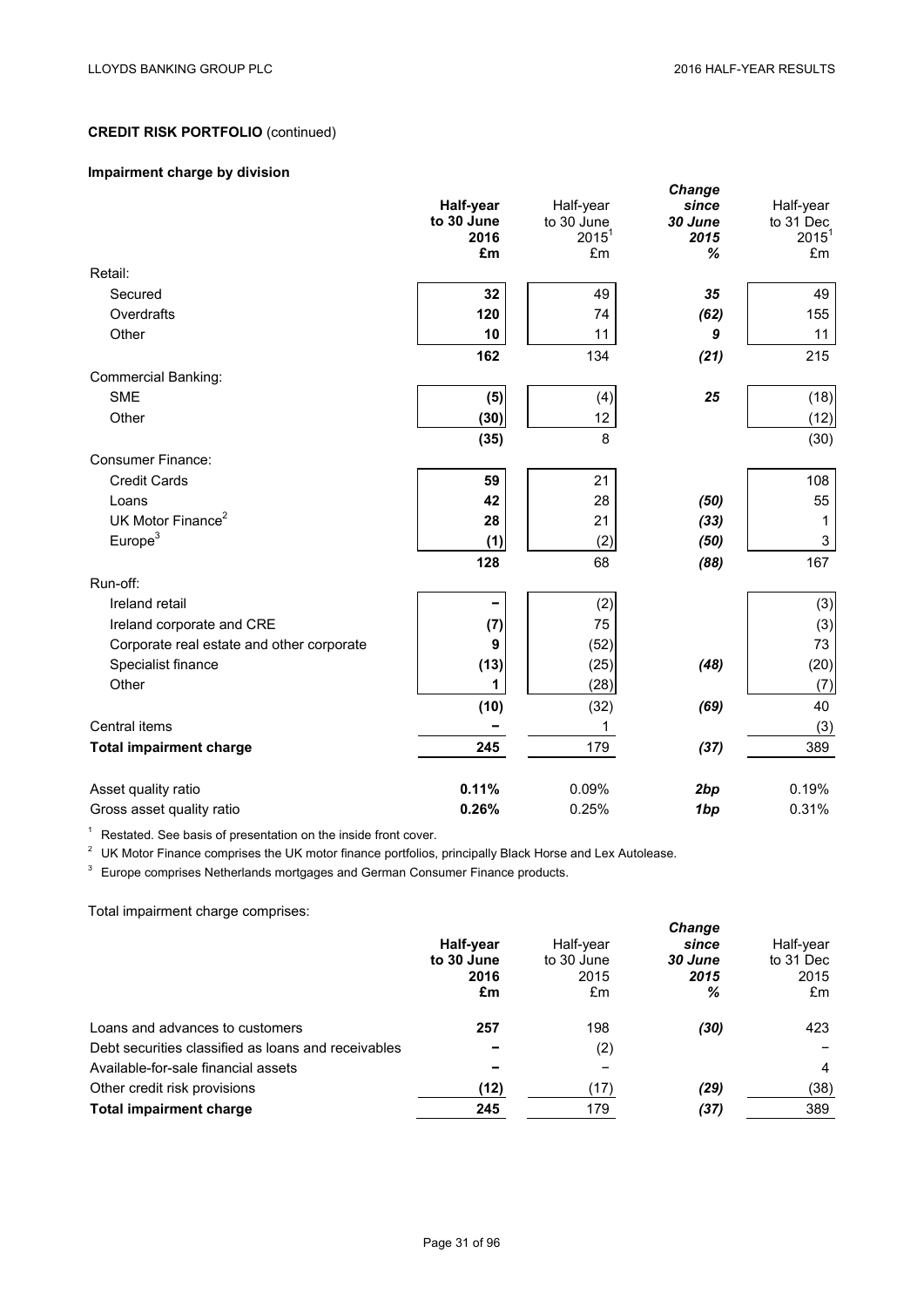## **CREDIT RISK PORTFOLIO** (continued)

#### **Group impaired loans and provisions**

| At 30 June 2016                            | <b>Loans and</b><br>advances to<br>customers | Impaired<br>loans | Impaired<br>loans as %<br>of closing<br>advances | Impairment<br>provisions <sup>1</sup> | Impairment<br>provisions<br>as % of<br>impaired<br>loans <sup>2</sup> |
|--------------------------------------------|----------------------------------------------|-------------------|--------------------------------------------------|---------------------------------------|-----------------------------------------------------------------------|
| Retail:                                    | £m                                           | £m                | %                                                | £m                                    | %                                                                     |
| Secured                                    | 297,350                                      | 3,909             | 1.3                                              | 1,442                                 | 36.9                                                                  |
| Overdrafts                                 | 1,957                                        | 182               | 9.3                                              | 84                                    | 80.8                                                                  |
| Other                                      | 3,023                                        | 76                | 2.5                                              | 35                                    | 70.0                                                                  |
|                                            | 302,330                                      | 4,167             | 1.4                                              | 1,561                                 | 38.4                                                                  |
| <b>Commercial Banking:</b>                 |                                              |                   |                                                  |                                       |                                                                       |
| <b>SME</b>                                 | 30,143                                       | 1,036             | 3.4                                              | 188                                   | 18.1                                                                  |
| Other                                      | 72,617                                       | 1,317             | 1.8                                              | 609                                   | 46.2                                                                  |
|                                            | 102,760                                      | 2,353             | 2.3                                              | 797                                   | 33.9                                                                  |
| Consumer Finance:                          |                                              |                   |                                                  |                                       |                                                                       |
| <b>Credit Cards</b>                        | 9,561                                        | 330               | 3.5                                              | 148                                   | 81.3                                                                  |
| Loans                                      | 7,745                                        | 298               | 3.8                                              | 92                                    | 82.9                                                                  |
| UK Motor Finance <sup>3</sup>              | 10,892                                       | 109               | 1.0                                              | 101                                   | 92.7                                                                  |
|                                            |                                              |                   |                                                  |                                       |                                                                       |
| Europe <sup>4</sup>                        | 5,874                                        | 40                | 0.7                                              | 21                                    | 52.5                                                                  |
|                                            | 34,072                                       | 777               | 2.3                                              | 362                                   | 81.9                                                                  |
| Run-off:                                   |                                              |                   |                                                  |                                       |                                                                       |
| Ireland retail                             | 4,472                                        | 146               | 3.3                                              | 135                                   | 92.5                                                                  |
| Ireland corporate and CRE                  | 23                                           | $\overline{2}$    | 8.7                                              |                                       |                                                                       |
| Corporate real estate and other            |                                              |                   | 81.6                                             | 734                                   | 53.1                                                                  |
| corporate<br>Specialist finance            | 1,693<br>4,023                               | 1,381<br>383      | 9.5                                              | 187                                   | 48.8                                                                  |
| Other                                      |                                              |                   | 8.1                                              | 80                                    | 76.9                                                                  |
|                                            | 1,284                                        | 104               |                                                  |                                       |                                                                       |
|                                            | 11,495                                       | 2,016             | 17.5                                             | 1,136                                 | 56.3                                                                  |
| Reverse repos and other items <sup>5</sup> | 6,473                                        |                   |                                                  |                                       |                                                                       |
| <b>Total gross lending</b>                 | 457,130                                      | 9,313             | 2.0                                              | 3,856                                 | 43.5                                                                  |
| Impairment provisions                      | (3, 856)                                     |                   |                                                  |                                       |                                                                       |
| Fair value adjustments <sup>6</sup>        | (241)                                        |                   |                                                  |                                       |                                                                       |
| <b>Total Group</b>                         | 453,033                                      |                   |                                                  |                                       |                                                                       |

 $1$  Impairment provisions include collective unidentified impairment provisions.

<sup>2</sup> Impairment provisions as a percentage of impaired loans are calculated excluding Retail and Consumer Finance loans in recoveries (£78 million in Retail Overdrafts, £26 million in Retail Other, £148 million in Consumer Finance Credit Cards and £187 million in Consumer Finance Loans).

<sup>3</sup> UK Motor Finance comprises the UK motor finance portfolios, principally Black Horse and Lex Autolease.

- <sup>4</sup> Europe comprises Netherlands mortgages and German Consumer Finance products.
- <sup>5</sup> Includes £6.1 billion of lower risk loans sold by Commercial Banking and Retail to Insurance to back annuitant liabilities.
- <sup>6</sup> The fair value adjustments relating to loans and advances were those required to reflect the HBOS assets in the Group's consolidated financial records at their fair value and took into account both the expected losses and market liquidity at the date of acquisition. The unwind relating to future impairment losses requires significant management judgement to determine its timing which includes an assessment of whether the losses incurred in the current period were expected at the date of acquisition and assessing whether the remaining losses expected at date of the acquisition will still be incurred. The element relating to market liquidity unwinds to the income statement over the estimated expected lives of the related assets, although if an asset is written-off or suffers previously unexpected impairment then this element of the fair value will no longer be considered a timing difference (liquidity) but permanent (impairment). The fair value unwind in respect of impairment losses incurred was £27 million for the period ended 30 June 2016 (30 June 2015: £37 million). The fair value unwind in respect of loans and advances is expected to continue to decrease in future years as fixed-rate periods on mortgages expire, loans are repaid or written-off, and will reduce to zero over time.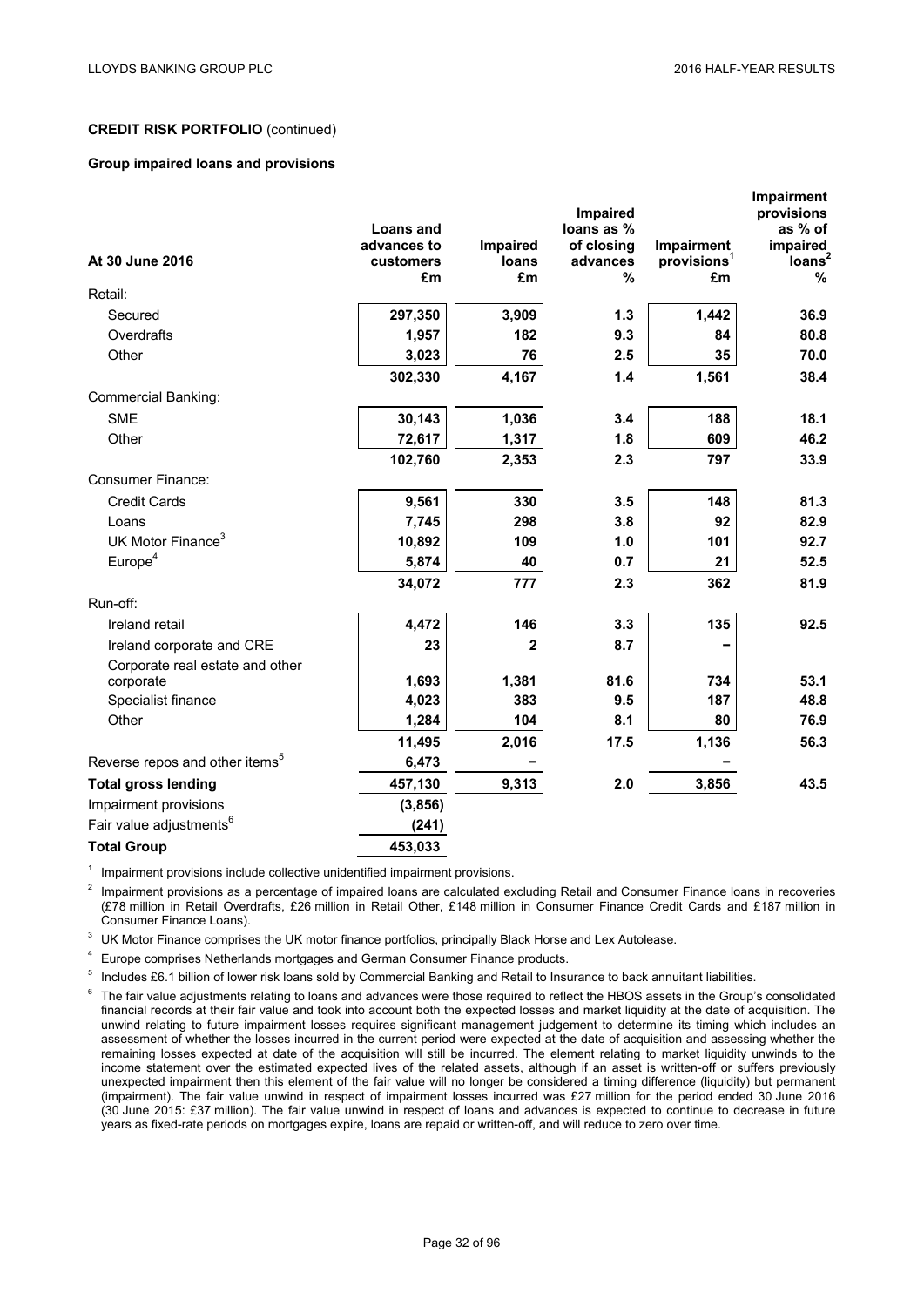# **CREDIT RISK PORTFOLIO** (continued)

# **Group impaired loans and provisions** (continued)

|                                            | Loans and                      |                         | Impaired<br>loans as %         |                                             | Impairment<br>provisions<br>as % of    |
|--------------------------------------------|--------------------------------|-------------------------|--------------------------------|---------------------------------------------|----------------------------------------|
| At 31 December 2015 <sup>1</sup>           | advances to<br>customers<br>£m | Impaired<br>loans<br>£m | of closing<br>advances<br>$\%$ | Impairment<br>provisions <sup>2</sup><br>£m | impaired<br>loans <sup>3</sup><br>$\%$ |
| Retail:                                    |                                |                         |                                |                                             |                                        |
| Secured                                    | 302,413                        | 3,818                   | 1.3                            | 1,431                                       | 37.5                                   |
| Overdrafts                                 | 2,028                          | 211                     | 10.4                           | 95                                          | 78.5                                   |
| Other                                      | 3,059                          | 83                      | 2.7                            | 38                                          | 69.1                                   |
|                                            | 307,500                        | 4,112                   | 1.3                            | 1,564                                       | 39.2                                   |
| <b>Commercial Banking:</b>                 |                                |                         |                                |                                             |                                        |
| <b>SME</b>                                 | 29,393                         | 1,149                   | 3.9                            | 213                                         | 18.5                                   |
| Other                                      | 73,689                         | 1,394                   | 1.9                            | 878                                         | 63.0                                   |
|                                            | 103,082                        | 2,543                   | 2.5                            | 1,091                                       | 42.9                                   |
| <b>Consumer Finance:</b>                   |                                |                         |                                |                                             |                                        |
| <b>Credit Cards</b>                        | 9,425                          | 366                     | 3.9                            | 153                                         | 81.8                                   |
| Loans                                      | 7,889                          | 367                     | 4.7                            | 102                                         | 83.6                                   |
| UK Motor Finance <sup>4</sup>              | 9,582                          | 134                     | 1.4                            | 90                                          | 67.2                                   |
| Europe <sup>5</sup>                        | 4,931                          | 43                      | 0.9                            | 22                                          | 51.2                                   |
|                                            | 31,827                         | 910                     | 2.9                            | 367                                         | 75.5                                   |
| Run-off:                                   |                                |                         |                                |                                             |                                        |
| Ireland retail                             | 4,040                          | 132                     | 3.3                            | 120                                         | 90.9                                   |
| Ireland corporate and CRE                  | 37                             | 5                       | 13.5                           |                                             |                                        |
| Corporate real estate and other            |                                |                         |                                |                                             |                                        |
| corporate                                  | 1,873                          | 1,410                   | 75.3                           | 745                                         | 52.8                                   |
| Specialist finance                         | 4,190                          | 361                     | 8.6                            | 189                                         | 52.4                                   |
| Other                                      | 1,282                          | 117                     | 9.1                            | 96                                          | 82.1                                   |
|                                            | 11,422                         | 2,025                   | 17.7                           | 1,150                                       | 56.8                                   |
| Reverse repos and other items <sup>6</sup> | 5,798                          |                         |                                |                                             |                                        |
| Total gross lending                        | 459,629                        | 9,590                   | 2.1                            | 4,172                                       | 46.1                                   |
| Impairment provisions                      | (4, 172)                       |                         |                                |                                             |                                        |
| Fair value adjustments                     | (282)                          |                         |                                |                                             |                                        |
| <b>Total Group</b>                         | 455,175                        |                         |                                |                                             |                                        |

 $1$  Restated. See basis of presentation on the inside front cover.

<sup>2</sup> Impairment provisions include collective unidentified impairment provisions.

<sup>3</sup> Impairment provisions as a percentage of impaired loans are calculated excluding Retail and Consumer Finance loans in recoveries (£90 million in Retail Overdrafts, £28 million in Retail Other, £179 million in Consumer Finance Credit Cards and £245 million in Consumer Finance Loans).

<sup>4</sup> UK Motor Finance comprises the UK motor finance portfolios, principally Black Horse and Lex Autolease.

<sup>5</sup> Europe comprises Netherlands mortgages and German Consumer Finance products.

<sup>6</sup> Includes £5.7 billion of lower risk loans sold by Commercial Banking and Retail to Insurance to back annuitant liabilities.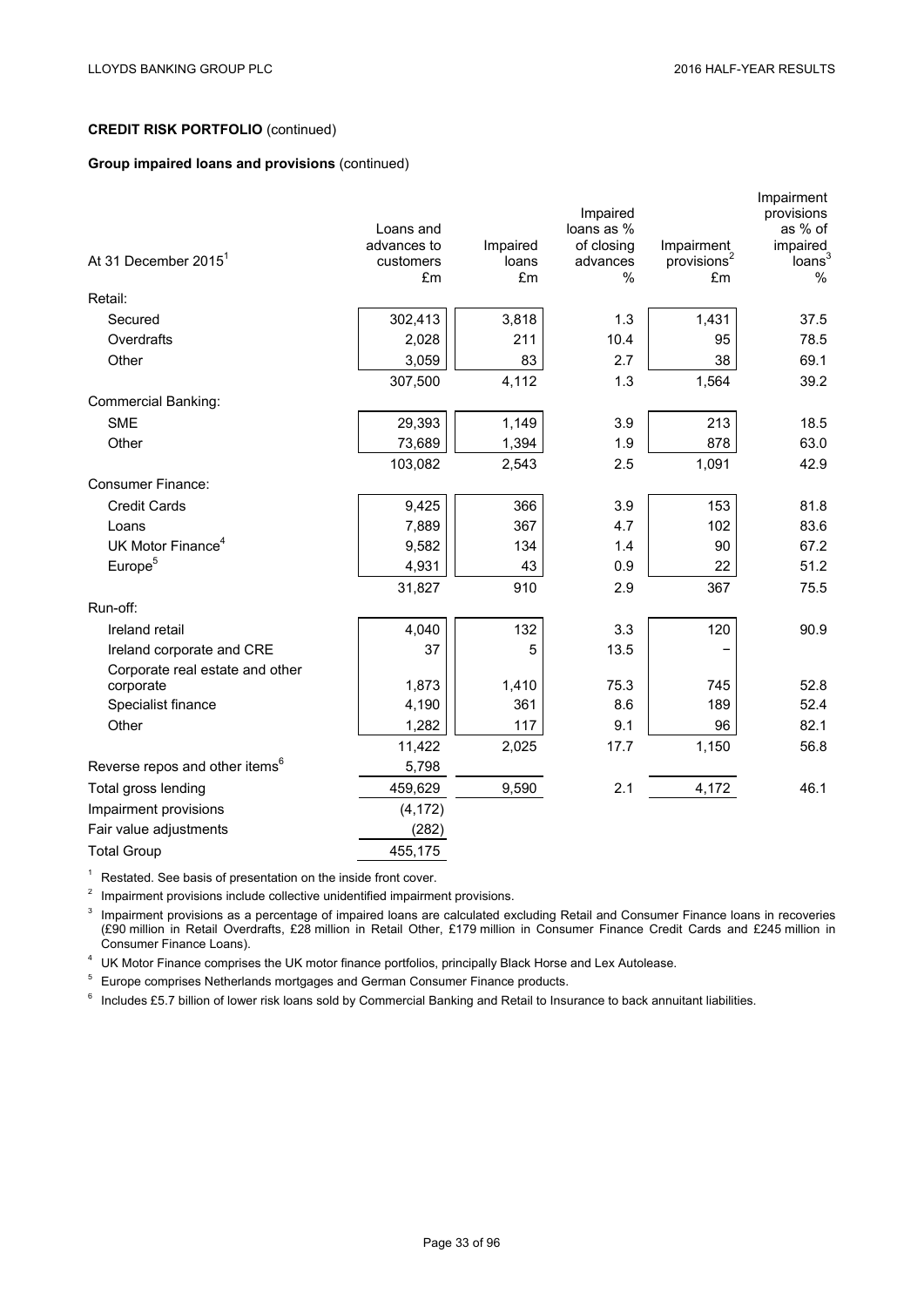#### **Retail**

- The impairment charge was £162 million in the first half of 2016, an increase of 21 per cent against the first half of 2015.
- The asset quality ratio increased to 0.11 per cent in the first half of 2016 compared to 0.09 per cent in the first half of 2015.
- Impaired loans increased by £55 million in the first half of 2016 to £4,167 million which represented 1.4 per cent of closing loans and advances to customers (31 December 2015: 1.3 per cent).
- Impairment provisions as a percentage of impaired loans decreased to 38.4 per cent from 39.2 per cent at the end of 2015.

## *Secured*

- The impairment charge reduced by £17 million in the first half of 2016.
- Loans and advances reduced by 1.7 per cent on the Secured book to £297 billion, with reductions in both the Mainstream and Buy-to-let portfolios. The closed Specialist portfolio has continued to run-off, reducing by 5.1 per cent to £19 billion.
- Impaired loans increased by £91 million to £3,909 million in the first half of 2016. Impairment provisions as a percentage of impaired loans decreased to 36.9 per cent from 37.5 per cent at 31 December 2015.
- The value of mortgages greater than three months in arrears (excluding repossessions) decreased by £19 million to £5,886 million at 30 June 2016 (31 December 2015: £5,905 million).
- The average indexed LTV of the mortgages portfolio at 30 June 2016 decreased to 43.2 per cent compared with 46.1 per cent at 31 December 2015. The percentage of closing loans and advances with an indexed LTV in excess of 100 per cent decreased to 0.9 per cent at 30 June 2016, compared with 1.1 per cent at 31 December 2015.
- The average LTV for new mortgages written in the first half of 2016 was 64.3 per cent compared with 64.7 per cent for 2015.
- On the Buy-to-let book, new business quality remains strong with affordability assessments based on stressed rates.

#### *Overdrafts*

- The impairment charge was £120 million in the first half of 2016, an increase of 62 per cent against the first half of 2015.
- Impaired loans reduced by £29 million in the first half of 2016 to £182 million representing 9.3 per cent of closing loans and advances to customers, compared with 10.4 per cent at 31 December 2015.

| Retail secured and unsecured loans and advances to customers | At 30 June<br>2016<br>£m | At 31 Dec<br>$2015^1$<br>£m |
|--------------------------------------------------------------|--------------------------|-----------------------------|
| Mainstream                                                   | 223,887                  | 227,267                     |
| Buy-to-let                                                   | 54,914                   | 55,598                      |
| Specialist <sup>2</sup>                                      | 18,549                   | 19,548                      |
|                                                              | 297,350                  | 302,413                     |
| Overdrafts                                                   | 1,957                    | 2,028                       |
| Wealth                                                       | 2,138                    | 2,164                       |
| <b>Retail Business Banking</b>                               | 885                      | 895                         |
|                                                              | 4,980                    | 5,087                       |
| <b>Total</b>                                                 | 302,330                  | 307,500                     |

 $1$  Restated. See basis of presentation on the inside front cover.

 $2^2$  Specialist lending has been closed to new business since 2009.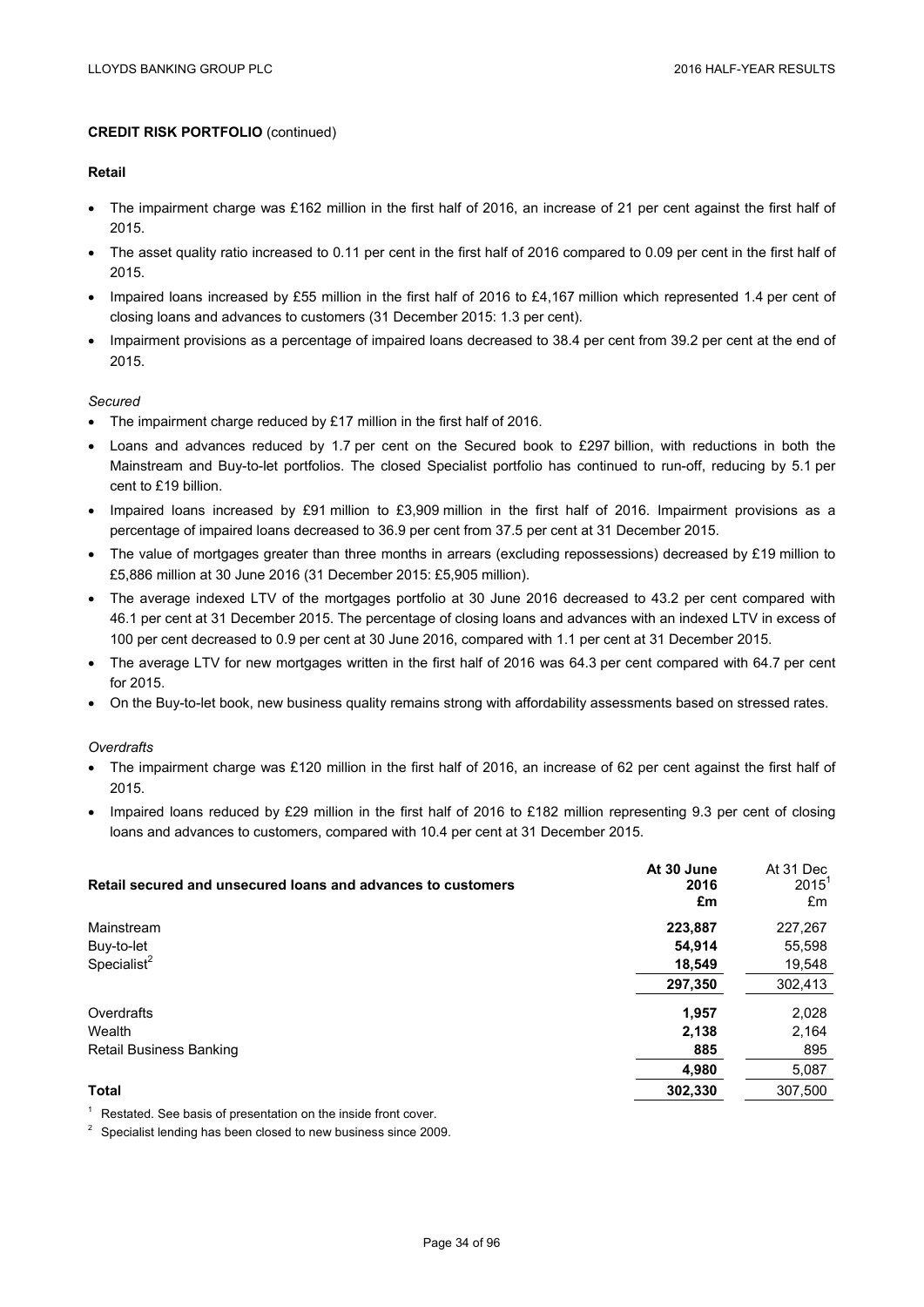### **Retail** (continued)

## **Retail mortgages greater than three months in arrears (excluding repossessions)**

|              |              | Number of cases |              | <b>Total mortgage</b><br>accounts % |              | Value of Ioans |              | Total mortgage<br>balances % |  |
|--------------|--------------|-----------------|--------------|-------------------------------------|--------------|----------------|--------------|------------------------------|--|
|              | June<br>2016 | Dec<br>2015     | June<br>2016 | Dec<br>2015                         | June<br>2016 | Dec<br>2015    | June<br>2016 | <b>Dec</b><br>2015           |  |
|              | <b>Cases</b> | Cases           | %            | $\%$                                | £m           | £m             | %            | $\%$                         |  |
| Mainstream   | 34,686       | 34,850          | 1.6          | 1.6                                 | 3.778        | 3,803          | 1.7          | 1.7                          |  |
| Buy-to-let   | 5,181        | 5.021           | 1.1          | 1.0                                 | 649          | 626            | 1.2          | 1.1                          |  |
| Specialist   | 8,797        | 8,777           | 6.7          | 6.4                                 | 1,459        | 1,476          | 7.9          | 7.6                          |  |
| <b>Total</b> | 48.664       | 48.648          | 1.8          | 1.7                                 | 5,886        | 5.905          | 2.0          | 2.0                          |  |

<sup>1</sup> Value of loans represents total gross book value of mortgages more than three months in arrears.

The stock of repossessions decreased to 599 cases at 30 June 2016 compared to 654 cases at 31 December 2015.

# **Period end and average LTVs across the Retail mortgage portfolios**

| At 30 June 2016                         | <b>Mainstream</b><br>% | <b>Buy-to-let</b><br>% | <b>Specialist</b><br>% | <b>Total</b><br>% | <b>Unimpaired</b><br>% | Impaired<br>%    |
|-----------------------------------------|------------------------|------------------------|------------------------|-------------------|------------------------|------------------|
| Less than 60%                           | 59.1                   | 55.3                   | 54.1                   | 58.1              | 58.3                   | 38.7             |
| 60% to 70%                              | 18.6                   | 24.9                   | 17.3                   | 19.7              | 19.6                   | 18.4             |
| 70% to 80%                              | 13.2                   | 11.4                   | 13.6                   | 12.9              | 12.9                   | 15.0             |
| 80% to 90%                              | 6.8                    | 6.3                    | 8.5                    | 6.8               | 6.8                    | 11.3             |
| 90% to 100%                             | 1.6                    | 1.3                    | 2.8                    | 1.6               | 1.6                    | 6.7              |
| Greater than 100%                       | 0.7                    | 0.8                    | 3.7                    | 0.9               | 0.8                    | 9.9              |
| <b>Total</b>                            | 100.0                  | 100.0                  | 100.0                  | 100.0             | 100.0                  | 100.0            |
| Outstanding loan value<br>(Em)          | 223,887                | 54,914                 | 18,549                 | 297,350           | 293,441                | 3,909            |
| Average loan to value: <sup>1</sup>     |                        |                        |                        |                   |                        |                  |
| <b>Total book</b>                       | 41.0                   | 52.7                   | 49.2                   | 43.2              |                        |                  |
| New lending                             | 64.8                   | 62.3                   | n/a                    | 64.3              |                        |                  |
| Impaired                                | 51.3                   | 69.6                   | 62.5                   | 55.6              |                        |                  |
| At 31 December 2015                     | Mainstream             | Buy-to-let<br>$\%$     | Specialist             | Total             | Unimpaired<br>%        | Impaired<br>$\%$ |
| Less than 60%                           | %<br>52.2              | 45.4                   | %<br>43.7              | %<br>50.4         | 50.7                   | 30.9             |
| 60% to 70%                              | 19.1                   | 26.8                   | 19.7                   | 20.6              | 20.6                   | 17.5             |
| 70% to 80%                              | 15.5                   | 15.0                   | 15.5                   | 15.4              | 15.4                   | 16.9             |
| 80% to 90%                              | 9.0                    | 8.0                    | 11.6                   | 9.0               | 8.9                    | 13.3             |
| 90% to 100%                             | 3.2                    | 3.9                    | 5.5                    | 3.5               | 3.4                    | 9.5              |
| Greater than 100%                       | 1.0                    | 0.9                    | 4.0                    | 1.1               | 1.0                    | 11.9             |
| <b>Total</b>                            | 100.0                  | 100.0                  | 100.0                  | 100.0             | 100.0                  | 100.0            |
| Outstanding loan value<br>$(\text{Em})$ | 227,267                | 55,598                 | 19,548                 | 302,413           | 298,595                | 3,818            |
| Average loan to value: <sup>1</sup>     |                        |                        |                        |                   |                        |                  |
| <b>Total book</b>                       | 43.6                   | 56.3                   | 53.3                   | 46.1              |                        |                  |
| New lending                             | 65.2                   | 63.0                   | n/a                    | 64.7              |                        |                  |
| Impaired                                | 55.6                   | 74.6                   | 66.8                   | 60.0              |                        |                  |

 $1$  Average loan to value is calculated as total gross loans and advances as a percentage of the indexed total collateral of these loans and advances.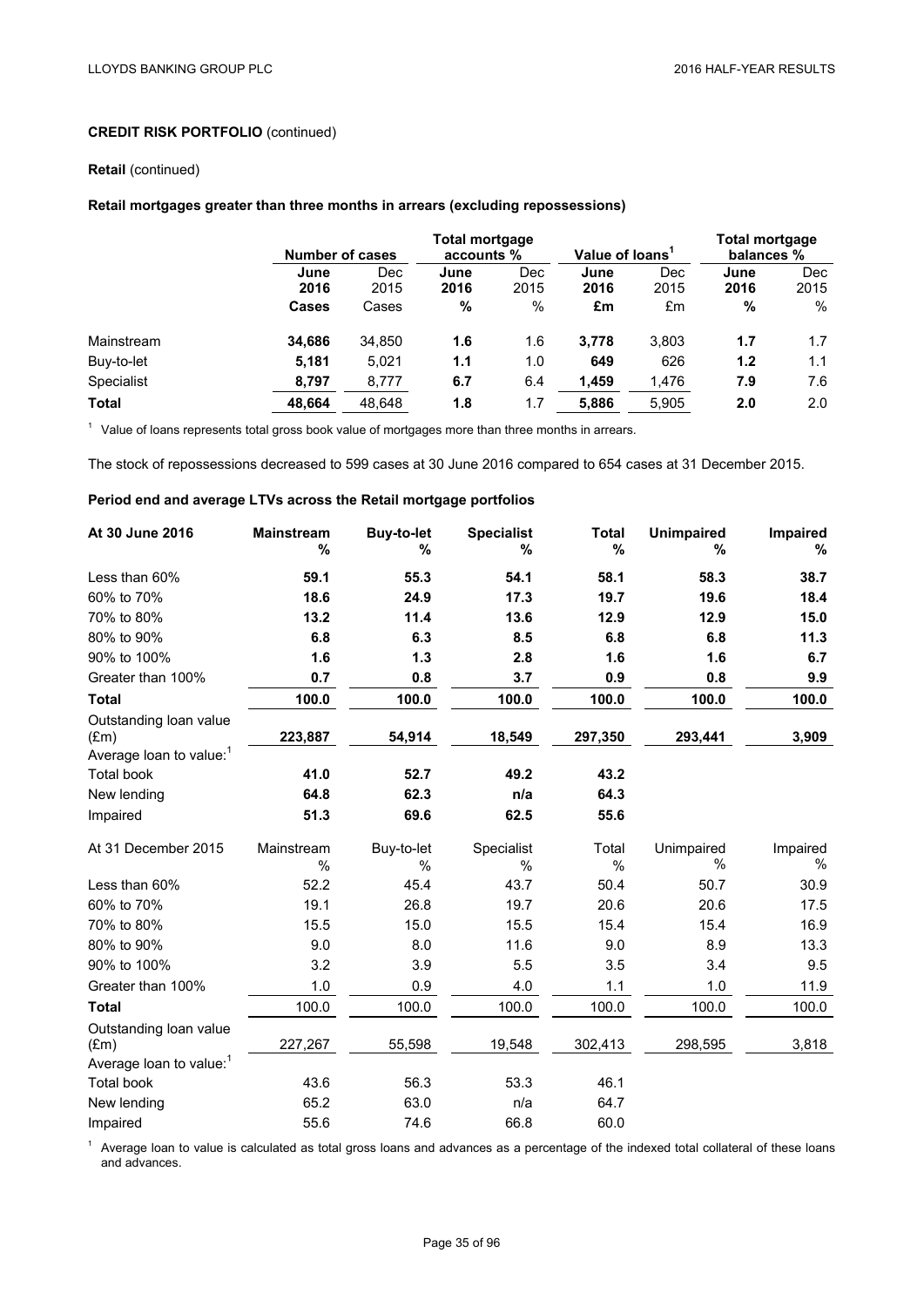#### **Commercial Banking**

- There was a net impairment release of £35 million in the first half of 2016, compared to a charge of £8 million in the first half of 2015, primarily driven by write-backs and provision releases. The portfolio continues to benefit from effective risk management and the continued low interest rate environment.
- The credit quality of the portfolio and new business remains good.
- Impaired loans reduced by 7.5 per cent to £2,353 million at 30 June 2016 compared with £2,543 million at 31 December 2015 and as a percentage of closing loans and advances reduced to 2.3 per cent from 2.5 per cent at 31 December 2015.
- Impairment provisions reduced to £797 million at 30 June 2016 (31 December 2015: £1,091 million) and includes collective unidentified impairment provisions of £197 million (31 December 2015: £229 million). Provisions as a percentage of impaired loans reduced from 42.9 per cent to 33.9 per cent during the first half of 2016, heavily influenced by the net movement of two material cases with different coverage levels that has lowered the portfolio average.
- The Group remains disciplined within its low risk appetite approach. Given the quality of the portfolios, the approach to the management of credit and our robust pre and ongoing post EU referendum preparations and mitigating actions, the portfolios are well positioned to face the uncertain economic outlook.
- The Group manages and limits exposure to certain sectors and asset classes, and closely monitors credit quality, sector and single name concentrations. This together with our conservative through the cycle risk appetite approach means our portfolios are well positioned.

#### *SME*

- The SME Banking portfolio continues to grow within prudent credit risk appetite parameters.
- As a result of the Group's customer driven relationship management, net lending has increased 4 per cent since June 2015. This also reflects the Group's commitment to the UK economy.
- Portfolio credit quality has remained stable or improved across all key metrics.
- There was a net impairment release of £5 million in the first half of 2016 compared to a net release of £4 million in the same period during 2015.

#### *Other Commercial Banking*

- Other Commercial Banking comprises £72,617 million of gross loans and advances to customers in Mid Markets, Global Corporates and Financial Institutions.
- The Mid Markets portfolio remains UK focused and dependent primarily on the performance of the domestic economy. Whilst a small element of our portfolio, the oil and gas sector has remained under review during the first half given the lower oil prices, but no material concerns have been identified to date.
- The Global Corporates portfolio continues to be predominantly investment grade and continues to perform well, with limited downgrades occurring through the first half. We continue to monitor the portfolio closely following the outcome of the EU referendum and the ongoing volatility in commodity prices including in the oil and gas sector.
- The real estate business within the Group's Mid Markets and Global Corporate portfolio is focused on clients operating in the UK commercial property market ranging in size from medium sized private real estate entities up to publicly listed property companies. The market for UK real estate has been buoyant and credit quality remains good with minimal impairments/stressed loans. All asset classes have attracted investment but apprehension, both pre and post the EU referendum result, has created uncertainties around the performance of the sector. Recognising this is a cyclical sector, appropriate caps are in place to control exposure and business propositions continue to be written in line with prudent risk appetite with conservative LTV, strong quality of income and proven management teams.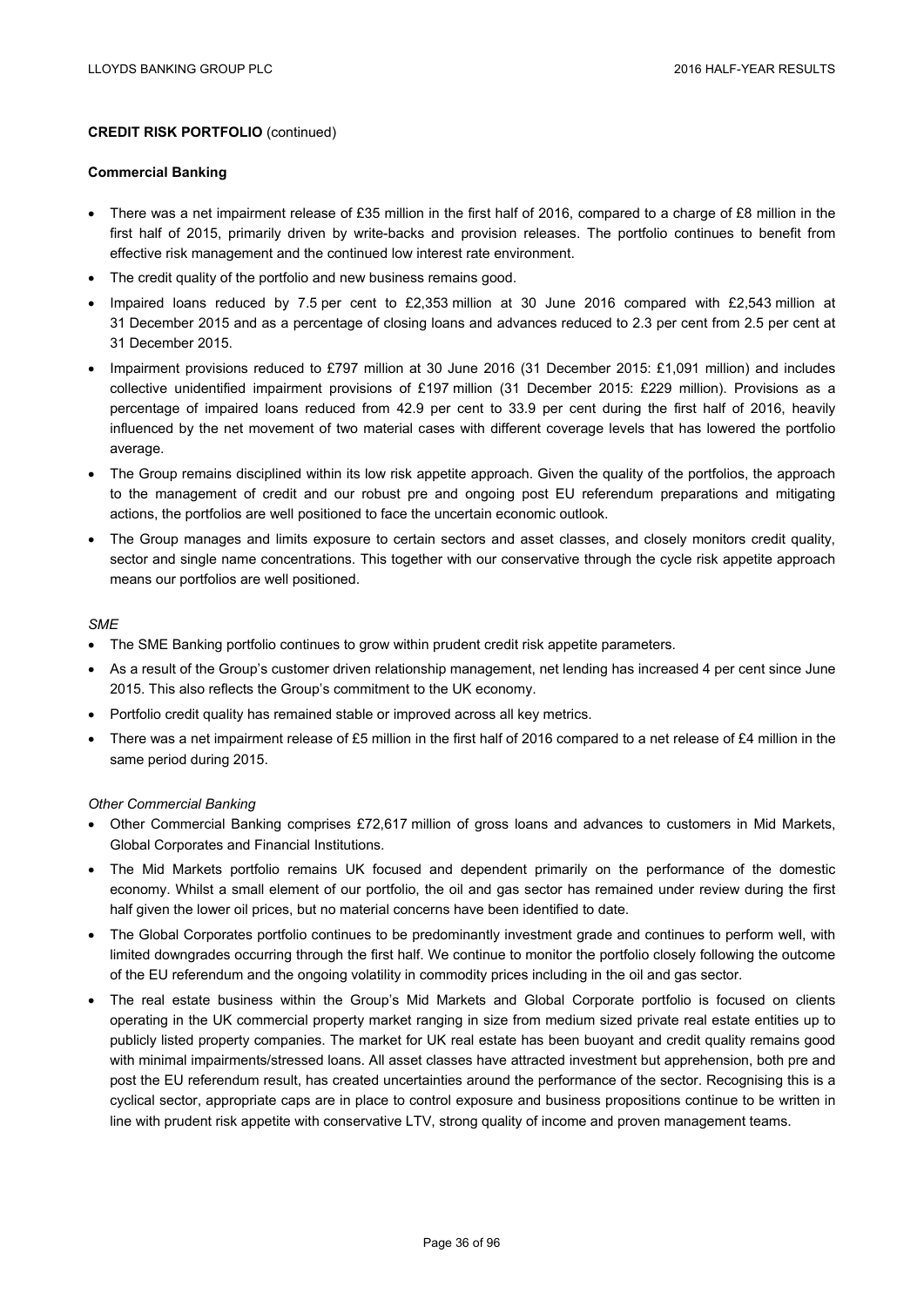#### **Commercial Banking** (continued)

#### *Other Commercial Banking* (continued)

- The Financial Institutions portfolio continued to perform well in the first half of 2016 with no material deterioration in credit quality. Overall limits have been relatively stable as we continue to prudently manage the portfolio within our conservative risk appetite and clearly defined sector strategies.
- Financial Institutions serves predominantly investment grade counterparties with whom relationships are either client focused or held to support the Group's funding, liquidity or general hedging requirements.
- The Group continues to adopt a conservative stance across the Eurozone maintaining close portfolio scrutiny and oversight particularly given the current macro environment and horizon risks.

#### *Commercial Banking UK Direct Real Estate*

- The Group classifies Direct Real Estate as exposure which is directly supported by cash flows from property activities (as opposed to trading activities, such as hotels, care homes and housebuilders).
- Commercial Banking saw some growth in its UK Direct Real Estate core portfolio during the first half of 2016 with business continuing to be written within conservative risk appetite parameters. Excluding £0.5 billion in the Islands Commercial business, core Commercial Banking UK Direct Real Estate gross lending stood at £18.9 billion at 30 June 2016.
- Approximately 75 per cent of loans and advances to UK Direct Real Estate relate to commercial real estate with the remainder relating to residential real estate. The portfolio continues to be heavily weighted towards investment real estate (c.90 per cent) over development.
- Focus remains on the UK market, on good quality customers, with a proven track record in Real Estate and where cash flows are robust.
- Origination is highly selective with new business written in line with prudent risk appetite with conservative LTV and strong quality of income. Debt service capability and cash flow are key, with the underlying asset valuation seen as the second way out. Transactions must meet maximum LTV and minimum interest cover criteria under our credit policy.
- For the majority of business, LTVs are lower than policy maximums and in SME Banking, variable interest rate business originated must pass a debt service capability requirement which factors in a rise in policy interest rates.
- The Group does not lend to development projects without planning permission being in place and does not lend to start ups, nor hold subordinated debt.
- The LTV profile of the UK Direct Real Estate portfolio in Commercial Banking continues to improve, with over 85 per cent of the >£5 million exposures having an LTV of 70 per cent or less.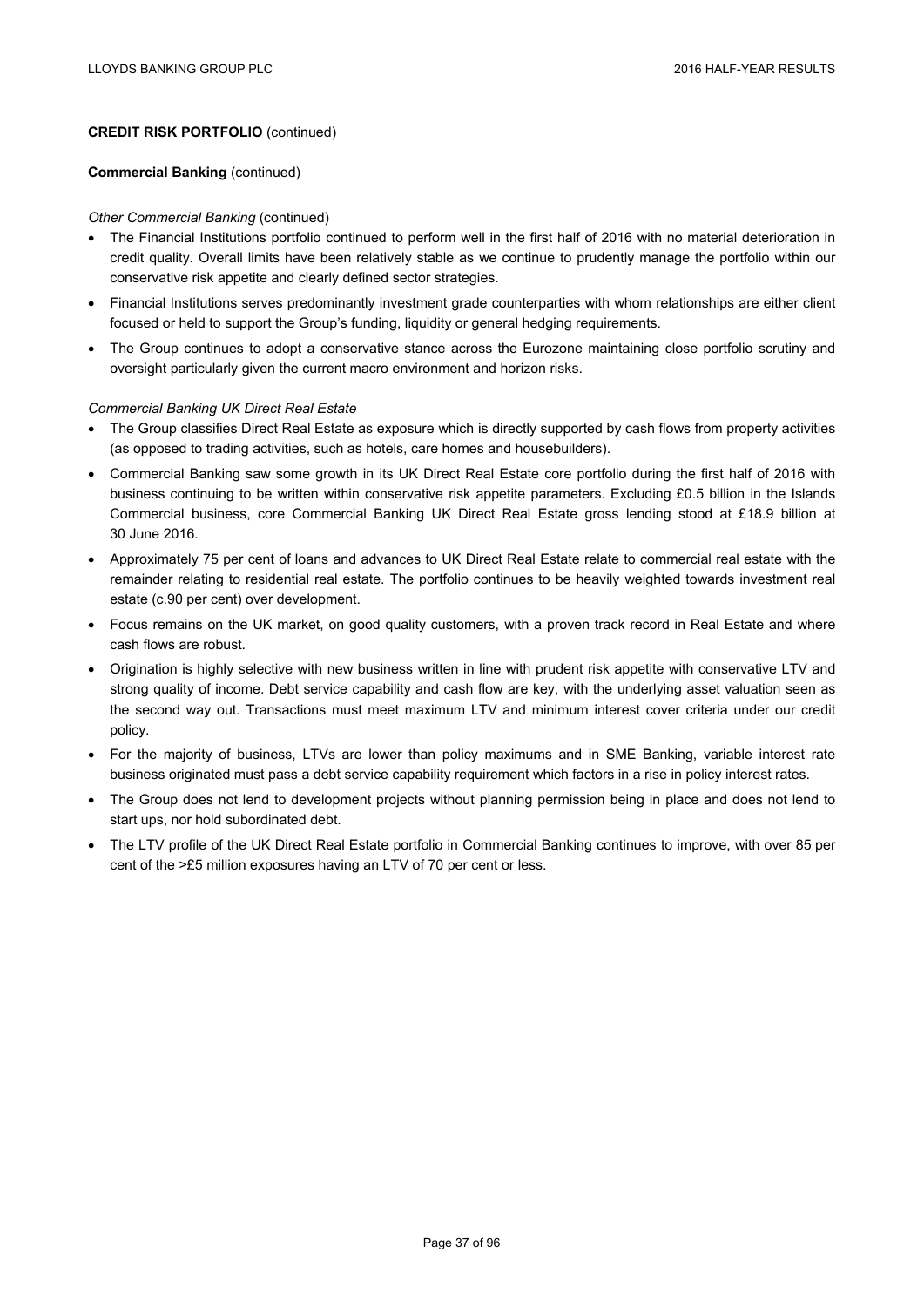#### **Consumer Finance**

- Loans and advances increased by £2,245 million to £34,072 million during the first half of 2016, with 58 per cent (£1,310 million) relating to the UK Motor Finance portfolio.
- Impaired loans decreased by £133 million in the first half of 2016, with reductions across all portfolios. Impaired loans as a percentage of closing loans and advances improved to 2.3 per cent (31 December 2015: 2.9 per cent).
- The impairment charge was £128 million in the first half of 2016, an increase of 88 per cent against the first half of 2015. The increase was mostly driven by the Credit cards portfolio. The asset quality ratio was 0.79 per cent in the first half of 2016 (30 June 2015: 0.47 per cent)
- Impairment provisions as a percentage of impaired loans increased to 81.9 per cent (31 December 2015: 75.5 per cent), largely due to the UK Motor Finance book.

## *Credit cards*

- Loans and advances increased by £136 million to £9,561 million during the first half of 2016, with continued franchised new business growth.
- Impaired loans decreased by £36 million in the first half of 2016. Impaired loans as a percentage of closing loans and advances improved to 3.5 per cent (31 December 2015: 3.9 per cent).
- The impairment charge was £59 million in the first half of 2016, reflecting lower debt sale benefits in the first half of 2016 compared to the first half of 2015. Sustained credit quality of new business and close management of risk appetite continues as the business grows.

#### *Loans*

- Loans and advances reduced by £144 million to £7,745 million (31 December 2015: £7,889 million).
- Impaired loans decreased by £69 million in the first half of 2016. Impaired loans as a percentage of closing loans and advances improved to 3.8 per cent (31 December 2015: 4.7 per cent).
- The impairment charge was £42 million in the first half of 2016, broadly flat year-on-year excluding the benefits seen in the first half of 2015 relating to a one off increase in recoveries valuations.

#### *UK Motor Finance*

- Loans and advances increased by £1,310 million to £10,892 million during the first half of 2016, with 18 per cent of growth within the Jaguar Land Rover business.
- Impaired loans decreased by £25 million in the first half of 2016, mostly driven by a review of impaired balances on the Lex Autolease book.
- The impairment charge increased by  $£7$  million in the first half of 2016, in line with book growth.

### **Run-off**

- The Ireland retail portfolio has increased from £4,040 million at 31 December 2015 to £4,472 million at 30 June 2016 due to the foreign exchange impact of sterling weakening, partly offset by capital repayments.
- The Corporate real estate and other corporate portfolio has continued to reduce in line with expectations. Net loans and advances reduced by £169 million, from £1,128 million at 31 December 2015 to £959 million at 30 June 2016.
- Net loans and advances for the Specialist finance asset based run-off portfolio stood at £3,836 million at 30 June 2016 (gross £4,023 million), and include Ship Finance, Aircraft Finance and Infrastructure, with around half of the remaining lending in the lower risk leasing sector. Including the reducing Treasury Asset legacy investment portfolio, and operating leases, total net external assets reduced to £5,273 million at 30 June 2016 (gross £5,459 million).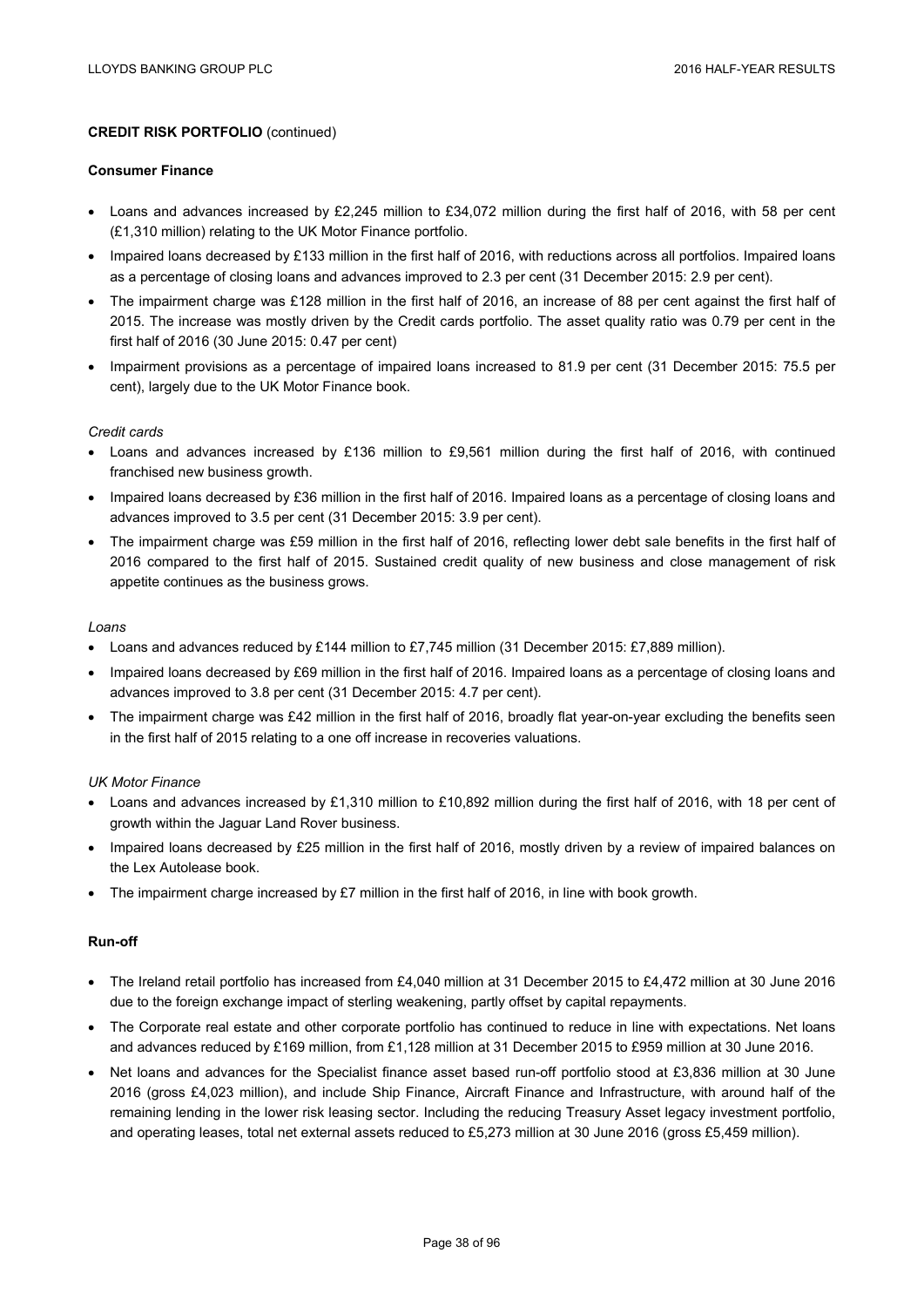#### **Forbearance**

The Group operates a number of schemes to assist borrowers who are experiencing financial stress. Forbearance policies are disclosed in the Risk Management section of the Group's 2015 Annual Report and Accounts, pages 124 to 126.

#### **Retail forbearance**

At 30 June 2016, UK secured loans and advances currently or recently subject to forbearance were 0.8 per cent (31 December 2015: 1.0 per cent) of total UK secured loans and advances. The reduction in forbearance is due to the overall improvement of credit quality in the portfolio.

At 30 June 2016, overdrafts currently or recently subject to forbearance were 3.9 per cent (31 December 2015: 4.3 per cent) of total overdrafts loans and advances.

|                                                             | <b>Total loans and</b><br>advances which are<br>forborne |                | <b>Total forborne loans</b><br>and advances which are<br>impaired <sup>1</sup> |                | <b>Impairment provisions</b><br>as % of loans and<br>advances which are<br>forborne |                |  |
|-------------------------------------------------------------|----------------------------------------------------------|----------------|--------------------------------------------------------------------------------|----------------|-------------------------------------------------------------------------------------|----------------|--|
|                                                             | At June<br>2016                                          | At Dec<br>2015 | At June<br>2016                                                                | At Dec<br>2015 | At June<br>2016                                                                     | At Dec<br>2015 |  |
| UK secured:                                                 | £m                                                       | £m             | £m                                                                             | £m             | %                                                                                   | %              |  |
| Temporary forbearance<br>arrangements                       |                                                          |                |                                                                                |                |                                                                                     |                |  |
| Reduced payment arrangements<br><b>Permanent treatments</b> | 333                                                      | 414            | 39                                                                             | 41             | 6.0                                                                                 | 4.2            |  |
| Repair and term extensions                                  | 2,180                                                    | 2,688          | 139                                                                            | 132            | 4.7                                                                                 | 4.2            |  |
| <b>Total</b>                                                | 2,513                                                    | 3,102          | 178                                                                            | 173            | 4.9                                                                                 | 4.2            |  |
| <b>Overdrafts:</b>                                          | 76                                                       | 87             | 59                                                                             | 63             | 37.4                                                                                | 35.0           |  |

<sup>1</sup> Includes accounts where the customer is currently benefiting from a forbearance treatment or the treatment has recently ended.

## **Commercial Banking forbearance**

At 30 June 2016, £3,223 million (31 December 2015: £3,529 million) of total loans and advances were forborne of which £2,353 million (December 2015: £2,543 million) were impaired. Impairment provisions as a percentage of forborne loans and advances decreased from 30.9 per cent at 31 December 2015 to 24.7 per cent at 30 June 2016.

Unimpaired forborne loans and advances were £870 million at 30 June 2016 (31 December 2015: £986 million). The table below sets out the Group's largest unimpaired forborne loans and advances to commercial customers (exposures over £5 million) as at 30 June 2016 by type of forbearance:

|                                                                                                                 | 30 June<br>2016 | 31 Dec<br>2015 |
|-----------------------------------------------------------------------------------------------------------------|-----------------|----------------|
| Type of unimpaired forbearance:                                                                                 | £m              | £m             |
| Exposures $>$ £5m <sup>1</sup>                                                                                  |                 |                |
| Covenants                                                                                                       | 324             | 310            |
| Extensions/alterations                                                                                          | 248             | 350            |
| Multiple                                                                                                        | 6               | 9              |
|                                                                                                                 | 578             | 669            |
| Exposures $\leq$ £5m <sup>1</sup>                                                                               | 292             | 317            |
| <b>Total</b>                                                                                                    | 870             | 986            |
| the second contract of the second second second and second the second second second second second second second |                 |                |

Material portfolios only.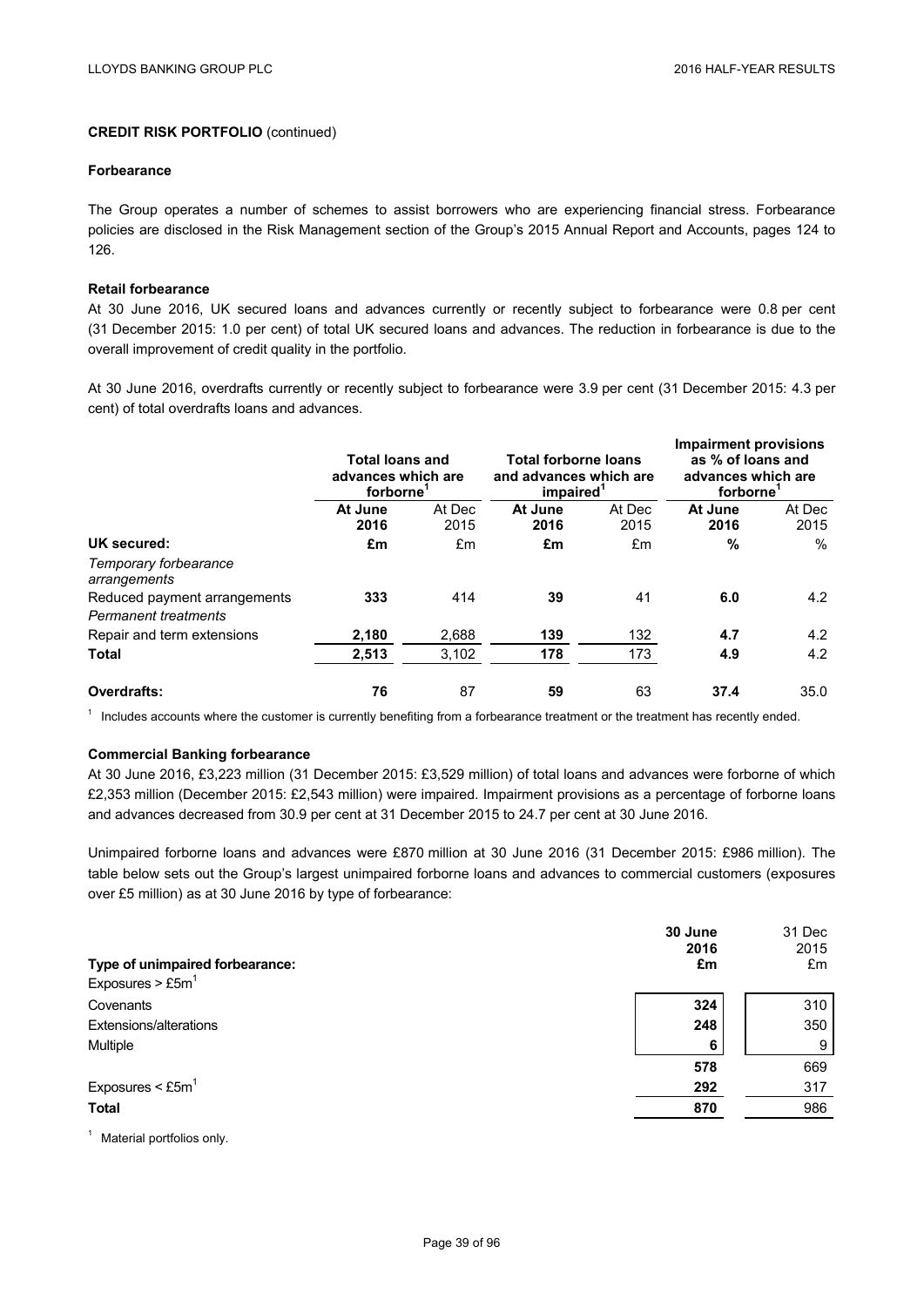#### **Consumer Finance forbearance**

At 30 June 2016, loans and advances currently or recently subject to forbearance as a percentage of total loans and advances had reduced on the Consumer Credit Cards (30 June 2016: 2.2 per cent; 31 December 2015: 2.4 per cent) and Loans portfolios (30 June 2016: 0.7 per cent; 31 December 2015: 0.8 per cent). UK Motor Finance Retail loans and advances currently or recently subject to forbearance as a percentage of total loans and advances is stable at 1.4 per cent (31 December 2015: 1.4 per cent).

|                              | <b>Total loans and</b><br>advances which are<br>forborne' |                | <b>Total forborne loans</b><br>and advances which are<br><i>impaired</i> |                | Impairment provision as<br>% of loans and<br>advances which are<br>forborne <sup>'</sup> |                |
|------------------------------|-----------------------------------------------------------|----------------|--------------------------------------------------------------------------|----------------|------------------------------------------------------------------------------------------|----------------|
|                              | 30 June<br>2016                                           | 31 Dec<br>2015 | 30 June<br>2016                                                          | 31 Dec<br>2015 | 30 June<br>2016                                                                          | 31 Dec<br>2015 |
|                              | £m                                                        | £m             | £m                                                                       | £m             | $\frac{9}{6}$                                                                            | $\%$           |
| <b>Consumer Credit Cards</b> | 202                                                       | 225            | 111                                                                      | 120            | 27.8                                                                                     | 26.8           |
| UK Motor Finance Retail      | 111                                                       | 100            | 57                                                                       | 51             | 23.6                                                                                     | 25.5           |
| Loans                        | 51                                                        | 60             | 47                                                                       | 56             | 48.5                                                                                     | 47.2           |

 $<sup>1</sup>$  Includes accounts where the customer is currently benefiting from a forbearance treatment or the treatment has recently ended.</sup>

#### **Run-off forbearance**

### *Ireland retail*

At 30 June 2016, £159 million or 3.6 per cent (31 December 2015: £169 million or 4.2 per cent) of Irish retail secured loans and advances were subject to current or recent forbearance. Of this amount £22 million (31 December 2015: £26 million) were impaired.

#### *Ireland commercial real estate and corporate*

The Irish Wholesale book (which contained the Commercial Real Estate portfolio), is now effectively exited following completion of the divestment announced on 30 July 2015.

#### *Run-off Corporate real estate, other corporate and Specialist Finance*

At 30 June 2016, £1,770 million (31 December 2015: £1,780 million) of total loans and advances were forborne of which £1,764 million (31 December 2015: £1,771 million) were impaired. Impairment provisions as a percentage of forborne loans and advances decreased from 52.5 per cent at 31 December 2015 to 52.0 per cent at 30 June 2016.

Unimpaired forborne loans and advances were £6 million at 30 June 2016 (December 2015: £9 million).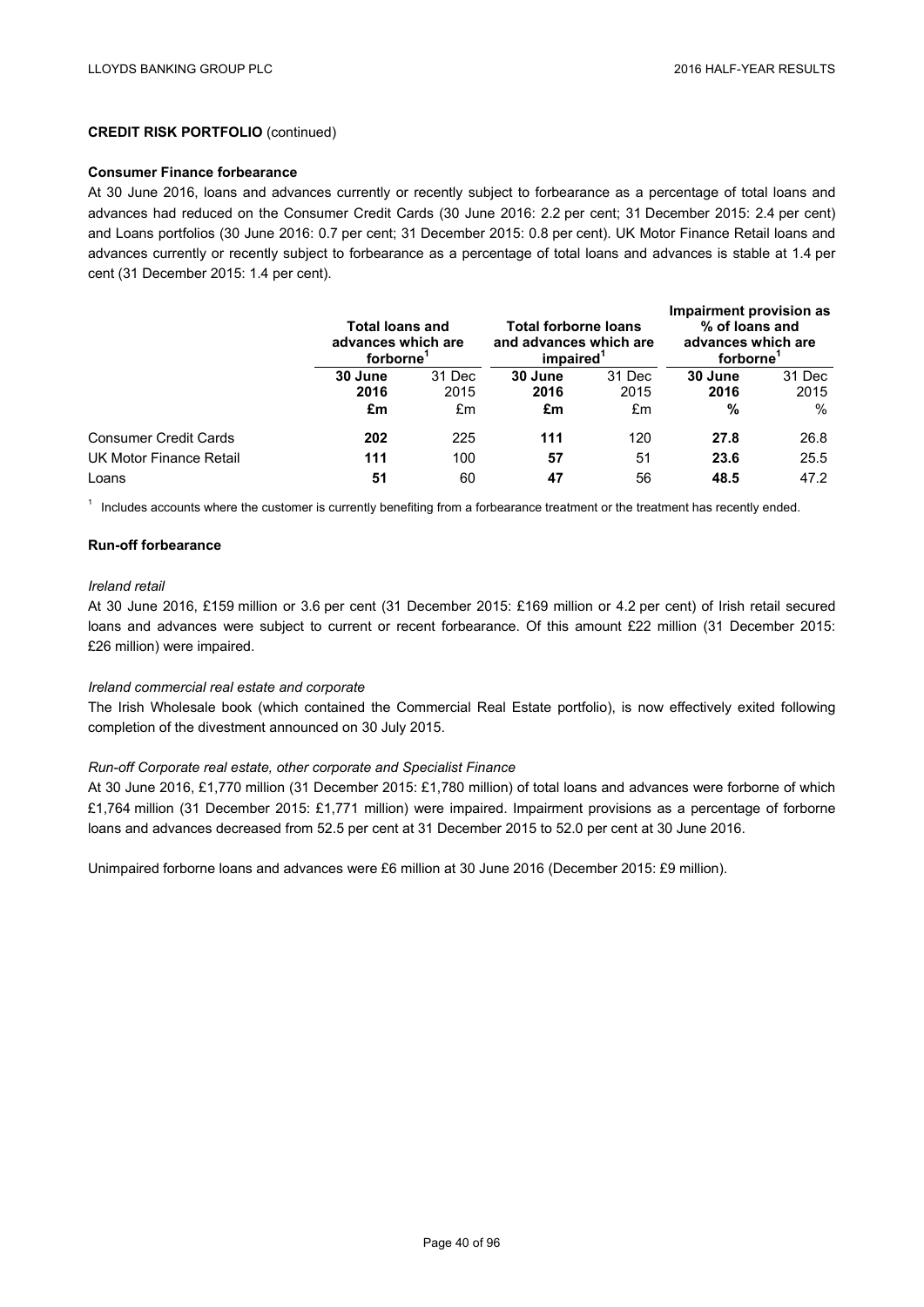## **FUNDING AND LIQUIDITY MANAGEMENT**

During the first half of 2016, the Group has maintained its strong funding and liquidity position, with a loan to deposit ratio of 107 per cent, LCR eligible liquid assets exceed total wholesale funding and are broadly six times the level of Money Market funding less than one year to maturity at 30 June 2016. The Group has a diverse funding platform which includes a strong customer deposit base along with wholesale funding comprised of a range of secured and unsecured funding products.

Total funded assets reduced by £2.8 billion to £468.4 billion with loans and advances to customers, reducing by £2.2 billion. Other assets has increased by £23.1 billion to £257.3 billion due to movements in derivative assets and is offset by a similar movement in other liabilities. Total customer deposits increased by £5.0 billion to £423.3 billion at 30 June 2016, largely due to the continued momentum in attracting high quality deposits in SME, Global Corporates and Financial Institutions.

Wholesale funding has increased by £10.7 billion to £130.6 billion, with the volume with a residual maturity less than one year increasing to £51.4 billion (£37.9 billion at 31 December 2015). Deposits from banks have increased by £5.2 billion largely due to an increase in cash margin received from bank counterparties following recent market movements. With the change in deposits from banks and a relative increase in term wholesale funding maturing within the next 12 months, the Group's term funding ratio (wholesale funding with a remaining life of over one year as a percentage of total wholesale funding) reduced to 61 per cent (68 per cent at 31 December 2015).

During 2016, the Group's term issuance costs have remained broadly in line with other post-crisis years and significantly lower than levels seen during the economic downturn. The Group's overall cost of wholesale funding has reduced as more expensive funding raised in previous years mature. The Group's market capacity for term funding is considered across the planning horizon as part of the funding plan and the Group expects term funding requirements to remain stable.

In 2015, Standard and Poor's (S&P), Moody's and Fitch completed their exceptional reviews of Lloyds Bank's ratings following the UK implementation of the EU Bank Recovery and Resolution Directive. In all cases, the major agencies removed or reduced their expectations of government support and recognised the support provided by subordinated debt buffers to senior creditors. Following the June 2016 EU referendum vote, Moody's revised Lloyds Bank's rating outlook to Stable from Positive whilst S&P revised the outlook to Negative from Stable. Lloyds Bank's median rating across these agencies remains 'A+'.

The LCR became the Pillar 1 standard for liquidity in the UK in October 2015. The Group's LCR ratio already exceeds regulatory requirements and is greater than 100 per cent. In addition, the Group has a robust and well governed reporting framework in place for both regulatory reporting and internal management information. The Net Stable Funding Ratio (NSFR) is due to become a minimum standard from January 2018. The Group continues to monitor and expects to meet the requirements once these are confirmed by the PRA.

The combination of a strong balance sheet and access to a wide range of funding markets, including government and central bank schemes, provides the Group with a broad range of options with respect to funding the balance sheet.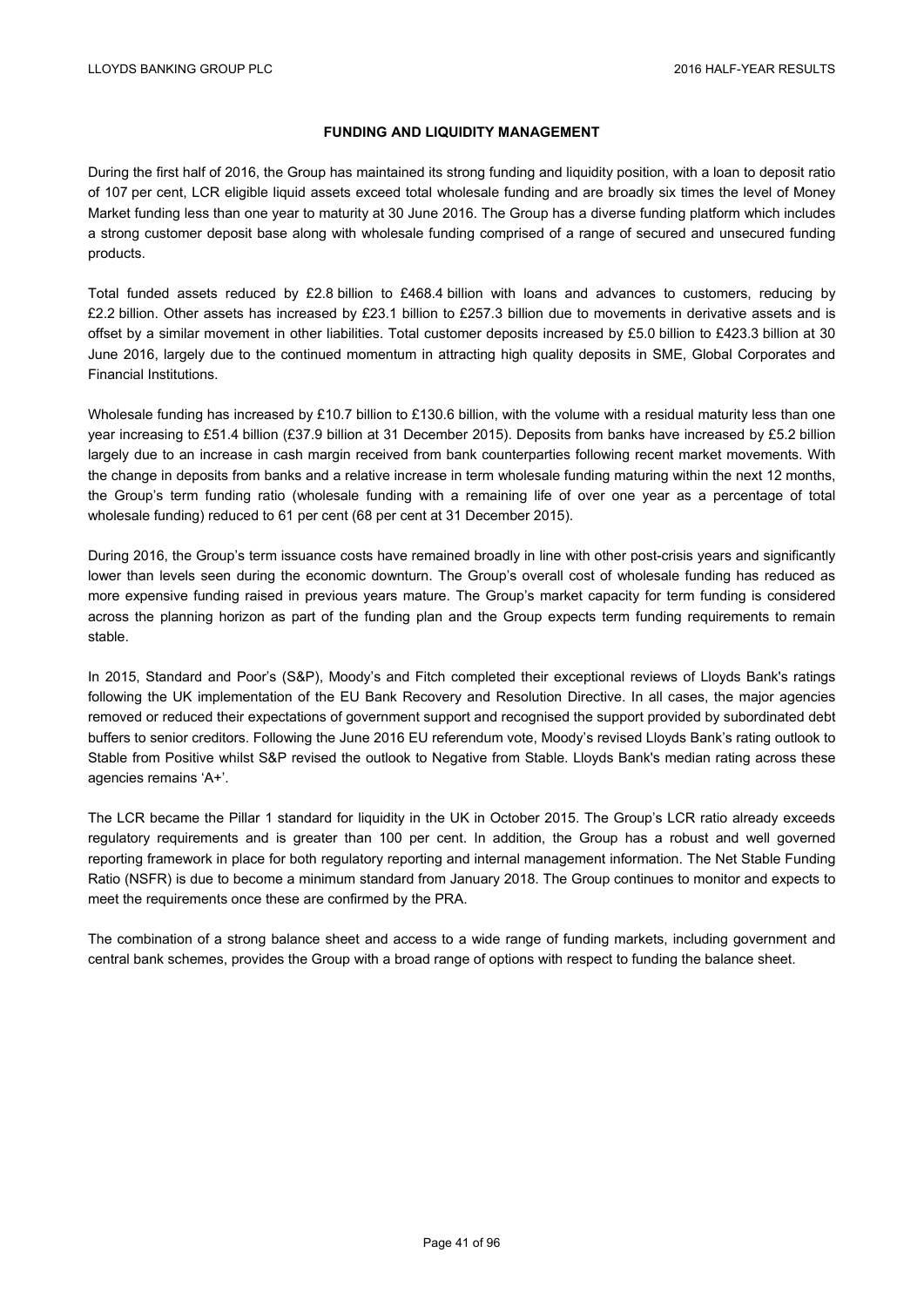$AB = 3$ 

# **FUNDING AND LIQUIDITY MANAGEMENT** (continued)

## **Group funding position**

|                                                                     | At 30 June | At 31 Dec |                         |
|---------------------------------------------------------------------|------------|-----------|-------------------------|
|                                                                     | 2016       | 2015      | Change                  |
|                                                                     | £bn        | £bn       | ℅                       |
| <b>Funding requirement</b>                                          |            |           |                         |
| Loans and advances to customers                                     | 453.0      | 455.2     |                         |
| Loans and advances to banks <sup>1</sup>                            | 4.3        | 3.4       | 26                      |
| Debt securities                                                     | 4.0        | 4.2       | (5)                     |
| Reverse repurchase agreements                                       | 0.9        | 1.0       | (10)                    |
| Available-for-sale financial assets - non-LCR eligible <sup>2</sup> | 1.7        | 2.7       | (37)                    |
| Cash and balances at central bank $-$ non-LCR eligible <sup>3</sup> | 4.5        | 4.7       | (4)                     |
| <b>Funded assets</b>                                                | 468.4      | 471.2     | (1)                     |
| Other assets <sup>4</sup>                                           | 257.3      | 234.2     | 10                      |
|                                                                     | 725.7      | 705.4     | 3                       |
| On balance sheet LCR eligible liquidity assets                      |            |           |                         |
| Cash and balances at central banks <sup>3</sup>                     | 68.9       | 53.7      | 28                      |
| Available-for-sale financial assets                                 | 34.2       | 30.3      | 13                      |
| Held-to-maturity financial assets                                   | 21.5       | 19.8      | 9                       |
| Trading and fair value through profit and loss                      | 5.9        | 3.0       | 97                      |
| Repurchase agreements                                               | (8.0)      | (5.5)     | 45                      |
|                                                                     | 122.5      | 101.3     | 21                      |
| <b>Total Group assets</b>                                           | 848.2      | 806.7     | $\overline{\mathbf{5}}$ |
| Less: other liabilities <sup>4</sup>                                | (245.4)    | (221.5)   | 11                      |
| <b>Funding requirement</b>                                          | 602.8      | 585.2     | 3                       |
| <b>Funded by</b>                                                    |            |           |                         |
| Customer deposits                                                   | 423.3      | 418.3     | 1                       |
| Wholesale funding <sup>5</sup>                                      | 130.6      | 119.9     | 9                       |
|                                                                     | 553.9      | 538.2     | 3                       |
| Total equity                                                        | 48.9       | 47.0      | 4                       |
| <b>Total funding</b>                                                | 602.8      | 585.2     | 3                       |

**At 30 June** 

<sup>1</sup> Excludes £20.8 billion (31 December 2015: £20.8 billion) of loans and advances to banks within the Insurance business and £0.9 billion (31 December 2015: £0.9 billion) of reverse repurchase agreements.

 $2$  Non-LCR eligible liquid assets comprise a diversified pool of highly rated unencumbered collateral (including retained issuance).

 $3 \text{ Cash}$  and balances at central banks are combined in the Group's balance sheet.<br> $4 \text{ Other}$  contracts and other linkilities primarily include balances in the Group's Insur-

<sup>4</sup> Other assets and other liabilities primarily include balances in the Group's Insurance business and the fair value of derivative assets and liabilities.

<sup>5</sup> The Group's definition of wholesale funding aligns with that used by other international market participants; including interbank deposits, debt securities in issue and subordinated liabilities.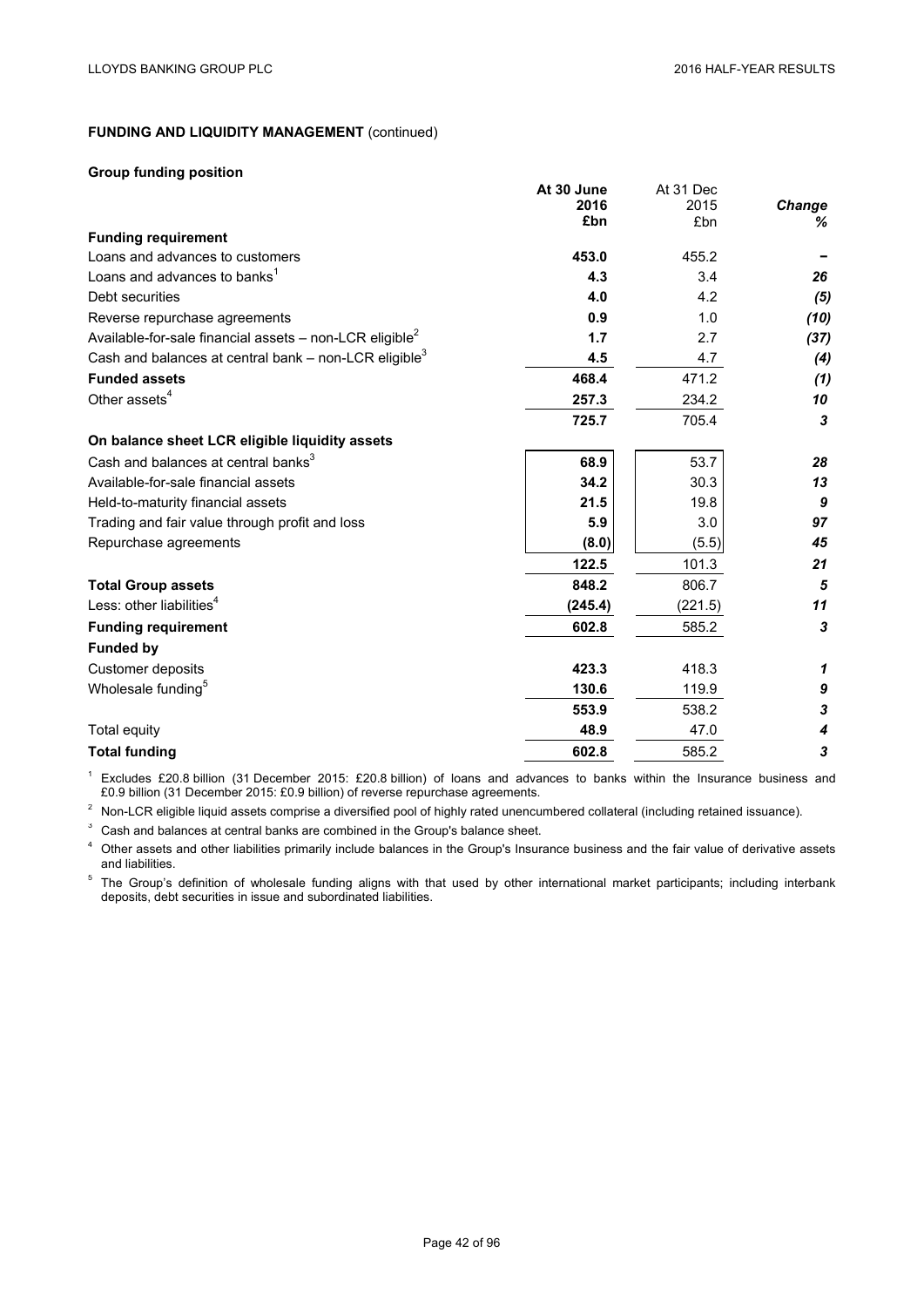# **FUNDING AND LIQUIDITY MANAGEMENT** (continued)

# **Reconciliation of Group funding to the balance sheet**

| At 30 June 2016          | Included in<br>funding<br>analysis<br>£bn | <b>Repos</b><br>and cash<br>collateral<br>received by<br><b>Insurance</b><br>£bn | <b>Fair value</b><br>and other<br>accounting<br>methods<br>£bn | <b>Balance</b><br>sheet<br>£bn |
|--------------------------|-------------------------------------------|----------------------------------------------------------------------------------|----------------------------------------------------------------|--------------------------------|
| Deposits from banks      | 13.7                                      | 9.2                                                                              | 0.3                                                            | 23.2                           |
| Debt securities in issue | 95.0                                      |                                                                                  | (6.2)                                                          | 88.8                           |
| Subordinated liabilities | 21.9                                      |                                                                                  | 1.0                                                            | 22.9                           |
| Total wholesale funding  | 130.6                                     | 9.2                                                                              |                                                                |                                |
| Customer deposits        | 423.3                                     |                                                                                  |                                                                | 423.3                          |
| <b>Total</b>             | 553.9                                     | 9.2                                                                              |                                                                |                                |

| At 31 December 2015      | Included in<br>funding<br>analysis<br>£bn | Repos<br>and cash<br>collateral<br>received by<br>Insurance<br>£bn | Fair value<br>and other<br>accounting<br>methods<br>£bn | <b>Balance</b><br>sheet<br>£bn |
|--------------------------|-------------------------------------------|--------------------------------------------------------------------|---------------------------------------------------------|--------------------------------|
| Deposits from banks      | 8.5                                       | 8.4                                                                |                                                         | 16.9                           |
| Debt securities in issue | 88.1                                      |                                                                    | (6.0)                                                   | 82.1                           |
| Subordinated liabilities | 23.3                                      |                                                                    |                                                         | 23.3                           |
| Total wholesale funding  | 119.9                                     | 8.4                                                                |                                                         |                                |
| Customer deposits        | 418.3                                     |                                                                    |                                                         | 418.3                          |
| Total                    | 538.2                                     | 8.4                                                                |                                                         |                                |

# **Analysis of 2016 total wholesale funding by residual maturity**

|                                                                                      | Less<br>than<br>one<br>month<br>£bn | One to<br>three<br>months<br>£bn | <b>Three</b><br>to six<br>months months<br>£bn | nine<br>£bn | <b>Nine</b><br>Six to months<br>to one<br>year<br>£bn | One to<br>two<br>years<br>£bn | Two to<br>five<br>years<br>£bn | <b>More</b><br>than<br>five<br>years<br>£bn | <b>Total</b><br>at<br>30 June<br>2016<br>£bn | Total<br>at<br>31 Dec<br>2015<br>£bn |
|--------------------------------------------------------------------------------------|-------------------------------------|----------------------------------|------------------------------------------------|-------------|-------------------------------------------------------|-------------------------------|--------------------------------|---------------------------------------------|----------------------------------------------|--------------------------------------|
| Deposits from banks                                                                  | 11.0                                | 1.3                              | 0.8                                            | 0.2         | 0.4                                                   |                               |                                |                                             | 13.7                                         | 8.5                                  |
| Debt securities in issue:                                                            |                                     |                                  |                                                |             |                                                       |                               |                                |                                             |                                              |                                      |
| Certificates of deposit                                                              | 0.8                                 | 3.6                              | 4.1                                            | 1.9         | 0.8                                                   |                               |                                |                                             | 11.2                                         | 10.6                                 |
| Commercial paper                                                                     | 2.9                                 | 3.2                              | 0.9                                            | 0.1         | -                                                     |                               |                                |                                             | 7.1                                          | 6.6                                  |
| Medium-term notes <sup>1</sup>                                                       | 0.2                                 | 0.8                              | 0.5                                            | 1.5         | 2.8                                                   | 5.0                           | 14.7                           | 14.5                                        | 40.0                                         | 37.6                                 |
| Covered bonds                                                                        | 1.2                                 | -                                | 0.5                                            | 4.7         | 1.0                                                   | 2.1                           | 9.2                            | 11.4                                        | 30.1                                         | 25.8                                 |
| Securitisation                                                                       | 0.2                                 | $\overline{a}$                   | 0.3                                            | 1.6         | 0.4                                                   | 1.9                           | 1.9                            | 0.3                                         | 6.6                                          | 7.5                                  |
|                                                                                      | 5.3                                 | 7.6                              | 6.3                                            | 9.8         | 5.0                                                   | 9.0                           | 25.8                           | 26.2                                        | 95.0                                         | 88.1                                 |
| Subordinated liabilities                                                             | -                                   | 0.1                              | 3.0                                            | 0.5         | 0.1                                                   | 2.0                           | 4.1                            | 12.1                                        | 21.9                                         | 23.3                                 |
| <b>Total wholesale</b><br>funding $^2$<br>Of which issued by<br>Lloyds Banking Group | 16.3                                | 9.0                              | 10.1                                           | 10.5        | 5.5                                                   | 11.0                          | 29.9                           | 38.3                                        | 130.6                                        | 119.9                                |
| plc <sup>3</sup>                                                                     |                                     |                                  | 0.3                                            |             |                                                       |                               |                                | 4.5                                         | 4.8                                          | 3.4                                  |

<sup>1</sup> Medium-term notes include funding from the National Loan Guarantee Scheme (30 June 2016: £1.4 billion; 31 December 2015: £1.4 billion).

 $2$  The Group's definition of wholesale funding aligns with that used by other international market participants; including interbank deposits, debt securities in issue and subordinated liabilities.

<sup>3</sup> Only consists of subordinated liabilities.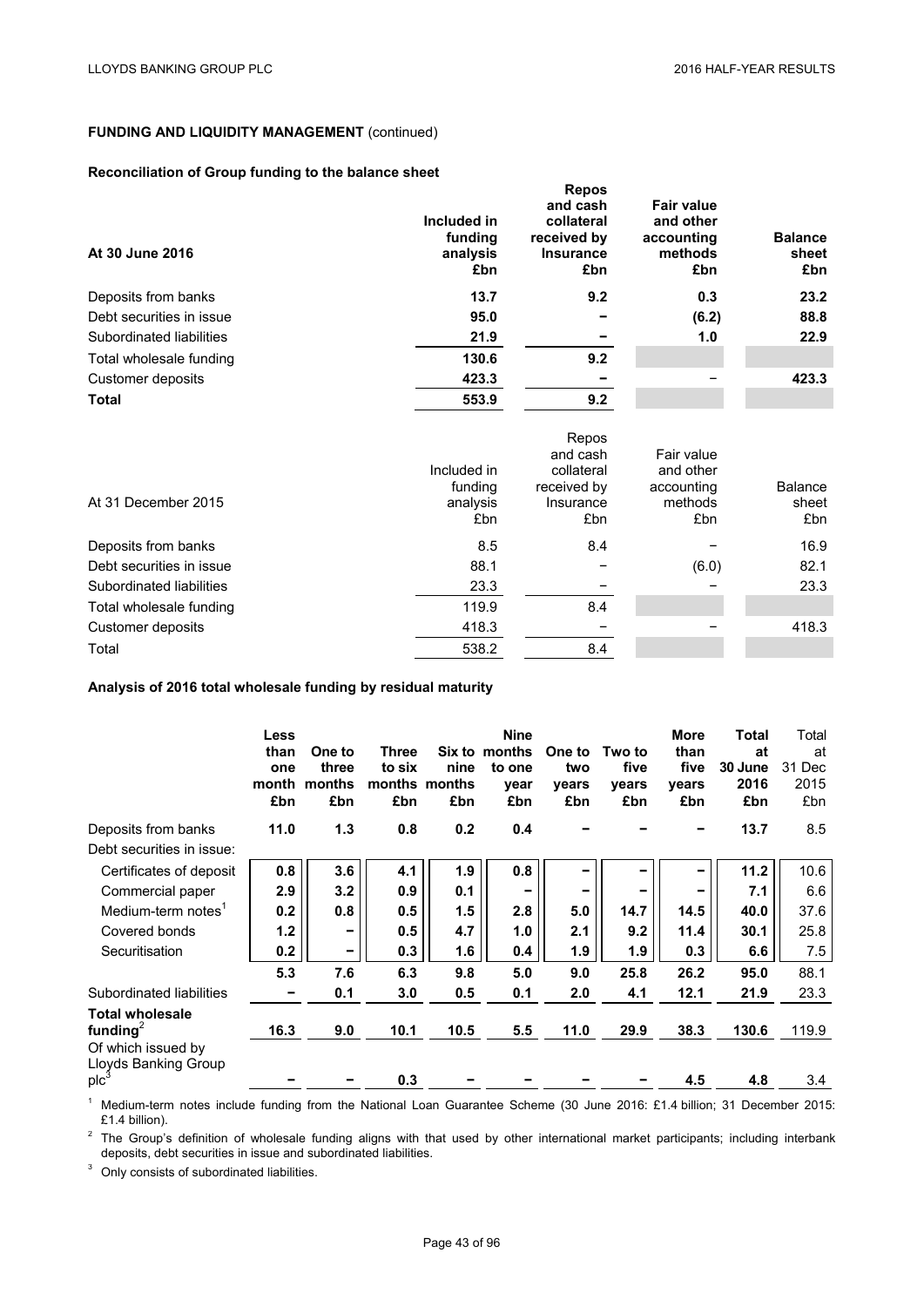# **FUNDING AND LIQUIDITY MANAGEMENT** (continued)

### **Analysis of 2016 term issuance**

|                        |                         |             | <b>Other</b>      |                     |  |
|------------------------|-------------------------|-------------|-------------------|---------------------|--|
| <b>Sterling</b><br>£bn | <b>US Dollar</b><br>£bn | Euro<br>£bn | currencies<br>£bn | <b>Total</b><br>£bn |  |
|                        | 0.4                     |             |                   | 0.4                 |  |
|                        | 0.9                     |             |                   | 0.9                 |  |
| 1.2                    |                         | 2.4         |                   | 3.6                 |  |
| 0.1                    | 0.8                     | 0.7         |                   | 1.6                 |  |
|                        | 1.0                     |             |                   | 1.0                 |  |
| 1.3                    | 3.1                     | 3.1         |                   | 7.5                 |  |
|                        | 1.0                     |             |                   | 1.0                 |  |
|                        |                         |             |                   |                     |  |

<sup>1</sup> Only consists of subordinated liabilities issued.

Term issuance during the first half of 2016 has totalled £7.5 billion. The Group continued to maintain a diversified approach to markets with trades in public and private format, secured and unsecured products and a wide range of currencies and markets. The Group will continue to maintain this diversified approach to funding, including any capital requirements and a proportion of the Group's annual funding from the holding company, Lloyds Banking Group plc, during transition towards final UK Minimum Requirements for own funds and Eligible Liabilities (MREL) requirements. Continued use of the UK government's Funding for Lending Scheme (FLS) has further underlined the Group's support to the UK economic recovery and the Group remains committed to passing the benefits of this funding on to its customers. During the first half of 2016, the Group drew down £1.0 billion under the FLS, bringing total drawings under the FLS to £33.1 billion. The maturities for the FLS are factored into the Group's funding plans.

#### **Liquidity portfolio**

At 30 June 2016, the Banking business had £142.2 billion of highly liquid unencumbered LCR eligible assets of which £141.3 billion is LCR level 1 eligible and £0.9 billion is LCR level 2 eligible. These are available to meet cash and collateral outflows and PRA regulatory requirements. A separate liquidity portfolio is held by the Insurance business. LCR eligible liquid assets represent broadly six times the Group's money-market funding less than one year maturity (excluding derivative collateral margins and settlement accounts) and exceeds total wholesale funding, and thus provides a substantial buffer in the event of market dislocation.

| <b>LCR eligible liquid assets</b>                    | At 30 June<br>2016<br>£bn | At 31 Dec<br>2015<br>£bn | <b>Change</b><br>% | Average<br>2016<br>£bn | Average<br>$2015^1$<br>£bn |
|------------------------------------------------------|---------------------------|--------------------------|--------------------|------------------------|----------------------------|
| Level 1                                              |                           |                          |                    |                        |                            |
| Cash and central bank<br>reserves                    | 68.9                      | 53.7                     | 28                 | 61.7                   | 57.2                       |
| High quality government/<br>$MDB$ bonds <sup>2</sup> | 69.8                      | 65.8                     | 6                  | 68.7                   | 63.0                       |
| High quality covered bonds                           | 2.6                       | 3.4                      | (24)               | 2.9                    | 3.3                        |
| <b>Total</b>                                         | 141.3                     | 122.9                    | 15                 | 133.3                  | 123.5                      |
| Level $2^3$                                          | 0.9                       | 0.5                      | 80                 | 0.8                    | 0.7                        |
| <b>Total LCR eligible assets</b>                     | 142.2                     | 123.4                    | 15                 | 134.1                  | 124.2                      |

 $1$  Average for 2015 includes the fourth quarter of 2015 only.

 $2^2$  Designated multilateral development bank (MDB).

<sup>3</sup> Includes Level 2A and Level 2B.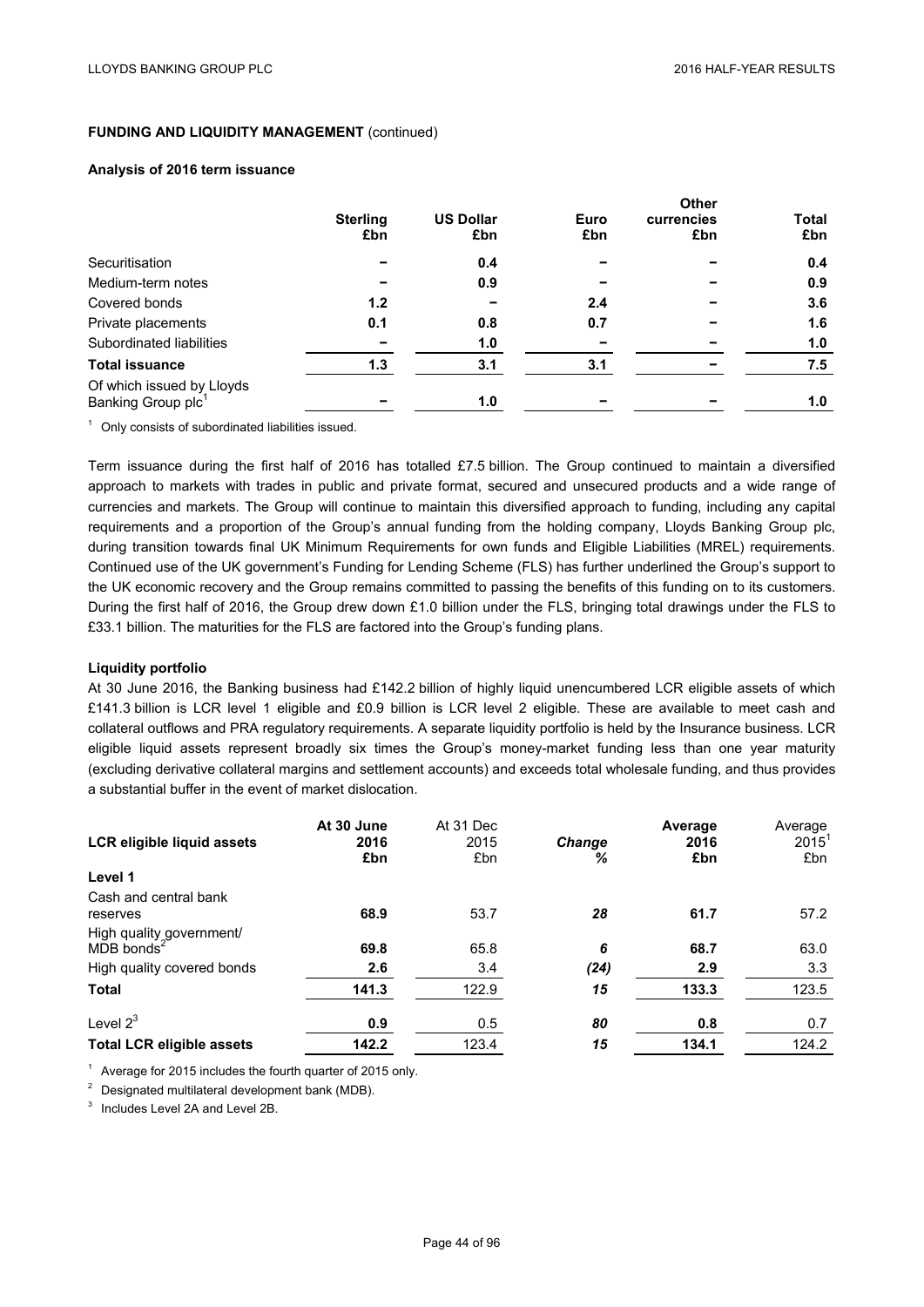## **FUNDING AND LIQUIDITY MANAGEMENT (continued)**

The Banking business also had £114.3 billion of non-LCR eligible collateral, the vast majority of which is eligible for use in a range of central bank or similar facilities. Future use of such facilities will be based on prudent liquidity management and economic considerations, having regard for external market conditions.

The Group considers diversification across geography, currency, markets and tenor when assessing appropriate holdings of liquid assets. This liquidity is managed as a single pool in the centre and is under the control of the function charged with managing the liquidity of the Group. It is available for deployment at immediate notice, subject to complying with regulatory requirements, and is a key component of the Group's liquidity management process.

#### **Encumbered assets**

The Board and Group Asset & Liability Committee monitor and manage total balance sheet encumbrance via a number of risk appetite metrics. At 30 June 2016, the Group had £85.3 billion (31 December 2015: £77.4 billion) of externally encumbered on balance sheet assets with counterparties other than central banks. The increase in encumbered on balance sheet assets was caused by repo activities. The Group also had £593.6 billion (31 December 2015: £573.7 billion) of unencumbered on balance sheet assets, and £169.3 billion (31 December 2015: £155.6 billion) of prepositioned unencumbered and encumbered assets held with central banks. Primarily the Group encumbers mortgages, unsecured lending and credit card receivables through the issuance programmes and tradable securities through securities financing activity. The Group mainly positions mortgage assets at central banks. Refer to the 2015 Annual Report and Accounts for further details on how the Group classifies assets for encumbrance purposes.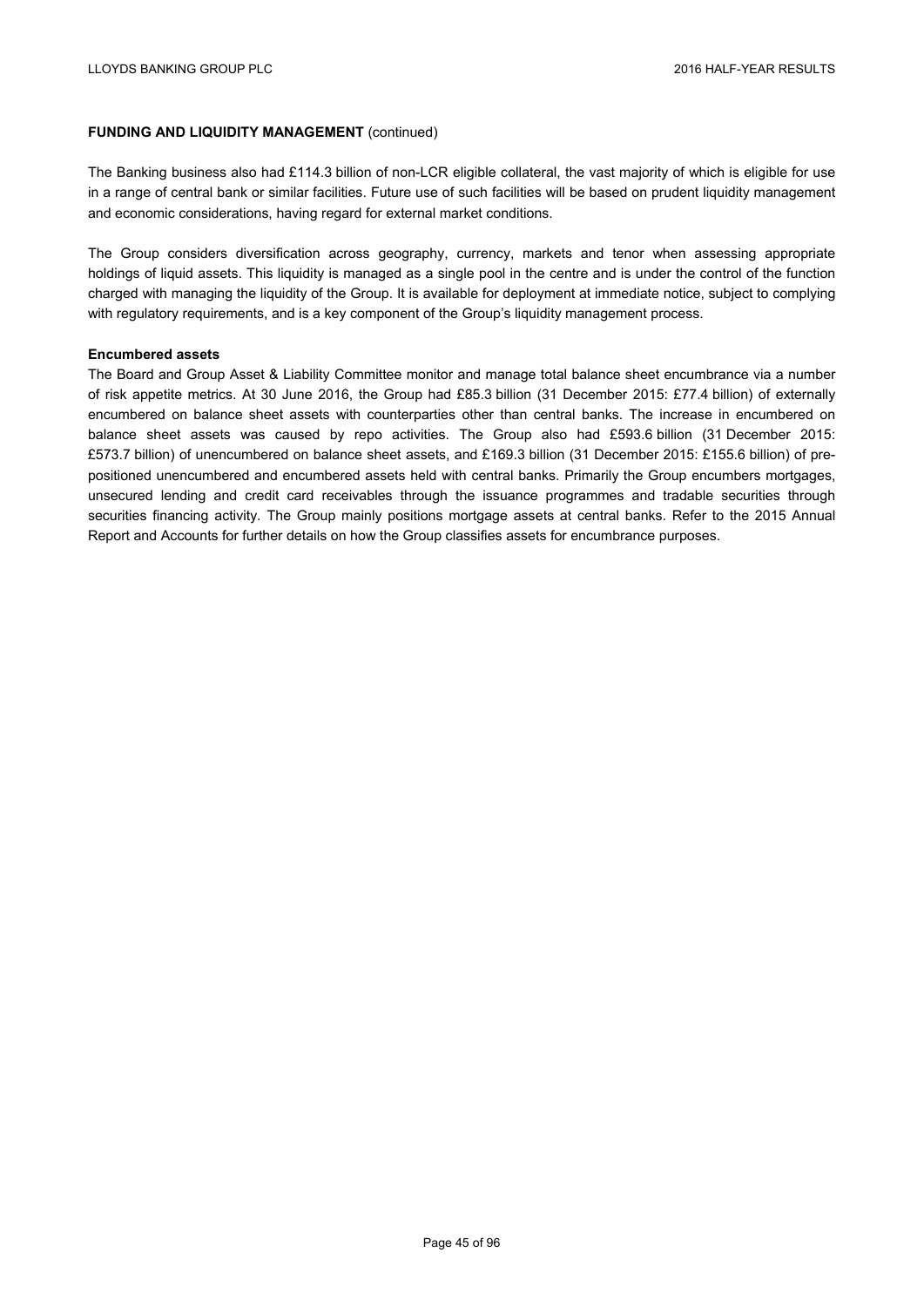## **CAPITAL MANAGEMENT**

The Group maintained its strong capital position during the first half of 2016 with a fully loaded CET1 ratio, after accruing for foreseeable dividends, of 13.0 per cent (31 December 2015: 13.0 per cent pro forma). The accrual for foreseeable dividends includes the announced interim dividend of 0.85 pence per ordinary share. The fully loaded CET1 ratio before accruing for dividends in respect of the first half of 2016 increased 0.5 percentage points from 13.0 per cent pro forma to 13.5 per cent.

- The leverage ratio after accruing for dividends in respect of the first half of 2016 reduced 0.1 percentage points to 4.7 per cent
- The transitional total capital ratio after accruing for dividends in respect of the first half of 2016 increased 0.3 percentage points to 21.8 per cent

## **Dividends**

In line with its progressive and sustainable dividend policy, the Group has increased its interim ordinary dividend by 0.10 pence to 0.85 pence per share. We expect ordinary dividends to increase over the medium term to a dividend payout ratio of at least 50 per cent of sustainable earnings.

#### **Capital position at 30 June 2016**

The Group's capital position as at 30 June 2016 is presented in the following section applying CRD IV transitional arrangements, as implemented in the UK by the PRA, and also on a fully loaded CRD IV basis.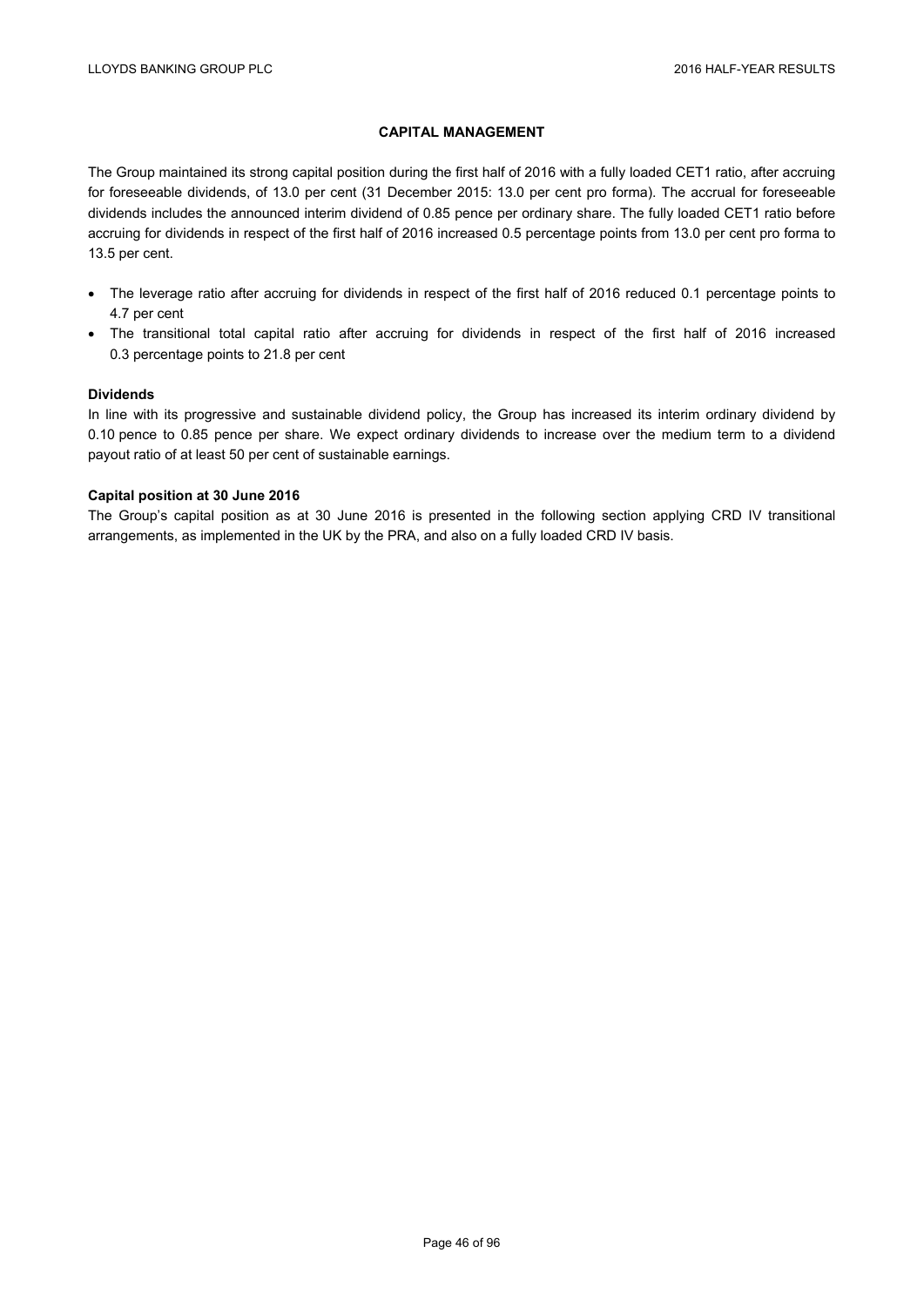| <b>Transitional</b>                                                            |                    |                       | <b>Fully loaded</b> |                       |  |  |
|--------------------------------------------------------------------------------|--------------------|-----------------------|---------------------|-----------------------|--|--|
|                                                                                | At 30 June<br>2016 | At 31 Dec<br>$2015^1$ | At 30 June<br>2016  | At 31 Dec<br>$2015^1$ |  |  |
| <b>Capital resources</b>                                                       | £m                 | £m                    | £m                  | £m                    |  |  |
| <b>Common equity tier 1</b>                                                    |                    |                       |                     |                       |  |  |
| Shareholders' equity per balance sheet                                         | 43,151             | 41,234                | 43,151              | 41,234                |  |  |
| Adjustment to retained earnings for foreseeable<br>dividends                   | (911)              | (1, 427)              | (911)               | (1, 427)              |  |  |
| Deconsolidation of insurance entities <sup>1</sup>                             | 1,307              | 578                   | 1,307               | 578                   |  |  |
| Adjustment for own credit                                                      | 25                 | 67                    | 25                  | 67                    |  |  |
| Cash flow hedging reserve                                                      | (2,809)            | (727)                 | (2,809)             | (727)                 |  |  |
| Other adjustments                                                              | (487)              | 72                    | (487)               | 72                    |  |  |
|                                                                                | 40,276             | 39,797                | 40,276              | 39,797                |  |  |
| less: deductions from common equity tier 1                                     |                    |                       |                     |                       |  |  |
| Goodwill and other intangible assets                                           | (1,627)            | (1,719)               | (1,627)             | (1,719)               |  |  |
| Excess of expected losses over impairment                                      |                    |                       |                     |                       |  |  |
| provisions and value adjustments<br>Removal of defined benefit pension surplus | (818)              | (270)<br>(721)        |                     | (270)<br>(721)        |  |  |
| Securitisation deductions                                                      |                    | (169)                 | (818)               | (169)                 |  |  |
|                                                                                | (220)              |                       | (220)               |                       |  |  |
| Significant investments <sup>1</sup>                                           | (4, 287)           | (4,500)               | (4, 429)            | (4, 529)              |  |  |
| Deferred tax assets                                                            | (4, 213)           | (3,874)               | (4, 264)            | (3,884)               |  |  |
| Common equity tier 1 capital                                                   | 29,111             | 28,544                | 28,918              | 28,505                |  |  |
| <b>Additional tier 1</b>                                                       |                    |                       |                     |                       |  |  |
| Other equity instruments                                                       | 5,355              | 5,355                 | 5,355               | 5,355                 |  |  |
| Preference shares and preferred securities <sup>2</sup>                        | 5,423              | 4,728                 |                     |                       |  |  |
| Transitional limit and other adjustments                                       | (2, 152)           | (906)                 |                     |                       |  |  |
|                                                                                | 8,626              | 9,177                 | 5,355               | 5,355                 |  |  |
| less: deductions from tier 1                                                   |                    |                       |                     |                       |  |  |
| Significant investments <sup>1</sup>                                           | (1, 288)           | (1, 177)              |                     |                       |  |  |
| Total tier 1 capital                                                           | 36,449             | 36,544                | 34,273              | 33,860                |  |  |
| Tier <sub>2</sub>                                                              |                    |                       |                     |                       |  |  |
| Other subordinated liabilities <sup>2</sup>                                    | 17,512             | 18,584                | 17,512              | 18,584                |  |  |
| Deconsolidation of instruments issued by<br>insurance entities <sup>1</sup>    |                    |                       |                     |                       |  |  |
|                                                                                | (1,831)            | (1,665)               | (1,831)             | (1,665)               |  |  |
| Adjustments for transitional limit and<br>non-eligible instruments             | 1,709              | (52)                  | (1, 493)            | (3,066)               |  |  |
| Amortisation and other adjustments                                             | (3, 773)           | (3,880)               | (4, 305)            | (4, 885)              |  |  |
|                                                                                | 13,617             | 12,987                | 9,883               | 8,968                 |  |  |
| Eligible provisions                                                            | 114                | 221                   | 114                 | 221                   |  |  |
| less: deductions from tier 2                                                   |                    |                       |                     |                       |  |  |
| Significant investments <sup>1</sup>                                           | (1, 509)           | (1,756)               | (2,797)             | (2,933)               |  |  |
| <b>Total capital resources</b>                                                 | 48,671             | 47,996                | 41,473              | 40,116                |  |  |
| <b>Risk-weighted assets</b>                                                    | 222,778            | 222,845               | 222,297             | 222,747               |  |  |
| Common equity tier 1 capital ratio                                             | 13.1%              | 12.8%                 | 13.0%               | 12.8%                 |  |  |
| Tier 1 capital ratio                                                           | 16.4%              | 16.4%                 | 15.4%               | 15.2%                 |  |  |
| Total capital ratio                                                            | 21.8%              | 21.5%                 | 18.7%               | 18.0%                 |  |  |

 $<sup>1</sup>$  For regulatory capital purposes, the Group's Insurance business is deconsolidated and replaced by the amount of the Group's</sup> investment in the business. A part of this amount is deducted from capital (shown as 'significant investments' in the table above) and the remaining amount is risk-weighted, forming part of threshold risk-weighted assets. The presentation of the deconsolidation of the Group's insurance entities has been amended at June 2016 with comparative figures restat

<sup>2</sup> Preference shares, preferred securities and other subordinated liabilities are categorised as subordinated liabilities in the balance sheet.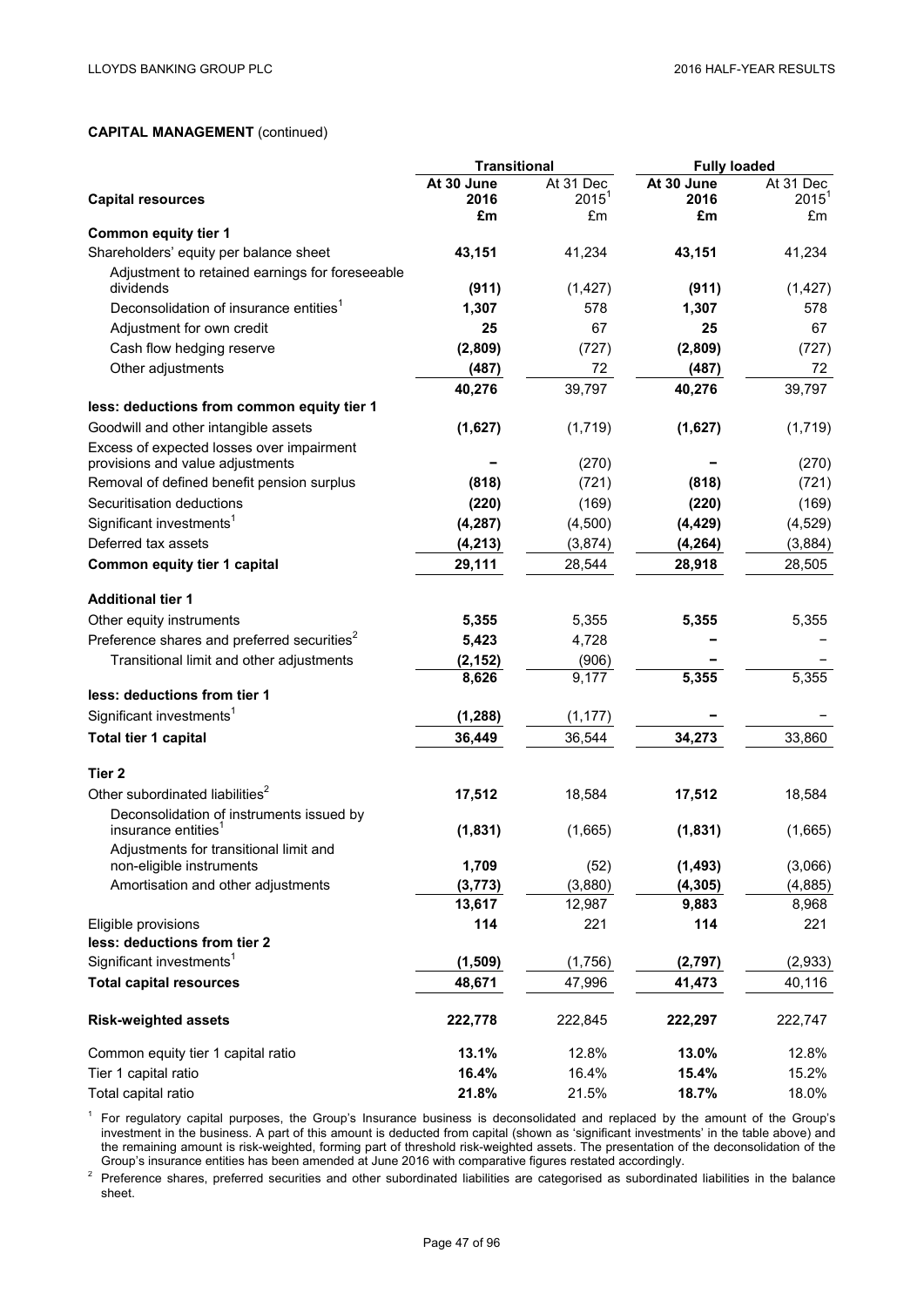The key differences between the transitional capital calculation as at 30 June 2016 and the fully loaded equivalent are as follows:

- Capital securities that previously qualified as tier 1 or tier 2 capital, but do not fully qualify under CRD IV, can be included in tier 1 or tier 2 capital (as applicable) up to specified limits which reduce by 10 per cent per annum until 2022.
- The significant investment deduction from additional tier 1 (AT1) will gradually transition to tier 2.

The movements in the transitional CET1, AT1, tier 2 and total capital positions in the period are provided below.

|                                                           | Common<br><b>Equity Tier 1</b><br>£m | <b>Additional</b><br>Tier 1<br>£m | Tier 2<br>£m | <b>Total</b><br>capital<br>£m |
|-----------------------------------------------------------|--------------------------------------|-----------------------------------|--------------|-------------------------------|
| At 31 December 2015                                       | 28,544                               | 8,000                             | 11,452       | 47,996                        |
| Profit attributable to ordinary shareholders <sup>1</sup> | 1,800                                |                                   |              | 1,800                         |
| Movement in foreseeable dividends <sup>2</sup>            | 516                                  |                                   |              | 516                           |
| Dividends paid out on ordinary shares<br>during the year  | (1, 427)                             |                                   |              | (1, 427)                      |
| Dividends received from Insurance business                | 500                                  |                                   |              | 500                           |
| Movement in treasury shares and employee<br>share schemes | (30)                                 |                                   |              | (30)                          |
| Pension movements:                                        |                                      |                                   |              |                               |
| Removal of defined benefit pension surplus                | (97)                                 |                                   |              | (97)                          |
| Movement through other comprehensive<br>income            | (44)                                 |                                   |              | (44)                          |
| Available-for-sale reserve                                | (93)                                 |                                   |              | (93)                          |
| Prudent valuation adjustment                              | (372)                                |                                   |              | (372)                         |
| Deferred tax asset                                        | (339)                                |                                   |              | (339)                         |
| Goodwill and other intangible assets                      | 92                                   |                                   |              | 92                            |
| Excess of expected losses over impairment                 |                                      |                                   |              |                               |
| provisions and value adjustments                          | 270                                  |                                   |              | 270                           |
| Significant investments                                   | 213                                  | (111)                             | 247          | 349                           |
| Eligible provisions                                       |                                      |                                   | (107)        | (107)                         |
| Subordinated debt movements:                              |                                      |                                   |              |                               |
| Repurchases, redemptions and other                        |                                      | (551)                             | (486)        | (1,037)                       |
| <b>Issuances</b>                                          |                                      |                                   | 1,116        | 1,116                         |
| Other movements                                           | (422)                                |                                   |              | (422)                         |
| At 30 June 2016                                           | 29,111                               | 7,338                             | 12,222       | 48,671                        |

 $1$  Under the regulatory framework, profits made by Insurance are removed from CET1 capital. However, when dividends are paid to the Group by Insurance these are recognised through CET1 capital.

<sup>2</sup> Includes the accrual for foreseeable 2016 ordinary dividends and the reversal of the accrual for foreseeable 2015 dividends which have now been paid.

CET1 capital resources have increased by £567 million in the period, mainly driven by profit generation, the receipt of the dividend paid by the Insurance business in February 2016 and a reduction in both the excess of expected losses over impairment provisions and value adjustments and the deduction for significant investments. This was partially offset by the accrual for foreseeable dividends in respect of the first half of 2016 and increases in the defined benefit pension surplus, prudent valuation adjustment and deferred tax asset deduction.

AT1 capital resources have reduced by £662 million in the period, primarily reflecting the annual reduction in the transitional limit applied to grandfathered AT1 capital instruments and an increase in the significant investments deduction.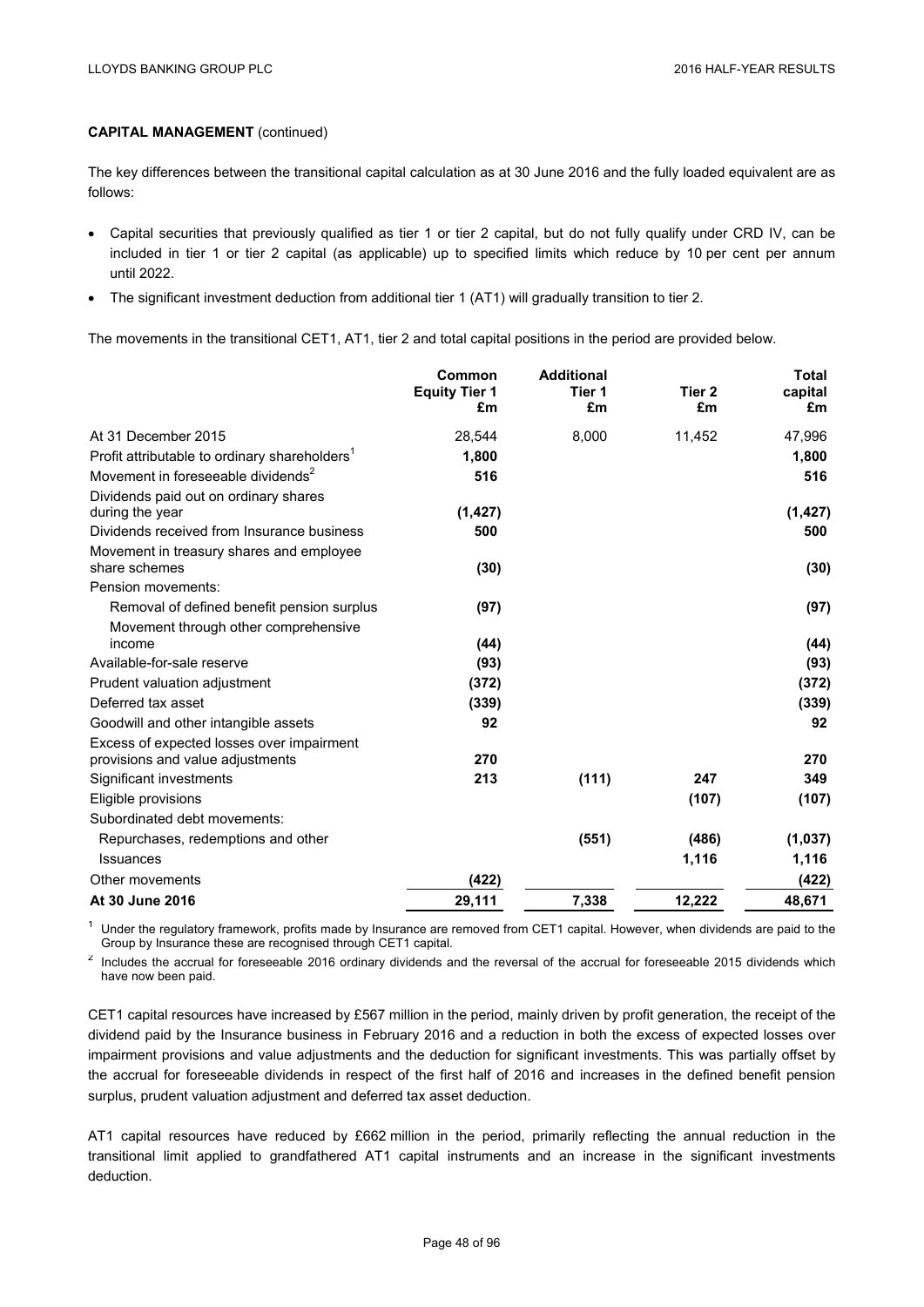Tier 2 capital resources have increased by £770 million in the period largely reflecting the issuance of a new dated tier 2 instrument, foreign exchange movements, the transitioning of grandfathered AT1 instruments to tier 2 and a decrease in the significant investments deduction. This was partially offset by calls and redemptions, including the redemption of all remaining series of Enhanced Capital Notes (ECNs) under the Regulatory Call Right, the amortisation of dated tier 2 instruments and a reduction in eligible provisions.

The redemption of the remaining series of ECNs followed the decision of the Court of Appeal in December 2015 that a Capital Disqualification Event (CDE) in relation to the ECNs had occurred. The Group subsequently exercised its option to redeem them in the first quarter of 2016. In June 2016 the Supreme Court confirmed the decision of the Court of Appeal.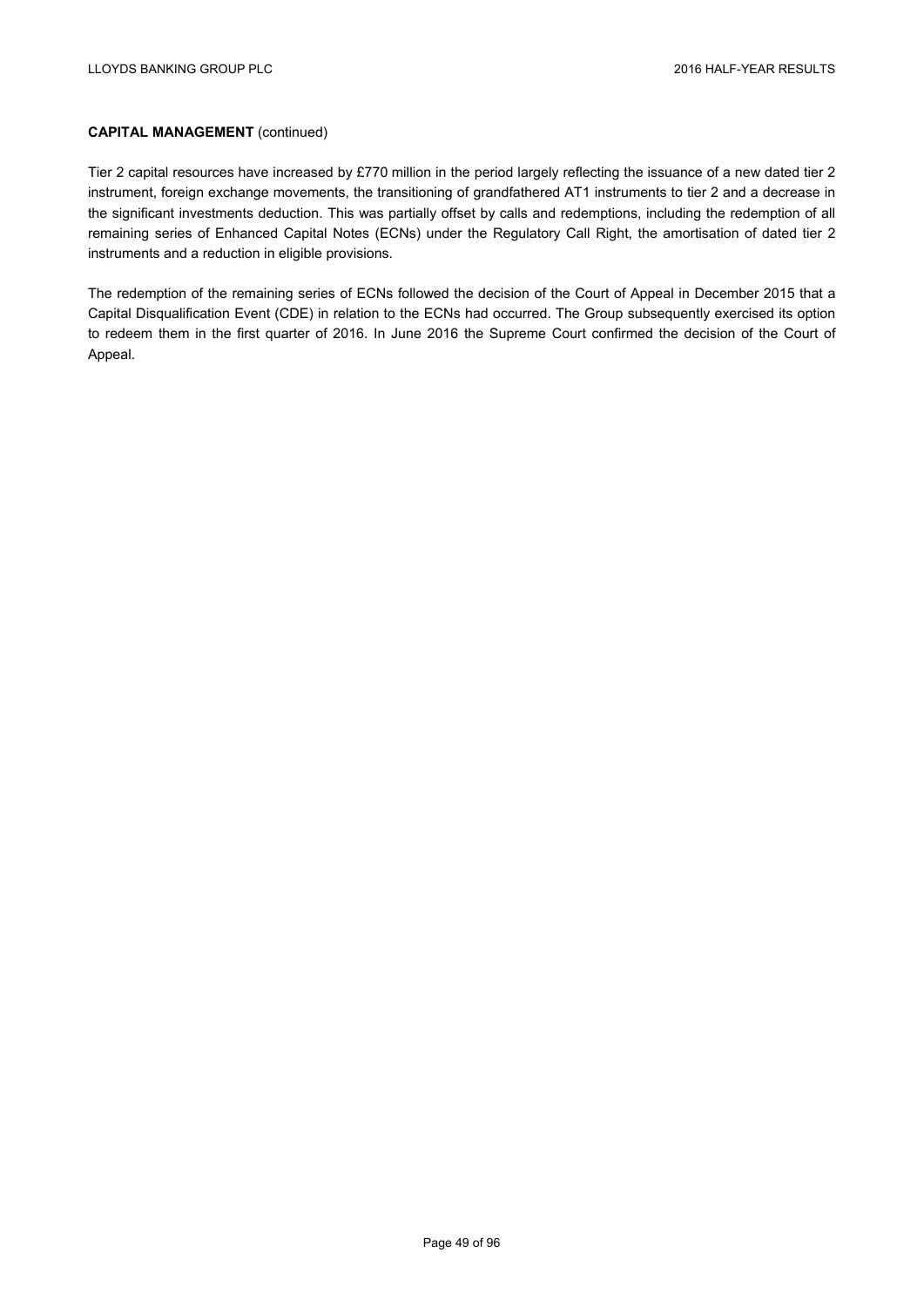| At 30 June<br><b>Risk-weighted assets</b><br>2016<br>£m             | At 31 Dec<br>2015<br>£m |
|---------------------------------------------------------------------|-------------------------|
| Foundation Internal Ratings Based (IRB) Approach<br>68,753          | 68,990                  |
| Retail IRB Approach<br>64,387                                       | 63,912                  |
| 18,274<br>Other IRB Approach                                        | 18,661                  |
| 151,414<br><b>IRB Approach</b>                                      | 151,563                 |
| Standardised (STA) Approach<br>20,268                               | 20,443                  |
| 171,682<br><b>Credit risk</b>                                       | 172,006                 |
| 9,159<br>Counterparty credit risk                                   | 7,981                   |
| 466<br>Contributions to the default fund of a central counterparty  | 488                     |
| 1,101<br>Credit valuation adjustment risk                           | 1,684                   |
| Operational risk<br>26,123                                          | 26,123                  |
| Market risk<br>2,922                                                | 3,775                   |
| 211,453<br>Underlying risk-weighted assets                          | 212,057                 |
| Threshold risk-weighted assets <sup>1</sup><br>11,325               | 10,788                  |
| <b>Transitional risk-weighted assets</b><br>222,778                 | 222,845                 |
| Movement to fully loaded risk-weighted assets <sup>2</sup><br>(481) | (98)                    |
| 222,297<br><b>Fully loaded risk-weighted assets</b>                 | 222,747                 |

## **Risk-weighted asset movement by key driver**

|                                                                    | <b>Credit</b>    | <b>Credit</b>    |               | Counterparty   |            |                           |                    |
|--------------------------------------------------------------------|------------------|------------------|---------------|----------------|------------|---------------------------|--------------------|
|                                                                    | risk             | risk             | <b>Credit</b> | credit         |            | <b>Market Operational</b> |                    |
|                                                                    | <b>IRB</b><br>£m | <b>STA</b><br>£m | risk<br>£m    | $risk^3$<br>£m | risk<br>£m | risk<br>£m                | <b>Total</b><br>£m |
|                                                                    |                  |                  |               |                |            |                           |                    |
| <b>Fully loaded risk-weighted</b><br>assets as at 31 December 2015 |                  |                  |               |                |            |                           | 222,747            |
| Less total threshold<br>risk-weighted assets <sup>1,2</sup>        |                  |                  |               |                |            |                           | (10, 690)          |
| <b>Risk-weighted assets</b>                                        |                  |                  |               |                |            |                           |                    |
| at 31 December 2015                                                | 151,563          | 20,443           | 172,006       | 10,153         | 3,775      | 26,123                    | 212,057            |
| Asset size                                                         | (1,940)          | (831)            | (2,771)       | (1, 220)       | (137)      | -                         | (4, 128)           |
| Acquisitions and disposals                                         | (1,686)          | -                | (1,686)       | 38             |            | -                         | (1,648)            |
| Model updates                                                      | 3,229            | (28)             | 3,201         | 99             | (418)      |                           | 2,882              |
| Methodology and policy                                             | (327)            | 121              | (206)         |                |            |                           | (206)              |
| Asset quality                                                      | (1, 931)         | 143              | (1,788)       | 1,203          | (64)       |                           | (649)              |
| Movement in risk levels                                            |                  |                  |               |                | (215)      |                           | (215)              |
| Foreign exchange movements                                         | 2,506            | 420              | 2,926         | 453            | (19)       |                           | 3,360              |
| Risk-weighted assets as at 30<br><b>June 2016</b>                  | 151,414          | 20,268           | 171,682       | 10,726         | 2,922      | 26,123                    | 211,453            |
| Threshold risk-weighted assets <sup>1</sup>                        |                  |                  |               |                |            |                           | 11,325             |
| <b>Transitional risk-weighted</b><br>assets as at 30 June 2016     |                  |                  |               |                |            |                           | 222,778            |
| Movement to fully loaded<br>risk-weighted assets <sup>2</sup>      |                  |                  |               |                |            |                           | (481)              |
| Fully loaded risk-weighted<br>assets as at 30 June 2016            |                  |                  |               |                |            |                           | 222,297            |
|                                                                    |                  |                  |               |                |            |                           |                    |

 $1$  Threshold risk-weighted assets reflect the element of significant investments and deferred tax assets that are permitted to be risk-weighted instead of being deducted from CET1 capital. Significant investments primarily arise from investment in the Group's Insurance business.<br><sup>2</sup> Differences may arise between transitional and fully loaded threshold risk-weighted assets where deferred tax assets reliant on

future profitability and arising from temporary timing differences and significant investments exceed the fully loaded threshold limit, resulting in an increase in amounts deducted from CET1 capital rather than being risk-weighted.<br><sup>3</sup> Counterparty credit risk includes movements in contributions to the default fund of central counterparties and movements i

valuation adjustment risk.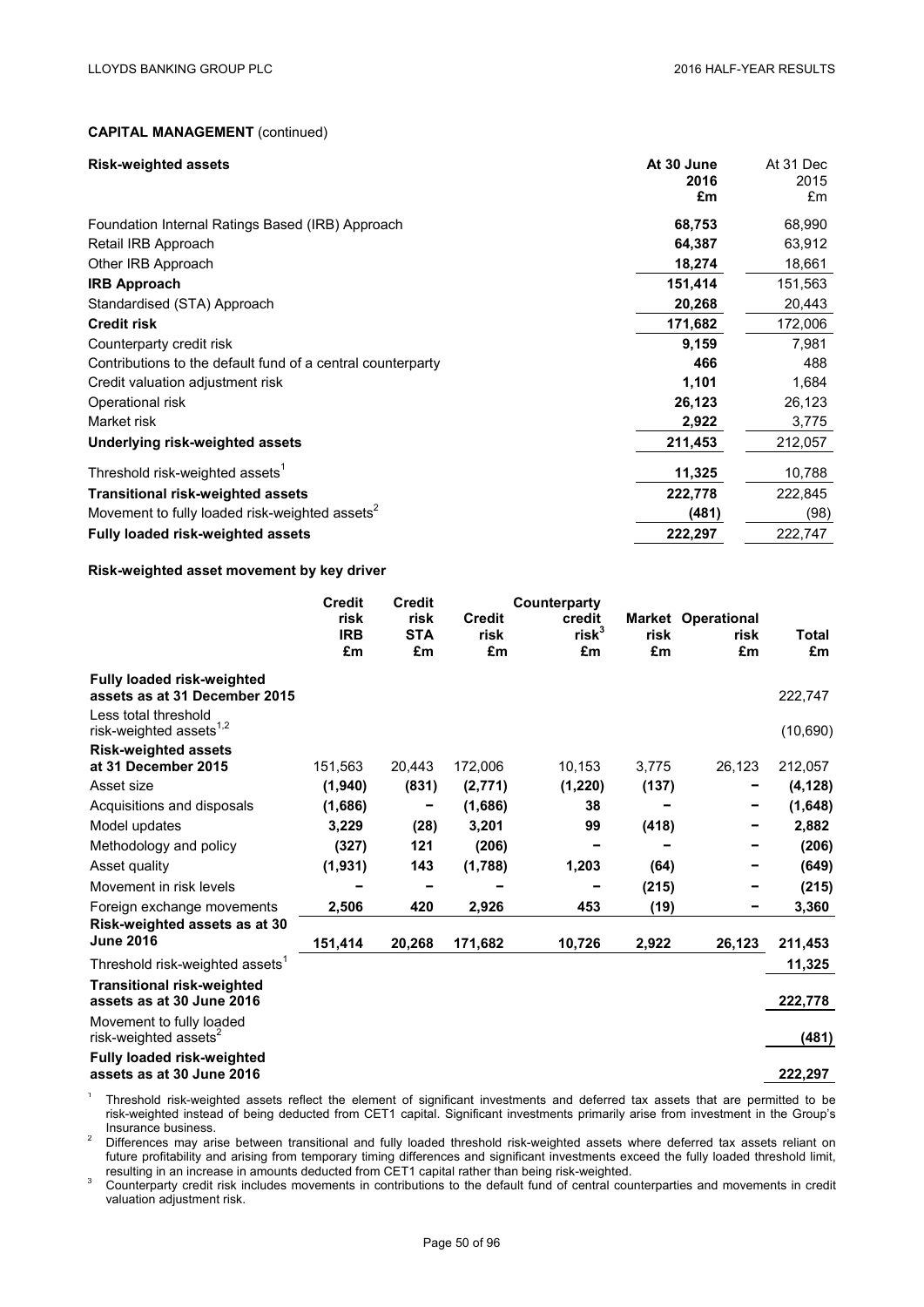The risk-weighted assets movement table provides analysis of the reduction in risk-weighted assets in the period by risk type and an insight into the key drivers of the movements. The key driver analysis is compiled on a monthly basis through the identification and categorisation of risk-weighted asset movements and is subject to management judgment.

Movements in **credit risk-weighted assets** in the six months to 30 June 2016 were driven by the following:

- Asset size movements include risk-weighted asset movements arising from new lending and asset run-off. During the six months to 30 June, credit risk-weighted assets assessed on both Standardised and Internal Ratings Based approaches decreased by £2.8 billion primarily due to repayments and exits, partly offset by growth in targeted customer segments.
- Disposal of the Group's interest in Visa Europe and further disposals within the run-off business reduced credit risk weighted assets by £1.7 billion.
- Model update increases of £3.2 billion were mainly driven by a change in the approach for the Retail Buy-to-let mortgage portfolio and other small model refinements.
- Methodology and policy movements include changes due to refinements in the application of regulatory policy.
- Asset quality movements capture movements in the assessed quality of assets due to changes in borrower risk, including changes in the economic environment. Net reductions in credit risk-weighted assets of £1.8 billion primarily relate to model calibrations and a net change in credit quality, partially offset by increases in valuation of centrally held strategic equity investments.
- Foreign exchange movements reflect the depreciation of Sterling which has contributed to a £2.9 billion increase in credit risk-weighted assets of which £2.3 billion arose in the final week of June following the outcome of the EU referendum.

**Counterparty credit risk** and **CVA risk** increases of £0.6 billion are principally driven by yield curve and foreign exchange movements of which £0.9 billion arose in the final week of June following the outcome of the EU referendum, partially offset by increased capital relief from CVA related hedges.

**Market risk** weighted assets reduced by £0.9 billion due to a reduction in the Value-at-Risk multiplier and active portfolio management.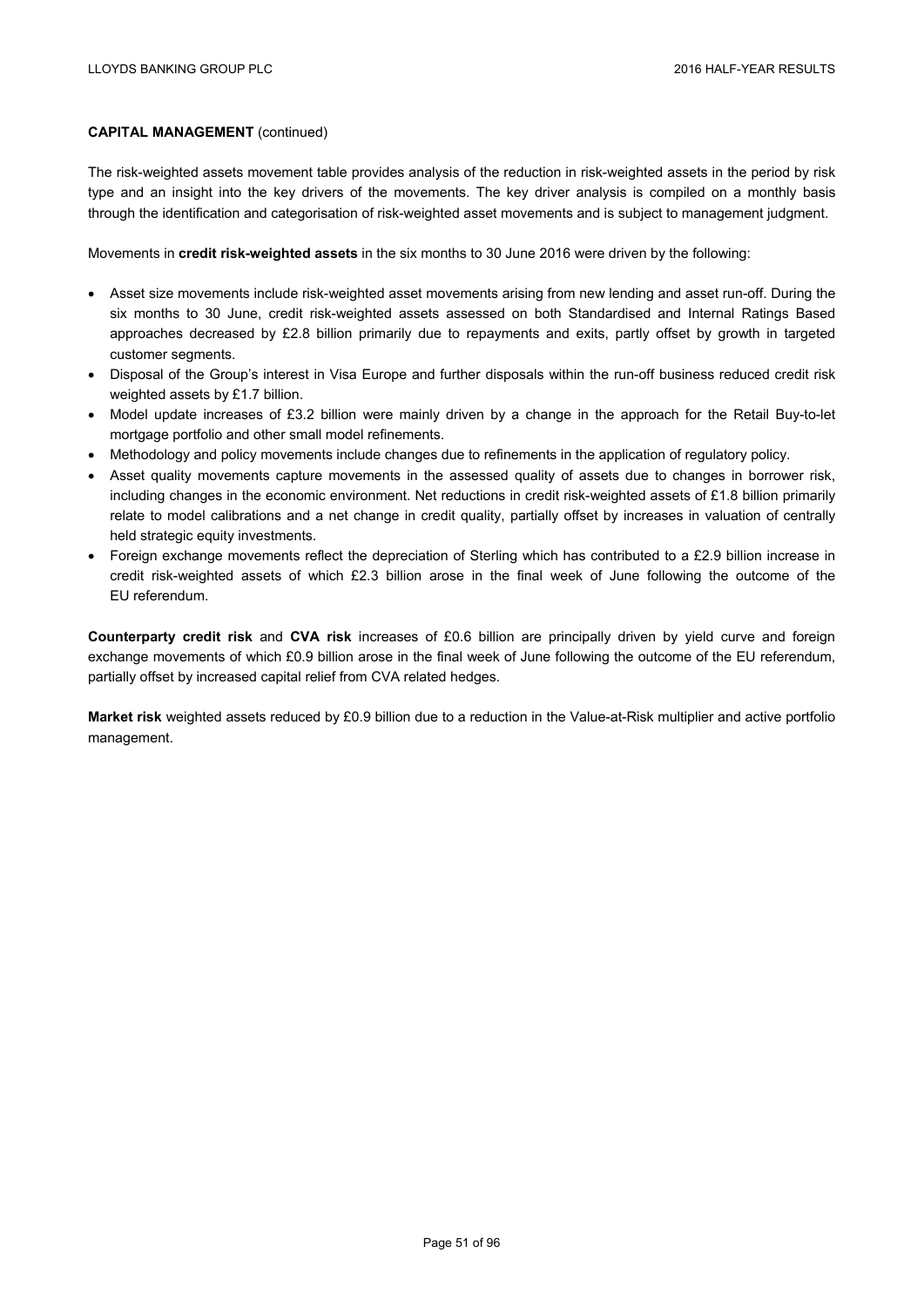|                                                      | <b>Fully loaded</b> |            |
|------------------------------------------------------|---------------------|------------|
|                                                      | At 30 June          | At 31 Dec  |
| Leverage ratio                                       | 2016                | 2015       |
|                                                      | £m                  | £m         |
| Total tier 1 capital for leverage ratio              |                     |            |
| Common equity tier 1 capital                         | 28,918              | 28,505     |
| Additional tier 1 capital                            | 5,355               | 5,355      |
| Total tier 1 capital                                 | 34,273              | 33,860     |
| <b>Exposure measure</b>                              |                     |            |
| <b>Statutory balance sheet assets</b>                |                     |            |
| Derivative financial instruments                     | 47,323              | 29,467     |
| Securities financing transactions (SFTs)             | 36,884              | 34,136     |
| Loans and advances and other assets                  | 764,025             | 743,085    |
| <b>Total assets</b>                                  | 848,232             | 806,688    |
| Deconsolidation adjustments <sup>1</sup>             |                     |            |
| Derivative financial instruments                     | (2,829)             | (1, 510)   |
| Securities financing transactions (SFTs)             | (301)               | (441)      |
| Loans and advances and other assets                  | (137, 291)          | (133, 975) |
| <b>Total deconsolidation adjustments</b>             | (140, 421)          | (135, 926) |
| <b>Derivatives adjustments</b>                       |                     |            |
| Adjustments for regulatory netting                   | (25, 796)           | (16, 419)  |
| Adjustments for cash collateral                      | (11, 540)           | (6, 464)   |
| Net written credit protection                        | 699                 | 682        |
| Regulatory potential future exposure                 | 13,050              | 12,966     |
| <b>Total derivatives adjustments</b>                 | (23, 587)           | (9, 235)   |
|                                                      |                     |            |
| <b>SFT adjustments</b>                               | 440                 | 3,361      |
| <b>Off-balance sheet items</b>                       | 59,873              | 56,424     |
| Regulatory deductions and other adjustments          | (10, 627)           | (9, 112)   |
| <b>Total exposure</b>                                | 733,910             | 712,200    |
| Leverage ratio <sup>2</sup>                          | 4.7%                | 4.8%       |
| Average leverage ratio <sup>3</sup>                  | 4.8%                |            |
| Average leverage ratio exposure measure <sup>4</sup> | 722,250             |            |
|                                                      |                     |            |

<sup>1</sup> Deconsolidation adjustments predominantly reflect the deconsolidation of assets related to Group subsidiaries that fall outside the scope of the Group's regulatory capital consolidation (primarily the Group's Insurance entities).

 $2$  The countercyclical leverage ratio buffer is currently nil.

<sup>3</sup> The average leverage ratio is based on the average of the month end tier 1 capital and exposure measures over the quarter (1 April 2016 to 30 June 2016). The average of 4.8 per cent compares to 4.7 per cent at the start and end of the quarter.

The average leverage ratio exposure measure is based on the average of the month end exposure measures over the quarter (1 April 2016 to 30 June 2016).

### **Key movements**

The Group's fully loaded leverage ratio reduced by 0.1 per cent to 4.7 per cent largely reflecting the increase in balance sheet assets arising from market movements and cash collateral inflows following the outcome of the EU referendum. The impact of the increase in the exposure measure was partially offset by the increase in tier 1 capital over the period.

The derivatives exposure measure, representing derivative financial instruments per the balance sheet net of deconsolidation and derivatives adjustments, increased by £2.2 billion over the period primarily reflecting market movements following the outcome of the EU referendum and trading activity.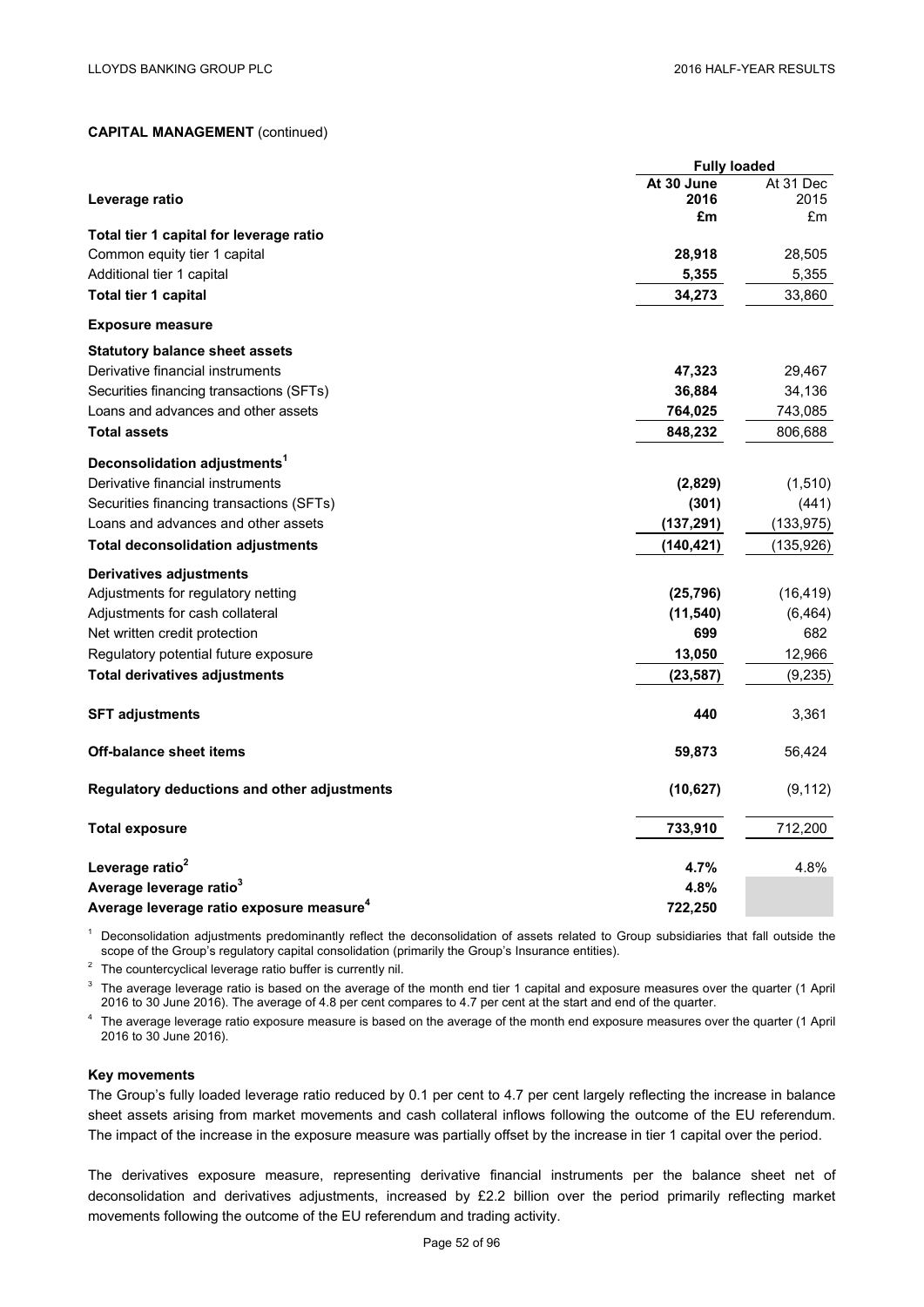The increase in SFT assets over the period, reflecting increased trading volumes, was offset by the reduction in SFT adjustments reflecting both the recognition of additional eligible netting adjustments and a reduction in the counterparty credit risk add-on.

Off-balance sheet items increased by £3.4 billion reflecting a change in the profile and subsequent classification of commercial off-balance sheet items and an increase in new residential mortgage offers placed.

The average leverage ratio of 4.8 per cent over the quarter reflected a strengthening tier 1 capital position and an overall reduction in balance sheet assets which was subsequently reversed at the end of the quarter following the outcome of the EU referendum.

#### **Individual capital guidance**

The Group receives Individual Capital Guidance (ICG) from the PRA. The ICG reflects a point in time estimate by the PRA, which may change over time, of the amount of capital that is needed in relation to risks not covered by Pillar 1. During the period the Group's ICG has not changed and at 30 June 2016 represented 4.6 per cent of risk-weighted assets of which 2.6 per cent had to be covered by CET1 capital.

#### **Stress testing**

The Group undertakes a wide ranging programme of stress testing providing a comprehensive view of the potential impacts arising from the risks to which the Group is exposed. One of the most important uses of stress testing is to assess the resilience of the operational and strategic plans of the Group to adverse economic conditions and other key vulnerabilities. As a part of that the Group participates in the UK-wide concurrent stress test run by the Bank of England. In 2015 the Group comfortably exceeded the capital thresholds set by the regulator and was not required to take any action as a result of the test. The Group has participated again this year, having submitted its results to the Bank of England, and is awaiting the publication of the results of the test for the industry as a whole. The Group has also participated in the EU-wide stress test coordinated by the EBA, the results of which are expected to be published on 29 July 2016.

#### **Regulatory capital developments**

The Basel Committee is continuing with its work on revisions to the standardised risk-weighted asset frameworks for credit risk and operational risk and the credit valuation adjustment risk framework. In addition the Committee has proposed a series of constraints on the use of internal model approaches including the removal of the option to apply the IRB Approach for certain low default portfolios and the application of model-parameter floors. The Committee is also considering the design and calibration of a new capital floor framework based upon the revised standardised approaches. The Committee has stated that its overall aim is to address excessive variability in risk weighted assets modelled by banks and not to increase significantly overall capital requirements. Final Basel standards are expected to be published in the second half of 2016.

In December 2015, as a part of the development of the bail-in resolution strategy framework, the Bank of England published a consultation on its approach to setting the minimum requirement for own funds and eligible liabilities (MREL) to apply from 1 January 2020. In the second half of the year it is expected that this will be finalised and that the Bank of England will indicate to each bank their prospective requirements.

The Group continues to monitor these developments very closely, analysing the potential capital impacts to ensure that, through organic capital generation, the Group continues to maintain a strong capital position that exceeds both the minimum regulatory requirements and the Group's risk appetite and is consistent with market expectations.

#### **Half-year Pillar 3 disclosures**

The Group has published a condensed set of Pillar 3 disclosures at half year, prepared in accordance with European Banking Authority (EBA) guidelines on Pillar 3 disclosure frequency. The disclosures can be found on the Group's website – www.lloydsbankinggroup.com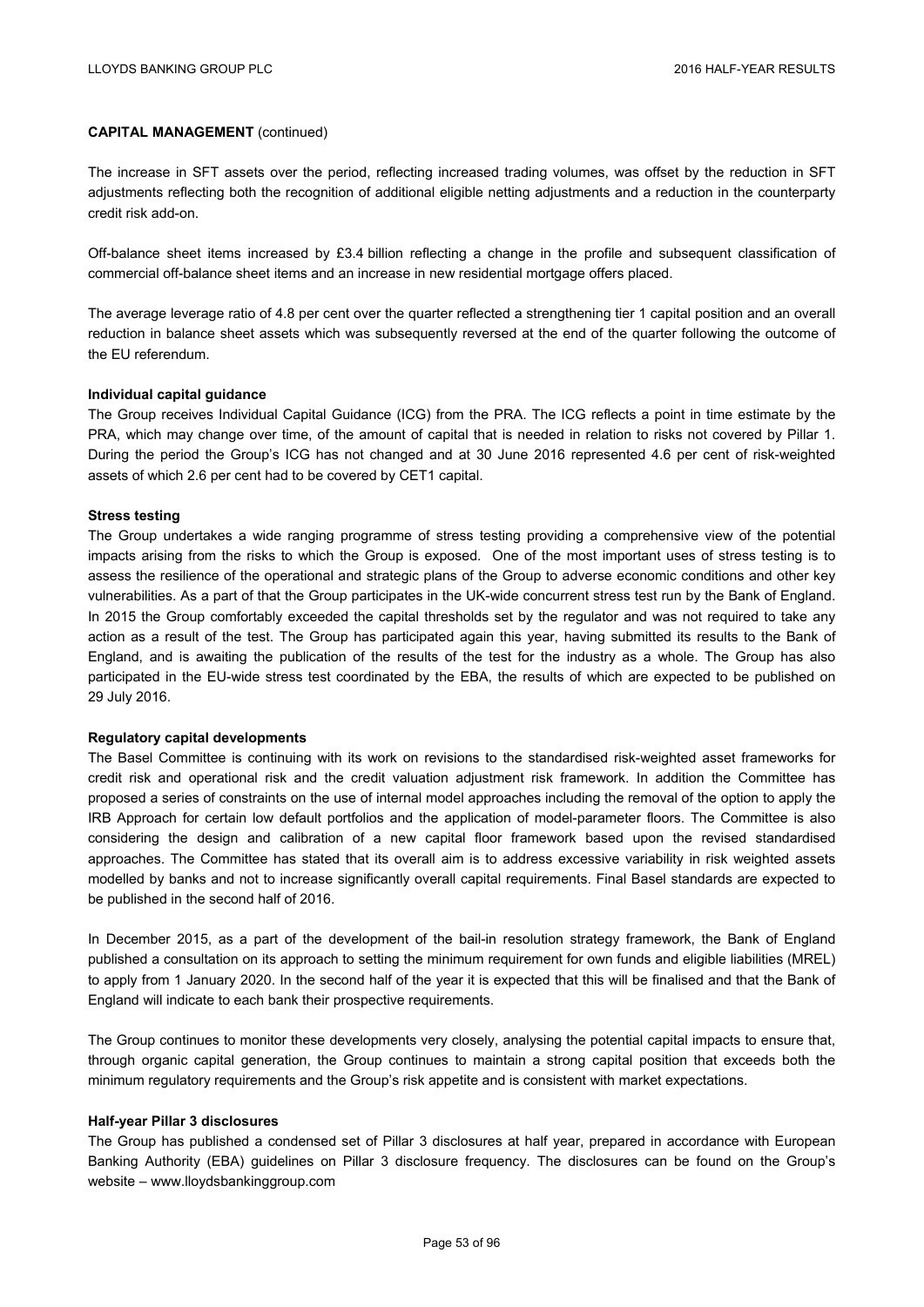# **STATUTORY INFORMATION**

|              |                                                                         | Page |
|--------------|-------------------------------------------------------------------------|------|
|              | Condensed consolidated half-year financial statements (unaudited)       |      |
|              | Consolidated income statement                                           | 55   |
|              | Consolidated statement of comprehensive income                          | 56   |
|              | Consolidated balance sheet                                              | 57   |
|              | Consolidated statement of changes in equity                             | 59   |
|              | Consolidated cash flow statement                                        | 62   |
| <b>Notes</b> |                                                                         |      |
| 1            | Accounting policies, presentation and estimates                         | 63   |
| 2            | Segmental analysis                                                      | 64   |
| 3            | Operating expenses                                                      | 67   |
| 4            | Impairment                                                              | 67   |
| 5            | Taxation                                                                | 68   |
| 6            | Earnings per share                                                      | 69   |
| 7            | Trading and other financial assets at fair value through profit or loss | 69   |
| 8            | Derivative financial instruments                                        | 70   |
| 9            | Loans and advances to customers                                         | 70   |
| 10           | Allowance for impairment losses on loans and receivables                | 71   |
| 11           | Debt securities in issue                                                | 71   |
| 12           | Post-retirement defined benefit schemes                                 | 72   |
| 13           | Provisions for liabilities and charges                                  | 73   |
| 14           | Contingent liabilities and commitments                                  | 76   |
| 15           | Fair values of financial assets and liabilities                         | 80   |
| 16           | Credit quality of loans and advances                                    | 87   |
| 17           | Related party transactions                                              | 88   |
| 18           | Dividends on ordinary shares                                            | 89   |
| 19           | Future accounting developments                                          | 89   |
| 20           | Other information                                                       | 91   |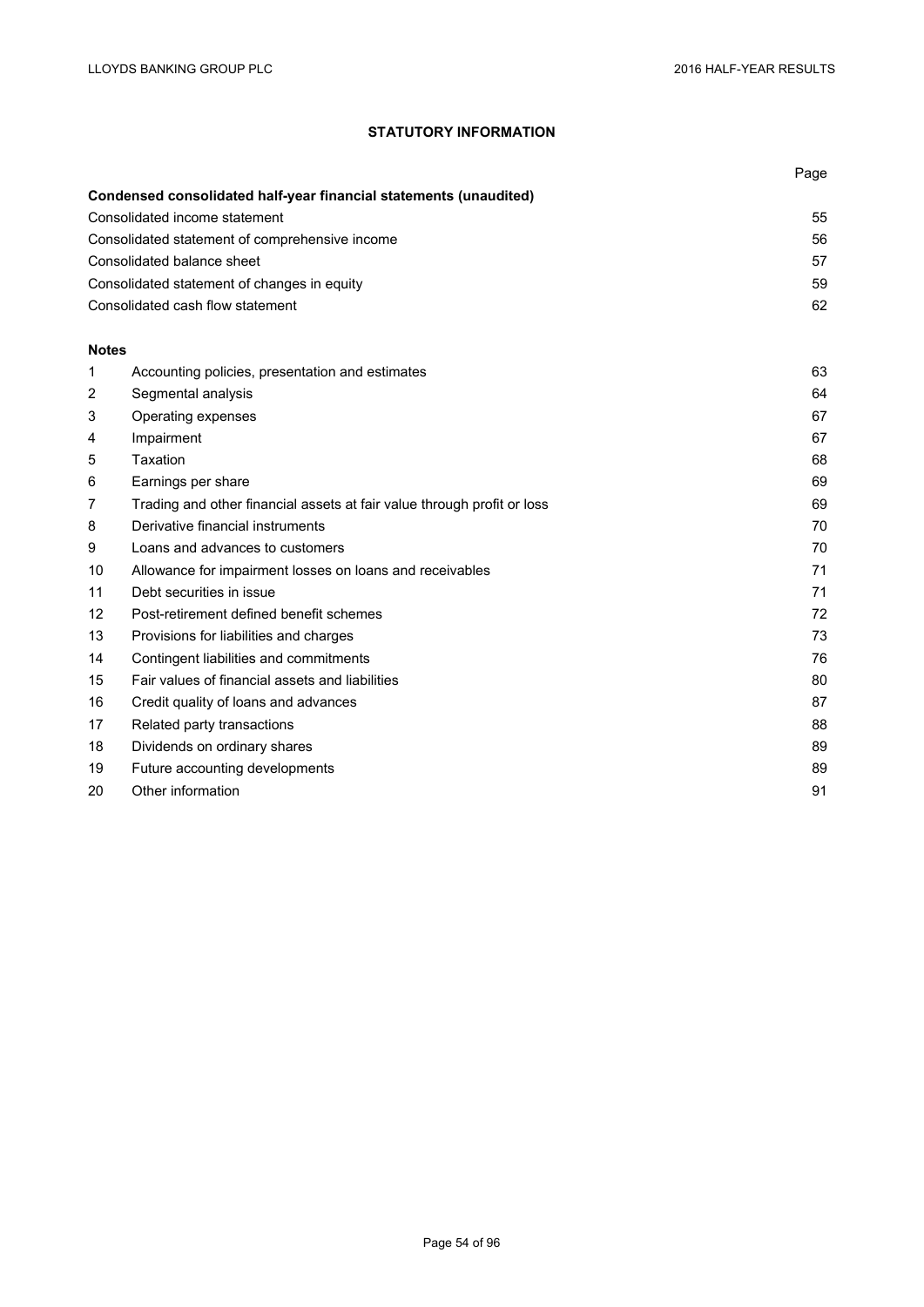## **CONSOLIDATED INCOME STATEMENT**

|                                                          |                           | Half-year to    | Half-year to     | Half-year to   |
|----------------------------------------------------------|---------------------------|-----------------|------------------|----------------|
|                                                          |                           | 30 June<br>2016 | 30 June<br>2015  | 31 Dec<br>2015 |
|                                                          | <b>Note</b>               | £ million       | £ million        | £ million      |
| Interest and similar income                              |                           | 8,479           | 8,975            | 8,640          |
| Interest and similar expense                             |                           | (3, 254)        | (3, 483)         | (2, 814)       |
| Net interest income                                      |                           | 5,225           | 5,492            | 5,826          |
| Fee and commission income                                |                           | 1,502           | 1,598            | 1,654          |
| Fee and commission expense                               |                           | (682)           | (607)            | (835)          |
| Net fee and commission income                            |                           | 820             | 991              | 819            |
| Net trading income                                       |                           | 7,180           | 3,018            | 696            |
| Insurance premium income                                 |                           | 4,212           | 1,414            | 3,378          |
| Other operating income                                   |                           | 993             | 890              | 626            |
| <b>Other income</b>                                      |                           | 13,205          | 6,313            | 5,519          |
| <b>Total income</b>                                      |                           | 18,430          | 11,805           | 11,345         |
| Insurance claims                                         |                           | (10, 110)       | (2,998)          | (2,731)        |
| Total income, net of insurance claims                    |                           | 8,320           | 8,807            | 8,614          |
| Regulatory provisions                                    |                           | (445)           | (1, 835)         | (3,002)        |
| Other operating expenses                                 |                           | (5,059)         | (5,618)          | (4,932)        |
| <b>Total operating expenses</b>                          | $\ensuremath{\mathsf{3}}$ | (5, 504)        | (7, 453)         | (7, 934)       |
| <b>Trading surplus</b>                                   |                           | 2,816           | 1,354            | 680            |
| Impairment                                               | 4                         | (362)           | (161)            | (229)          |
| Profit before tax                                        |                           | 2,454           | 1,193            | 451            |
| Taxation                                                 | 5                         | (597)           | (268)            | (420)          |
| Profit for the period                                    |                           | 1,857           | 925              | 31             |
| Profit attributable to ordinary shareholders             |                           | 1,590           | 677              | (211)          |
| Profit attributable to other equity holders <sup>1</sup> |                           | 204             | 197              | 197            |
| Profit attributable to equity holders                    |                           | 1,794           | 874              | (14)           |
| Profit attributable to non-controlling interests         |                           | 63              | 51               | 45             |
| Profit for the period                                    |                           | 1,857           | 925              | 31             |
| Basic earnings (loss) per share                          | 6                         | 2.3p            | 1.0 <sub>p</sub> | (0.2)p         |
| Diluted earnings (loss) per share                        | 6                         | 2.3p            | 1.0 <sub>p</sub> | (0.2)p         |

<sup>1</sup> The profit after tax attributable to other equity holders of £204 million (half-year to 30 June 2015: £197 million; half-year to 31 December 2015: £197 million) is offset in reserves by a tax credit attributable to ordinary shareholders of £41 million (half-year to 30 June 2015: £40 million; half-year to 31 December 2015: £40 million).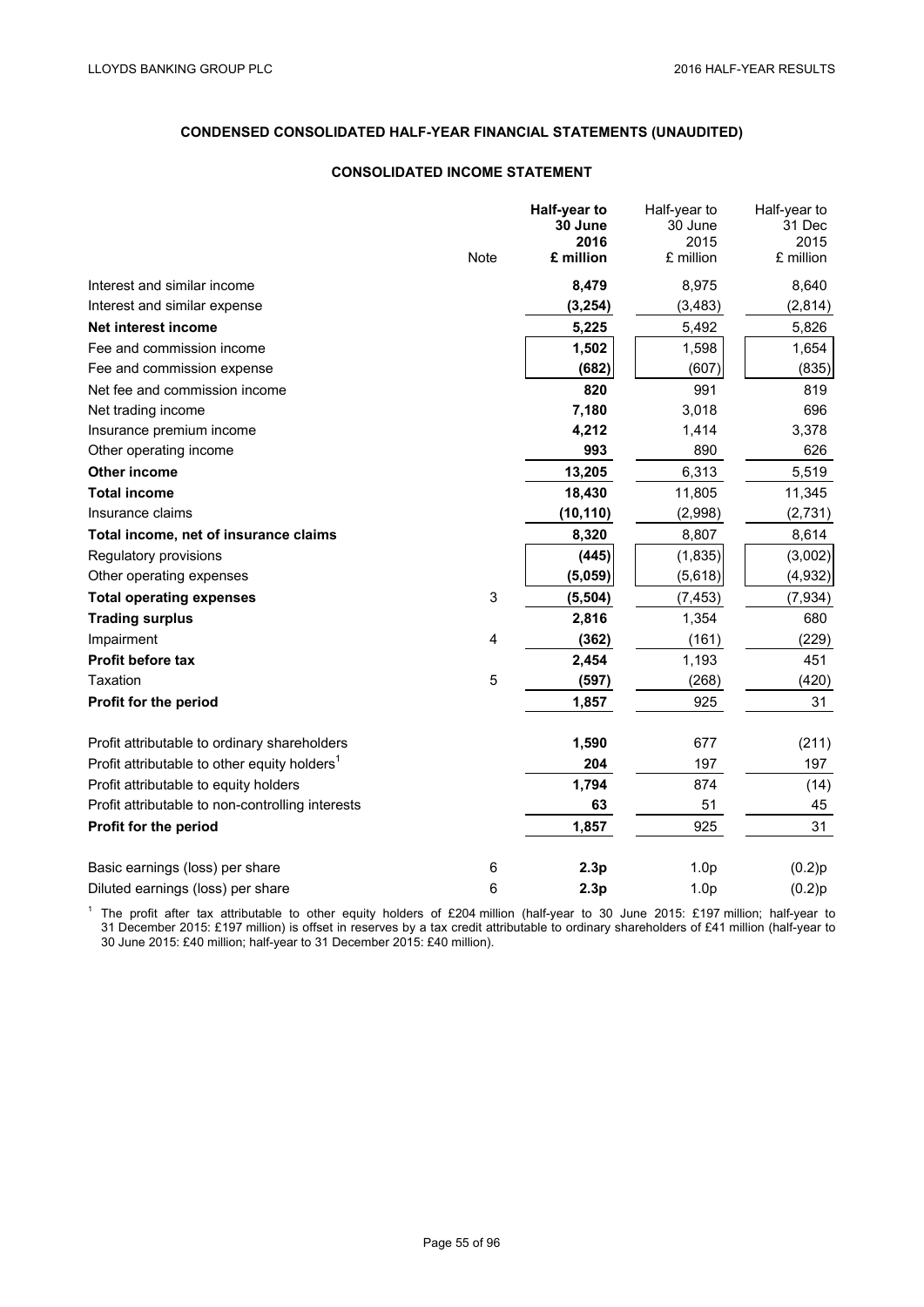# **CONSOLIDATED STATEMENT OF COMPREHENSIVE INCOME**

|                                                                                                                                                          | Half-year to<br>30 June<br>2016<br>£ million | Half-year to<br>30 June<br>2015<br>£ million | Half-year to<br>31 Dec<br>2015<br>£ million |
|----------------------------------------------------------------------------------------------------------------------------------------------------------|----------------------------------------------|----------------------------------------------|---------------------------------------------|
| Profit for the period                                                                                                                                    | 1,857                                        | 925                                          | 31                                          |
| Other comprehensive income                                                                                                                               |                                              |                                              |                                             |
| Items that will not subsequently be reclassified to profit or<br>loss:                                                                                   |                                              |                                              |                                             |
| Post-retirement defined benefit scheme remeasurements (note<br>$12)$ :                                                                                   |                                              |                                              |                                             |
| Remeasurements before taxation                                                                                                                           | (267)                                        | (302)                                        | 28                                          |
| Taxation                                                                                                                                                 | 40                                           | 60                                           | (1)                                         |
|                                                                                                                                                          | (227)                                        | (242)                                        | 27                                          |
| Items that may subsequently be reclassified to profit or loss:<br>Movements in revaluation reserve in respect of available-for-sale<br>financial assets: |                                              |                                              |                                             |
| Change in fair value                                                                                                                                     | 184                                          | (16)                                         | (302)                                       |
| Income statement transfers in respect of disposals                                                                                                       | (574)                                        | (49)                                         | (2)                                         |
| Income statement transfers in respect of impairment                                                                                                      | 146                                          |                                              | 4                                           |
| Taxation                                                                                                                                                 | 152                                          | (2)                                          | (4)                                         |
|                                                                                                                                                          | (92)                                         | (67)                                         | (304)                                       |
| Movements in cash flow hedging reserve:                                                                                                                  |                                              |                                              |                                             |
| Effective portion of changes in fair value                                                                                                               | 3,040                                        | (404)                                        | 941                                         |
| Net income statement transfers                                                                                                                           | (206)                                        | (481)                                        | (475)                                       |
| Taxation                                                                                                                                                 | (752)                                        | 175                                          | (168)                                       |
|                                                                                                                                                          | 2,082                                        | (710)                                        | 298                                         |
| Currency translation differences (tax: nil)                                                                                                              | (20)                                         | 27                                           | (69)                                        |
| Other comprehensive income for the period, net of tax                                                                                                    | 1,743                                        | (992)                                        | (48)                                        |
| Total comprehensive income for the period                                                                                                                | 3,600                                        | (67)                                         | (17)                                        |
| Total comprehensive income attributable to ordinary shareholders                                                                                         | 3,333                                        | (315)                                        | (259)                                       |
| Total comprehensive income attributable to other equity holders                                                                                          | 204                                          | 197                                          | 197                                         |
| Total comprehensive income attributable to equity holders                                                                                                | 3,537                                        | (118)                                        | (62)                                        |
| Total comprehensive income attributable to non-controlling<br>interests                                                                                  | 63                                           | 51                                           | 45                                          |
| Total comprehensive income for the period                                                                                                                | 3,600                                        | (67)                                         | (17)                                        |
|                                                                                                                                                          |                                              |                                              |                                             |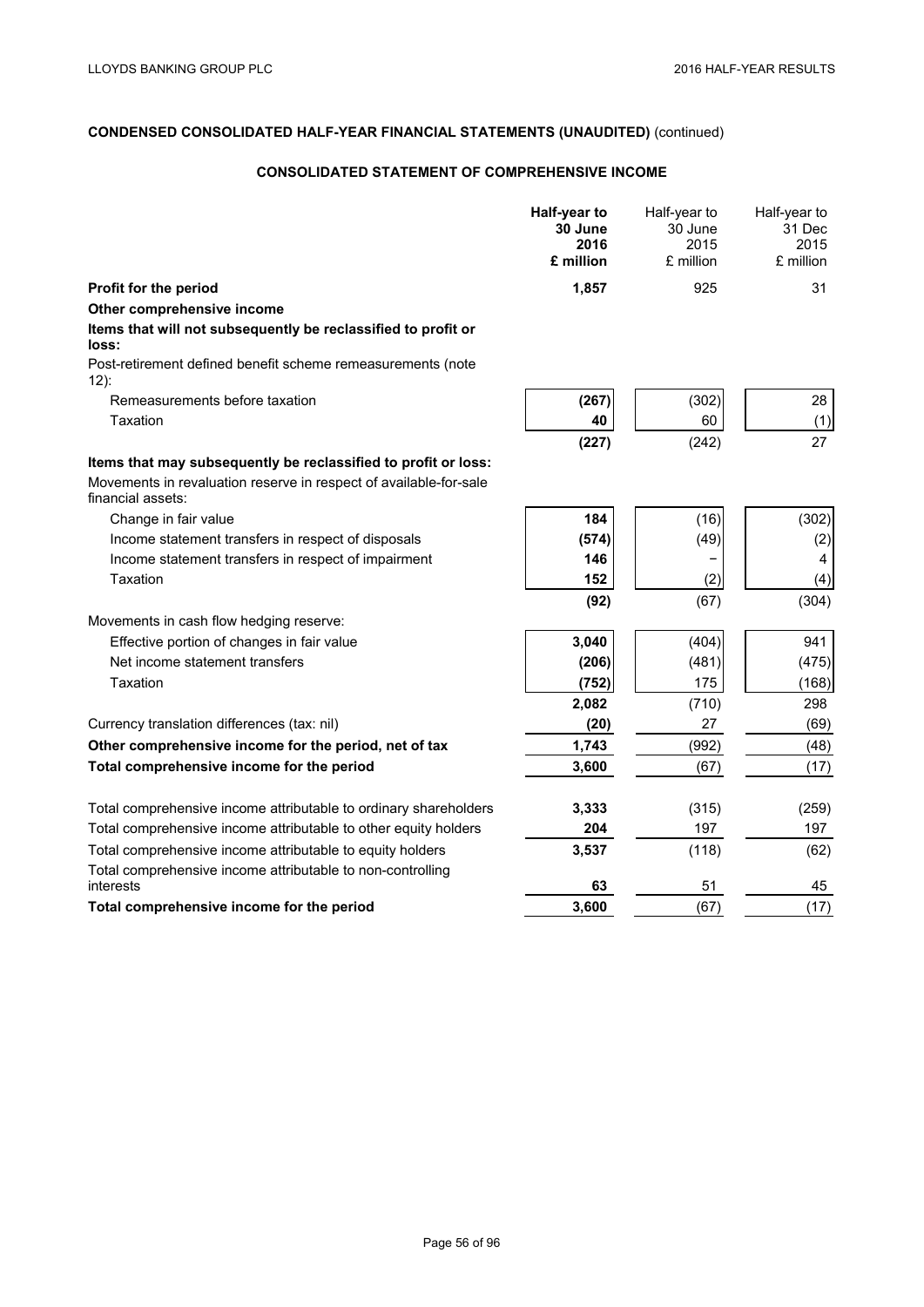# **CONSOLIDATED BALANCE SHEET**

|                                                                         |      | At<br>30 June<br>2016 | At<br>31 Dec<br>2015 |
|-------------------------------------------------------------------------|------|-----------------------|----------------------|
| <b>Assets</b>                                                           | Note | £ million             | £ million            |
| Cash and balances at central banks                                      |      | 73,399                | 58,417               |
| Items in course of collection from banks                                |      | 904                   | 697                  |
| Trading and other financial assets at fair value through profit or loss | 7    | 146,177               | 140,536              |
| Derivative financial instruments                                        | 8    | 47,323                | 29,467               |
| Loans and receivables:                                                  |      |                       |                      |
| Loans and advances to banks                                             |      | 25,958                | 25,117               |
| Loans and advances to customers                                         | 9    | 453,033               | 455,175              |
| Debt securities                                                         |      | 3,996                 | 4,191                |
|                                                                         |      | 482,987               | 484,483              |
| Available-for-sale financial assets                                     |      | 35,860                | 33,032               |
| Held-to-maturity investments                                            |      | 21,500                | 19,808               |
| Goodwill                                                                |      | 2,016                 | 2,016                |
| Value of in-force business                                              |      | 4,749                 | 4,596                |
| Other intangible assets                                                 |      | 1,719                 | 1,838                |
| Property, plant and equipment                                           |      | 12,940                | 12,979               |
| Current tax recoverable                                                 |      | 33                    | 44                   |
| Deferred tax assets                                                     |      | 3,383                 | 4,010                |
| Retirement benefit assets                                               | 12   | 1,022                 | 901                  |
| Other assets                                                            |      | 14,220                | 13,864               |
| <b>Total assets</b>                                                     |      | 848,232               | 806,688              |
|                                                                         |      |                       |                      |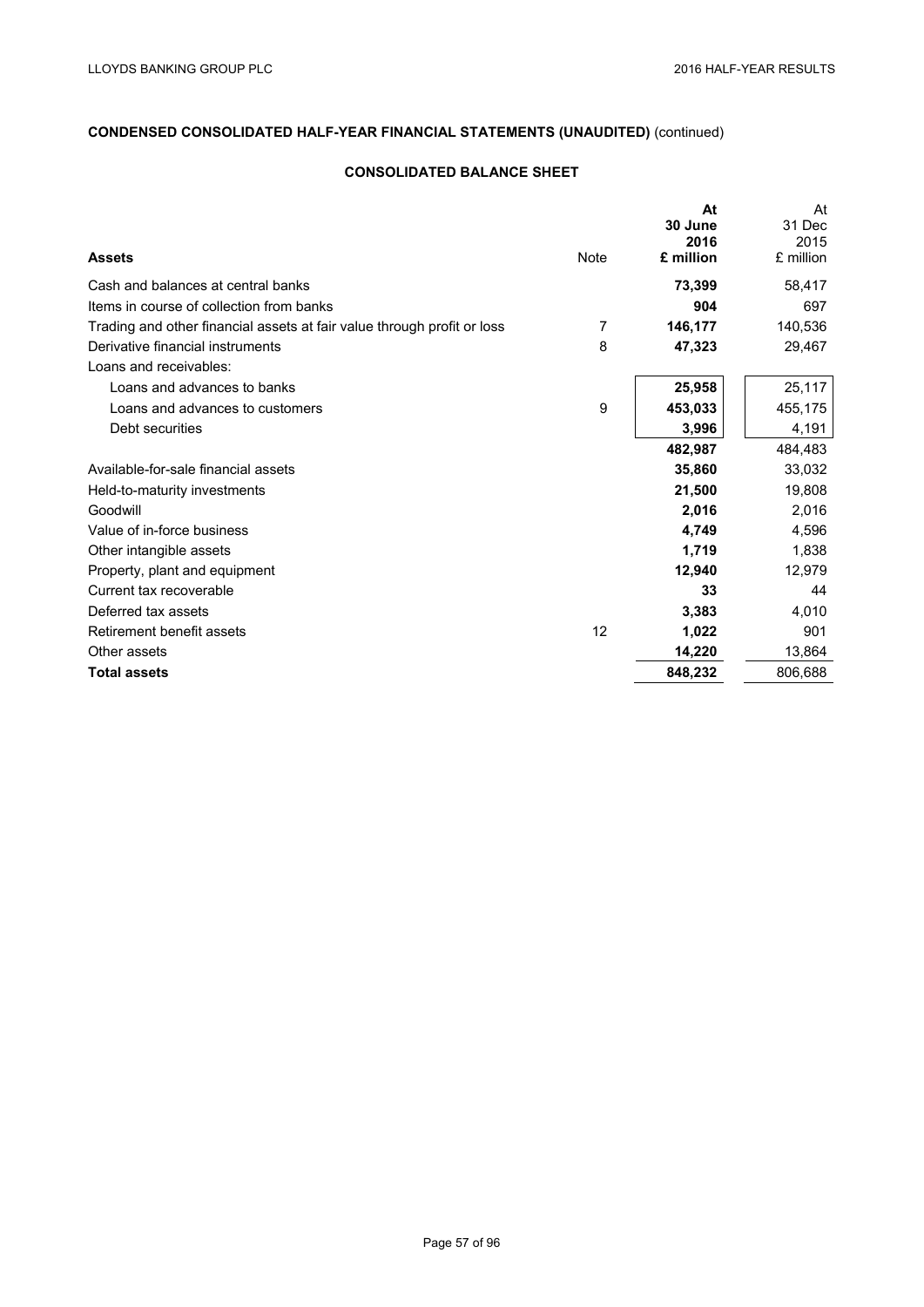# **CONSOLIDATED BALANCE SHEET** (continued)

|                                                                              |             | At              | At             |
|------------------------------------------------------------------------------|-------------|-----------------|----------------|
|                                                                              |             | 30 June<br>2016 | 31 Dec<br>2015 |
| <b>Equity and liabilities</b>                                                | <b>Note</b> | £ million       | £ million      |
| Liabilities                                                                  |             |                 |                |
| Deposits from banks                                                          |             | 23,162          | 16,925         |
| Customer deposits                                                            |             | 423,279         | 418,326        |
| Items in course of transmission to banks                                     |             | 780             | 717            |
| Trading and other financial liabilities at fair value through profit or loss |             | 52,094          | 51,863         |
| Derivative financial instruments                                             | 8           | 42,376          | 26,301         |
| Notes in circulation                                                         |             | 1,090           | 1,112          |
| Debt securities in issue                                                     | 11          | 88,758          | 82,056         |
| Liabilities arising from insurance contracts and                             |             |                 |                |
| participating investment contracts                                           |             | 88,369          | 80,294         |
| Liabilities arising from non-participating investment contracts              |             | 19,353          | 22,777         |
| Other liabilities                                                            |             | 31,641          | 29,661         |
| Retirement benefit obligations                                               | 12          | 592             | 365            |
| Current tax liabilities                                                      |             | 483             | 279            |
| Deferred tax liabilities                                                     |             | 36              | 33             |
| Other provisions                                                             |             | 4,346           | 5,687          |
| Subordinated liabilities                                                     |             | 22,935          | 23,312         |
| <b>Total liabilities</b>                                                     |             | 799,294         | 759,708        |
| <b>Equity</b>                                                                |             |                 |                |
| Share capital                                                                |             | 7,146           | 7,146          |
| Share premium account                                                        |             | 17,412          | 17,412         |
| Other reserves                                                               |             | 14,230          | 12,260         |
| Retained profits                                                             |             | 4,363           | 4,416          |
| Shareholders' equity                                                         |             | 43,151          | 41,234         |
| Other equity instruments                                                     |             | 5,355           | 5,355          |
| Total equity excluding non-controlling interests                             |             | 48,506          | 46,589         |
| Non-controlling interests                                                    |             | 432             | 391            |

**Total equity 48,938** 46,980 **Total equity and liabilities** 806,688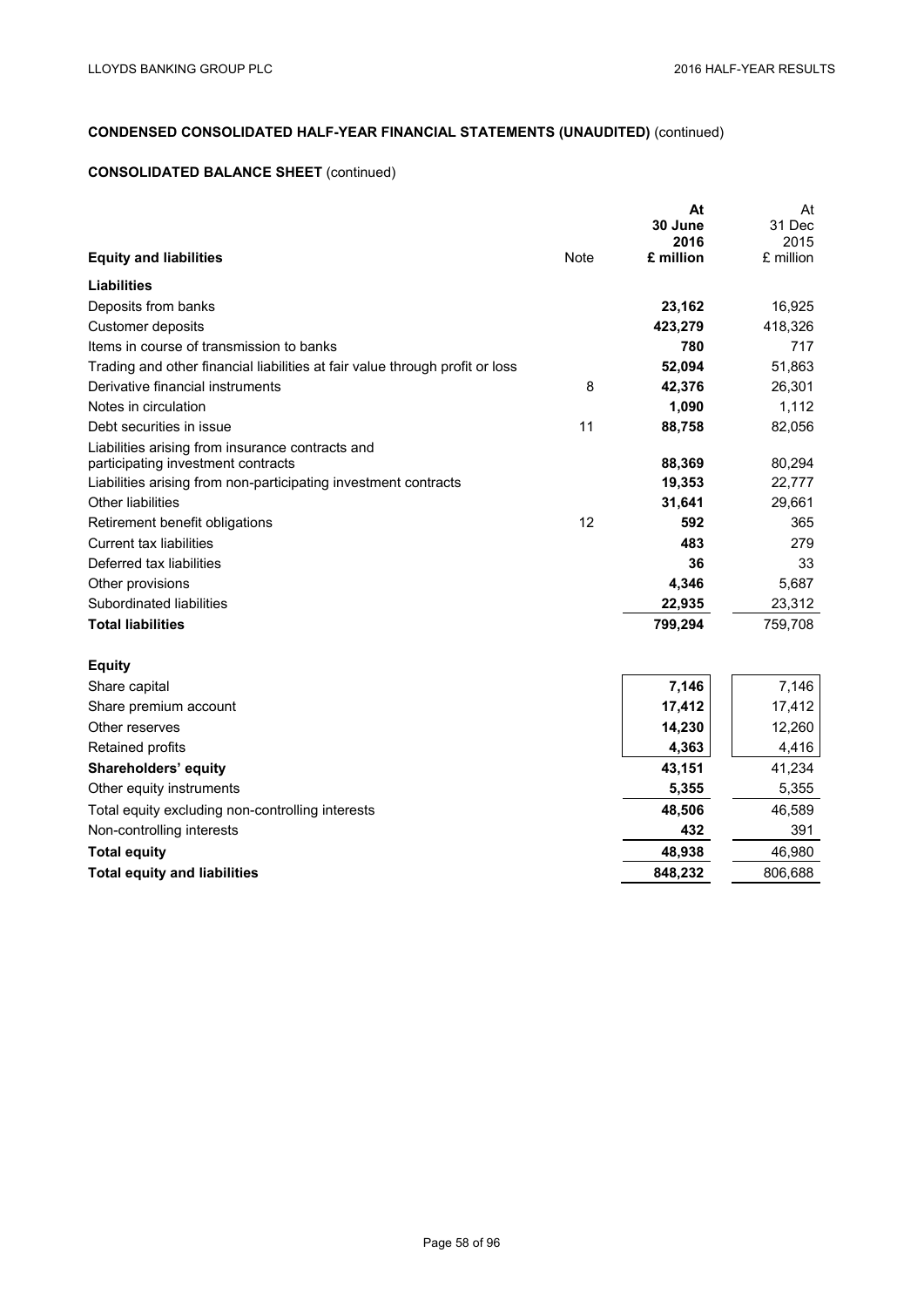# **CONSOLIDATED STATEMENT OF CHANGES IN EQUITY**

|                                                                                                         | Attributable to equity shareholders                    |                                       |                                         |           |                                                          |                                                      |                           |
|---------------------------------------------------------------------------------------------------------|--------------------------------------------------------|---------------------------------------|-----------------------------------------|-----------|----------------------------------------------------------|------------------------------------------------------|---------------------------|
|                                                                                                         | <b>Share</b><br>capital<br>and<br>premium<br>£ million | <b>Other</b><br>reserves<br>£ million | <b>Retained</b><br>profits<br>£ million | £ million | Other<br>equity<br><b>Total instruments</b><br>£ million | Non-<br>controlling<br><b>interests</b><br>£ million | <b>Total</b><br>£ million |
| Balance at 1 January 2016                                                                               | 24,558                                                 | 12,260                                | 4,416                                   | 41,234    | 5,355                                                    | 391                                                  | 46,980                    |
| <b>Comprehensive income</b><br>Profit for the period<br>Other comprehensive income                      |                                                        |                                       | 1,794                                   | 1,794     |                                                          | 63                                                   | 1,857                     |
| Post-retirement defined<br>benefit scheme<br>remeasurements, net of tax                                 |                                                        |                                       | (227)                                   | (227)     |                                                          |                                                      | (227)                     |
| Movements in revaluation<br>reserve in respect of<br>available-for-sale financial<br>assets, net of tax |                                                        | (92)                                  |                                         | (92)      |                                                          |                                                      | (92)                      |
| Movements in cash flow<br>hedging reserve, net of tax<br>Currency translation                           | -                                                      | 2,082                                 |                                         | 2,082     |                                                          |                                                      | 2,082                     |
| differences (tax: nil)                                                                                  | -                                                      | (20)                                  |                                         | (20)      |                                                          |                                                      | (20)                      |
| <b>Total other comprehensive</b><br>income                                                              |                                                        | 1,970                                 | (227)                                   | 1,743     |                                                          |                                                      | 1,743                     |
| <b>Total comprehensive</b><br>income                                                                    |                                                        | 1,970                                 | 1,567                                   | 3,537     |                                                          | 63                                                   | 3,600                     |
| <b>Transactions with owners</b>                                                                         |                                                        |                                       |                                         |           |                                                          |                                                      |                           |
| Dividends (note 18)                                                                                     | -                                                      |                                       | (1, 427)                                | (1, 427)  |                                                          | (2)                                                  | (1, 429)                  |
| Distributions on other equity<br>instruments, net of tax                                                |                                                        |                                       | (163)                                   | (163)     |                                                          |                                                      | (163)                     |
| Movement in treasury shares                                                                             |                                                        |                                       | (147)                                   | (147)     |                                                          |                                                      | (147)                     |
| Value of employee services:<br>Share option schemes                                                     | -                                                      |                                       | 35                                      | 35        |                                                          |                                                      | 35                        |
| Other employee award<br>schemes                                                                         | -                                                      |                                       | 82                                      | 82        |                                                          |                                                      | 82                        |
| Changes in non-controlling<br>interests                                                                 |                                                        |                                       |                                         |           |                                                          | (20)                                                 | (20)                      |
| <b>Total transactions with</b>                                                                          |                                                        |                                       |                                         |           |                                                          |                                                      |                           |
| owners                                                                                                  |                                                        |                                       | (1,620)                                 | (1,620)   |                                                          | (22)                                                 | (1,642)                   |
| Balance at 30 June 2016                                                                                 | 24,558                                                 | 14,230                                | 4,363                                   | 43,151    | 5,355                                                    | 432                                                  | 48,938                    |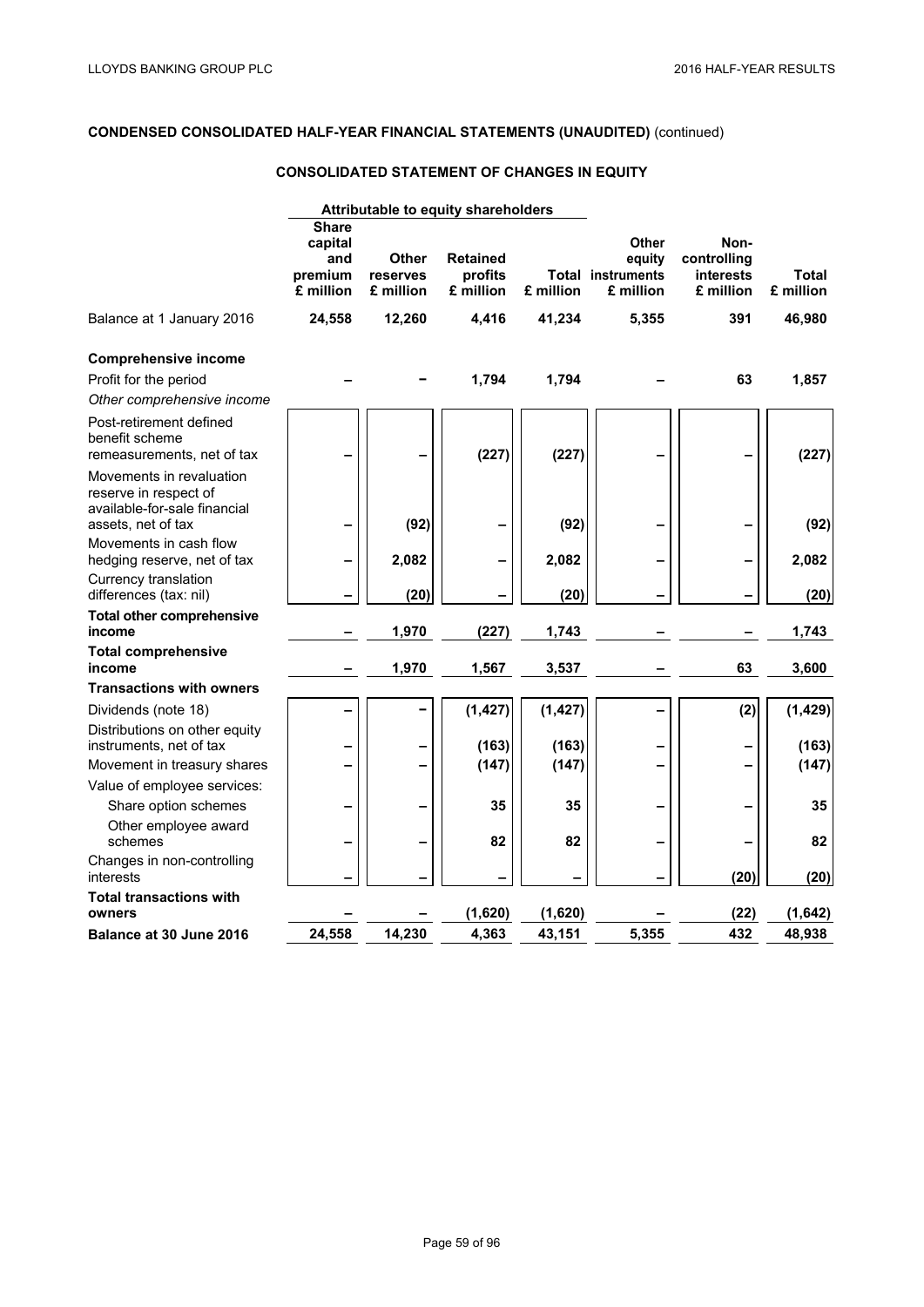# **CONSOLIDATED STATEMENT OF CHANGES IN EQUITY** (continued)

|                                                                                                         |                                                 |                                | Attributable to equity shareholders |           |                                                   |                                               |                    |
|---------------------------------------------------------------------------------------------------------|-------------------------------------------------|--------------------------------|-------------------------------------|-----------|---------------------------------------------------|-----------------------------------------------|--------------------|
|                                                                                                         | Share<br>capital<br>and<br>premium<br>£ million | Other<br>reserves<br>£ million | Retained<br>profits<br>£ million    | £ million | Other<br>equity<br>Total instruments<br>£ million | Non-<br>controlling<br>interests<br>£ million | Total<br>£ million |
| Balance at 1 January 2015                                                                               | 24,427                                          | 13,216                         | 5,692                               | 43,335    | 5,355                                             | 1,213                                         | 49,903             |
| Comprehensive income<br>Profit for the period<br>Other comprehensive income                             |                                                 |                                | 874                                 | 874       |                                                   | 51                                            | 925                |
| Post-retirement defined<br>benefit scheme<br>remeasurements, net of tax                                 |                                                 |                                | (242)                               | (242)     |                                                   |                                               | (242)              |
| Movements in revaluation<br>reserve in respect of<br>available-for-sale financial<br>assets, net of tax |                                                 | (67)                           |                                     | (67)      |                                                   |                                               | (67)               |
| Movements in cash flow<br>hedging reserve, net of tax                                                   | -                                               | (710)                          |                                     | (710)     |                                                   | -                                             | (710)              |
| Currency translation<br>differences (tax: nil)                                                          |                                                 | 27                             |                                     | 27        |                                                   |                                               | 27                 |
| Total other comprehensive<br>income                                                                     |                                                 | (750)                          | (242)                               | (992)     |                                                   |                                               | (992)              |
| Total comprehensive<br>income                                                                           |                                                 | (750)                          | 632                                 | (118)     |                                                   | 51                                            | (67)               |
| Transactions with owners                                                                                |                                                 |                                |                                     |           |                                                   |                                               |                    |
| Dividends (note 18)                                                                                     |                                                 |                                | (535)                               | (535)     |                                                   | (10)                                          | (545)              |
| Distributions on other equity<br>instruments, net of tax                                                |                                                 |                                | (157)                               | (157)     |                                                   | —                                             | (157)              |
| Redemption of preference<br>shares                                                                      | 11                                              | (11)                           |                                     |           |                                                   |                                               |                    |
| Movement in treasury shares                                                                             |                                                 |                                | (479)                               | (479)     |                                                   |                                               | (479)              |
| Value of employee services:                                                                             |                                                 |                                |                                     |           |                                                   |                                               |                    |
| Share option schemes                                                                                    | -                                               |                                | 60                                  | 60        |                                                   | -                                             | 60                 |
| Other employee award<br>schemes                                                                         |                                                 |                                | 150                                 | 150       |                                                   |                                               | 150                |
| Adjustment on sale of interest<br>in TSB Banking Group plc<br>(TSB)                                     |                                                 |                                |                                     |           |                                                   | (825)                                         | (825)              |
| Other changes in<br>non-controlling interests                                                           |                                                 |                                |                                     |           |                                                   | 1                                             | 1.                 |
| Total transactions with owners                                                                          | 11                                              | (11)                           | (961)                               | (961)     |                                                   | (834)                                         | (1,795)            |
| Balance at 30 June 2015                                                                                 | 24,438                                          | 12,455                         | 5,363                               | 42,256    | 5,355                                             | 430                                           | 48,041             |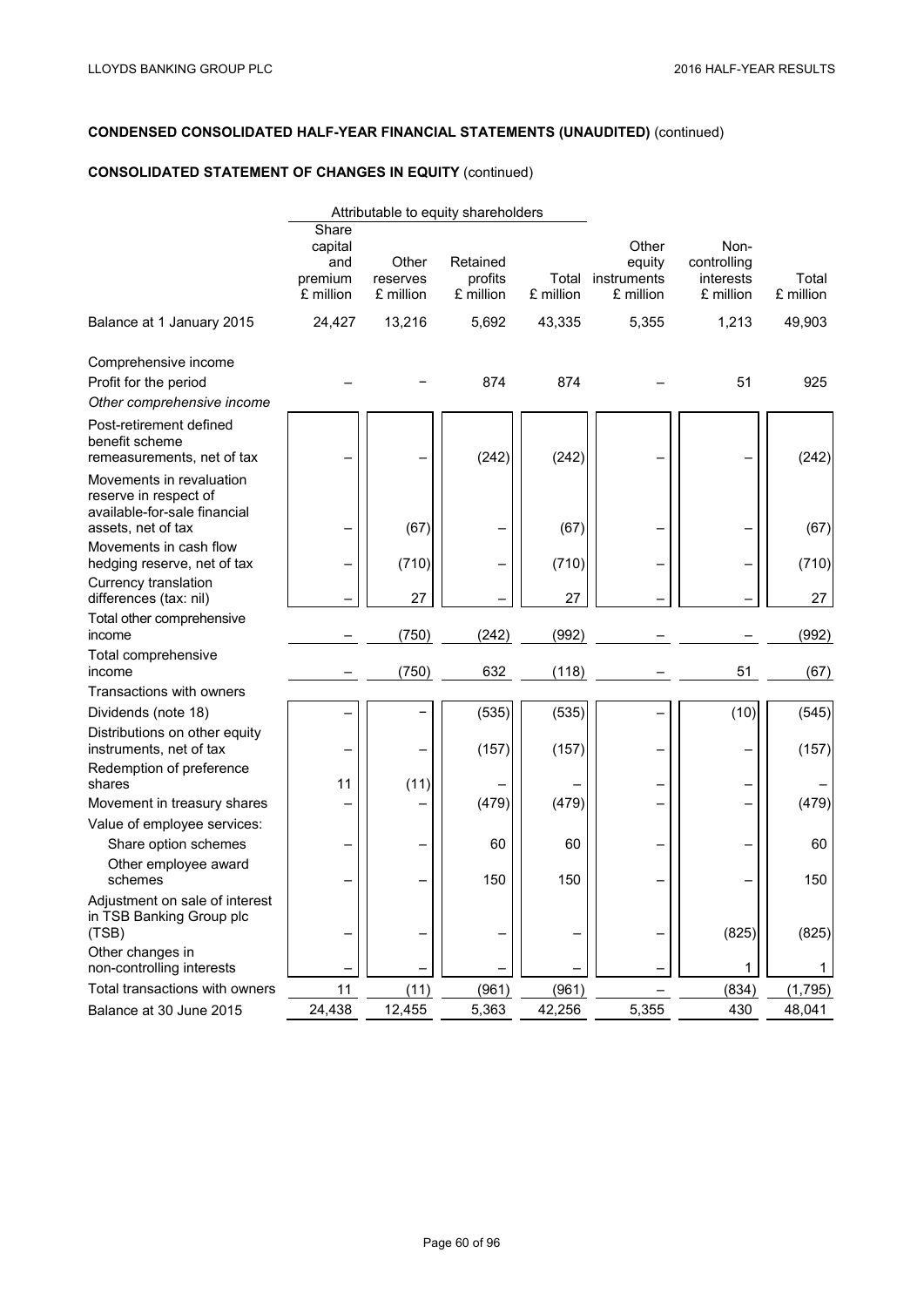# **CONSOLIDATED STATEMENT OF CHANGES IN EQUITY** (continued)

|                                                                                                         |                                                 |                                | Attributable to equity shareholders |           |                                                   |                                               |                    |
|---------------------------------------------------------------------------------------------------------|-------------------------------------------------|--------------------------------|-------------------------------------|-----------|---------------------------------------------------|-----------------------------------------------|--------------------|
|                                                                                                         | Share<br>capital<br>and<br>premium<br>£ million | Other<br>reserves<br>£ million | Retained<br>profits<br>£ million    | £ million | Other<br>equity<br>Total instruments<br>£ million | Non-<br>controlling<br>interests<br>£ million | Total<br>£ million |
| Balance at 1 July 2015                                                                                  | 24,438                                          | 12,455                         | 5,363                               | 42,256    | 5,355                                             | 430                                           | 48,041             |
| Comprehensive income<br>(Loss) profit for the period<br>Other comprehensive income                      |                                                 |                                | (14)                                | (14)      |                                                   | 45                                            | 31                 |
| Post-retirement defined<br>benefit scheme<br>remeasurements, net of tax                                 |                                                 |                                | 27                                  | 27        |                                                   |                                               | 27                 |
| Movements in revaluation<br>reserve in respect of<br>available-for-sale financial<br>assets, net of tax |                                                 | (304)                          |                                     | (304)     |                                                   |                                               | (304)              |
| Movements in cash flow<br>hedging reserve, net of tax                                                   |                                                 | 298                            |                                     | 298       |                                                   | -                                             | 298                |
| Currency translation<br>differences (tax: nil)                                                          |                                                 | (69)                           |                                     | (69)      |                                                   |                                               | (69)               |
| Total other comprehensive<br>income                                                                     |                                                 | (75)                           | 27                                  | (48)      |                                                   |                                               | (48)               |
| Total comprehensive<br>income                                                                           |                                                 | (75)                           | 13                                  | (62)      |                                                   | 45                                            | (17)               |
| Transactions with owners                                                                                |                                                 |                                |                                     |           |                                                   |                                               |                    |
| Dividends (note 18)                                                                                     |                                                 |                                | (535)                               | (535)     |                                                   | (42)                                          | (577)              |
| Distributions on other equity<br>instruments, net of tax                                                |                                                 |                                | (157)                               | (157)     |                                                   |                                               | (157)              |
| Redemption of preference<br>shares                                                                      | 120                                             | (120)                          |                                     |           |                                                   |                                               |                    |
| Movement in treasury shares                                                                             |                                                 |                                | (337)                               | (337)     |                                                   |                                               | (337)              |
| Value of employee services:                                                                             |                                                 |                                |                                     |           |                                                   |                                               |                    |
| Share option schemes                                                                                    |                                                 |                                | 47                                  | 47        |                                                   |                                               | 47                 |
| Other employee award<br>schemes                                                                         |                                                 |                                | 22                                  | 22        |                                                   |                                               | 22                 |
| Changes in non-controlling<br>interests                                                                 |                                                 |                                |                                     |           |                                                   | (42)                                          | (42)               |
| Total transactions with owners                                                                          | 120                                             | (120)                          | (960)                               | (960)     |                                                   | (84)                                          | (1,044)            |
| Balance at 31 December 2015                                                                             | 24,558                                          | 12,260                         | 4,416                               | 41,234    | 5,355                                             | 391                                           | 46,980             |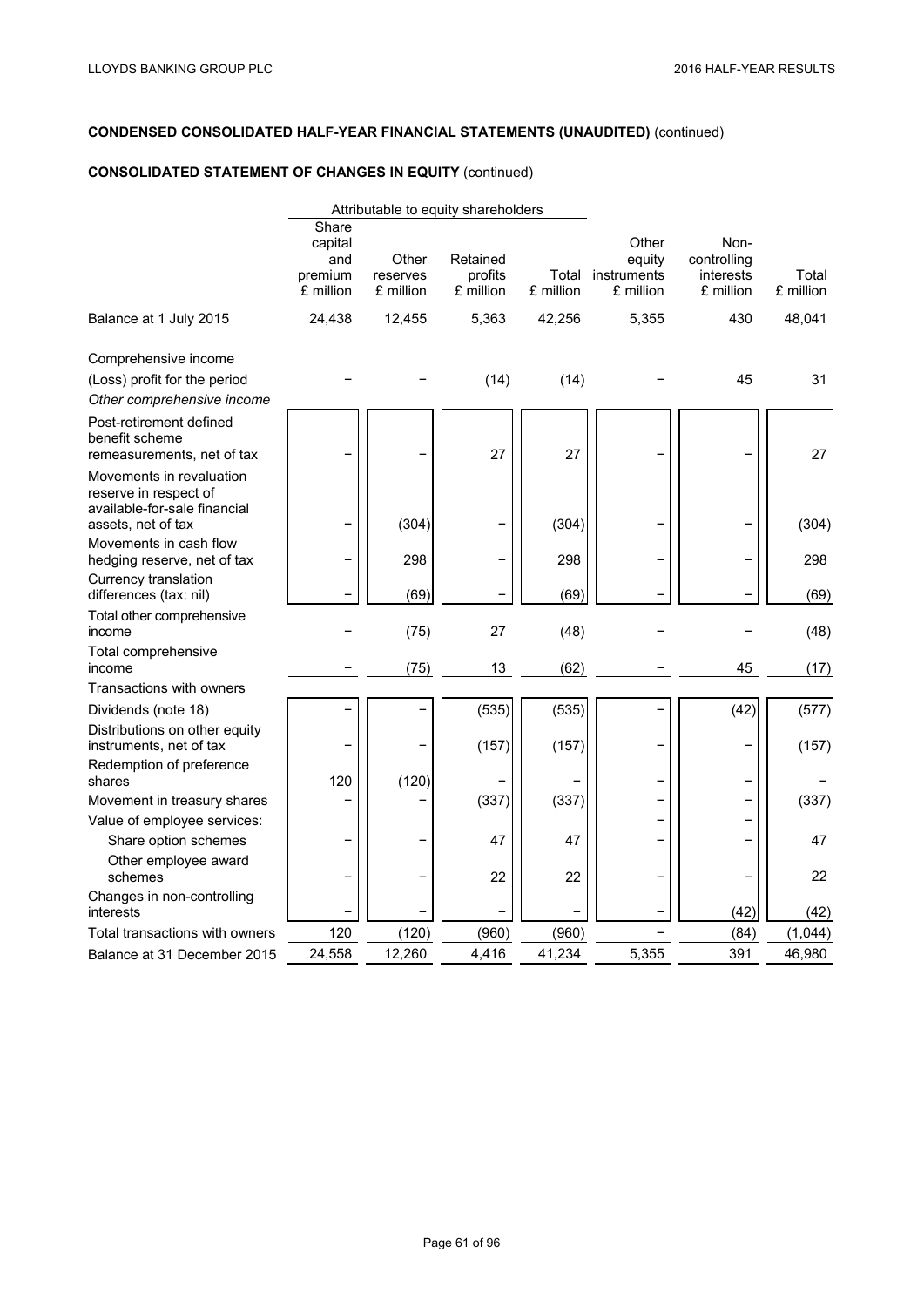# **CONSOLIDATED CASH FLOW STATEMENT**

|                                                               | Half-year to    | Half-year to    | Half-year to   |
|---------------------------------------------------------------|-----------------|-----------------|----------------|
|                                                               | 30 June<br>2016 | 30 June<br>2015 | 31 Dec<br>2015 |
|                                                               | £ million       | £ million       | £ million      |
| <b>Profit before tax</b>                                      | 2,454           | 1,193           | 451            |
| Adjustments for:                                              |                 |                 |                |
| Change in operating assets                                    | (18, 311)       | 26,512          | 8,188          |
| Change in operating liabilities                               | 31,794          | 81              | (12,066)       |
| Non-cash and other items                                      | 6,929           | (6, 417)        | (1, 391)       |
| Tax paid                                                      | (262)           | (49)            | (130)          |
| Net cash provided by operating activities                     | 22,604          | 21,320          | (4,948)        |
| Cash flows from investing activities                          |                 |                 |                |
| Purchase of financial assets                                  | (3, 441)        | (12, 358)       | (6,996)        |
| Proceeds from sale and maturity of financial assets           | 2,729           | 14,838          | 7,162          |
| Purchase of fixed assets                                      | (1,820)         | (1, 564)        | (1, 853)       |
| Proceeds from sale of fixed assets                            | 909             | 526             | 1,011          |
| Acquisition of businesses, net of cash acquired               | (6)             |                 | (5)            |
| Disposal of businesses, net of cash disposed                  | 5               | (4, 282)        | 211            |
| Net cash used in investing activities                         | (1,624)         | (2,840)         | (470)          |
| Cash flows from financing activities                          |                 |                 |                |
| Dividends paid to ordinary shareholders                       | (1, 427)        | (535)           | (535)          |
| Distributions on other equity instruments                     | (204)           | (197)           | (197)          |
| Dividends paid to non-controlling interests                   | (2)             | (10)            | (42)           |
| Interest paid on subordinated liabilities                     | (946)           | (1, 250)        | (590)          |
| Proceeds from issue of subordinated liabilities               | 1,061           |                 | 338            |
| Repayment of subordinated liabilities                         | (4, 678)        | (2,068)         | (1, 131)       |
| Changes in non-controlling interests                          | (5)             | 1               | (42)           |
| Net cash used in financing activities                         | (6, 201)        | (4,059)         | (2, 199)       |
| Effects of exchange rate changes on cash and cash equivalents | 15              | (2)             | 4              |
| Change in cash and cash equivalents                           | 14,794          | 14,419          | (7,613)        |
| Cash and cash equivalents at beginning of period              | 71,953          | 65,147          | 79,566         |
| Cash and cash equivalents at end of period                    | 86,747          | 79,566          | 71,953         |

Cash and cash equivalents comprise cash and balances at central banks (excluding mandatory deposits) and amounts due from banks with a maturity of less than three months. Included within cash and cash equivalents at 30 June 2016 is £12,613 million (30 June 2015: £11,377 million; 31 December 2015: £13,545 million) held within the Group's life funds, which is not immediately available for use in the business.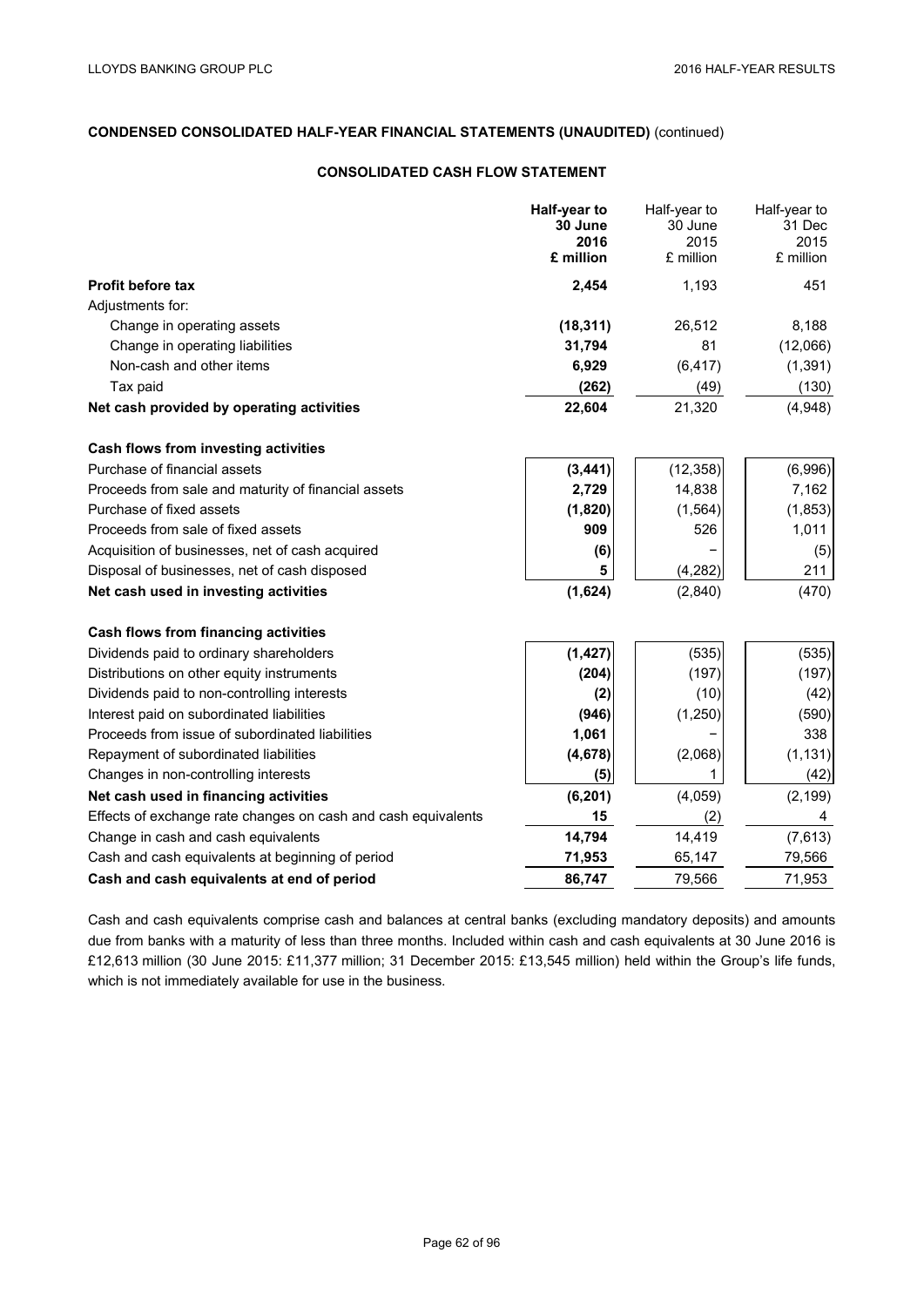## **1. Accounting policies, presentation and estimates**

These condensed consolidated half-year financial statements as at and for the period to 30 June 2016 have been prepared in accordance with the Disclosure Rules and Transparency Rules of the Financial Conduct Authority (FCA) and with International Accounting Standard 34 (IAS 34), *Interim Financial Reporting* as adopted by the European Union and comprise the results of Lloyds Banking Group plc (the Company) together with its subsidiaries (the Group). They do not include all of the information required for full annual financial statements and should be read in conjunction with the Group's consolidated financial statements as at and for the year ended 31 December 2015 which were prepared in accordance with International Financial Reporting Standards (IFRS) as adopted by the European Union. Copies of the 2015 Annual Report and Accounts are available on the Group's website and are available upon request from Investor Relations, Lloyds Banking Group plc, 25 Gresham Street, London EC2V 7HN.

The British Bankers' Association's Code for Financial Reporting Disclosure (the Disclosure Code) sets out disclosure principles together with supporting guidance in respect of the financial statements of UK banks. The Group has adopted the Disclosure Code and these condensed consolidated half-year financial statements have been prepared in compliance with the Disclosure Code's principles. Terminology used in these condensed consolidated half-year financial statements is consistent with that used in the Group's 2015 Annual Report and Accounts where a glossary of terms can be found.

The directors consider that it is appropriate to continue to adopt the going concern basis in preparing the condensed consolidated half-year financial statements. In reaching this assessment, the directors have considered projections for the Group's capital and funding position and have had regard to the factors set out in Principal risks and uncertainties: Funding and liquidity on page 41.

The accounting policies are consistent with those applied by the Group in its 2015 Annual Report and Accounts.

#### *Future accounting developments*

Details of those IFRS pronouncements which will be relevant to the Group but which will not be effective at 31 December 2016 and which have not been applied in preparing these financial statements are set out in note 19.

#### *Critical accounting estimates and judgements*

The preparation of the Group's financial statements requires management to make judgements, estimates and assumptions that impact the application of accounting policies and the reported amounts of assets, liabilities, income and expenses. Due to the inherent uncertainty in making estimates, actual results reported in future periods may include amounts which differ from those estimates. Estimates, judgements and assumptions are continually evaluated and are based on historical experience and other factors, including expectations of future events that are believed to be reasonable under the circumstances. There have been no significant changes in the basis upon which estimates have been determined, compared to that applied at 31 December 2015.

## **2. Segmental analysis**

Lloyds Banking Group provides a wide range of banking and financial services in the UK and in certain locations overseas. The Group Executive Committee (GEC) remains the chief operating decision maker for the Group.

The segmental results and comparatives are presented on an underlying basis, the basis reviewed by the chief operating decision maker. The effects of the redemption of the Group's Enhanced Capital Notes, asset sales, volatile items, the insurance grossing adjustment, liability management, restructuring costs, TSB dual-running costs, the charge relating to the TSB disposal, conduct provisions, the amortisation of purchased intangible assets and the unwind of acquisitionrelated fair value adjustments are excluded in arriving at underlying profit.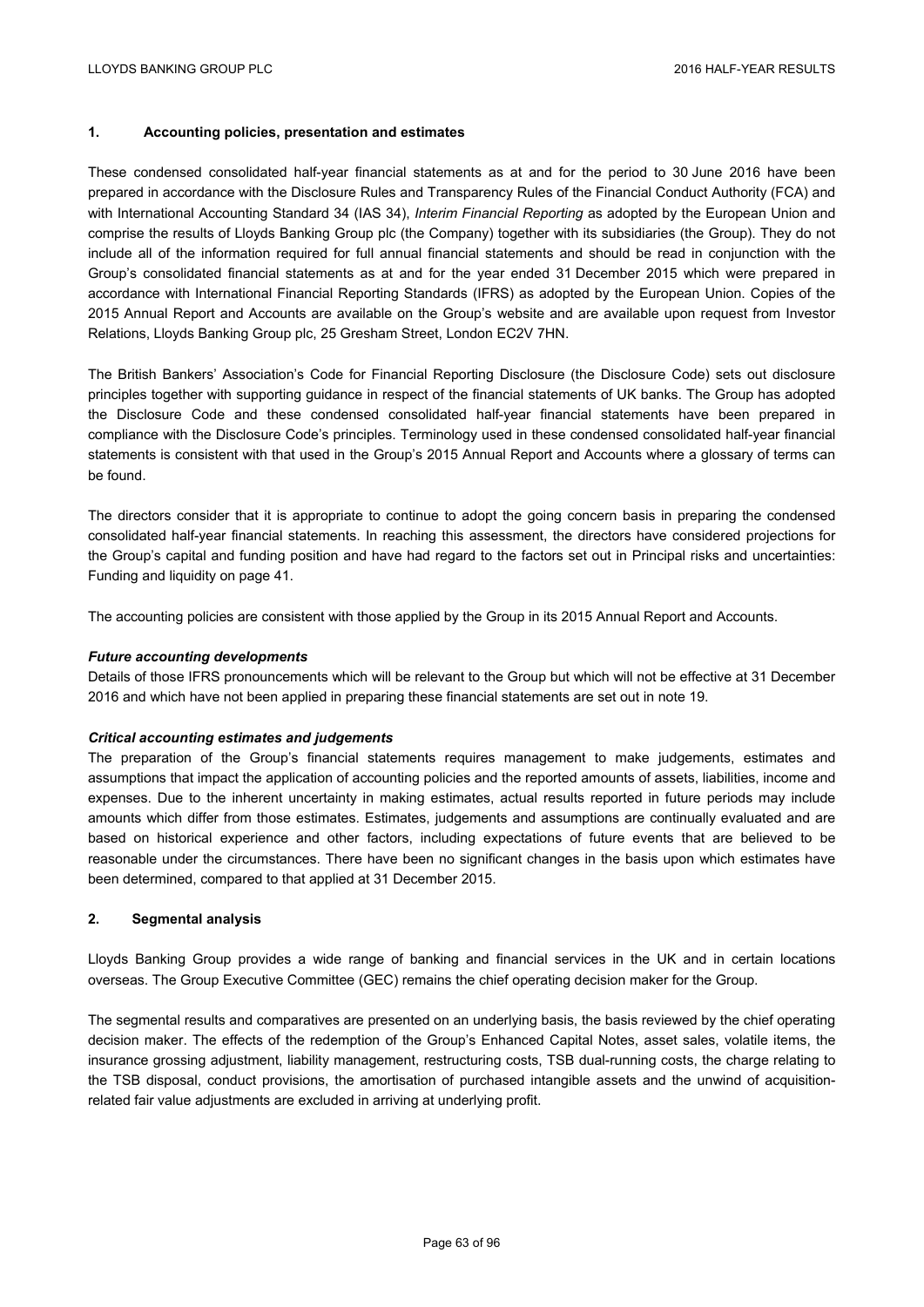# **2. Segmental analysis** (continued)

The Group's activities are organised into four financial reporting segments: Retail; Commercial Banking; Consumer Finance and Insurance. The Group's unsecured personal lending portfolio, previously part of Retail, is now managed by Consumer Finance and elements of the Group's business in the Channel Islands and Isle of Man were transferred from Retail to Commercial Banking; comparatives have been restated accordingly. There has been no other change to the descriptions of these segments as provided in note 4 to the Group's financial statements for the year ended 31 December 2015.

There has been no change to the Group's segmental accounting for internal segment services or derivatives entered into by units for risk management purposes since 31 December 2015.

|                                                                      |              | <b>Other</b> | <b>Total</b> |                  |                 |               |
|----------------------------------------------------------------------|--------------|--------------|--------------|------------------|-----------------|---------------|
|                                                                      |              | income,      | income,      |                  |                 |               |
|                                                                      | <b>Net</b>   | net of       | net of       | <b>Profit</b>    |                 | Inter-        |
|                                                                      | interest     | insurance    | insurance    | (loss)           | <b>External</b> | segment       |
| Half-year to 30 June 2016                                            | income<br>£m | claims<br>£m | claims<br>£m | before tax<br>£m | revenue<br>£m   | revenue<br>£m |
| <b>Underlying basis</b>                                              |              |              |              |                  |                 |               |
| Retail                                                               | 3,296        | 558          | 3,854        | 1,548            | 4,333           | (479)         |
| <b>Commercial Banking</b>                                            | 1,306        | 982          | 2,288        | 1,236            | 2,137           | 151           |
| <b>Consumer Finance</b>                                              | 994          | 658          | 1,652        | 690              | 1,942           | (290)         |
| Insurance                                                            | (80)         | 921          | 841          | 446              | 300             | 541           |
| Other                                                                | 266          | (26)         | 240          | 241              | 163             | 77            |
| Group                                                                | 5,782        | 3,093        | 8,875        | 4,161            | 8,875           |               |
| <b>Reconciling items:</b>                                            |              |              |              |                  |                 |               |
| Insurance grossing adjustment                                        | (423)        | 519          | 96           |                  |                 |               |
| Enhanced Capital Notes <sup>1</sup>                                  |              | (790)        | (790)        | (790)            |                 |               |
| Asset sales, volatile items and<br>liability management <sup>2</sup> | 20           | 624          | 644          | 500              |                 |               |
| Volatility relating to the insurance                                 |              |              |              |                  |                 |               |
| business                                                             |              | (372)        | (372)        | (372)            |                 |               |
| Restructuring costs <sup>3</sup>                                     |              |              |              | (307)            |                 |               |
| Other conduct provisions                                             |              | (15)         | (15)         | (460)            |                 |               |
| Amortisation of purchased                                            |              |              |              |                  |                 |               |
| intangibles                                                          |              |              |              | (168)            |                 |               |
| Fair value unwind                                                    | (154)        | 36           | (118)        | (110)            |                 |               |
| Group – statutory                                                    | 5,225        | 3,095        | 8,320        | 2,454            |                 |               |

 $<sup>1</sup>$  The loss relating to the ECNs was £790 million, representing the write-off of the embedded derivative and the premium paid on</sup> redemption of the remaining notes.

<sup>2</sup> Comprises (i) gains on disposals of assets which are not part of normal business operations (£335 million); (ii) the net effect of banking volatility and net derivative valuation adjustments (gains of £19 million); and (iii) the results of liability management exercises (gains of £146 million).

<sup>3</sup> Principally comprises the severance costs related to phase II of the Simplification programme.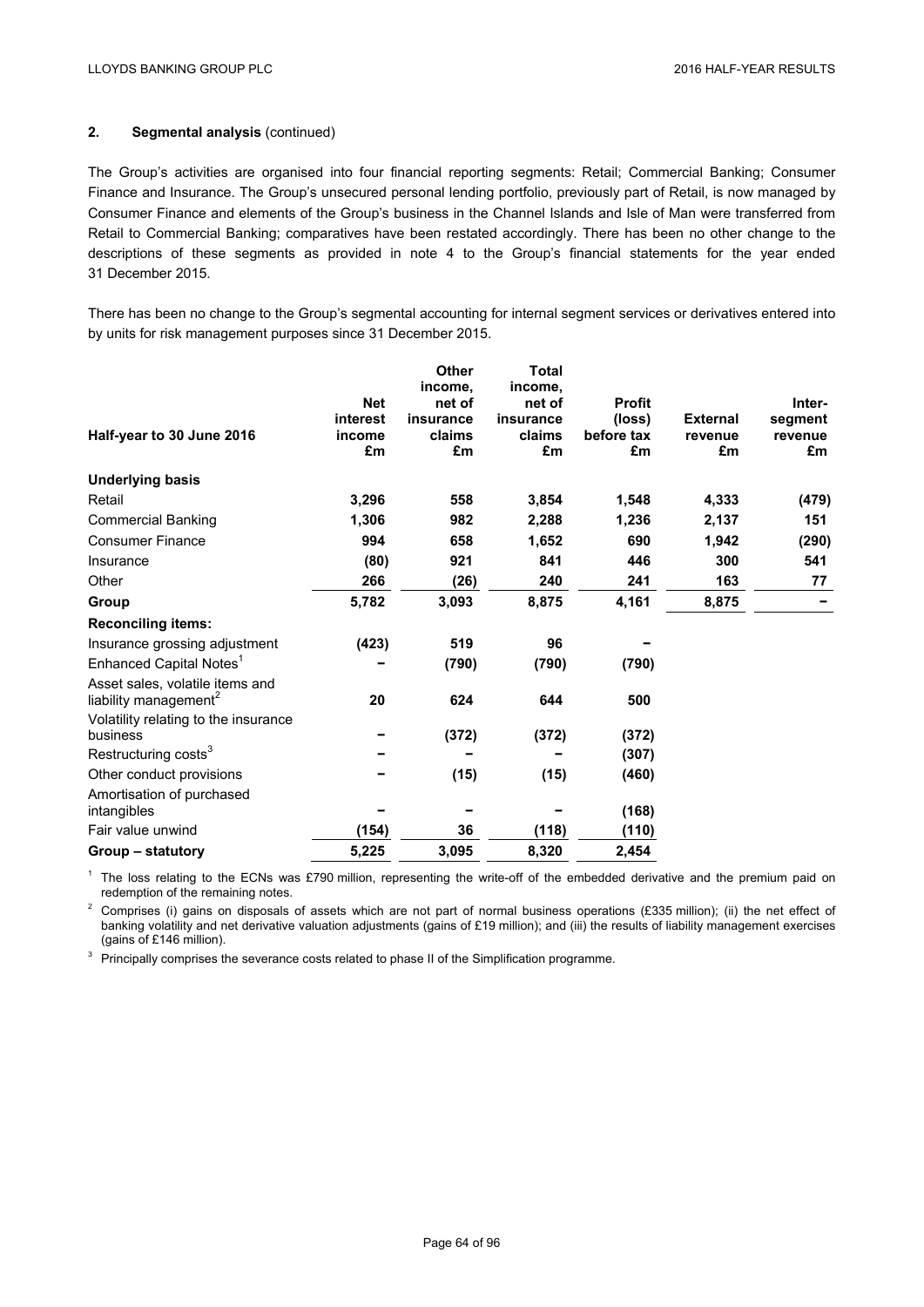# **2. Segmental analysis** (continued)

|                                                                      | <b>Net</b><br>interest | Other<br>income.<br>net of<br>insurance | Total<br>income,<br>net of<br>insurance | Profit<br>(loss) | External      | Inter-<br>segment |
|----------------------------------------------------------------------|------------------------|-----------------------------------------|-----------------------------------------|------------------|---------------|-------------------|
| Half-year to 30 June 2015                                            | income<br>£m           | claims<br>£m                            | claims<br>£m                            | before tax<br>£m | revenue<br>£m | revenue<br>£m     |
| Underlying basis                                                     |                        |                                         |                                         |                  |               |                   |
| $Reta$ <sup>1</sup>                                                  | 3,364                  | 554                                     | 3,918                                   | 1,603            | 4,194         | (276)             |
| Commercial Banking <sup>1</sup>                                      | 1,266                  | 1,027                                   | 2,293                                   | 1,212            | 1,850         | 443               |
| Consumer Finance <sup>1</sup>                                        | 1,005                  | 678                                     | 1,683                                   | 756              | 1,889         | (206)             |
| Insurance                                                            | (73)                   | 1,025                                   | 952                                     | 584              | 1,241         | (289)             |
| Other                                                                | 153                    | (31)                                    | 122                                     | 228              | (206)         | 328               |
| Group                                                                | 5,715                  | 3,253                                   | 8,968                                   | 4,383            | 8,968         |                   |
| Reconciling items:                                                   |                        |                                         |                                         |                  |               |                   |
| Insurance grossing adjustment                                        | (241)                  | 287                                     | 46                                      |                  |               |                   |
| <b>TSB</b> income                                                    | 192                    | 31                                      | 223                                     |                  |               |                   |
| <b>Enhanced Capital Notes</b>                                        |                        | (390)                                   | (390)                                   | (390)            |               |                   |
| Asset sales, volatile items and<br>liability management <sup>2</sup> | 26                     | 6                                       | 32                                      | 35               |               |                   |
| Volatility relating to the insurance                                 |                        |                                         |                                         |                  |               |                   |
| business                                                             |                        | 18                                      | 18                                      | 18               |               |                   |
| Restructuring costs                                                  |                        |                                         |                                         | (32)             |               |                   |
| TSB build and dual-running costs                                     |                        |                                         |                                         | (85)             |               |                   |
| Charge relating to the TSB<br>disposal                               |                        | 5                                       | 5                                       | (660)            |               |                   |
| Payment protection insurance<br>provision                            |                        |                                         |                                         | (1,400)          |               |                   |
| Other conduct provisions                                             |                        |                                         |                                         | (435)            |               |                   |
| Amortisation of purchased<br>intangibles                             |                        |                                         |                                         | (164)            |               |                   |
| Fair value unwind                                                    | (200)                  | 105                                     | (95)                                    | (77)             |               |                   |
| Group – statutory                                                    | 5,492                  | 3,315                                   | 8,807                                   | 1,193            |               |                   |

 $1$  Restated, see page 64.

<sup>2</sup> Comprises (i) losses on disposals of assets which are not part of normal business operations (£52 million); (ii) the net effect of banking volatility and net derivative valuation adjustments (gains of £93 million); and (iii) the results of liability management exercises (losses of £6 million).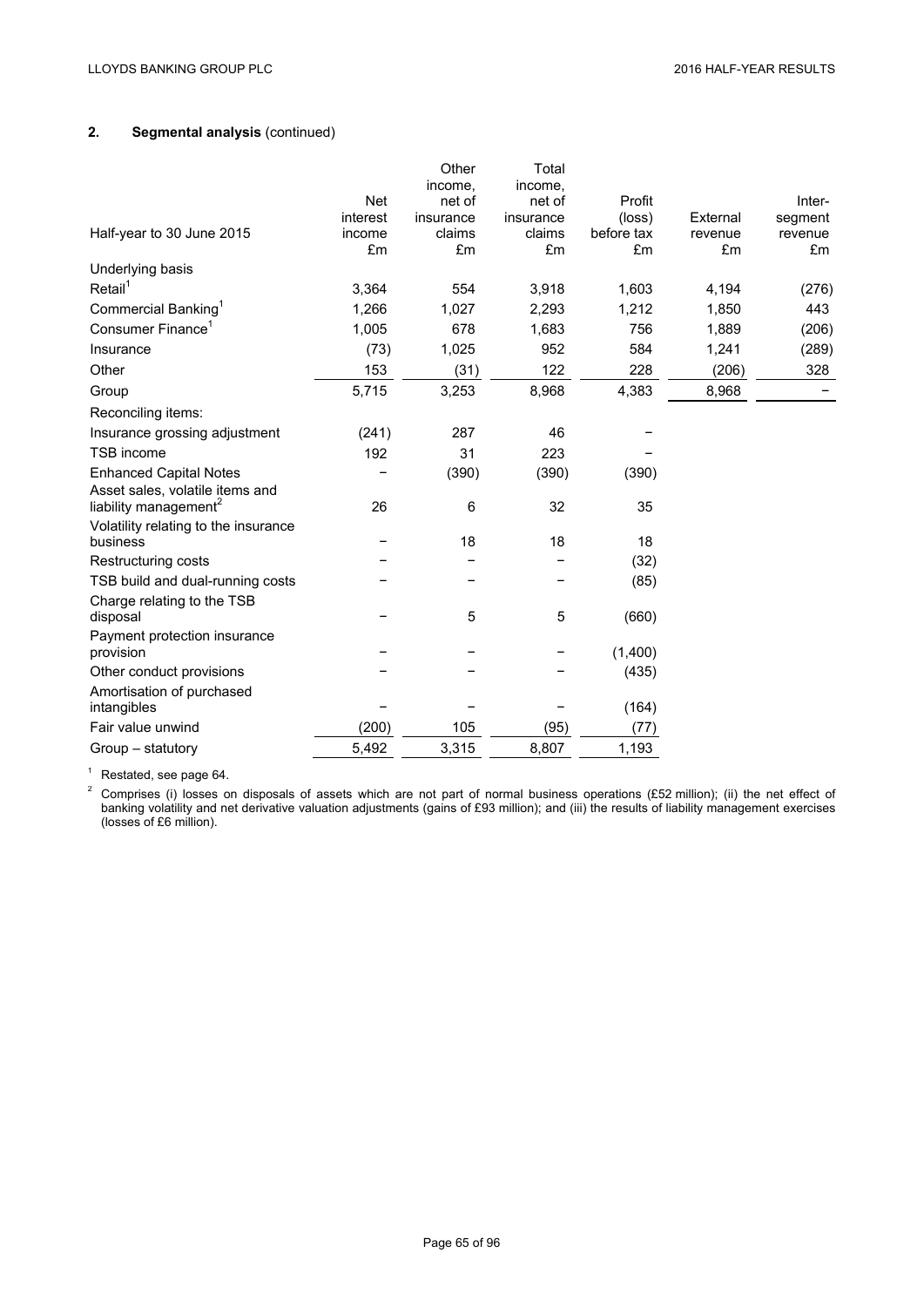# **2. Segmental analysis** (continued)

| Half-year to 31 December 2015                                                                                | <b>Net</b><br>interest<br>income<br>£m | Other<br>income,<br>net of<br>insurance<br>claims<br>£m | Total<br>income,<br>net of<br>insurance<br>claims<br>£m | Profit<br>$(\text{loss})$<br>before tax<br>£m | External<br>revenue<br>£m | Inter-<br>segment<br>revenue<br>£m |
|--------------------------------------------------------------------------------------------------------------|----------------------------------------|---------------------------------------------------------|---------------------------------------------------------|-----------------------------------------------|---------------------------|------------------------------------|
| Underlying basis                                                                                             |                                        |                                                         |                                                         |                                               |                           |                                    |
| Retail <sup>1</sup>                                                                                          | 3,300                                  | 561                                                     | 3,861                                                   | 1,488                                         | 4,351                     | (490)                              |
| Commercial Banking <sup>1</sup>                                                                              | 1,310                                  | 1,045                                                   | 2,355                                                   | 1,266                                         | 1,786                     | 569                                |
| Consumer Finance <sup>1</sup>                                                                                | 949                                    | 681                                                     | 1,630                                                   | 625                                           | 1,883                     | (253)                              |
| Insurance                                                                                                    | (90)                                   | 802                                                     | 712                                                     | 378                                           | 824                       | (112)                              |
| Other                                                                                                        | 298                                    | (187)                                                   | 111                                                     | (28)                                          | (175)                     | 286                                |
| Group                                                                                                        | 5,767                                  | 2,902                                                   | 8,669                                                   | 3,729                                         | 8,669                     |                                    |
| Reconciling items:                                                                                           |                                        |                                                         |                                                         |                                               |                           |                                    |
| Insurance grossing adjustment                                                                                | 203                                    | (161)                                                   | 42                                                      |                                               |                           |                                    |
| <b>Enhanced Capital Notes</b>                                                                                |                                        | 289                                                     | 289                                                     | 289                                           |                           |                                    |
| Asset sales, volatile items and<br>liability management <sup>2</sup><br>Volatility relating to the insurance | $\overline{2}$                         | (113)                                                   | (111)                                                   | (11)                                          |                           |                                    |
| business                                                                                                     |                                        | (123)                                                   | (123)                                                   | (123)                                         |                           |                                    |
| Restructuring costs                                                                                          |                                        |                                                         |                                                         | (138)                                         |                           |                                    |
| Payment protection insurance<br>provision                                                                    |                                        |                                                         |                                                         | (2,600)                                       |                           |                                    |
| Other conduct provisions                                                                                     |                                        |                                                         |                                                         | (402)                                         |                           |                                    |
| Amortisation of purchased<br>intangibles                                                                     |                                        |                                                         |                                                         | (178)                                         |                           |                                    |
| Fair value unwind                                                                                            | (146)                                  | (6)                                                     | (152)                                                   | (115)                                         |                           |                                    |
| Group - statutory                                                                                            | 5,826                                  | 2,788                                                   | 8,614                                                   | 451                                           |                           |                                    |

<sup>1</sup> Restated, see page 64.

<sup>2</sup> Comprises (i) gains on disposals of assets which are not part of normal business operations (£106 million); (ii) the net effect of banking volatility and net derivative valuation adjustments (losses of £95 million); and (iii) the results of liability management exercises (losses of £22 million).

|                                 | Segment external<br>assets |         | <b>Segment customer</b><br>deposits |         | Segment external<br>liabilities |         |
|---------------------------------|----------------------------|---------|-------------------------------------|---------|---------------------------------|---------|
|                                 | At                         | At      | At                                  | At      | At                              | At      |
|                                 | 30 June                    | 31 Dec  | 30 June                             | 31 Dec  | 30 June                         | 31 Dec  |
|                                 | 2016                       | 2015    | 2016                                | 2015    | 2016                            | 2015    |
|                                 | £m                         | £m      | £m                                  | £m      | £m                              | £m      |
| Retail <sup>1</sup>             | 302,851                    | 307,887 | 271,293                             | 273,719 | 276,001                         | 278,933 |
| Commercial Banking <sup>1</sup> | 201,259                    | 178,838 | 141,426                             | 131,998 | 249,367                         | 226,106 |
| Consumer Finance <sup>1</sup>   | 39,176                     | 36,501  | 9,086                               | 11,082  | 13,964                          | 15,462  |
| Insurance                       | 147,718                    | 143,217 |                                     |         | 141,318                         | 137,233 |
| Other                           | 157,228                    | 140,245 | 1,474                               | 1,527   | 118,644                         | 101,974 |
| <b>Total Group</b>              | 848,232                    | 806,688 | 423,279                             | 418,326 | 799,294                         | 759,708 |

 $1$  Restated, see page 64.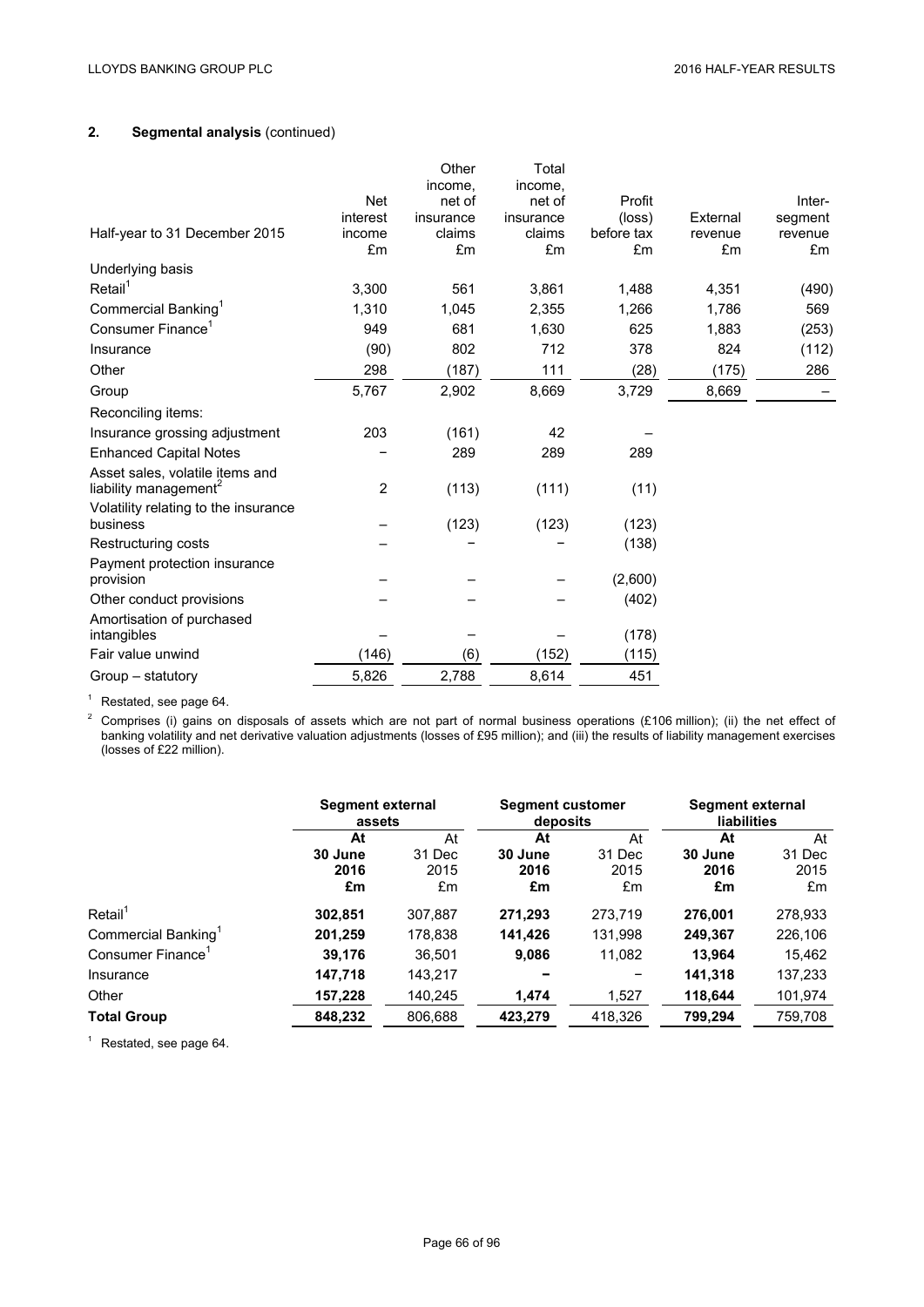# **3. Operating expenses**

|                                                           | Half-year to<br>30 June<br>2016<br>£m | Half-year to<br>30 June<br>2015<br>£m | Half-year to<br>31 Dec<br>2015<br>£m |
|-----------------------------------------------------------|---------------------------------------|---------------------------------------|--------------------------------------|
| <b>Administrative expenses</b>                            |                                       |                                       |                                      |
| Staff costs:                                              |                                       |                                       |                                      |
| Salaries and social security costs                        | 1,782                                 | 1,859                                 | 1,707                                |
| Pensions and other post-retirement benefit schemes        | 268                                   | 278                                   | 270                                  |
| Restructuring and other staff costs                       | 412                                   | 273                                   | 290                                  |
|                                                           | 2,462                                 | 2,410                                 | 2,267                                |
| Premises and equipment                                    | 353                                   | 360                                   | 355                                  |
| Other expenses:                                           |                                       |                                       |                                      |
| Communications and data processing                        | 403                                   | 436                                   | 457                                  |
| UK bank levy                                              |                                       |                                       | 270                                  |
| TSB disposal                                              |                                       | 665                                   |                                      |
| Other                                                     | 675                                   | 740                                   | 478                                  |
|                                                           | 1,078                                 | 1,841                                 | 1,205                                |
|                                                           | 3,893                                 | 4,611                                 | 3,827                                |
| Depreciation and amortisation                             | 1,166                                 | 1,007                                 | 1,105                                |
| Total operating expenses, excluding regulatory provisions | 5,059                                 | 5,618                                 | 4,932                                |
| Regulatory provisions:                                    |                                       |                                       |                                      |
| Payment protection insurance provision (note 13)          |                                       | 1,400                                 | 2,600                                |
| Other regulatory provisions <sup>1</sup> (note 13)        | 445                                   | 435                                   | 402                                  |
|                                                           | 445                                   | 1,835                                 | 3,002                                |
| <b>Total operating expenses</b>                           | 5,504                                 | 7,453                                 | 7,934                                |

<sup>1</sup> In addition, regulatory provisions of £15 million (half-year to 30 June 2015: £nil; half-year to 31 December 2015: £nil) have been charged against income.

# **4. Impairment**

|                                                      | Half-year to<br>30 June | Half-year to<br>30 June | Half-year to<br>31 Dec |
|------------------------------------------------------|-------------------------|-------------------------|------------------------|
|                                                      | 2016                    | 2015                    | 2015                   |
|                                                      | £m                      | £m                      | £m                     |
| Impairment losses on loans and receivables:          |                         |                         |                        |
| Loans and advances to customers                      | 229                     | 181                     | 262                    |
| Debt securities classified as loans and receivables  |                         | (2)                     |                        |
| Impairment losses on loans and receivables (note 10) | 229                     | 179                     | 262                    |
| Impairment of available-for-sale financial assets    | 146                     |                         | 4                      |
| Other credit risk provisions                         | (13)                    | (18)                    | (37)                   |
| Total impairment charged to the income statement     | 362                     | 161                     | 229                    |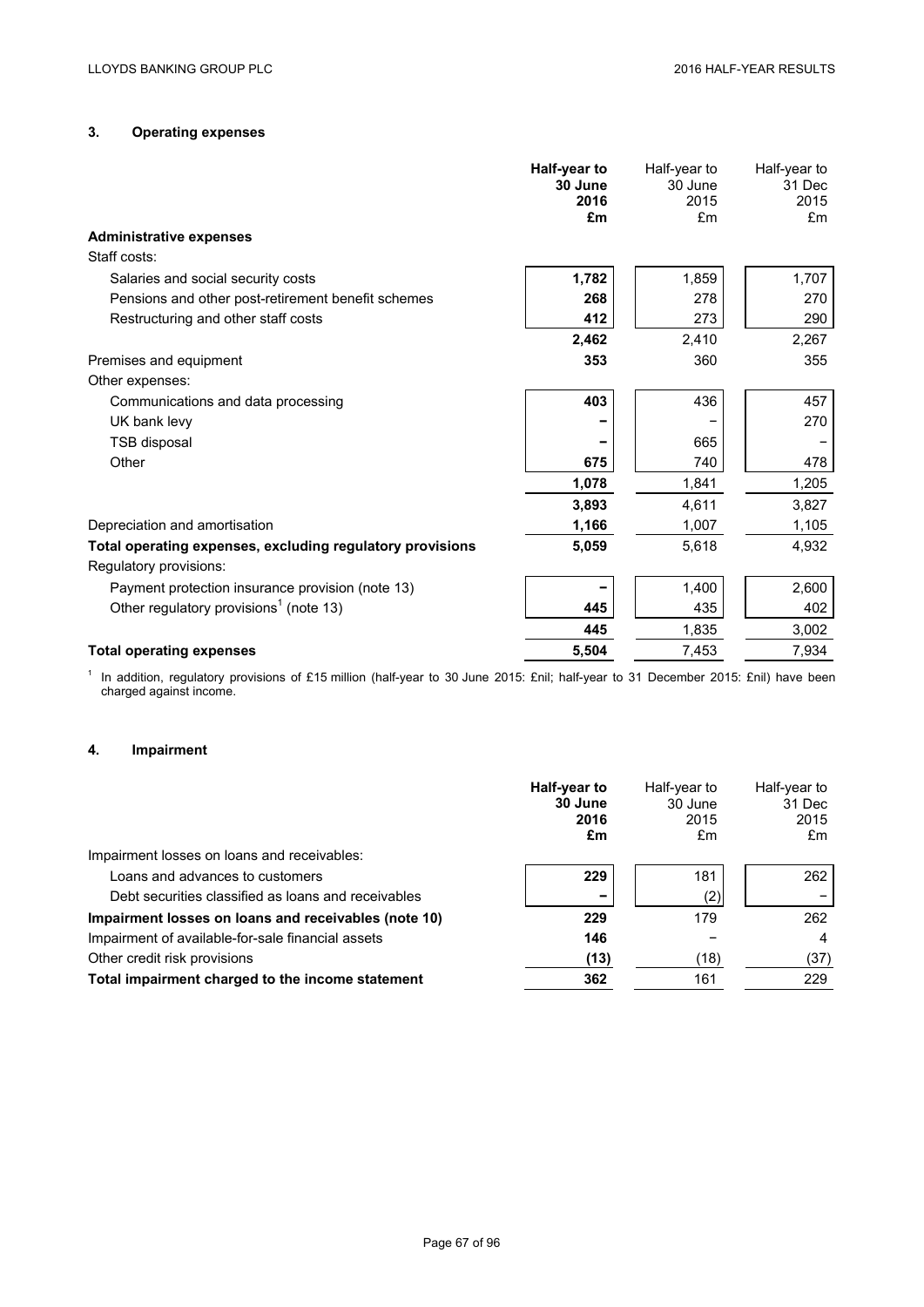# **5. Taxation**

A reconciliation of the tax charge that would result from applying the standard UK corporation tax rate to the profit before tax, to the actual tax charge, is given below:

|                                                                                                                         | Half-year to<br>30 June<br>2016<br>£m | Half-year to<br>30 June<br>2015<br>£m | Half-year to<br>31 Dec<br>2015<br>£m |
|-------------------------------------------------------------------------------------------------------------------------|---------------------------------------|---------------------------------------|--------------------------------------|
| Profit before tax                                                                                                       | 2,454                                 | 1,193                                 | 451                                  |
| Tax charge thereon at UK corporation tax rate of 20 per cent<br>(2015: 20.25 per cent)<br>Factors affecting tax charge: | (491)                                 | (242)                                 | (91)                                 |
| Impact of bank surcharge                                                                                                | (59)                                  |                                       |                                      |
| Differences in UK tax rates                                                                                             | (3)                                   | 7                                     | (34)                                 |
| Disallowed items                                                                                                        | (122)                                 | (99)                                  | (531)                                |
| Non-taxable items                                                                                                       | 47                                    | 46                                    | 116                                  |
| Overseas tax rate differences                                                                                           | (6)                                   | (8)                                   | 4                                    |
| Gains exempted or covered by capital losses                                                                             | 8                                     | 47                                    | 20                                   |
| Policyholder tax                                                                                                        | (34)                                  | (39)                                  | 42                                   |
| Tax losses not previously recognised                                                                                    | 49                                    |                                       | 42                                   |
| Adjustments in respect of previous years                                                                                | 10                                    | 21                                    | 12 <sup>°</sup>                      |
| Effect of results of joint ventures and associates                                                                      |                                       |                                       | (1)                                  |
| Other items                                                                                                             | 4                                     | (1)                                   |                                      |
| Tax charge                                                                                                              | (597)                                 | (268)                                 | (420)                                |

In accordance with IAS 34, the Group's income tax expense for the half-year to 30 June 2016 is based on the best estimate of the weighted-average annual income tax rate expected for the full financial year. The tax effects of one-off items are not included in the weighted-average annual income tax rate, but are recognised in the relevant period.

The Finance (No. 2) Act 2015 introduced an additional surcharge of 8 per cent on banking profits from 1 January 2016.

On 16 March 2016, the Government announced a reduction in the corporation tax rate applicable from 1 April 2020 to 17 per cent and a further restriction to the amount of banks' profits that can be offset by carried forward losses for the purposes of calculating corporation tax liabilities from 50 per cent to 25 per cent. The proposed reduction in the rate of corporation tax and the further bank loss relief restriction are expected to be enacted, and accounted for, in the second half of 2016.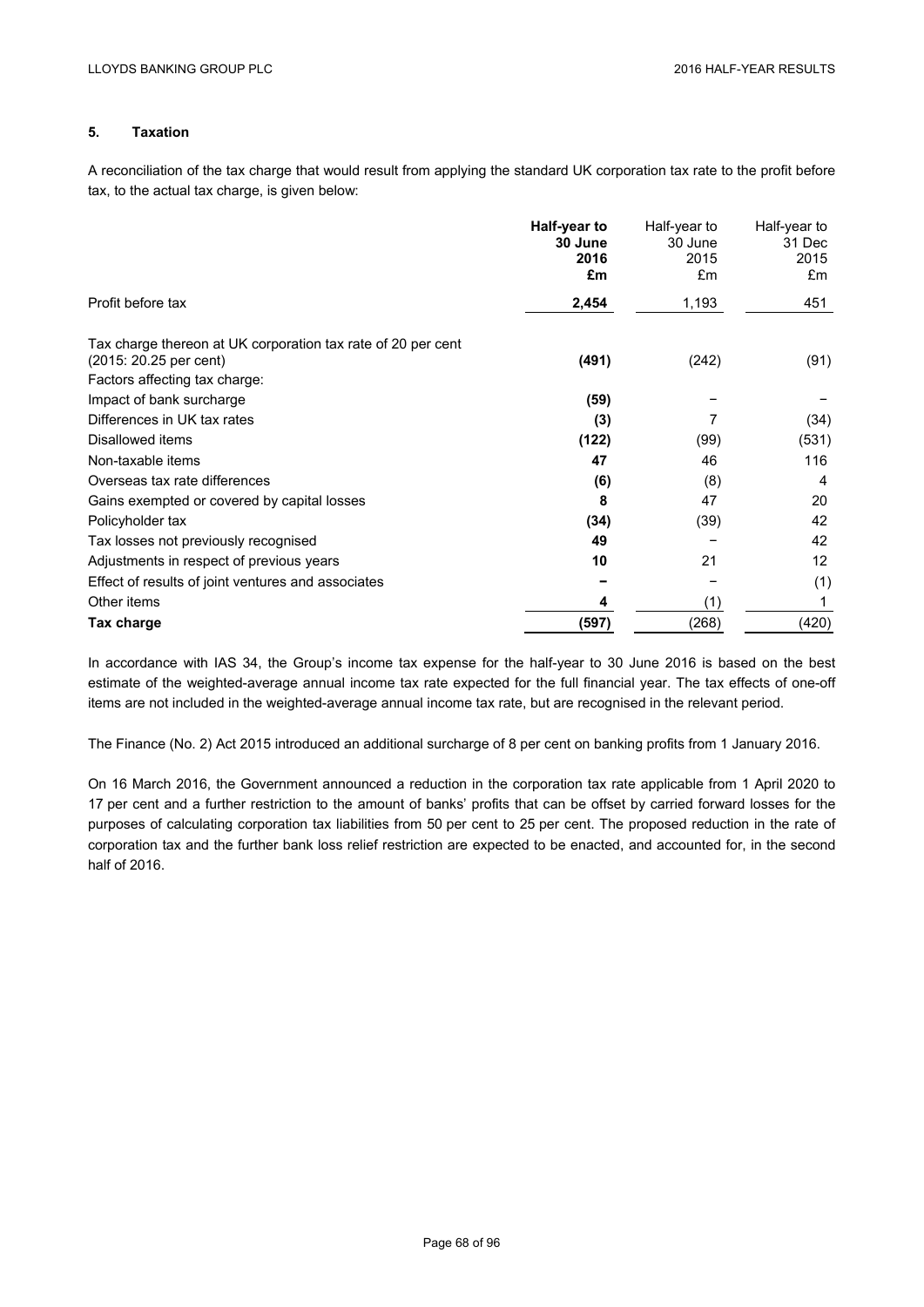# **6. Earnings per share**

|                                                                  | Half-year to<br>30 June<br>2016<br>£m      | Half-year to<br>30 June<br>2015<br>£m             | Half-year to<br>31 Dec<br>2015<br>£m      |
|------------------------------------------------------------------|--------------------------------------------|---------------------------------------------------|-------------------------------------------|
| Profit attributable to ordinary shareholders – basic and diluted | 1,590                                      | 677                                               | (211)                                     |
| Tax credit on distributions to other equity holders              | 41                                         | 40                                                | 40                                        |
|                                                                  | 1,631                                      | 717<br>Half-year to<br>30 June<br>2015<br>million | (171)                                     |
|                                                                  | Half-year to<br>30 June<br>2016<br>million |                                                   | Half-year to<br>31 Dec<br>2015<br>million |

| Weighted average number of ordinary shares in issue – basic<br>Adjustment for share options and awards<br>Weighted average number of ordinary shares in issue - diluted | 71.175<br>882<br>72.057 | 71.349<br>1.114<br>72.463 | 71.196<br>1,023<br>72.219 |
|-------------------------------------------------------------------------------------------------------------------------------------------------------------------------|-------------------------|---------------------------|---------------------------|
| Basic earnings per share                                                                                                                                                | 2.3 <sub>p</sub>        | 1.0 <sub>D</sub>          | $(0.2)$ p                 |
| Diluted earnings per share                                                                                                                                              | 2.3 <sub>p</sub>        | 1.0 <sub>p</sub>          | $(0.2)$ p                 |

# **7. Trading and other financial assets at fair value through profit or loss**

|                                                                               | At      | At      |
|-------------------------------------------------------------------------------|---------|---------|
|                                                                               | 30 June | 31 Dec  |
|                                                                               | 2016    | 2015    |
|                                                                               | £m      | £m      |
| Trading assets                                                                | 45,032  | 42,661  |
| Other financial assets at fair value through profit or loss:                  |         |         |
| Treasury and other bills                                                      | 64      | 74      |
| Debt securities                                                               | 39,101  | 37,330  |
| Equity shares                                                                 | 61,980  | 60,471  |
|                                                                               | 101,145 | 97,875  |
| Total trading and other financial assets at fair value through profit or loss | 146,177 | 140,536 |

Included in the above is £95,168 million (31 December 2015: £90,492 million) of assets relating to the insurance businesses.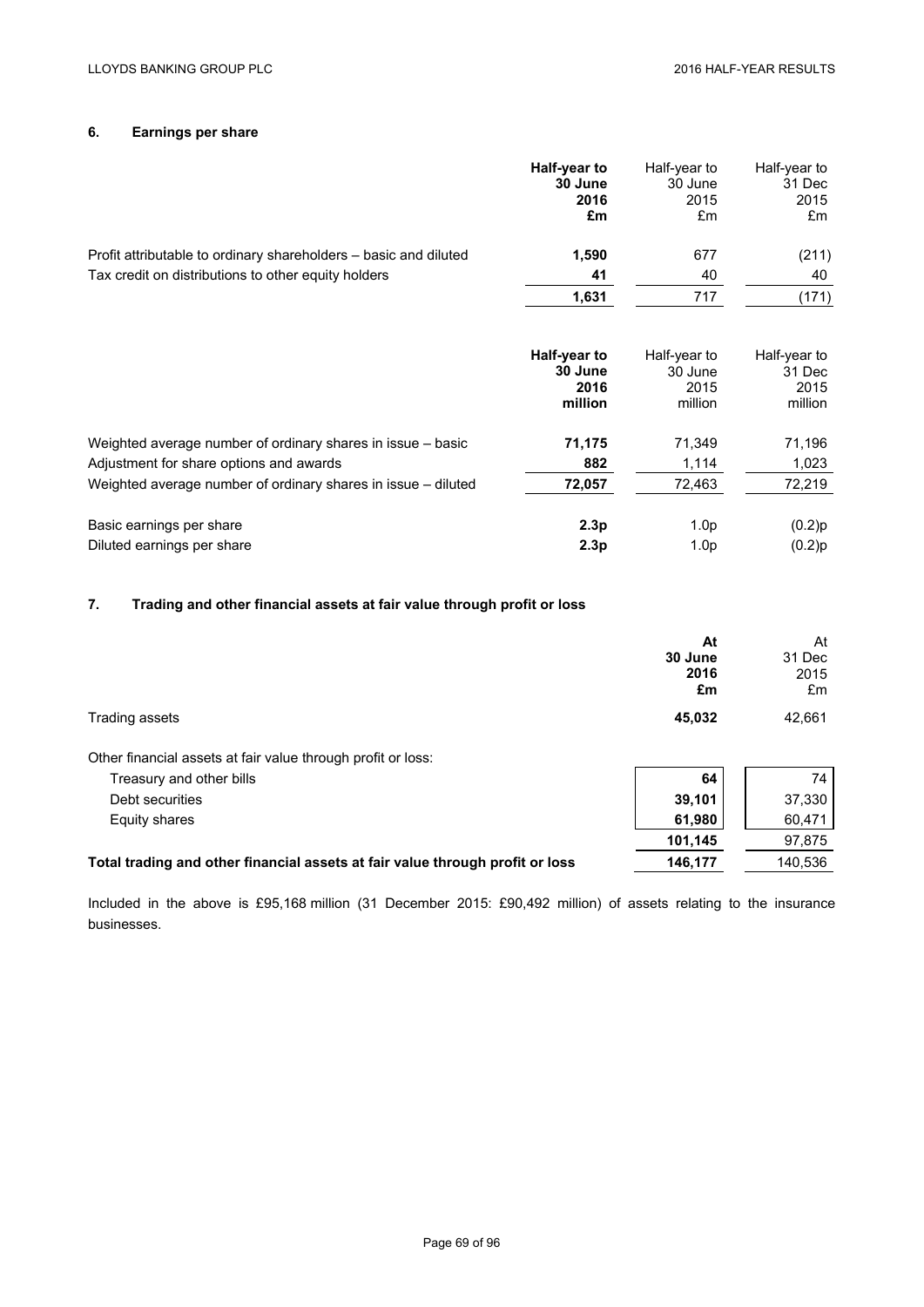# **8. Derivative financial instruments**

|                                                | 30 June 2016                         |                                           | 31 December 2015              |                                    |
|------------------------------------------------|--------------------------------------|-------------------------------------------|-------------------------------|------------------------------------|
|                                                | <b>Fair value</b><br>of assets<br>£m | <b>Fair value</b><br>of liabilities<br>£m | Fair value<br>of assets<br>£m | Fair value<br>of liabilities<br>£m |
| Hedging                                        |                                      |                                           |                               |                                    |
| Derivatives designated as fair value hedges    | 2,103                                | 956                                       | 1,624                         | 831                                |
| Derivatives designated as cash flow hedges     | 1,743                                | 2,093                                     | 1,062                         | 1,606                              |
|                                                | 3,846                                | 3,049                                     | 2,686                         | 2,437                              |
| <b>Trading and other</b>                       |                                      |                                           |                               |                                    |
| Exchange rate contracts                        | 13,525                               | 9,458                                     | 7,188                         | 6,081                              |
| Interest rate contracts                        | 28,517                               | 27,367                                    | 17,458                        | 16,231                             |
| Credit derivatives                             | 456                                  | 1,587                                     | 295                           | 407                                |
| Embedded equity conversion feature             |                                      |                                           | 545                           |                                    |
| Equity and other contracts                     | 979                                  | 915                                       | 1,295                         | 1,145                              |
|                                                | 43,477                               | 39,327                                    | 26,781                        | 23,864                             |
| Total recognised derivative assets/liabilities | 47,323                               | 42,376                                    | 29,467                        | 26,301                             |

# **9. Loans and advances to customers**

|                                                                              | At<br>30 June<br>2016<br>£m | At<br>31 Dec<br>2015<br>£m |
|------------------------------------------------------------------------------|-----------------------------|----------------------------|
| Agriculture, forestry and fishing                                            | 7,047                       | 6,924                      |
| Energy and water supply                                                      | 3,129                       | 3,247                      |
| Manufacturing                                                                | 6,394                       | 5,953                      |
| Construction                                                                 | 5,736                       | 4,952                      |
| Transport, distribution and hotels                                           | 13,272                      | 13,526                     |
| Postal and communications                                                    | 2,581                       | 2,563                      |
| Property companies                                                           | 32,213                      | 32,228                     |
| Financial, business and other services<br>Personal:                          | 41,959                      | 43,072                     |
| Mortgages                                                                    | 309,338                     | 312,877                    |
| Other                                                                        | 20,443                      | 20,579                     |
| Lease financing                                                              | 2,792                       | 2,751                      |
| Hire purchase                                                                | 10,862                      | 9,536                      |
|                                                                              | 455,766                     | 458,208                    |
| Allowance for impairment losses on loans and advances to customers (note 10) | (2,733)                     | (3,033)                    |
| Total loans and advances to customers                                        | 453,033                     | 455,175                    |

Loans and advances to customers include advances securitised under the Group's securitisation and covered bond programmes.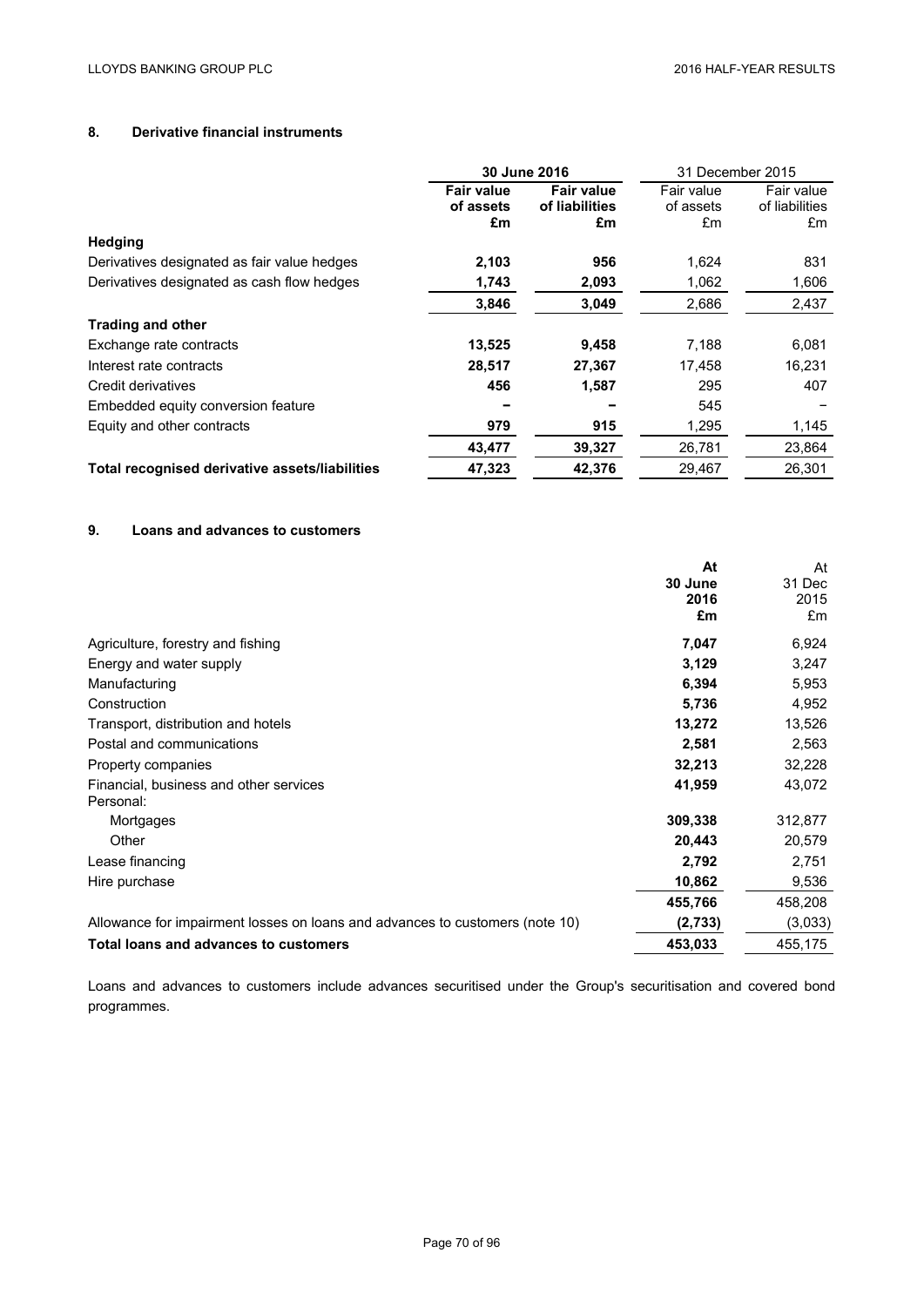# **10. Allowance for impairment losses on loans and receivables**

|                                                      | Half-year to<br>30 June<br>2016 | Half-year to<br>30 June<br>2015 | Half-year to<br>31 Dec<br>2015 |
|------------------------------------------------------|---------------------------------|---------------------------------|--------------------------------|
|                                                      | £m                              | £m                              | £m                             |
| Opening balance                                      | 3,130                           | 6,540                           | 5,477                          |
| Exchange and other adjustments                       | 19                              | (300)                           | 54                             |
| Adjustment on disposal of businesses                 |                                 | (82)                            |                                |
| Advances written off                                 | (1,037)                         | (1,323)                         | (3, 333)                       |
| Recoveries of advances written off in previous years | 509                             | 491                             | 698                            |
| Unwinding of discount                                | (19)                            | (28)                            | (28)                           |
| Charge to the income statement (note 4)              | 229                             | 179                             | 262                            |
| Balance at end of period                             | 2,831                           | 5,477                           | 3,130                          |
| In respect of:                                       |                                 |                                 |                                |
| Loans and advances to customers (note 9)             | 2,733                           | 5,350                           | 3,033                          |
| Debt securities                                      | 98                              | 127                             | 97                             |
| <b>Balance at end of period</b>                      | 2,831                           | 5,477                           | 3,130                          |

# **11. Debt securities in issue**

|                          |                                                     | 30 June 2016                  |             | 31 December 2015                                    |                               |             |
|--------------------------|-----------------------------------------------------|-------------------------------|-------------|-----------------------------------------------------|-------------------------------|-------------|
|                          | At fair value<br>through<br>profit or<br>loss<br>£m | At<br>amortised<br>cost<br>£m | Total<br>£m | At fair value<br>through<br>profit or<br>loss<br>£m | At<br>amortised<br>cost<br>£m | Total<br>£m |
| Medium-term notes issued | 9,443                                               | 31,074                        | 40,517      | 7,878                                               | 29,329                        | 37,207      |
| Covered bonds            |                                                     | 31,873                        | 31,873      |                                                     | 27,200                        | 27,200      |
| Certificates of deposit  |                                                     | 11,592                        | 11,592      | -                                                   | 11,101                        | 11,101      |
| Securitisation notes     |                                                     | 7,091                         | 7,091       |                                                     | 7,763                         | 7,763       |
| Commercial paper         |                                                     | 7,128                         | 7,128       |                                                     | 6,663                         | 6,663       |
|                          | 9,443                                               | 88,758                        | 98,201      | 7,878                                               | 82,056                        | 89,934      |

The notes issued by the Group's securitisation and covered bond programmes are held by external parties and by subsidiaries of the Group.

## *Securitisation programmes*

At 30 June 2016, external parties held £7,091 million (31 December 2015: £7,763 million) and the Group's subsidiaries held £27,804 million (31 December 2015: £29,303 million) of total securitisation notes in issue of £34,895 million (31 December 2015: £37,066 million). The notes are secured on loans and advances to customers and debt securities classified as loans and receivables amounting to £56,336 million (31 December 2015: £58,090 million), the majority of which have been sold by subsidiary companies to bankruptcy remote structured entities. The structured entities are consolidated fully and all of these loans are retained on the Group's balance sheet.

## *Covered bond programmes*

At 30 June 2016, external parties held £31,873 million (31 December 2015: £27,200 million) and the Group's subsidiaries held £3,601 million (31 December 2015: £4,197 million) of total covered bonds in issue of £35,474 million (31 December 2015: £31,397 million). The bonds are secured on certain loans and advances to customers that have been assigned to bankruptcy remote limited liability partnerships. These loans are retained on the Group's balance sheet.

Cash deposits of £8,783 million (31 December 2015: £8,383 million) which support the debt securities issued by the structured entities, the term advances related to covered bonds and other legal obligations are held by the Group.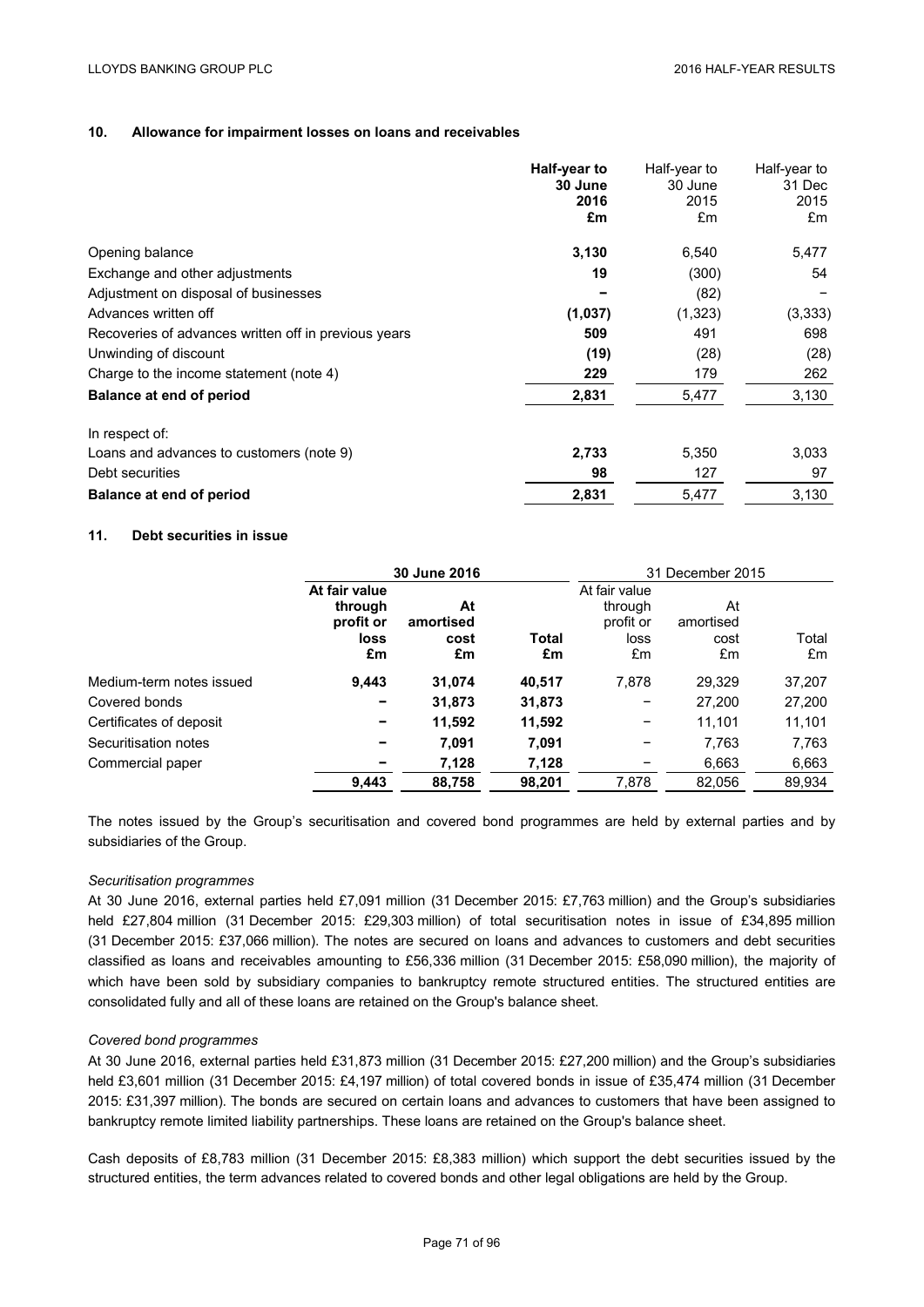# **12. Post-retirement defined benefit schemes**

The Group's post-retirement defined benefit scheme obligations are comprised as follows:

|                                       | At        | At       |
|---------------------------------------|-----------|----------|
|                                       | 30 June   | 31 Dec   |
|                                       | 2016      | 2015     |
|                                       | £m        | £m       |
| Defined benefit pension schemes:      |           |          |
| - Fair value of scheme assets         | 43,752    | 37,639   |
| - Present value of funded obligations | (43, 117) | (36,903) |
| Net pension scheme asset              | 635       | 736      |
| Other post-retirement schemes         | (205)     | (200)    |
| Net retirement benefit asset          | 430       | 536      |
| Recognised on the balance sheet as:   |           |          |
| Retirement benefit assets             | 1,022     | 901      |
| Retirement benefit obligations        | (592)     | (365)    |
| Net retirement benefit asset          | 430       | 536      |

The movement in the Group's net post-retirement defined benefit scheme asset during the period was as follows:

| At 1 January 2016              | 536   |
|--------------------------------|-------|
| Exchange and other adjustments |       |
| Income statement charge        | (136) |
| Employer contributions         | 297   |
| Remeasurement                  | (267) |
| At 30 June 2016                | 430   |

The charge to the income statement in respect of pensions and other post-retirement benefit schemes is comprised as follows:

| 31 Dec |
|--------|
| 2015   |
| £m     |
| 161    |
| 109    |
| 270    |
|        |

The principal assumptions used in the valuations of the defined benefit pension scheme were as follows:

|                                                           | At<br>30 June<br>2016<br>% | At<br>31 Dec<br>2015<br>$\%$ |
|-----------------------------------------------------------|----------------------------|------------------------------|
| Discount rate<br>Rate of inflation:                       | 2.80                       | 3.87                         |
| <b>Retail Prices Index</b>                                | 2.73                       | 2.99                         |
| <b>Consumer Price Index</b>                               | 1.73                       | 1.99                         |
| Rate of salary increases                                  | 0.00                       | 0.00                         |
| Weighted-average rate of increase for pensions in payment | 2.44                       | 2.58                         |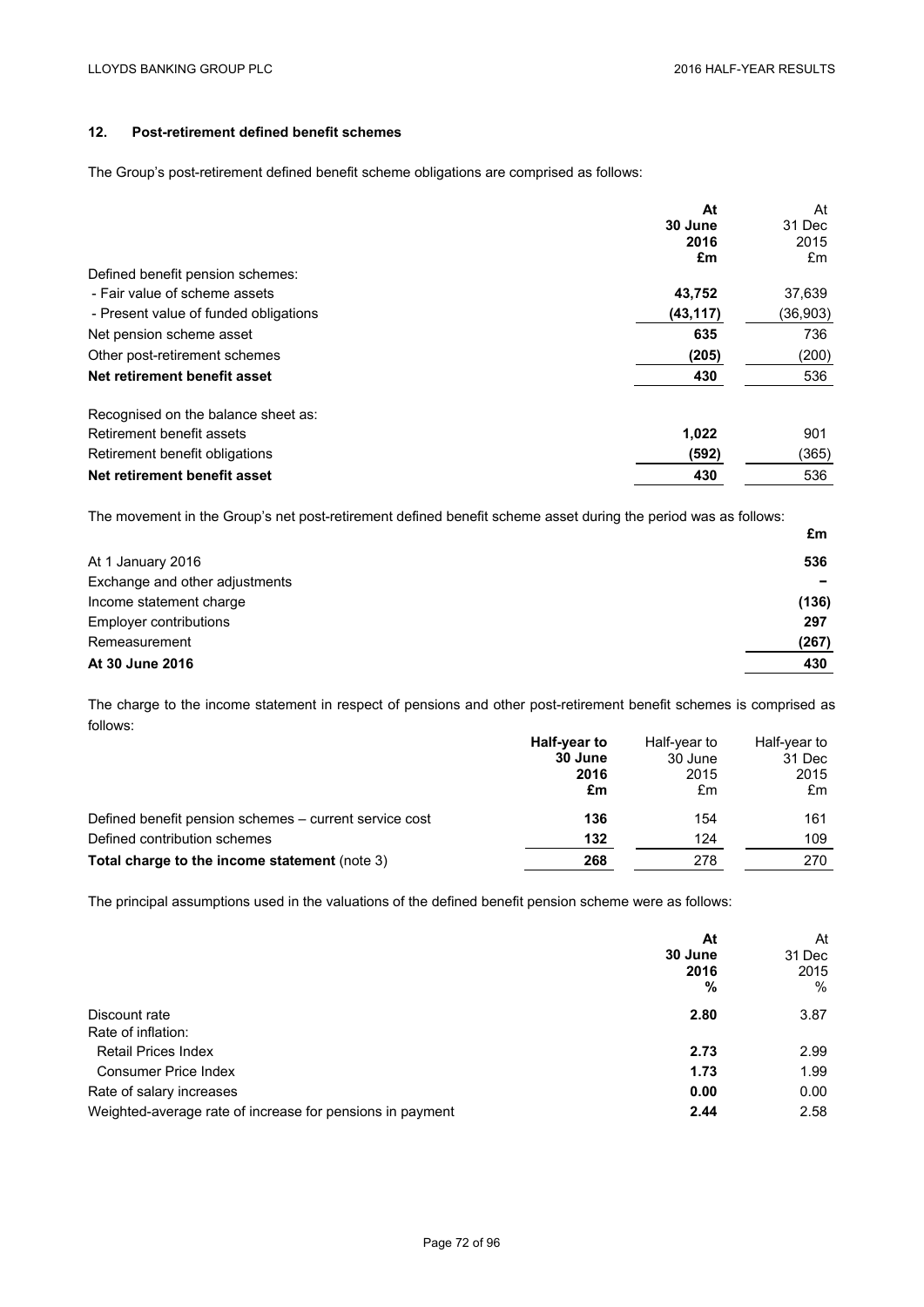# **13. Provisions for liabilities and charges**

## *Payment protection insurance*

The Group has made provisions totalling £16,025 million since 2011 against the costs of paying redress to customers in respect of past sales of PPI policies, including the related administrative expenses.

No additional charge has been made in the first half of 2016.

As at 30 June 2016, £1,950 million or 12 per cent of the total provision remained unutilised relating predominantly to reactive complaints and associated administration costs.

Total cash payments were £1,508 million in the first half of 2016 which included remediation. The re-review of previously handled cases is now complete.

On 26 November 2015, the Financial Conduct Authority (FCA) published a consultation paper (CP15/39: Rules and guidance on payment protection insurance complaints) proposing (i) the introduction of a deadline by which consumers would need to make their PPI complaints including an FCA led communications campaign, and (ii) rules and guidance about how firms should handle PPI complaints in light of the Supreme Court's decision in *Plevin v Paragon Personal Finance Limited* [2014] UKSC 61 *(Plevin)*. The Group awaits the FCA's final decision and should the time bar be longer than the proposed two years or the FCA's final decision be significantly delayed, then the Group may need to reassess its provision.

In 2015, the Group increased the total expected reactive complaints to 4.7 million (including complaints falling under the *Plevin* rules and guidance) in light of the FCA proposals, equivalent to approximately 10,000 complaints per week through to a time bar of mid-2018. There is no change in the total expected reactive complaints, with approximately 1.1 million still to be received.

The volume of complaints during the first half of 2016 was marginally lower than the prior year, at around 8,500 per week; this is broadly in line with the Group's expectations.

Monthly complaint trends could vary significantly, given they are likely to be impacted by a number of factors including seasonality, the potential impact of the FCA's proposed communication campaign as well as changes in the regulation of Claims Management Companies (CMCs).

The provision includes an estimate to cover redress that would be payable under the FCA's proposed new rules and guidance in light of *Plevin*.

| Quarter             | <b>Average monthly</b><br>reactive<br>(including Plevin)<br>complaint volume* | <b>Quarter-on-quarter</b><br>% | Year-on-year<br>% |
|---------------------|-------------------------------------------------------------------------------|--------------------------------|-------------------|
| Q1 2014             | 42,259                                                                        | 13%                            | (31%)             |
| Q2 2014             | 39,426                                                                        | (7%)                           | (27%)             |
| Q3 2014             | 40,624                                                                        | 3%                             | (18%)             |
| Q4 2014             | 35,910                                                                        | (12%)                          | (4%)              |
| Q1 2015             | 37,791                                                                        | 5%                             | $(11\%)$          |
| Q2 2015             | 36,957                                                                        | (2%)                           | (6%)              |
| Q3 2015             | 37,586                                                                        | 2%                             | (7%)              |
| Q4 2015             | 33,998                                                                        | $(10\%)$                       | (5%)              |
| Q1 2016             | 37,293                                                                        | 10%                            | (1%)              |
| Q <sub>2</sub> 2016 | 37,222                                                                        | $(0\%)$                        | $1\%$             |

\*Net complaints – i.e. exclude claims where no PPI policy was held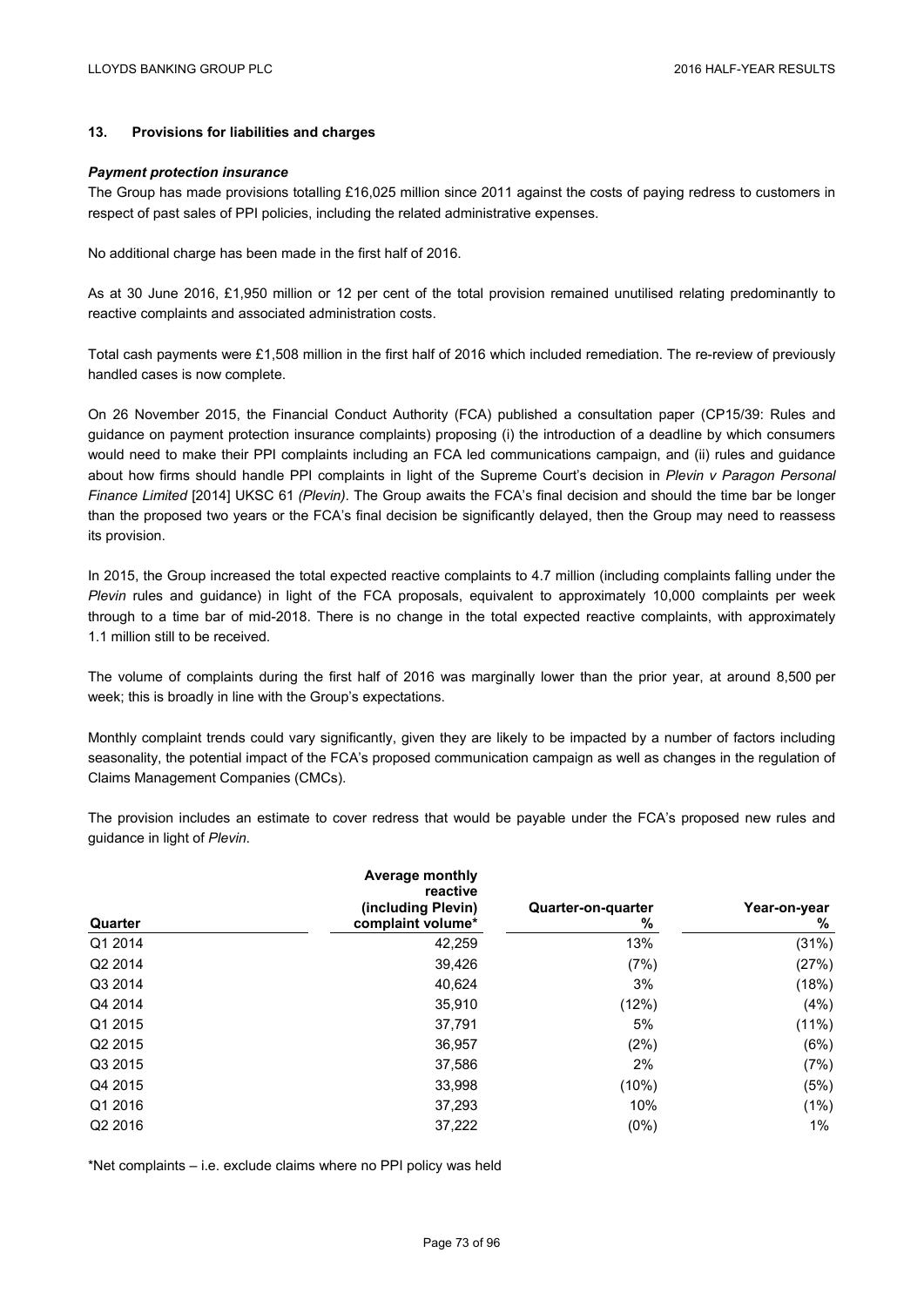# **13. Provisions for liabilities and charges** (continued)

#### **Sensitivities**

The Group estimates that it has sold approximately 16 million policies since 2000. These include policies that were not mis-sold. Since the commencement of the PPI redress programme in 2011 the Group estimates that it has contacted, settled or provided for 49 per cent of the policies sold since 2000, covering both customer-initiated complaints and actual and PBR mailings undertaken by the Group.

The total amount provided for PPI represents the Group's best estimate of the likely future cost. However a number of risks and uncertainties remain in particular with respect to future volumes. The cost could differ materially from the Group's estimates and the assumptions underpinning them, and could result in a further provision being required. There is significant uncertainty around the impact of the proposed FCA media campaign, CMC and customer activity and the deadline for PPI complaints may be later than originally expected.

Key metrics and sensitivities are highlighted in the table below:

| Sensitivities <sup>1</sup>                              | To date<br>unless noted | Future | Sensitivity     |
|---------------------------------------------------------|-------------------------|--------|-----------------|
|                                                         |                         |        |                 |
| Customer initiated complaints since origination $(m)^2$ | 3.6                     | 1.1    | $0.1 = £180m$   |
| Average uphold rate per policy $3$                      | 74%                     | 89%    | $1\% = f35m$    |
| Average redress per upheld policy4                      | £1.700                  | £1.250 | £100 = £145m    |
| Administrative expenses (£m)                            | 3.005                   | 450    | 1 case = $£400$ |

 $1$  All sensitivities exclude claims where no PPI policy was held.

<sup>2</sup> Sensitivity includes complaint handling costs. Future volume includes complaints falling into the *Plevin* rules and guidance. As a result, the sensitivity per 100,000 complaints includes cases where the average redress would be lower than historical trends.

The percentage of complaints where the Group finds in favour of the customer excluding PBR. The 74 per cent uphold rate per policy is based on the six months to 30 June 2016. Future uphold rate and sensitivities are influenced by a proportion of complaints falling under the *Plevin* rules and guidance which would otherwise be defended. As a result, the future uphold rate is higher than historical trends.

The amount that is paid in redress in relation to a policy found to have been mis-sold, comprising, where applicable, the refund of premium, compound interest charged and interest at 8 per cent per annum. Actuals are based on the six months to 30 June 2016. Future average redress is influenced by expected compensation payments for complaints falling under the *Plevin* rules and guidance, which have lower average redress than non *Plevin* cases.

## *Other regulatory provisions*

#### *Customer claims in relation to insurance branch business in Germany*

The Group continues to receive claims in Germany from customers relating to policies issued by Clerical Medical Investment Group Limited (subsequently renamed Scottish Widows Limited). The Group recognised provisions totalling £545 million during the period to 31 December 2015.

The German industry-wide issue regarding notification of contractual 'cooling off' periods has continued to lead to an increasing number of claims in 2016. Accordingly a provision increase of £50 million was recognised in the half-year to 30 June 2016 giving a total provision of £595 million; the remaining unutilised provision as at 30 June 2016 is £143 million (31 December 2015: £124 million).

The validity of the claims facing the Group depends upon the facts and circumstances in respect of each claim. As a result the ultimate financial effect, which could be significantly different from the current provision, will be known only once all relevant claims have been resolved.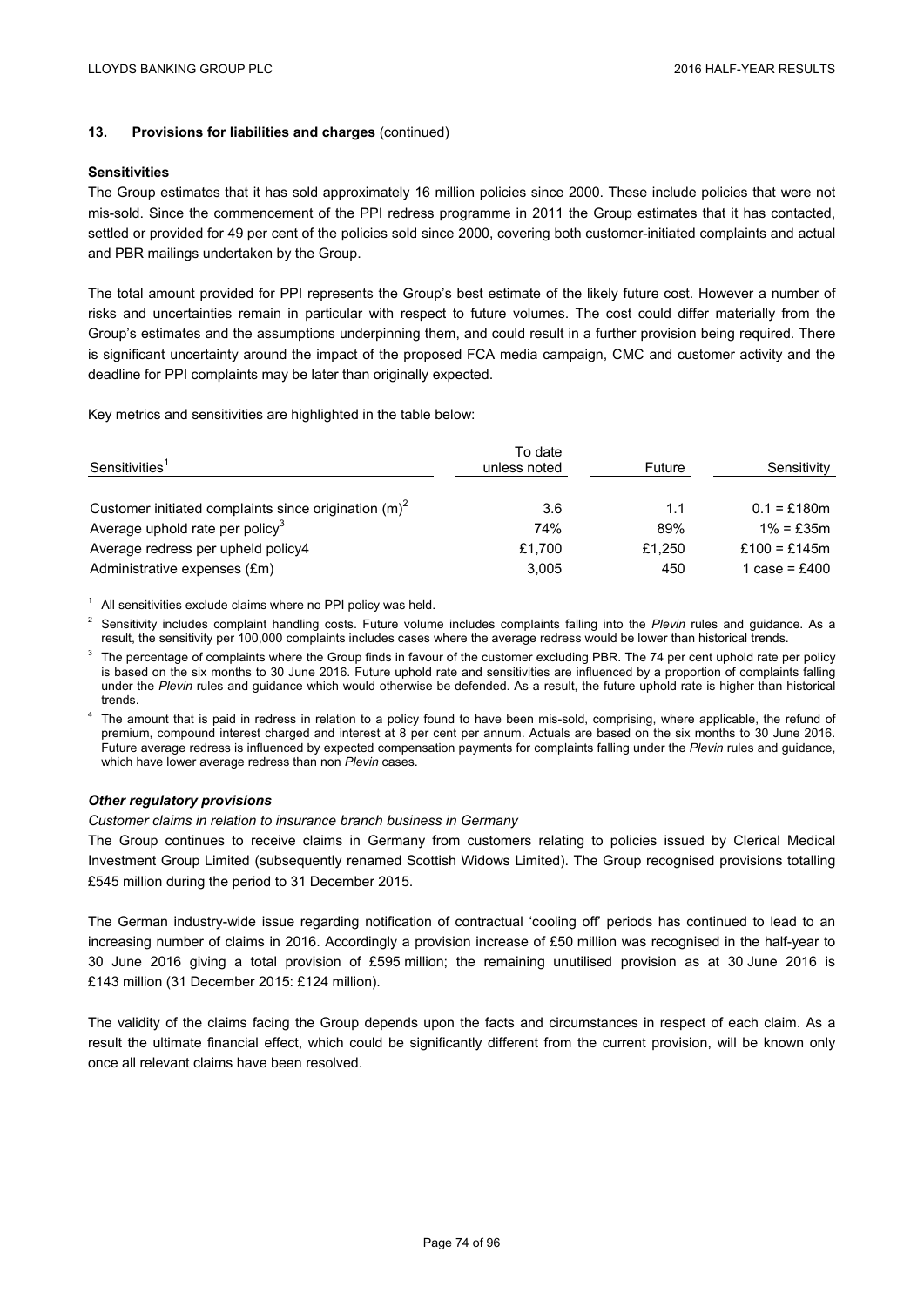# **13. Provisions for liabilities and charges** (continued)

#### *Interest rate hedging products*

In June 2012, a number of banks, including the Group, reached agreement with the FSA (now FCA) to carry out a review of sales made since 1 December 2001 of interest rate hedging products (IRHP) to certain small and medium-sized businesses. As at 30 June 2016 the Group had identified 1,739 sales of IRHPs to customers within scope of the agreement with the FCA which have opted in and are being reviewed and, where appropriate, redressed. The Group agreed that it would provide redress to any in-scope customers where appropriate. The Group continues to review the remaining cases within the scope of the agreement with the FCA and has met all of the regulator's requirements to date.

By the end of 2015, the Group charged a total of £720 million in respect of redress and related administration costs for in-scope customers. An additional £10 million has been provided in the half-year to 30 June 2016 raising the total amount provided to £730 million. As at 30 June 2016, the Group has utilised £701 million (31 December 2015: £652 million), with £29 million (31 December 2015: £68 million) of the provision remaining.

## *Arrears handling related activities*

Following a review of the Group's secured and unsecured arrears handling activities, the Group has put in place a number of actions to further improve its handling of customers in these areas. As a result, the Group has provided an additional £215 million in the first half of 2016 (bringing the total provision to £351 million), for the costs of identifying and rectifying certain arrears management fees and activities. As at 30 June 2016, the unutilised provision was £346 million (31 December 2015: £136 million).

## *Other legal actions and regulatory matters*

In the course of its business, the Group is engaged in discussions with the PRA, FCA and other UK and overseas regulators and other governmental authorities on a range of matters. The Group also receives complaints and claims from customers in connection with its past conduct and, where significant, provisions are held against the costs expected to be incurred as a result of the conclusions reached. In the half-year to 30 June 2016, the Group charged an additional £119 million in respect of matters within the Retail division and £66 million in respect of the Commercial Banking, Consumer Finance and Insurance divisions.

At 30 June 2016, provisions for other legal actions and regulatory matters of £627 million (31 December 2015: £677 million) remained unutilised, principally in relation to the sale of bancassurance products and packaged bank accounts and other Retail provisions.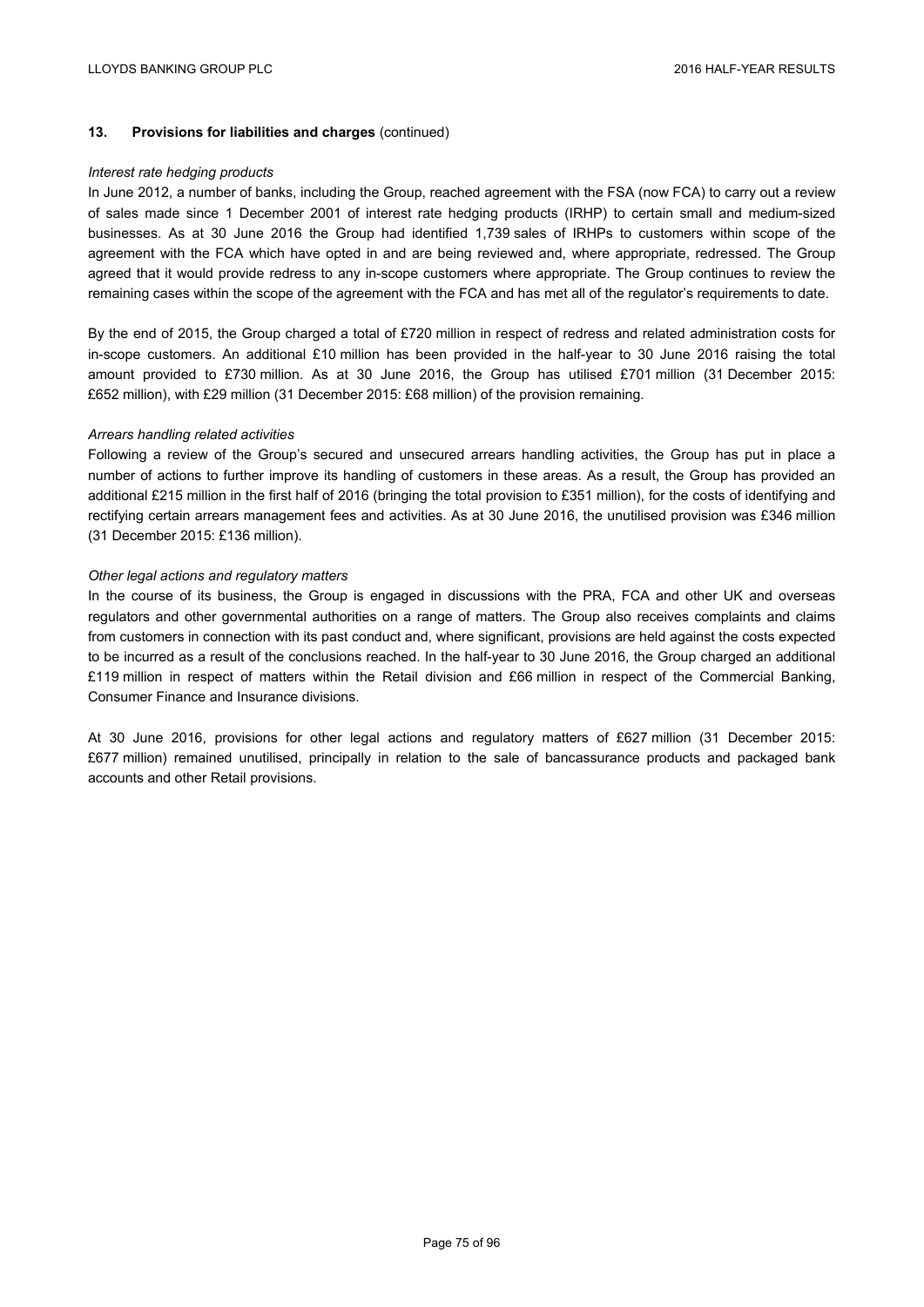# **14. Contingent liabilities and commitments**

## *Interchange fees*

With respect to multi-lateral interchange fees (MIFs), the Group is not directly involved in the on-going investigations and litigation (as described below) which involve card schemes such as Visa and MasterCard. However, the Group is a member of Visa and MasterCard and other card schemes.

- − The European Commission continues to pursue certain competition investigations into MasterCard and Visa probing, amongst other things, MIFs paid in respect of cards issued outside the EEA;
- Litigation continues in the English Courts against both Visa and MasterCard. This litigation has been brought by several retailers who are seeking damages for allegedly 'overpaid' MIFs. From publicly available information, it is understood these damages claims are running to different timescales with respect to the litigation process. It is also possible that new claims may be issued. Judgment in the Sainsbury's v MasterCard case was handed down on 14 July 2016. Sainsbury's is entitled to recover approximately £69 million (plus interest) in damages from MasterCard. It is unclear whether MasterCard will seek to appeal the judgment. However, the judgment considers a number of important matters that are likely to influence the conduct of ongoing (and future) litigation in relation to both Visa and MasterCard.
- − Any ultimate impact on the Group of the above investigations and the litigation against Visa and MasterCard remains uncertain at this time.

Visa Inc completed its acquisition of Visa Europe on 21 June 2016. The Group's share of the sale proceeds comprised cash consideration of approximately £330 million (of which approximately £300 million was received on completion of the sale and £30 million is deferred for three years) and preferred stock, which the Group measures at fair value. The preferred stock is convertible into Class A Common Stock of Visa Inc or its equivalent upon the occurrence of certain events. As part of this transaction, the Group and certain other UK banks also entered into a Loss Sharing Agreement (LSA) with Visa Inc, which clarifies the allocation of liabilities between the parties should the litigation referred to above result in Visa Inc being liable for damages payable by Visa Europe. Visa Inc only has recourse to the LSA once more than €1 billion of losses relating to UK domestic MIFs have arisen or once the total value of the preferred stock issued by Visa to certain UK banks on completion has been reduced to zero. This would be effected by a downward adjustment to the conversion ratio. In determining the fair value of the preferred stock, the Group includes adjustments for both the stock's illiquidity and the potential for changes in the conversion ratio. The maximum amount of liability to which the Group may be subject under the LSA is capped at the cash consideration which was received by the Group at completion. Visa Inc may also have recourse to a general indemnity, currently in place under Visa Europe's Operating Regulations, for damages claims concerning inter or intra-regional MIF setting activities.

# *LIBOR and other trading rates*

In July 2014, the Group announced that it had reached settlements totalling £217 million (at 30 June 2014 exchange rates) to resolve with UK and US federal authorities legacy issues regarding the manipulation several years ago of Group companies' submissions to the British Bankers' Association (BBA) London Interbank Offered Rate (LIBOR) and Sterling Repo Rate. The Group continues to cooperate with various other government and regulatory authorities, including the Serious Fraud Office, the Swiss Competition Commission, and a number of US State Attorneys General, in conjunction with their investigations into submissions made by panel members to the bodies that set LIBOR and various other interbank offered rates.

Certain Group companies, together with other panel banks, have also been named as defendants in private lawsuits, including purported class action suits, in the US in connection with their roles as panel banks contributing to the setting of US Dollar, Japanese Yen and Sterling LIBOR. The lawsuits, which contain broadly similar allegations, allege violations of the Sherman Antitrust Act, the Racketeer Influenced and Corrupt Organizations Act and the Commodity Exchange Act, as well as various state statutes and common law doctrines. Certain of the plaintiffs' claims, including those asserted under US anti-trust laws, have been dismissed by the US Federal Court for Southern District of New York (the District Court). The New York Federal Court of Appeal overturned the District Court's dismissal of plaintiffs' antitrust claims in May 2016. The anti-trust claims have now been revived. An application to dismiss these claims for lack of personal jurisdiction will be made following the positive November 2015 decision which dismissed OTC and exchange-based plaintiffs' claims against the Group for lack of personal jurisdiction.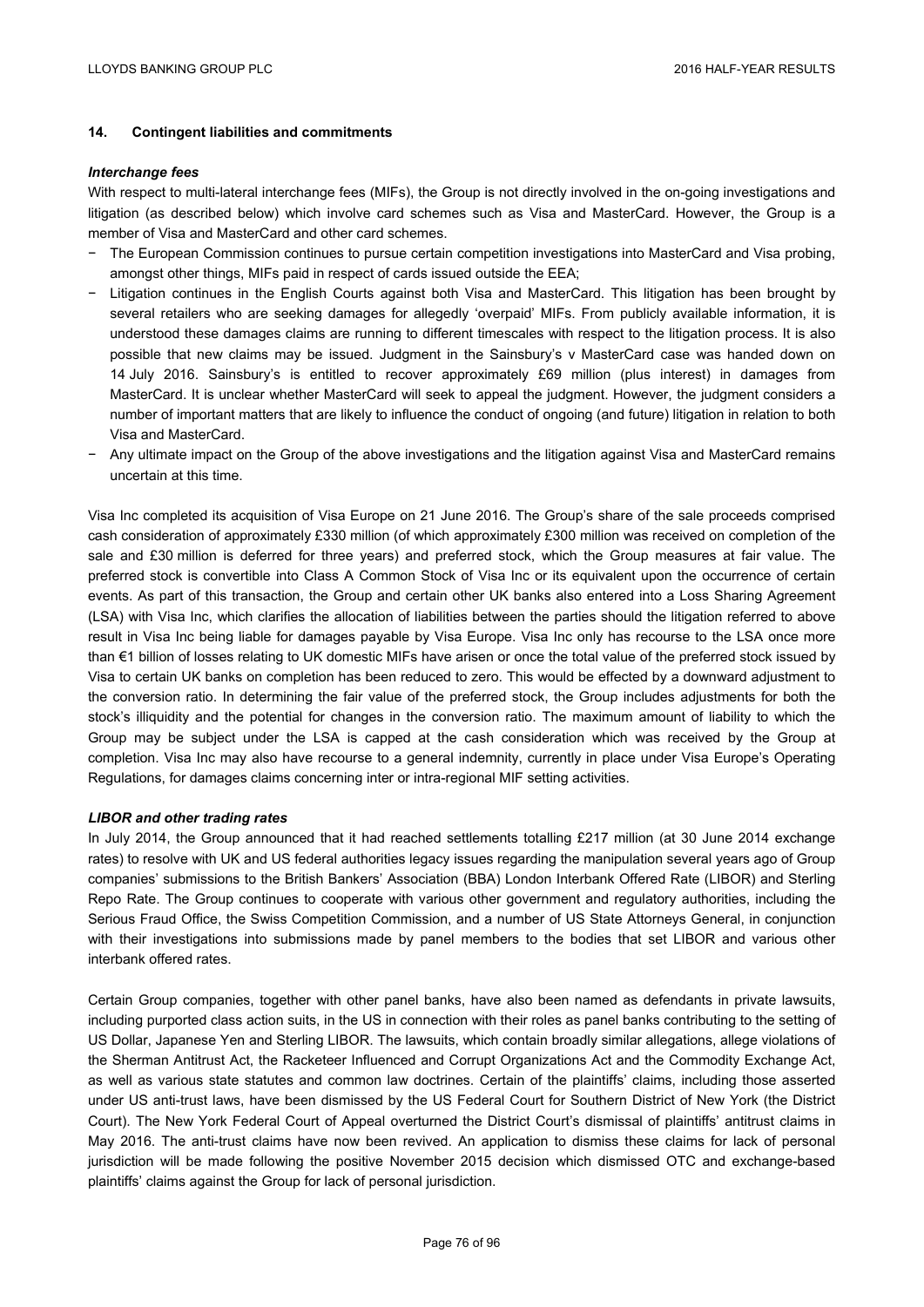# **14. Contingent liabilities and commitments** (continued)

Certain Group companies are also named as defendants in UK based claims raising LIBOR manipulation allegations in connection with interest rate hedging products.

It is currently not possible to predict the scope and ultimate outcome on the Group of the various outstanding regulatory investigations not encompassed by the settlements, any private lawsuits or any related challenges to the interpretation or validity of any of the Group's contractual arrangements, including their timing and scale.

## *UK shareholder litigation*

In August 2014, the Group and a number of former directors were named as defendants in a claim filed in the English High Court by a number of claimants who held shares in Lloyds TSB Group plc (LTSB) prior to the acquisition of HBOS plc, alleging breaches of duties in relation to information provided to shareholders in connection with the acquisition and the recapitalisation of LTSB. It is currently not possible to determine the ultimate impact on the Group (if any), but the Group intends to defend the claim vigorously.

## *Financial Services Compensation Scheme*

The Financial Services Compensation Scheme (FSCS) is the UK's independent statutory compensation fund of last resort for customers of authorised financial services firms and pays compensation if a firm is unable or likely to be unable to pay claims against it. The FSCS is funded by levies on the authorised financial services industry. Each deposit-taking institution contributes towards the FSCS levies in proportion to their share of total protected deposits on 31 December of the year preceding the scheme year, which runs from 1 April to 31 March.

Following the default of a number of deposit takers in 2008, the FSCS borrowed funds from HM Treasury to meet the compensation costs for customers of those firms. At 31 March 2016, the end of the latest FSCS scheme year for which it has published accounts, the principal balance outstanding on these loans was £15,655 million (31 March 2015: £15,797 million). Although it is anticipated that the substantial majority of this loan will be repaid from funds the FSCS receives from asset sales, surplus cash flow or other recoveries in relation to the assets of the firms that defaulted, any shortfall will be funded by deposit-taking participants of the FSCS. The amount of future levies payable by the Group depends on a number of factors including the amounts recovered by the FSCS from asset sales, the Group's participation in the deposit-taking market at 31 December, the level of protected deposits and the population of deposittaking participants.

## *Tax authorities*

The Group provides for potential tax liabilities that may arise on the basis of the amounts expected to be paid to tax authorities including open matters where Her Majesty's Revenue and Customs (HMRC) adopt a different interpretation and application of tax law. The Group has an open matter in relation to a claim for group relief of losses incurred in its former Irish banking subsidiary, which ceased trading on 31 December 2010. In 2013 HMRC informed the Group that their interpretation of the UK rules, permitting the offset of such losses, denies the claim; if HMRC's position is found to be correct management estimate that this would result in an increase in current tax liabilities of approximately £600 million and a reduction in the Group's deferred tax asset of approximately £400 million. The Group does not agree with HMRC's position and, having taken appropriate advice, does not consider that this is a case where additional tax will ultimately fall due. There are a number of other open matters on which the Group is in discussion with HMRC; none of these is expected to have a material impact on the financial position of the Group.

#### *Residential mortgage repossessions*

In August 2014, the Northern Ireland High Court handed down judgment in favour of the borrowers in relation to three residential mortgage test cases, concerning certain aspects of the Group's practice with respect to the recalculation of contractual monthly instalments of customers in arrears. The FCA is actively engaged with the industry in relation to these considerations. The Group will respond as appropriate to this and any investigations, proceedings, or regulatory action that may in due course be instigated as a result of these issues.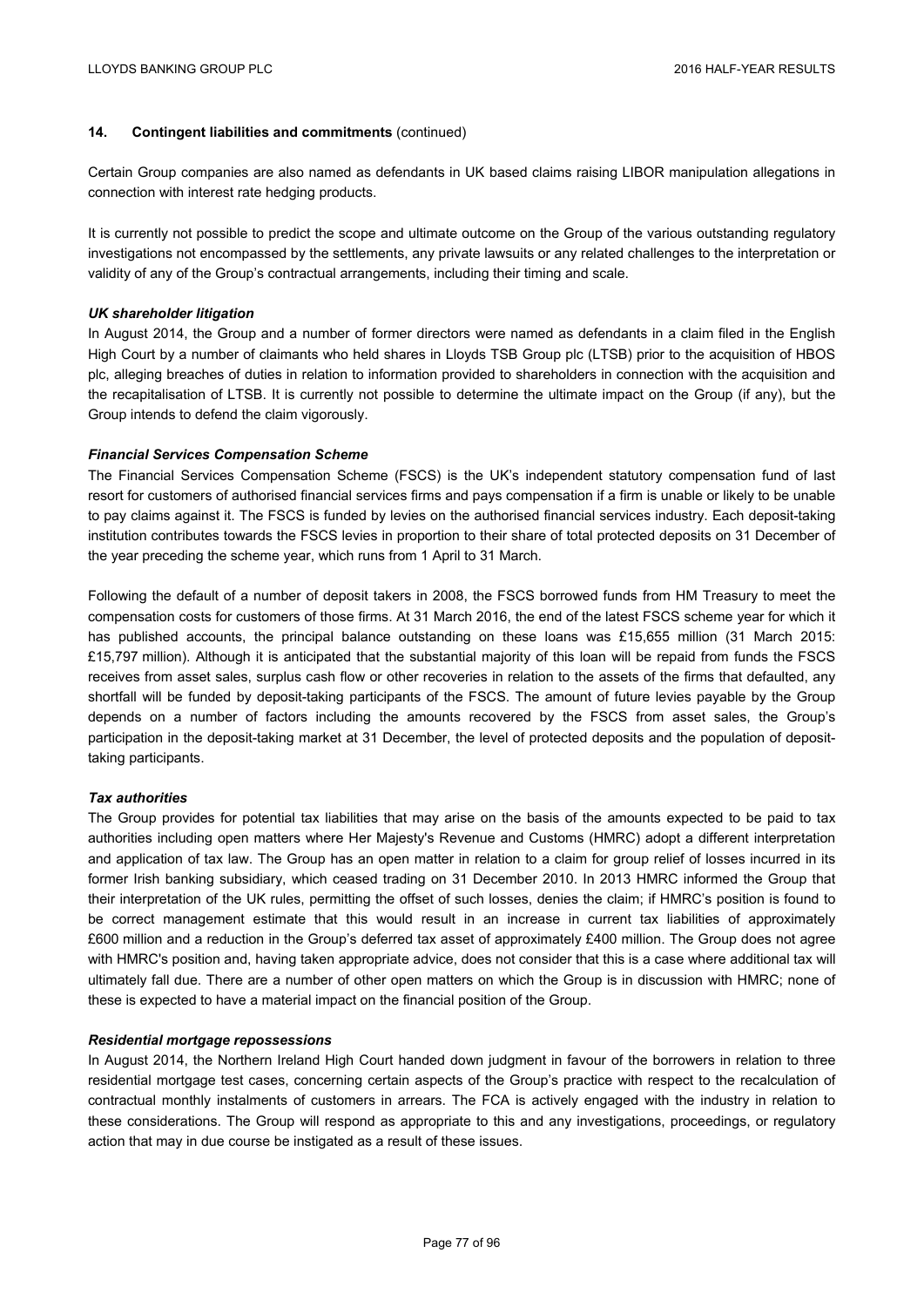# **14. Contingent liabilities and commitments** (continued)

# *The Financial Conduct Authority's announcement on time-barring for PPI complaints and Plevin v Paragon Personal Finance Limited*

On 26 November 2015 the FCA issued a Consultation Paper on the introduction of a deadline by which consumers would need to make their PPI complaints or else lose their right to have them assessed by firms or the Financial Ombudsman Service, and proposed rules and guidance concerning the handling of PPI complaints in light of the Supreme Court's decision in *Plevin v Paragon Personal Finance Limited* [2014] UKSC 61 (*Plevin*). The next step is for the FCA to issue a policy statement. The Financial Ombudsman Service is also considering the implications of *Plevin* for PPI complaints. The implications of potential time-barring and the *Plevin* decision in terms of the scope of any court proceedings or regulatory action remain uncertain.

## *Mortgage arrears handling activities*

On 26 May 2016, the Group was informed that an enforcement team at the FCA had commenced an investigation in connection with the Group's mortgage arrears handling activities. This investigation is ongoing and it is currently not possible to make a reliable assessment of the liability, if any, that may result from the investigation.

## *Other legal actions and regulatory matters*

In addition, during the ordinary course of business the Group is subject to other complaints and threatened or actual legal proceedings (including class or group action claims) brought by or on behalf of current or former employees, customers, investors or other third parties, as well as legal and regulatory reviews, challenges, investigations and enforcement actions, both in the UK and overseas. All such material matters are periodically reassessed, with the assistance of external professional advisers where appropriate, to determine the likelihood of the Group incurring a liability. In those instances where it is concluded that it is more likely than not that a payment will be made, a provision is established to management's best estimate of the amount required at the relevant balance sheet date. In some cases it will not be possible to form a view, for example because the facts are unclear or because further time is needed properly to assess the merits of the case, and no provisions are held in relation to such matters. However the Group does not currently expect the final outcome of any such case to have a material adverse effect on its financial position, operations or cash flows.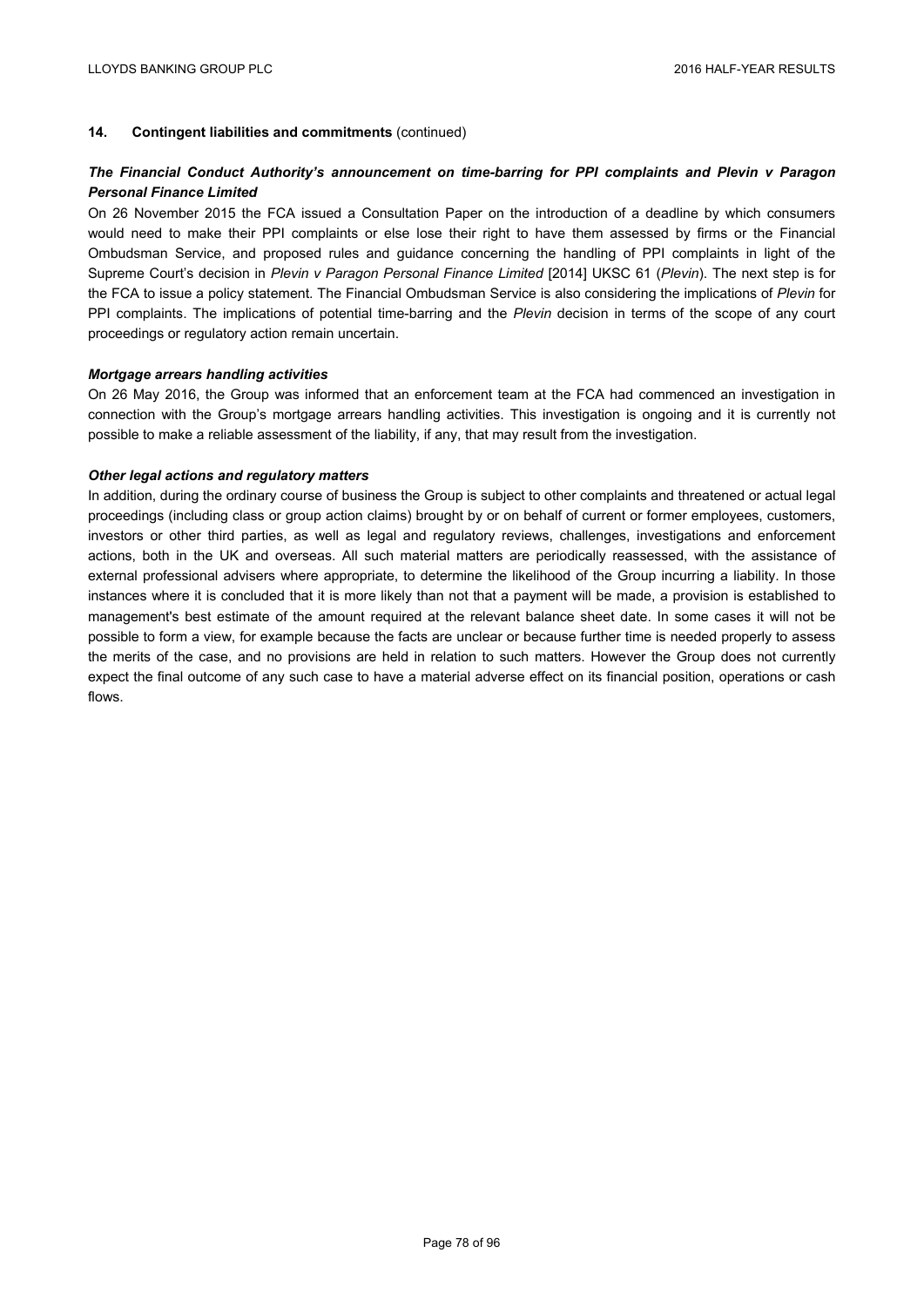# **14. Contingent liabilities and commitments** (continued)

# **Contingent liabilities and commitments arising from the banking business**

|                                                                                | At<br>30 June<br>2016<br>£m | At<br>31 Dec<br>2015<br>£m |
|--------------------------------------------------------------------------------|-----------------------------|----------------------------|
| <b>Contingent liabilities</b>                                                  |                             |                            |
| Acceptances and endorsements                                                   | 130                         | 52                         |
| Other:                                                                         |                             |                            |
| Other items serving as direct credit substitutes                               | 516                         | 458                        |
| Performance bonds and other transaction-related contingencies                  | 2,007                       | 2,123                      |
|                                                                                | 2,523                       | 2,581                      |
| <b>Total contingent liabilities</b>                                            | 2,653                       | 2,633                      |
| <b>Commitments</b>                                                             |                             |                            |
| Documentary credits and other short-term trade-related transactions            |                             |                            |
| Forward asset purchases and forward deposits placed                            | 772                         | 421                        |
| Undrawn formal standby facilities, credit lines and other commitments to lend: |                             |                            |
| Less than 1 year original maturity:                                            |                             |                            |
| Mortgage offers made                                                           | 10,490                      | 9,995                      |
| Other commitments                                                              | 63,295                      | 57,809                     |
|                                                                                | 73,785                      | 67,804                     |
| 1 year or over original maturity                                               | 39,553                      | 44,691                     |
| <b>Total commitments</b>                                                       | 114,110                     | 112,916                    |

Of the amounts shown above in respect of undrawn formal standby facilities, credit lines and other commitments to lend, £62,358 million (31 December 2015: £63,086 million) was irrevocable.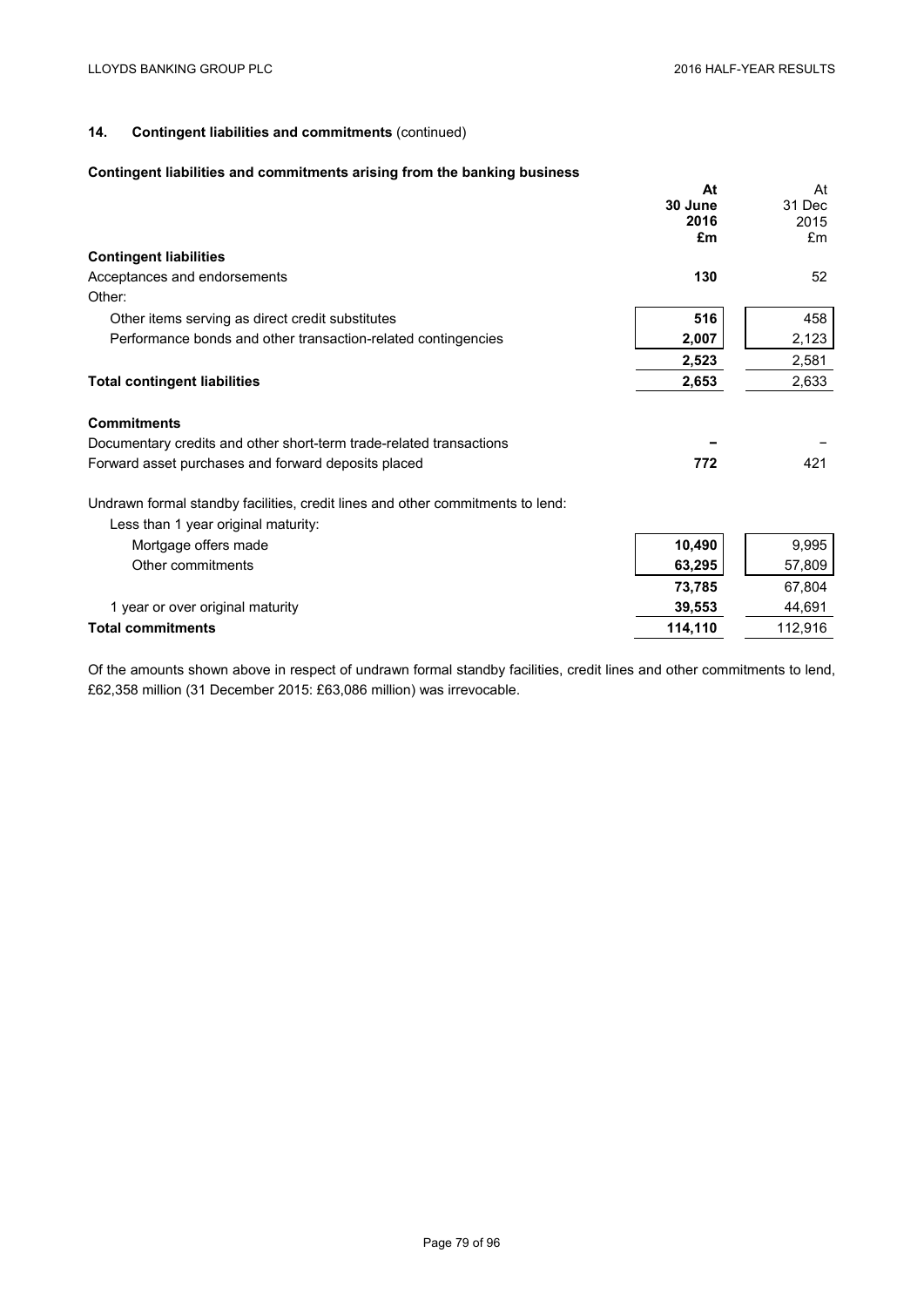# **15. Fair values of financial assets and liabilities**

The valuations of financial instruments have been classified into three levels according to the quality and reliability of information used to determine those fair values. Note 50 to the Group's 2015 financial statements describes the definitions of the three levels in the fair value hierarchy.

## **Valuation control framework**

Key elements of the valuation control framework, which covers processes for all levels in the fair value hierarchy including level 3 portfolios, include model validation (incorporating pre-trade and post-trade testing), product implementation review and independent price verification. Formal committees meet quarterly to discuss and approve valuations in more judgemental areas.

## **Transfers into and out of level 3 portfolios**

Transfers out of level 3 portfolios arise when inputs that could have a significant impact on the instrument's valuation become market observable; conversely, transfers into the portfolios arise when consistent sources of data cease to be available.

## **Valuation methodology**

For level 2 and level 3 portfolios, there is no significant change to what was disclosed in the Group's 2015 Annual Report and Accounts in respect of the valuation methodology (techniques and inputs) applied to such portfolios.

The table below summarises the carrying values of financial assets and liabilities presented on the Group's balance sheet. The fair values presented in the table are at a specific date and may be significantly different from the amounts which will actually be paid or received on the maturity or settlement date.

|                                                                                 | 30 June 2016            |                     | 31 December 2015        |                     |
|---------------------------------------------------------------------------------|-------------------------|---------------------|-------------------------|---------------------|
|                                                                                 | Carrying<br>value<br>£m | Fair<br>value<br>£m | Carrying<br>value<br>£m | Fair<br>value<br>£m |
| <b>Financial assets</b>                                                         |                         |                     |                         |                     |
| Trading and other financial assets at fair value<br>through profit or loss      | 146,177                 | 146,177             | 140.536                 | 140,536             |
| Derivative financial instruments                                                | 47,323                  | 47,323              | 29,467                  | 29,467              |
| Loans and receivables:                                                          |                         |                     |                         |                     |
| Loans and advances to banks                                                     | 25,958                  | 25,979              | 25,117                  | 25,130              |
| Loans and advances to customers                                                 | 453,033                 | 453,520             | 455,175                 | 454,797             |
| Debt securities                                                                 | 3,996                   | 3,882               | 4,191                   | 4,107               |
| Available-for-sale financial instruments                                        | 35,860                  | 35,860              | 33,032                  | 33,032              |
| Held-to-maturity investments                                                    | 21,500                  | 22,804              | 19,808                  | 19,851              |
| <b>Financial liabilities</b>                                                    |                         |                     |                         |                     |
| Deposits from banks                                                             | 23,162                  | 23,177              | 16,925                  | 16,934              |
| Customer deposits                                                               | 423,279                 | 423,824             | 418,326                 | 418,512             |
| Trading and other financial liabilities at fair value<br>through profit or loss | 52,094                  | 52,094              | 51,863                  | 51,863              |
| Derivative financial instruments                                                | 42,376                  | 42,376              | 26,301                  | 26,301              |
| Debt securities in issue                                                        | 88,758                  | 91,402              | 82,056                  | 85,093              |
| Liabilities arising from non-participating investment<br>contracts              | 19,353                  | 19,353              | 22,777                  | 22,777              |
| Subordinated liabilities                                                        | 22,935                  | 24,412              | 23,312                  | 26,818              |

The carrying amount of the following financial instruments is a reasonable approximation of fair value: cash and balances at central banks, items in the course of collection from banks, items in course of transmission to banks and notes in circulation.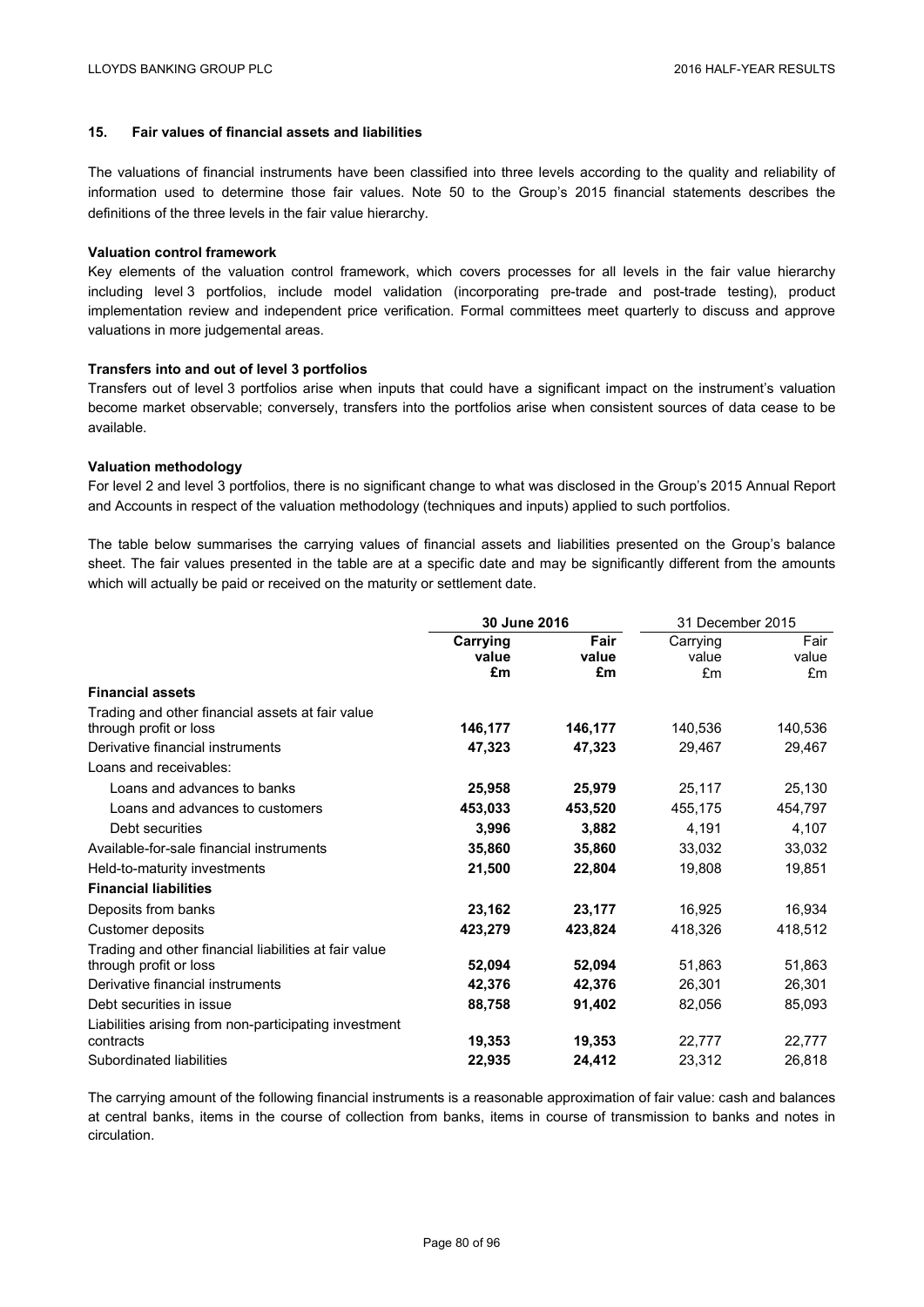The Group manages valuation adjustments for its derivative exposures on a net basis; the Group determines their fair values on the basis of their net exposures. In all other cases, fair values of financial assets and liabilities measured at fair value are determined on the basis of their gross exposures.

The following tables provide an analysis of the financial assets and liabilities of the Group that are carried at fair value in the Group's consolidated balance sheet, grouped into levels 1 to 3 based on the degree to which the fair value is observable.

## **Financial assets**

|                                                                                  | Level 1<br>£m | Level <sub>2</sub><br>£m | Level 3<br>£m | <b>Total</b><br>£m |
|----------------------------------------------------------------------------------|---------------|--------------------------|---------------|--------------------|
| At 30 June 2016                                                                  |               |                          |               |                    |
| Trading and other financial assets at fair value<br>through profit or loss:      |               |                          |               |                    |
| Loans and advances to customers                                                  |               | 33,625                   |               | 33,625             |
| Loans and advances to banks                                                      |               | 2,387                    |               | 2,387              |
| Debt securities                                                                  | 22,796        | 23,055                   | 2,263         | 48,114             |
| Equity shares                                                                    | 60,445        | 34                       | 1,508         | 61,987             |
| Treasury and other bills                                                         | 64            |                          |               | 64                 |
| Total trading and other financial assets at fair<br>value through profit or loss | 83,305        | 59,101                   | 3,771         | 146,177            |
| Available-for-sale financial assets:                                             |               |                          |               |                    |
| Debt securities                                                                  | 27,210        | 7,406                    | 50            | 34,666             |
| <b>Equity shares</b>                                                             | 451           | 14                       | 729           | 1,194              |
| Total available-for-sale financial assets                                        | 27,661        | 7,420                    | 779           | 35,860             |
| Derivative financial instruments                                                 | 63            | 45,715                   | 1,545         | 47,323             |
| Total financial assets carried at fair value                                     | 111,029       | 112,236                  | 6,095         | 229,360            |
| At 31 December 2015                                                              |               |                          |               |                    |
| Trading and other financial assets at fair value<br>through profit or loss:      |               |                          |               |                    |
| Loans and advances to customers                                                  |               | 30,109                   |               | 30,109             |
| Loans and advances to banks                                                      |               | 3,065                    |               | 3,065              |
| Debt securities                                                                  | 20,919        | 22,504                   | 3,389         | 46,812             |
| Equity shares                                                                    | 58,457        | 292                      | 1,727         | 60,476             |
| Treasury and other bills                                                         | 74            |                          |               | 74                 |
| Total trading and other financial assets at fair<br>value through profit or loss | 79,450        | 55,970                   | 5,116         | 140,536            |
| Available-for-sale financial assets:                                             |               |                          |               |                    |
| Debt securities                                                                  | 25,266        | 6,518                    | 55            | 31,839             |
| Equity shares                                                                    | 43            | 521                      | 629           | 1,193              |
| Total available-for-sale financial assets                                        | 25,309        | 7,039                    | 684           | 33,032             |
| Derivative financial instruments                                                 | 43            | 27,955                   | 1,469         | 29,467             |
| Total financial assets carried at fair value                                     | 104,802       | 90,964                   | 7,269         | 203,035            |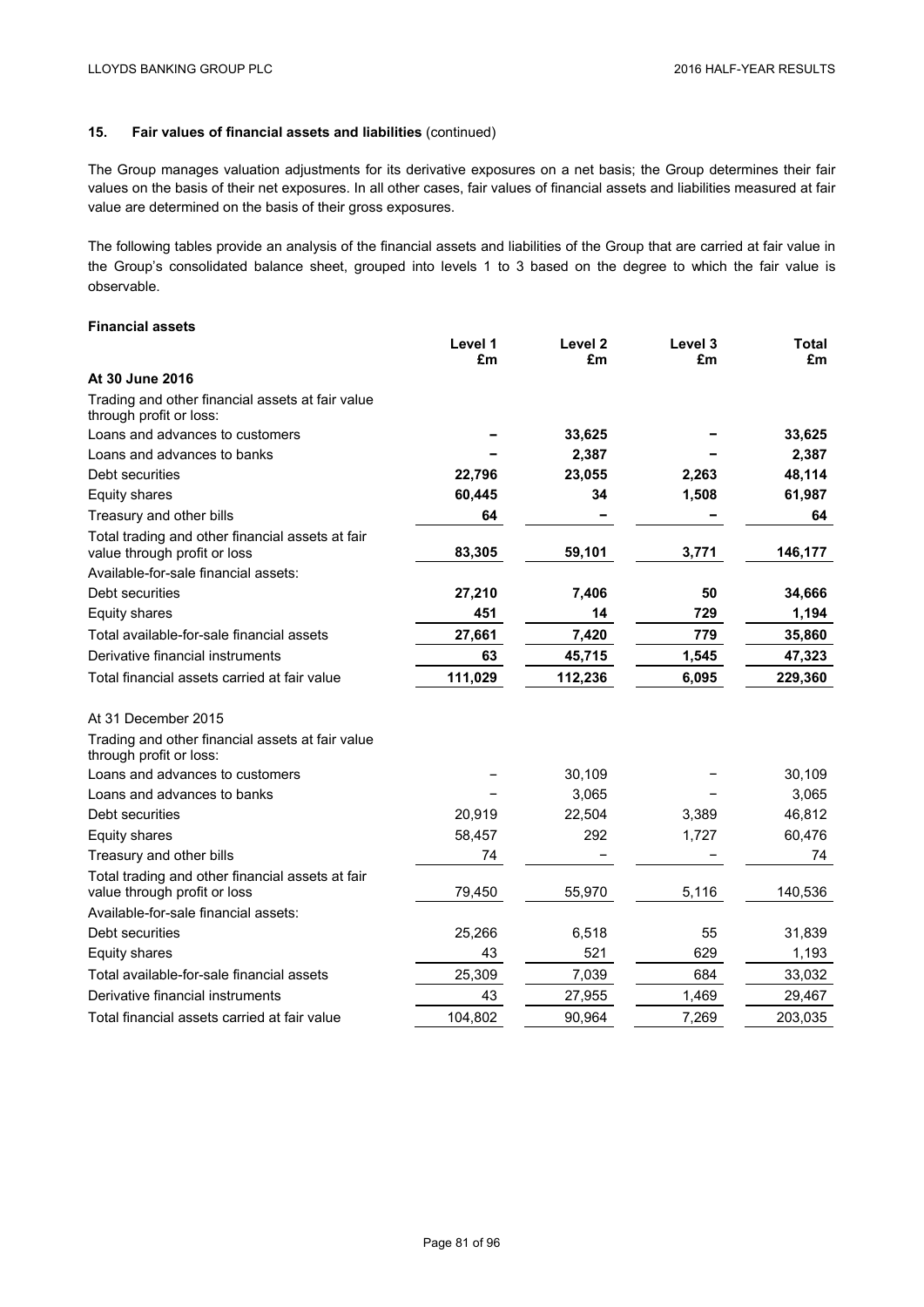# **Financial liabilities**

|                                                                                       | Level 1 | Level <sub>2</sub> | Level 3 | Total  |
|---------------------------------------------------------------------------------------|---------|--------------------|---------|--------|
| At 30 June 2016                                                                       | £m      | £m                 | £m      | £m     |
| Trading and other financial liabilities at fair value<br>through profit or loss:      |         |                    |         |        |
| Liabilities held at fair value through profit or loss                                 |         | 9,443              | 2       | 9,445  |
| <b>Trading liabilities</b>                                                            | 2,687   | 39,962             |         | 42,649 |
| Total trading and other financial liabilities at fair<br>value through profit or loss | 2,687   | 49,405             | 2       | 52,094 |
| Derivative financial instruments                                                      | 97      | 40,949             | 1,330   | 42,376 |
| Total financial liabilities carried at fair value                                     | 2,784   | 90,354             | 1,332   | 94,470 |
| At 31 December 2015                                                                   |         |                    |         |        |
| Trading and other financial liabilities at fair value<br>through profit or loss:      |         |                    |         |        |
| Liabilities held at fair value through profit or loss                                 |         | 7,878              |         | 7,879  |
| <b>Trading liabilities</b>                                                            | 4,153   | 39,831             |         | 43,984 |
| Total trading and other financial liabilities at fair<br>value through profit or loss | 4,153   | 47,709             |         | 51,863 |
| Derivative financial instruments                                                      | 41      | 25,537             | 723     | 26,301 |
| Total financial liabilities carried at fair value                                     | 4,194   | 73,246             | 724     | 78,164 |

Financial guarantees are recognised at fair value on initial recognition and are classified as level 3; the balance is not material.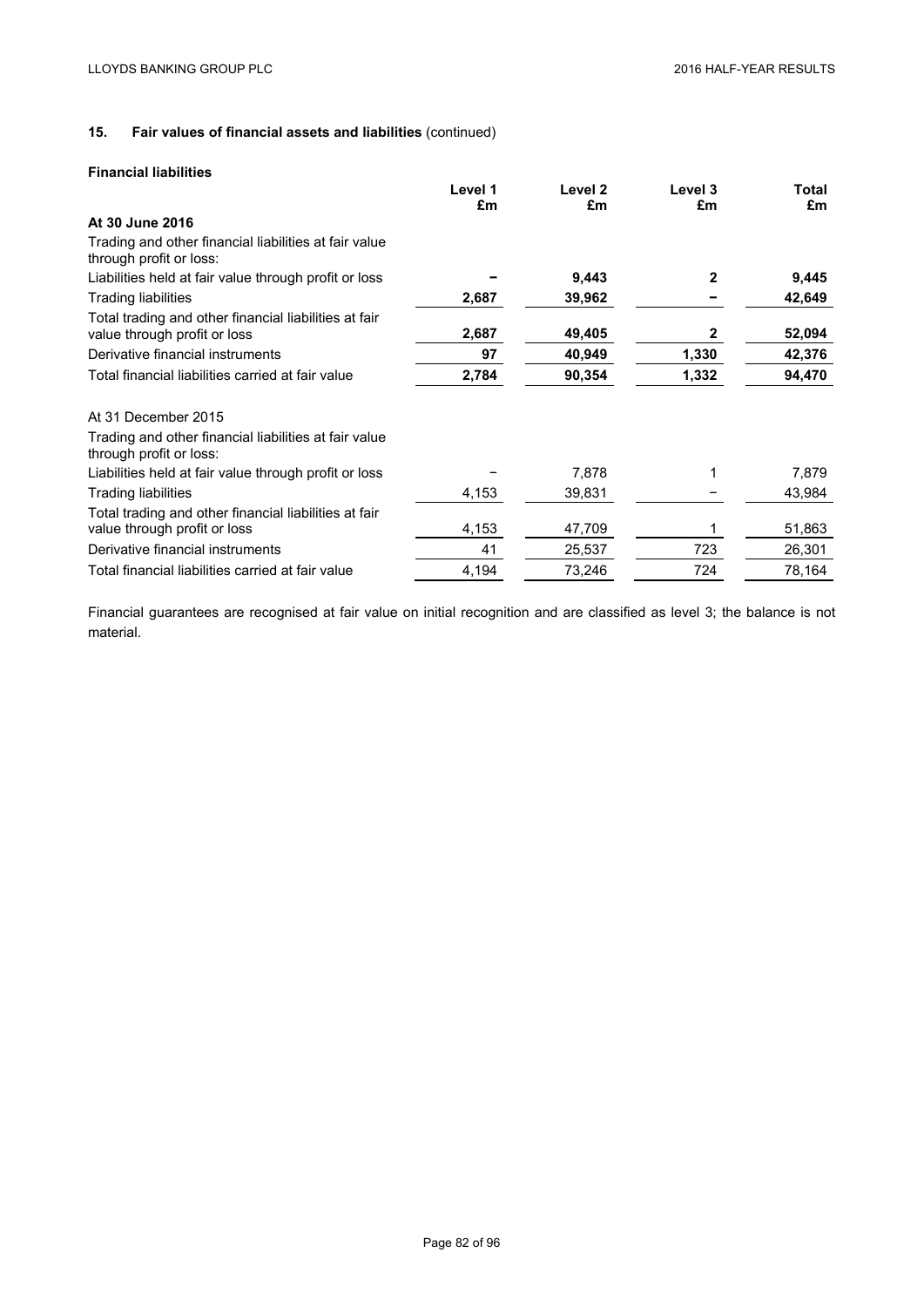# **Movements in level 3 portfolio**

The tables below analyse movements in the level 3 financial assets portfolio.

|                                                                                                                                       | <b>Trading</b><br>and other<br>financial<br>assets at fair<br>value through<br>profit or loss<br>£m | Available-<br>for-sale<br>financial<br>assets<br>£m | <b>Derivative</b><br>assets<br>£m | Total<br>financial<br>assets<br>carried at<br>fair value<br>£m |
|---------------------------------------------------------------------------------------------------------------------------------------|-----------------------------------------------------------------------------------------------------|-----------------------------------------------------|-----------------------------------|----------------------------------------------------------------|
| At 1 January 2016                                                                                                                     | 5,116                                                                                               | 684                                                 | 1,469                             | 7,269                                                          |
| Exchange and other adjustments                                                                                                        | 6                                                                                                   | 1                                                   | 61                                | 68                                                             |
| Gains recognised in the income statement within<br>other income                                                                       | 317                                                                                                 |                                                     | 478                               | 795                                                            |
| Gains recognised in other comprehensive income<br>within the revaluation reserve in respect of                                        |                                                                                                     |                                                     |                                   |                                                                |
| available-for-sale financial assets                                                                                                   |                                                                                                     | 248                                                 |                                   | 248                                                            |
| Purchases                                                                                                                             | 335                                                                                                 | 204                                                 | 6                                 | 545                                                            |
| Sales                                                                                                                                 | (2,031)                                                                                             | (494)                                               | (35)                              | (2, 560)                                                       |
| Derecognised pursuant to tender offers and<br>redemptions in respect of Enhanced Capital Notes                                        |                                                                                                     |                                                     | (476)                             | (476)                                                          |
| Transfers into the level 3 portfolio                                                                                                  | 187                                                                                                 | 136                                                 | 45                                | 368                                                            |
| Transfers out of the level 3 portfolio                                                                                                | (159)                                                                                               |                                                     | (3)                               | (162)                                                          |
| At 30 June 2016                                                                                                                       | 3,771                                                                                               | 779                                                 | 1,545                             | 6,095                                                          |
| Gains recognised in the income statement<br>within other income relating to those assets<br>held at 30 June 2016                      | 373                                                                                                 |                                                     | 635                               | 1,008                                                          |
|                                                                                                                                       | Trading<br>and other<br>financial<br>assets at fair<br>value through<br>profit or loss<br>£m        | Available-<br>for-sale<br>financial<br>assets<br>£m | Derivative<br>assets<br>£m        | Total<br>financial<br>assets<br>carried at<br>fair value<br>£m |
| At 1 January 2015                                                                                                                     | 5,104                                                                                               | 270                                                 | 2,771                             | 8,145                                                          |
| Exchange and other adjustments                                                                                                        | (1)                                                                                                 |                                                     | (44)                              | (45)                                                           |
| Losses recognised in the income statement within<br>other income                                                                      | (61)                                                                                                |                                                     | (534)                             | (595)                                                          |
| Gains recognised in other comprehensive income<br>within the revaluation reserve in respect of<br>available-for-sale financial assets |                                                                                                     | 1                                                   |                                   | 1                                                              |
| Purchases                                                                                                                             | 785                                                                                                 | 38                                                  | 182                               | 1,005                                                          |
| Sales                                                                                                                                 | (649)                                                                                               | (6)                                                 | (105)                             | (760)                                                          |
| Transfers into the level 3 portfolio                                                                                                  | 20                                                                                                  |                                                     |                                   | 20                                                             |
| Transfers out of the level 3 portfolio                                                                                                | (48)                                                                                                |                                                     | (37)                              | (85)                                                           |
| At 30 June 2015                                                                                                                       | 5,150                                                                                               | 303                                                 | 2,233                             | 7,686                                                          |
| Losses recognised in the income statement within<br>other income relating to those assets held at<br>30 June 2015                     | (39)                                                                                                |                                                     | (533)                             | (572)                                                          |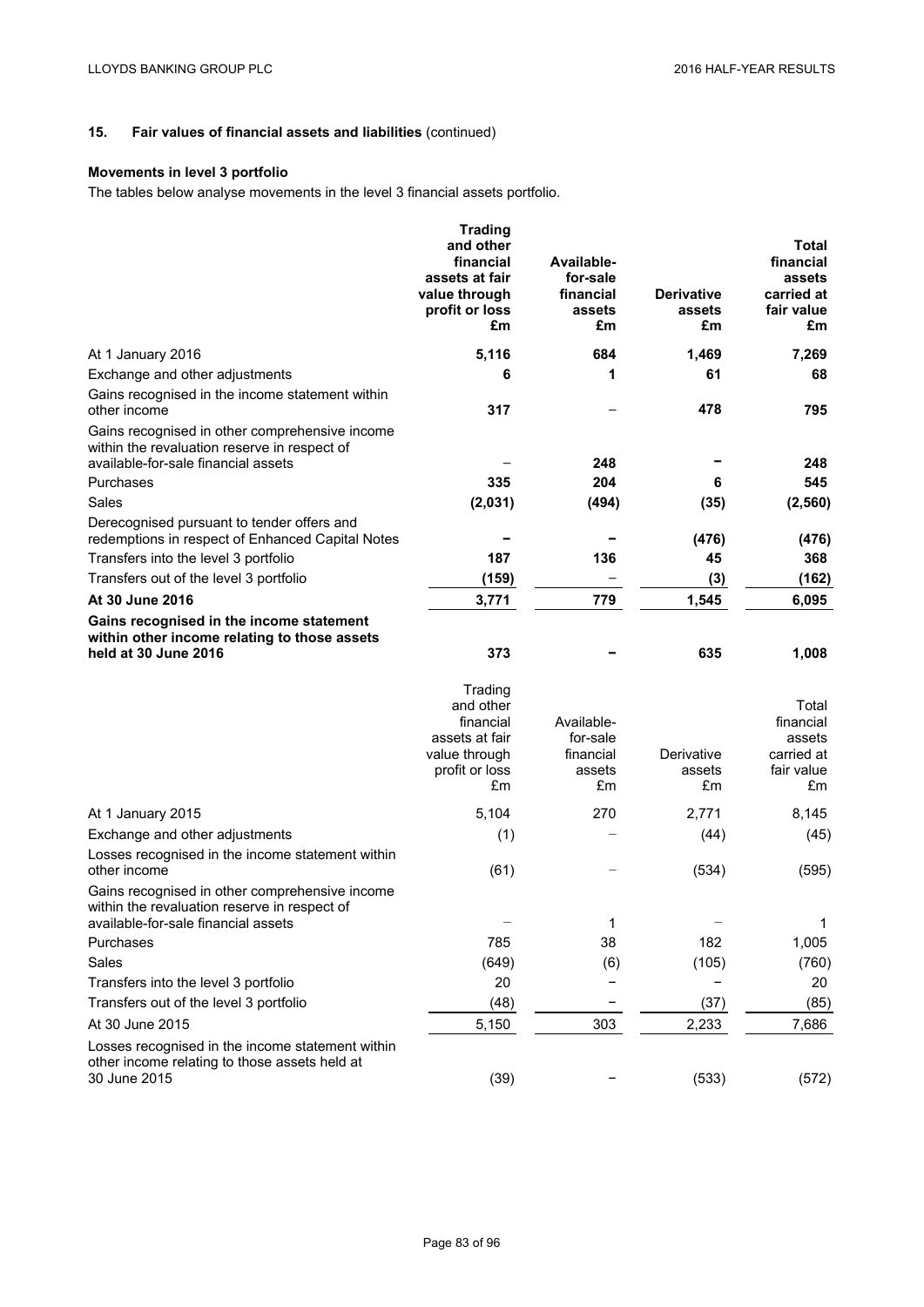The tables below analyse movements in the level 3 financial liabilities portfolio.

|                                                                                                                     | <b>Trading and</b><br>other financial<br><b>liabilities</b><br>at fair value<br>through profit<br>or loss<br>£m | <b>Derivative</b><br><b>liabilities</b><br>£m | <b>Total</b><br>financial<br><b>liabilities</b><br>carried at<br>fair value<br>£m |
|---------------------------------------------------------------------------------------------------------------------|-----------------------------------------------------------------------------------------------------------------|-----------------------------------------------|-----------------------------------------------------------------------------------|
| At 1 January 2016                                                                                                   | 1                                                                                                               | 723                                           | 724                                                                               |
| Exchange and other adjustments                                                                                      |                                                                                                                 | 43                                            | 43                                                                                |
| Losses recognised in the income statement within other income                                                       | 1                                                                                                               | 606                                           | 607                                                                               |
| Additions                                                                                                           |                                                                                                                 | 10                                            | 10                                                                                |
| Redemptions                                                                                                         |                                                                                                                 | (52)                                          | (52)                                                                              |
| Transfers into the level 3 portfolio                                                                                |                                                                                                                 |                                               |                                                                                   |
| Transfers out of the level 3 portfolio                                                                              |                                                                                                                 |                                               |                                                                                   |
| At 30 June 2016                                                                                                     | $\mathbf 2$                                                                                                     | 1,330                                         | 1,332                                                                             |
| Losses recognised in the income statement within other income<br>relating to those liabilities held at 30 June 2016 | 1                                                                                                               | 592                                           | 593                                                                               |
|                                                                                                                     | Trading and                                                                                                     |                                               |                                                                                   |
|                                                                                                                     | other financial                                                                                                 |                                               | Total                                                                             |
|                                                                                                                     | liabilities                                                                                                     |                                               | financial                                                                         |
|                                                                                                                     | at fair value<br>through profit                                                                                 | Derivative                                    | liabilities<br>carried at                                                         |
|                                                                                                                     | or loss                                                                                                         | liabilities                                   | fair value                                                                        |
|                                                                                                                     | £m                                                                                                              | £m                                            | £m                                                                                |
| At 1 January 2015                                                                                                   | 5                                                                                                               | 1,456                                         | 1,461                                                                             |
| Exchange and other adjustments                                                                                      |                                                                                                                 | (33)                                          | (33)                                                                              |
| Gains recognised in the income statement within other income                                                        |                                                                                                                 | (100)                                         | (100)                                                                             |
| Additions                                                                                                           |                                                                                                                 | 124                                           | 124                                                                               |
| Redemptions                                                                                                         | (4)                                                                                                             | (102)                                         | (106)                                                                             |
| Transfers into the level 3 portfolio                                                                                |                                                                                                                 |                                               |                                                                                   |
| Transfers out of the level 3 portfolio                                                                              |                                                                                                                 | (12)                                          | (12)                                                                              |
| At 30 June 2015                                                                                                     | 1                                                                                                               | 1,333                                         | 1,334                                                                             |
| Gains recognised in the income statement within other income<br>relating to those liabilities held at 30 June 2015  |                                                                                                                 | (100)                                         | (100)                                                                             |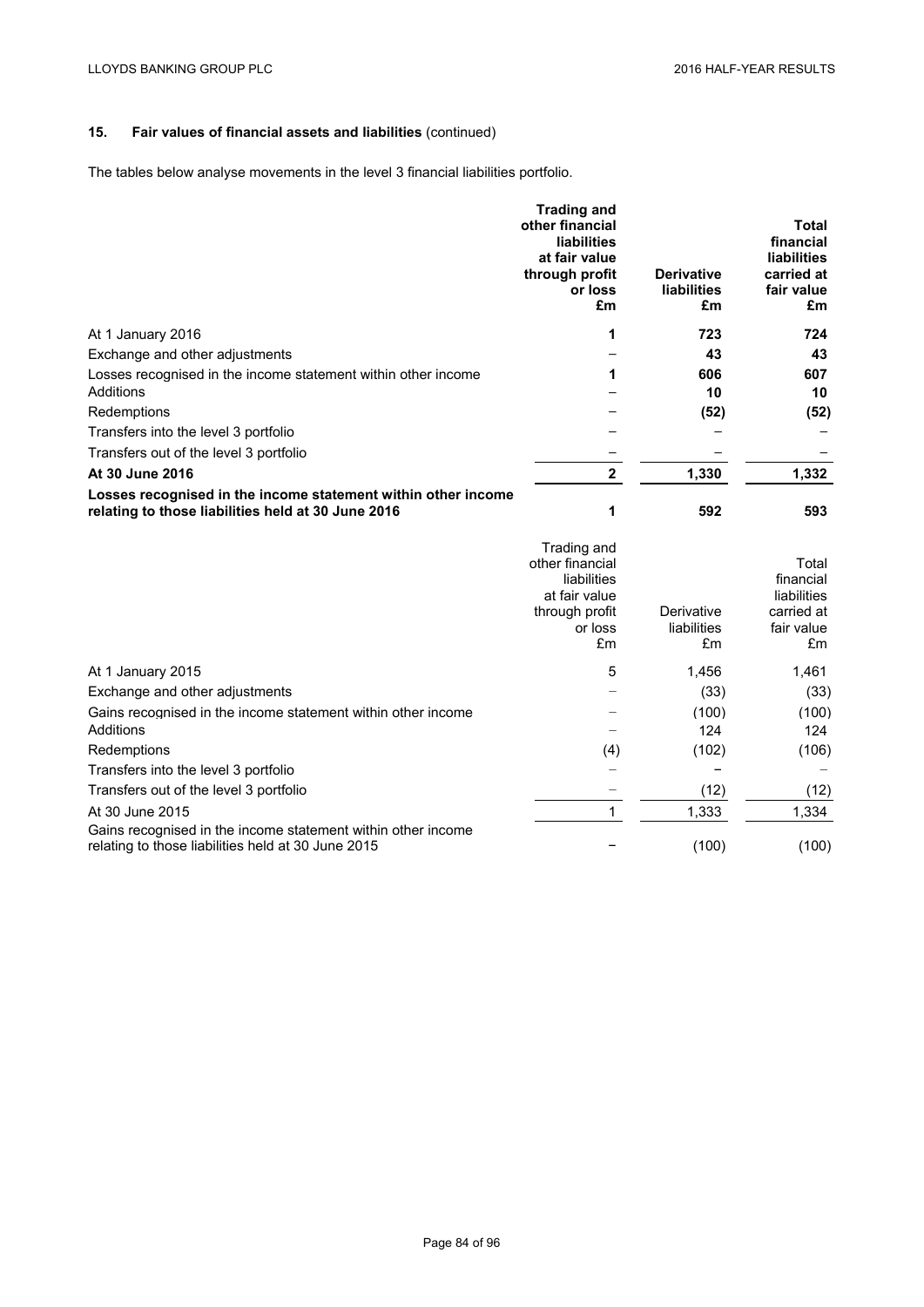The tables below set out the effects of reasonably possible alternative assumptions for categories of level 3 financial assets and financial liabilities which have an aggregated carrying value greater than £500 million.

|                                                                                               |                                                                                |                                                                                               |                    |                         | At 30 June 2016 |                                                                                 |
|-----------------------------------------------------------------------------------------------|--------------------------------------------------------------------------------|-----------------------------------------------------------------------------------------------|--------------------|-------------------------|-----------------|---------------------------------------------------------------------------------|
|                                                                                               |                                                                                |                                                                                               |                    |                         |                 | <b>Effect of reasonably</b><br>possible alternative<br>assumptions <sup>1</sup> |
|                                                                                               | <b>Valuation</b><br>technique(s)                                               | <b>Significant</b><br>unobservable<br>inputs                                                  | Range <sup>2</sup> | Carrying<br>value<br>£m | changes<br>£m   | Favourable Unfavourable<br>changes<br>£m                                        |
| Equity and venture Market approach                                                            |                                                                                | Trading and other financial assets at fair value through profit or loss:<br>Earnings multiple |                    |                         |                 |                                                                                 |
| capital investments                                                                           |                                                                                |                                                                                               | 0.3/16.6           | 2,280                   | 73              | (80)                                                                            |
| Unlisted equities<br>and debt<br>securities.<br>property<br>partnerships in the<br>life funds | Underlying<br>asset/net asset<br>value (incl.<br>property prices) <sup>3</sup> | n/a                                                                                           | n/a                |                         |                 |                                                                                 |
|                                                                                               |                                                                                |                                                                                               |                    | 1,310                   |                 | (21)                                                                            |
| Other                                                                                         |                                                                                |                                                                                               |                    | 181                     |                 |                                                                                 |
|                                                                                               |                                                                                |                                                                                               |                    | 3,771                   |                 |                                                                                 |
| Available for sale financial assets                                                           |                                                                                |                                                                                               |                    | 779                     |                 |                                                                                 |
| Derivative financial assets:<br>Interest rate                                                 | Option pricing                                                                 | Interest rate                                                                                 |                    |                         |                 |                                                                                 |
| derivatives                                                                                   | model                                                                          | volatility                                                                                    | 2%/115%            | 1,545                   | 17              | (24)                                                                            |
|                                                                                               |                                                                                |                                                                                               |                    | 1,545                   |                 |                                                                                 |
| Financial assets carried at fair value                                                        |                                                                                |                                                                                               |                    | 6,095                   |                 |                                                                                 |
|                                                                                               |                                                                                | Trading and other financial liabilities at fair value through profit or loss                  |                    | $\mathbf{2}$            |                 |                                                                                 |
| Derivative financial liabilities:                                                             |                                                                                |                                                                                               |                    |                         |                 |                                                                                 |
| Interest rate                                                                                 | Option pricing                                                                 | Interest rate                                                                                 |                    |                         |                 |                                                                                 |
| derivatives                                                                                   | model                                                                          | volatility                                                                                    | 2%/115%            | 1,330                   |                 |                                                                                 |
|                                                                                               |                                                                                |                                                                                               |                    | 1,330                   |                 |                                                                                 |
|                                                                                               | Financial liabilities carried at fair value                                    |                                                                                               |                    | 1,332                   |                 |                                                                                 |

 $1$  Where the exposure to an unobservable input is managed on a net basis, only the net impact is shown in the table.

2 The range represents the highest and lowest inputs used in the level 3 valuations.

<sup>3</sup> Underlying asset/net asset values represent fair value.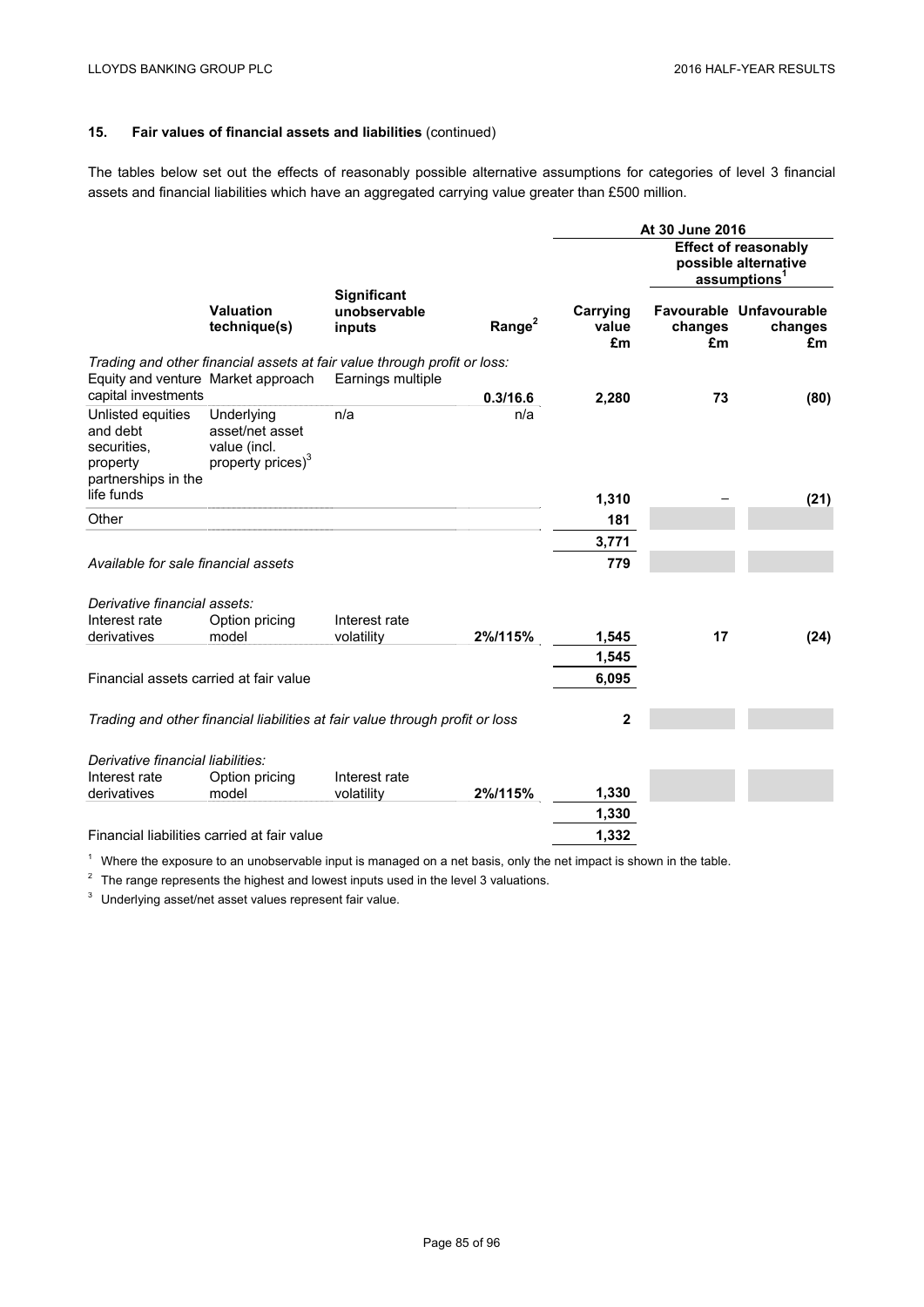|                                                                                                    |                                                                  |                                                                              |                 | At 31 December 2015     |                             |                                                                       |
|----------------------------------------------------------------------------------------------------|------------------------------------------------------------------|------------------------------------------------------------------------------|-----------------|-------------------------|-----------------------------|-----------------------------------------------------------------------|
|                                                                                                    |                                                                  |                                                                              |                 |                         |                             | Effect of reasonably possible<br>alternative assumptions <sup>1</sup> |
|                                                                                                    | Valuation<br>technique(s)                                        | Significant<br>unobservable<br>inputs                                        | Range $^2$      | Carrying<br>value<br>£m | Favourable<br>changes<br>£m | Unfavourable<br>changes<br>£m                                         |
|                                                                                                    |                                                                  | Trading and other financial assets at fair value through profit or loss:     |                 |                         |                             |                                                                       |
| Equity and venture Market approach                                                                 |                                                                  | Earnings multiple                                                            |                 |                         |                             |                                                                       |
| capital investments<br>Unlisted equities                                                           | Underlying                                                       | n/a                                                                          | 1.0/17.5<br>n/a | 2,279                   | 72                          | (72)                                                                  |
| and debt<br>securities.<br>property<br>partnerships in the                                         | asset/net asset<br>value (incl.<br>property prices) <sup>3</sup> |                                                                              |                 |                         |                             |                                                                       |
| life funds                                                                                         |                                                                  |                                                                              |                 | 2,538                   |                             | (48)                                                                  |
| Other                                                                                              |                                                                  |                                                                              |                 | 299                     |                             |                                                                       |
|                                                                                                    |                                                                  |                                                                              |                 | 5,116                   |                             |                                                                       |
| Available for sale financial assets                                                                |                                                                  |                                                                              |                 | 684                     |                             |                                                                       |
| Derivative financial assets:<br>Embedded equity Lead manager or<br>conversion feature broker quote |                                                                  | Equity conversion<br>feature spread                                          | 171/386         | 545                     | 14                          | (14)                                                                  |
| Interest rate                                                                                      | Option pricing                                                   | Interest rate                                                                |                 |                         |                             |                                                                       |
| derivatives                                                                                        | model                                                            | volatility                                                                   | 1%/63%          | 924                     | 20                          | (19)                                                                  |
|                                                                                                    |                                                                  |                                                                              |                 | 1,469                   |                             |                                                                       |
| Financial assets carried at fair value                                                             |                                                                  |                                                                              |                 | 7,269                   |                             |                                                                       |
|                                                                                                    |                                                                  | Trading and other financial liabilities at fair value through profit or loss |                 | 1                       |                             |                                                                       |
| Derivative financial liabilities:                                                                  |                                                                  |                                                                              |                 |                         |                             |                                                                       |
| Interest rate<br>derivatives                                                                       | Option pricing<br>model                                          | Interest rate<br>volatility                                                  | 1%/63%          | 723                     |                             |                                                                       |
|                                                                                                    |                                                                  |                                                                              |                 | 723                     |                             |                                                                       |
|                                                                                                    | Financial liabilities carried at fair value                      |                                                                              |                 | 724                     |                             |                                                                       |
|                                                                                                    |                                                                  |                                                                              |                 |                         |                             |                                                                       |

 $1$  Where the exposure to an unobservable input is managed on a net basis, only the net impact is shown in the table.

 $2$  The range represents the highest and lowest inputs used in the level 3 valuations.

<sup>3</sup> Underlying asset/net asset values represent fair value.

# **Unobservable inputs**

Significant unobservable inputs affecting the valuation of debt securities, unlisted equity investments and derivatives are unchanged from those described in the Group's 2015 financial statements.

## **Reasonably possible alternative assumptions**

Valuation techniques applied to many of the Group's level 3 instruments often involve the use of two or more inputs whose relationship is interdependent. The calculation of the effect of reasonably possible alternative assumptions included in the table above reflects such relationships and are unchanged from those described in the Group's 2015 financial statements.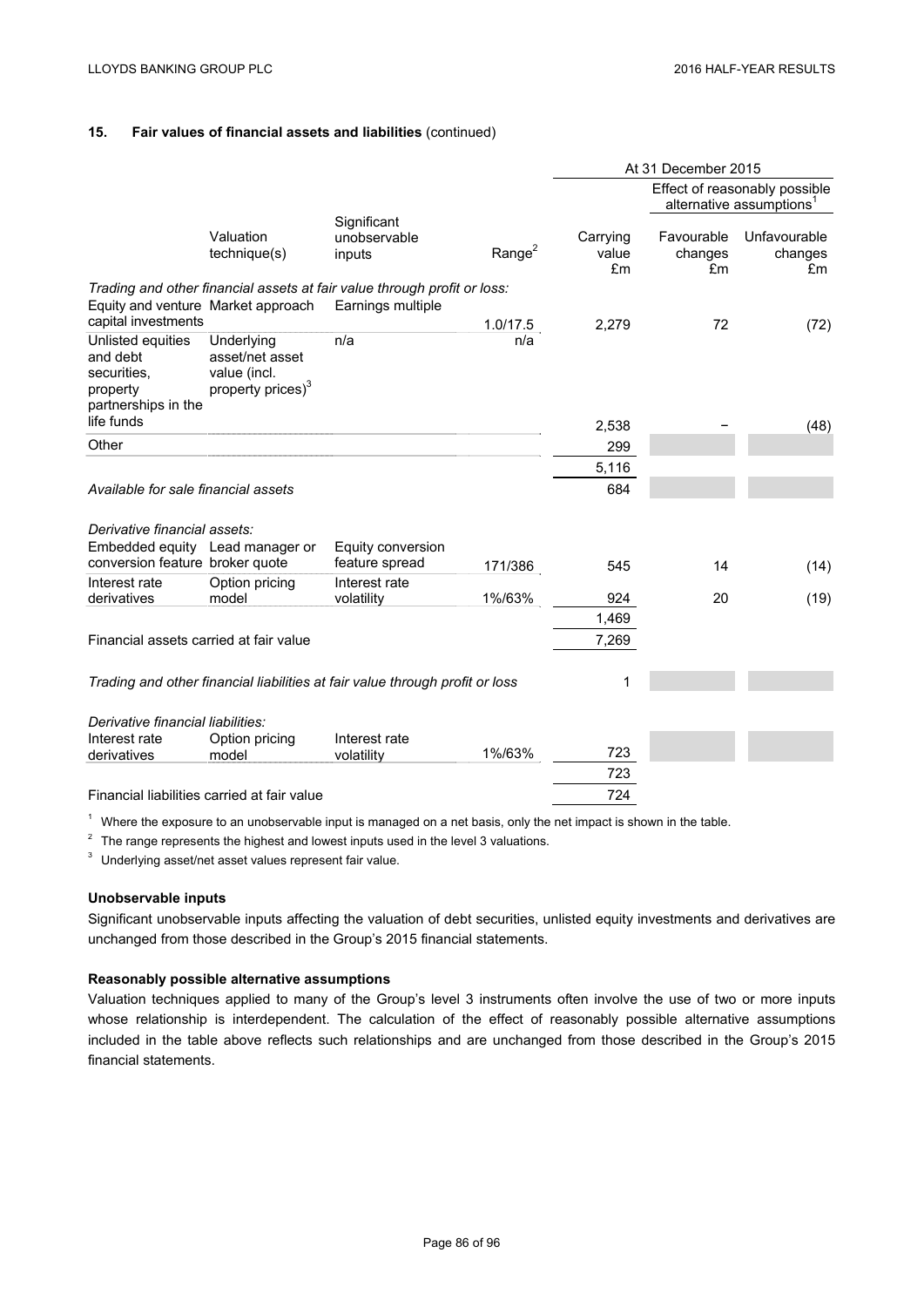# **16. Credit quality of loans and advances**

The table below sets out those loans that are (i) neither past due nor impaired, (ii) past due but not impaired, (iii) impaired, not requiring a provision and (iv) impaired requiring a provision.

The disclosures in the table below are produced under the underlying basis used for the Group's segmental reporting. The Group believes that, for reporting periods following a significant acquisition such as the acquisition of HBOS in 2009, this underlying basis, which includes the allowance for loan losses at the acquisition date on a gross basis, more fairly reflects the underlying provisioning status of the loans.

The analysis of lending between retail and commercial has been prepared based upon the type of exposure and not the business segment in which the exposure is recorded. Included within retail are exposures to personal customers and small businesses, whilst included within commercial are exposures to corporate customers and other large institutions.

|                                            | <b>Customers</b>   |                            |                        |                         | <b>Designated</b><br>at fair value |                                    |
|--------------------------------------------|--------------------|----------------------------|------------------------|-------------------------|------------------------------------|------------------------------------|
| <b>Loans and advances</b>                  | <b>Banks</b><br>£m | Retail-<br>mortgages<br>£m | Retail-<br>other<br>£m | <b>Commercial</b><br>£m | Total<br>£m                        | through<br>profit or<br>loss<br>£m |
| At 30 June 2016                            |                    |                            |                        |                         |                                    |                                    |
| Good quality                               | 25,547             | 297,474                    | 34,830                 | 63,285                  |                                    | 35,934                             |
| Satisfactory quality                       | 305                | 975                        | 4,384                  | 30,716                  |                                    | 78                                 |
| Lower quality                              | 6                  | 38                         | 443                    | 6,002                   |                                    |                                    |
| Below standard, but not                    |                    |                            |                        |                         |                                    |                                    |
| impaired                                   | 22                 | 146                        | 355                    | 407                     |                                    |                                    |
| Neither past due nor impaired <sup>1</sup> | 25,880             | 298,633                    | 40,012                 | 100,410                 | 439,055                            | 36,012                             |
| $0-30$ days                                | 78                 | 3,839                      | 313                    | 228                     | 4,380                              |                                    |
| 30-60 days                                 |                    | 1,638                      | 79                     | 56                      | 1,773                              |                                    |
| 60-90 days                                 |                    | 1,056                      | 7                      | 43                      | 1,106                              |                                    |
| 90-180 days                                |                    | 1,286                      | 11                     | 43                      | 1,340                              |                                    |
| Over 180 days                              |                    |                            | 25                     | 138                     | 163                                |                                    |
| Past due but not impaired <sup>2</sup>     | 78                 | 7,819                      | 435                    | 508                     | 8,762                              |                                    |
| Impaired - no provision required           |                    | 786                        | 442                    | 980                     | 2,208                              |                                    |
| - provision held                           |                    | 3,468                      | 977                    | 2,660                   | 7,105                              |                                    |
| Gross lending                              | 25,958             | 310,706                    | 41,866                 | 104,558                 | 457,130                            | 36,012                             |
| At 31 December 2015                        |                    |                            |                        |                         |                                    |                                    |
| Good quality                               | 24,670             | 301,403                    | 33,589                 | 63,453                  |                                    | 33,156                             |
| Satisfactory quality                       | 311                | 527                        | 4,448                  | 28,899                  |                                    | 15                                 |
| Lower quality                              | 4                  | 27                         | 476                    | 7,210                   |                                    | 3                                  |
| Below standard, but not                    |                    |                            |                        |                         |                                    |                                    |
| impaired                                   | 21                 | 106                        | 373                    | 439                     |                                    |                                    |
| Neither past due nor impaired <sup>1</sup> | 25,006             | 302,063                    | 38,886                 | 100,001                 | 440,950                            | 33,174                             |
| $0-30$ days                                | 111                | 4,066                      | 276                    | 248                     | 4,590                              |                                    |
| 30-60 days                                 |                    | 1,732                      | 81                     | 100                     | 1,913                              |                                    |
| 60-90 days                                 |                    | 1,065                      | 9                      | 52                      | 1,126                              |                                    |
| 90-180 days                                |                    | 1,370                      | 8                      | 19                      | 1,397                              |                                    |
| Over 180 days                              |                    |                            | 19                     | 44                      | 63                                 |                                    |
| Past due but not impaired <sup>2</sup>     | 111                | 8,233                      | 393                    | 463                     | 9,089                              |                                    |
| Impaired - no provision required           |                    | 732                        | 690                    | 1,092                   | 2,514                              |                                    |
| - provision held                           |                    | 3,269                      | 911                    | 2,896                   | 7,076                              |                                    |
| Gross lending                              | 25,117             | 314,297                    | 40,880                 | 104,452                 | 459,629                            | 33,174                             |

<sup>1</sup> The definitions of good quality, satisfactory quality, lower quality and below standard, but not impaired applying to retail and commercial are not the same, reflecting the different characteristics of these exposures and the way they are managed internally, and consequently totals are not provided. Commercial lending has been classified using internal probability of default rating models mapped so that they are comparable to external credit ratings. Good quality lending comprises the lower assessed default probabilities, with other classifications reflecting progressively higher default risk. Classifications of retail lending incorporate expected recovery levels for mortgages, as well as probabilities of default assessed using internal rating models.

 $2$  A financial asset is 'past due' if a counterparty has failed to make a payment when contractually due.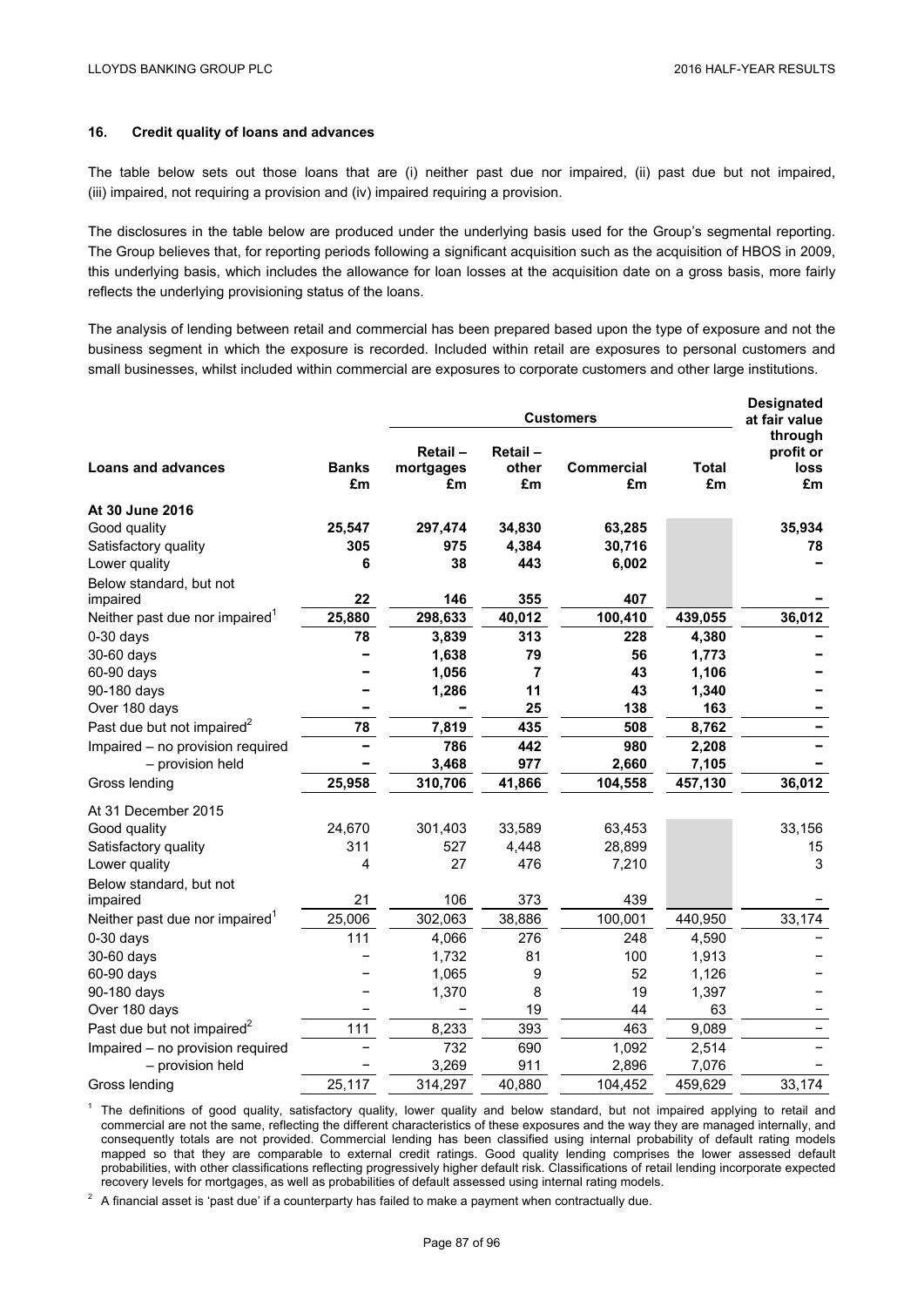## **17. Related party transactions**

#### **UK government**

In January 2009, the UK government through HM Treasury became a related party of the Company following its subscription for ordinary shares issued under a placing and open offer. As at 30 June 2016, HM Treasury held an interest of 9.1 per cent in the Company's ordinary share capital, with its interest having fallen below 20 per cent on 11 May 2015. As a consequence of HM Treasury no longer being considered to have a significant influence, it ceased to be a related party of the Company for IAS 24 purposes at that date.

In accordance with IAS 24, UK government-controlled entities were related parties of the Group until 11 May 2015. The Group also regarded the Bank of England and entities controlled by the UK government, including The Royal Bank of Scotland Group plc (RBS), NRAM plc and Bradford & Bingley plc, as related parties.

The Group has participated in a number of schemes operated by the UK government and central banks and made available to eligible banks and building societies.

#### *National Loan Guarantee Scheme*

The Group participates in the UK government's National Loan Guarantee Scheme, providing eligible UK businesses with discounted funding based on the Group's existing lending criteria. Eligible businesses who have taken up the funding benefit from a 1 per cent discount on their funding rate for a pre-agreed period of time.

#### *Funding for Lending*

The Funding for Lending Scheme represents a further source of cost effective secured term funding available to the Group. The initiative supports a broad range of UK based customers, focussing primarily on providing small businesses with cheaper finance to invest and grow. In November 2015, the Bank of England announced that the deadline for banks to draw down their borrowing allowance would be extended for a further two years until 31 January 2018. At 30 June 2016, the Group had drawn down £33.1 billion (31 December 2015: £32.1 billion) under the Scheme.

## *Enterprise Finance Guarantee Scheme*

The Group participates in the Enterprise Finance Guarantee Scheme which supports viable businesses with access to lending where they would otherwise be refused a loan due to a lack of lending security. The Department for Business, Innovation and Skills provides the lender with a guarantee of up to 75 per cent of the capital of each loan subject to the eligibility of the customer. As at 30 June 2016, the Group had offered 6,647 loans to customers, worth over £568 million. Under the most recent renewal of the terms of the scheme, Lloyds Bank plc and Bank of Scotland plc, on behalf of the Group, contracted with The Secretary of State for Business, Innovation and Skills.

## *Help to Buy*

The Help to Buy Scheme is a scheme promoted by the UK government and is aimed to encourage participating lenders to make mortgage loans available to customers who require higher loan-to-value mortgages. Halifax and Lloyds are currently participating in the Scheme whereby customers borrow between 90 per cent and 95 per cent of the purchase price. In return for the payment of a commercial fee, HM Treasury has agreed to provide a guarantee to the lender to cover a proportion of any loss made by the lender. £3,383 million of outstanding loans at 30 June 2016 (31 December 2015: £3,133 million) had been advanced under this scheme.

#### *Business Growth Fund*

The Group has invested £222 million (31 December 2015: £176 million) in the Business Growth Fund (under which an agreement was entered into with RBS amongst others) and, as at 30 June 2016, carries the investment at a fair value of £216 million (31 December 2015: £170 million).

## *Big Society Capital*

The Group has invested £38 million (31 December 2015: £36 million) in the Big Society Capital Fund under which an agreement was entered into with RBS amongst others and, as at 30 June 2016, carries the investment at a fair value of £37 million (31 December 2015: £33 million).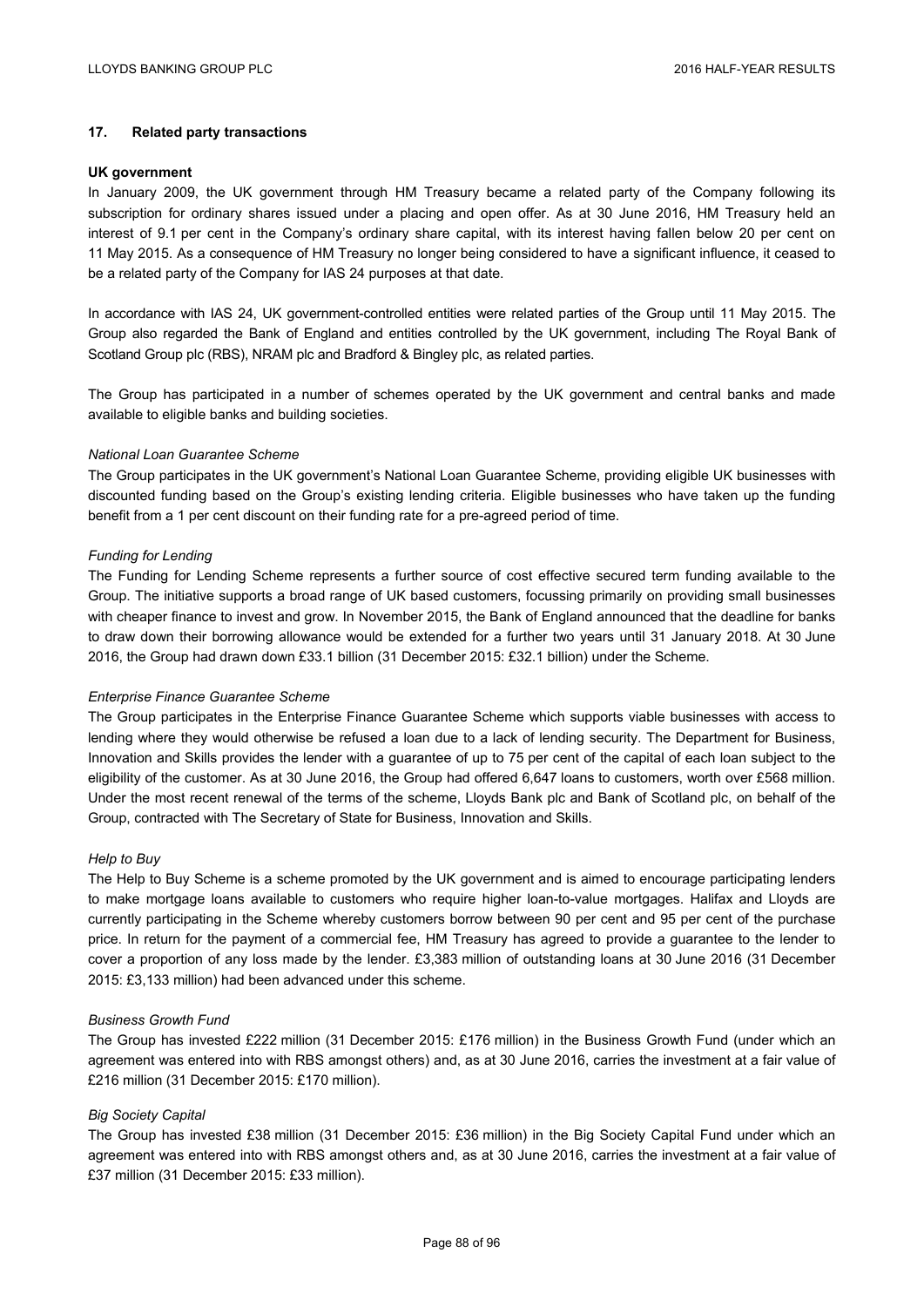# **17. Related party transactions** (continued)

#### *Housing Growth Partnership*

The Group has invested £11 million (31 December 2015: £4 million) and has committed to invest up to a further £39 million into the Housing Growth Partnership under which an agreement was entered into with the Homes and Communities Agency.

#### *Central bank facilities*

In the ordinary course of business, the Group may from time to time access market-wide facilities provided by central banks.

## *Other government-related entities*

Other than the transactions referred to above, there were no significant transactions with the UK government and UK government-controlled entities (including UK government-controlled banks) during the year that were not made in the ordinary course of business or that were unusual in their nature or conditions.

#### **Other related party transactions**

Other related party transactions for the half-year to 30 June 2016 are similar in nature to those for the year ended 31 December 2015.

# **18. Dividends on ordinary shares**

An interim dividend for 2016 of 0.85 pence per ordinary share (half-year to 30 June 2015: 0.75 pence) will be paid on 28 September 2016. The total amount of this dividend is £607 million (half-year to 30 June 2015: £535 million).

Shareholders who have already joined the dividend reinvestment plan will automatically receive shares instead of the cash dividend. Key dates for the payment of the dividends are:

| Shares guoted ex-dividend                                        | <b>11 August 2016</b> |
|------------------------------------------------------------------|-----------------------|
| Record date                                                      | <b>12 August 2016</b> |
| Final date for joining or leaving the dividend reinvestment plan | 2 September 2016      |
| Interim dividend paid                                            | 28 September 2016     |

On 17 May 2016, a final dividend in respect of 2015 of 1.5 pence per share, totalling £1,070 million, and a special dividend of 0.5 pence per share, totalling £357 million, were paid to shareholders.

## **19. Future accounting developments**

The following pronouncements are not applicable for the year ending 31 December 2016 and have not been applied in preparing these financial statements. Save as disclosed below, the full impact of these accounting changes is being assessed by the Group. As at 27 July 2016, these pronouncements are awaiting EU endorsement.

IFRS 9 *Financial Instruments* 

IFRS 9 replaces IAS 39 Financial Instruments: Recognition and Measurement

## *Classification and Measurement*

IFRS 9 requires financial assets to be classified into one of three measurement categories, fair value through profit or loss, fair value through other comprehensive income and amortised cost, on the basis of the objectives of the entity's business model for managing its financial assets and the contractual cash flow characteristics of the instruments.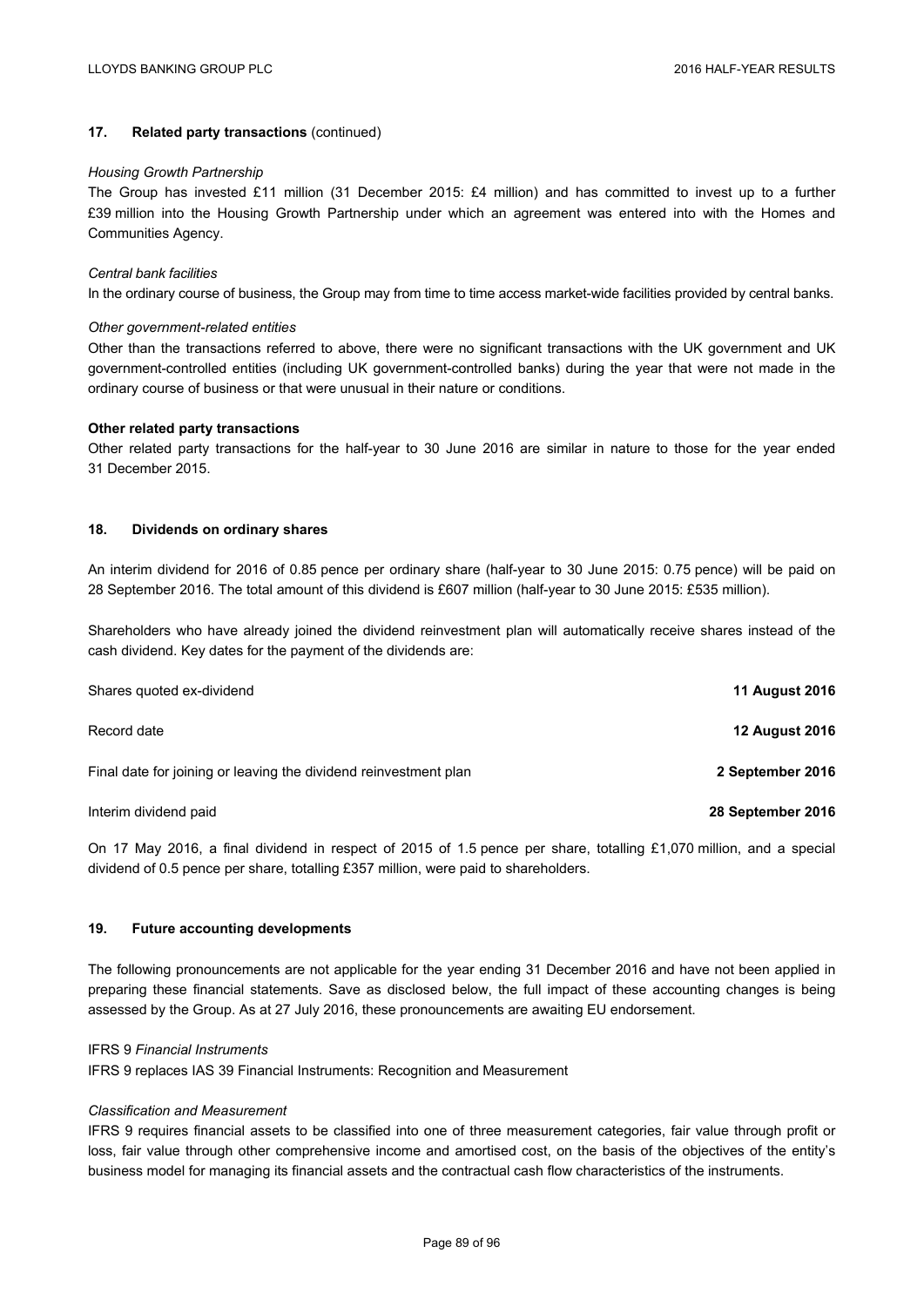# **19. Future accounting developments** (continued)

The Group has undertaken an assessment to determine the potential impact of changes in classification and measurement of financial assets. The adoption of IFRS 9 is unlikely to result in a significant change to current asset measurement bases, however, the final impact will be dependent on the facts and circumstances that exist on 1 January 2018.

IFRS 9 retains most of the existing requirements for financial liabilities. However, for financial liabilities designated at fair value through profit or loss, gains or losses attributable to changes in own credit risk may be presented in other comprehensive income. This change is expected to be immaterial to the Group.

## *Impairment*

IFRS 9 also replaces the existing 'incurred loss' impairment approach with an expected credit loss approach, resulting in earlier recognition of credit losses. The IFRS 9 impairment model has three stages. Entities are required to recognise a 12 month expected loss allowance on initial recognition (stage 1) and a lifetime expected loss allowance when there has been a significant increase in credit risk (stage 2). The assessment of whether a significant increase in credit risk has occurred is a key aspect of the IFRS 9 methodology and involves quantitative and qualitative measures and therefore requires considerable management judgement. Stage 3 requires objective evidence that an asset is credit-impaired, which is similar to the guidance on incurred losses in IAS 39. Loan commitments and financial guarantees not measured at fair value through profit or loss are also in scope.

IFRS 9 requires the use of more forward looking information including reasonable and supportable forecasts of future economic conditions. The need to consider multiple economic scenarios and how they could impact the loss allowance is a subjective feature of the IFRS 9 impairment model. The final methodology for multiple economic scenarios is still under development, however, economic scenarios are likely to consider the Group's five year operating plan and stress testing scenarios. Appropriate governance and oversight will be established around the process. It is important that the linkage between expected credit losses, economic scenarios, and stress testing is understood and transparent.

These changes may result in a material increase in the Group's balance sheet provisions for credit losses and may therefore negatively impact the Group's regulatory capital position. The extent of any increase in provisions will depend upon, amongst other things, the composition of the Group's lending portfolios and forecast economic conditions at the date of implementation. The requirement to transfer assets between stages and to incorporate forward looking data into the expected credit loss calculation, including multiple economic scenarios, is likely to result in impairment charges being more volatile when compared to the current IAS 39 impairment model.

## *Hedge Accounting*

The hedge accounting requirements of IFRS 9 are more closely aligned with risk management practices and follow a more principle-based approach than IAS 39, however, there is an option to maintain the existing IAS 39 hedge accounting rules until the IASB completes its project on macro hedging. The Group currently expects to continue applying IAS 39 hedge accounting in accordance with this accounting policy choice.

## *Transition*

IFRS 9 is effective for annual periods beginning on or after 1 January 2018 with no requirement to restate prior periods. If comparative periods are not restated, at the date of initial application, any difference between the carrying amount of financial assets and the change in loss allowance shall be recognised in opening retained earnings.

## *IFRS 9 implementation programme*

The Group has an established IFRS 9 programme to ensure a high quality implementation in compliance with the standard and regulatory guidance. The programme involves Finance and Risk functions across the Group with Divisional and Group steering committees providing oversight. The key responsibilities of the programme include defining IFRS 9 methodology and accounting policy, development of expected loss models, identifying data and system requirements, and establishing an appropriate operating model and governance framework.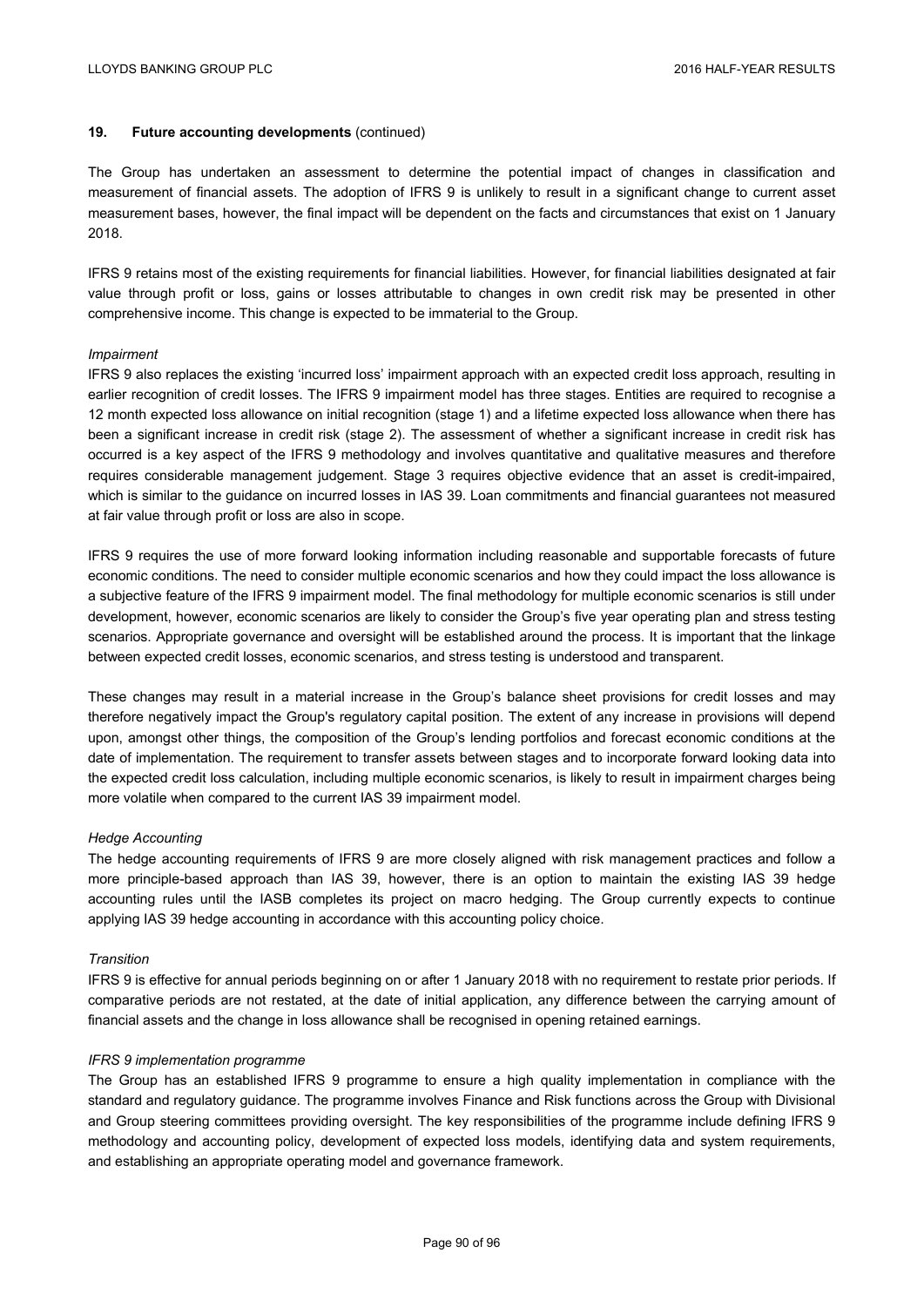# **19. Future accounting developments** (continued)

Impairment methodologies have been documented and, in addition to IFRS 9, assessed against the expectations of the Basel Committee on Banking Supervision paper 'Guidance on Credit Risk and Accounting for Expected Credit Losses', and the Global Public Policy Committee paper 'The implementation of IFRS 9 impairment requirements by banks'.

The build phase of the programme is underway for the core credit risk models. Systems, processes and model testing will take place in 2017 to embed the changes, enhance business readiness and help improve the understanding of the new impairment models. The programme is progressing in line with its delivery plans.

For all material portfolios, IFRS 9 expected credit loss calculation will leverage the systems, data and models used to calculate regulatory expected credit losses. IFRS 9 expected credit loss models will use the three key input parameters for the computation of expected loss: probability of default; loss given default; and exposure at default.

However, given the conservatism inherent in the regulatory expected losses calculation, a number of adjustments to these components must be made to ensure compliance with IFRS 9 requirements.

IFRS 9 models differ from the regulatory models in a number of conceptual ways, for example stage 2 assets under IFRS 9, for which there has been a significant increase in credit risk, carry a lifetime expected loss amount; whereas regulatory models generate 12 month expected losses for non-defaulted loans, even though they may have experienced a significant increase in credit risk. In addition, different assets are in scope for each reporting base. As a result, the size of the regulatory expected losses should not be taken as a proxy for the size of the loss allowance under IFRS 9.

## IFRS 15 *Revenue from Contracts with Customers*

IFRS 15 replaces IAS 18 Revenue and IAS 11 Construction Contracts. Financial instruments, leases and insurance contracts are out of scope and so this standard is not currently expected to have a significant impact on the Group's profitability.

IFRS 15 is effective for annual periods beginning on or after 1 January 2018.

## IFRS 16 *Leases*

On 13 January 2016 the IASB issued IFRS 16 to replace IAS 17 Leases. IFRS 16 requires lessees to recognise a right of use asset and a liability for future payments arising from a lease contract. Lessor accounting requirements remain aligned to the current approach under IAS 17.

IFRS 16 is effective for annual periods beginning on or after 1 January 2019.

# *Amendments to IAS 7 Statement of Cash Flows, IAS 12 Income Taxes and IFRS 2 Share-based Payment*

During 2016, the IASB has issued amendments to IAS 7 *Statement of Cash Flows* which require additional disclosure about an entity's financing activities, IAS 12 *Income Taxes* which clarify when a deferred tax asset should be recognised for unrealised losses and IFRS 2 Share-based Payment which provide guidance on accounting for cash and certain net-settled schemes. These revised requirements, which are effective for annual periods beginning on or after 1 January 2017 for IAS 7 and IAS 12 and 1 January 2018 for IFRS 2, are not expected to have a significant impact on the Group.

## **20. Other information**

The financial information included in this news release does not constitute statutory accounts within the meaning of section 434 of the Companies Act 2006. Statutory accounts for the year ended 31 December 2015 were approved by the directors on 24 February 2016 and were delivered to the Registrar of Companies on 24 March 2016. The auditors' report on those accounts was unqualified and did not include a statement under sections 498(2) (accounting records or returns inadequate or accounts not agreeing with records and returns) or 498(3) (failure to obtain necessary information and explanations) of the Companies Act 2006.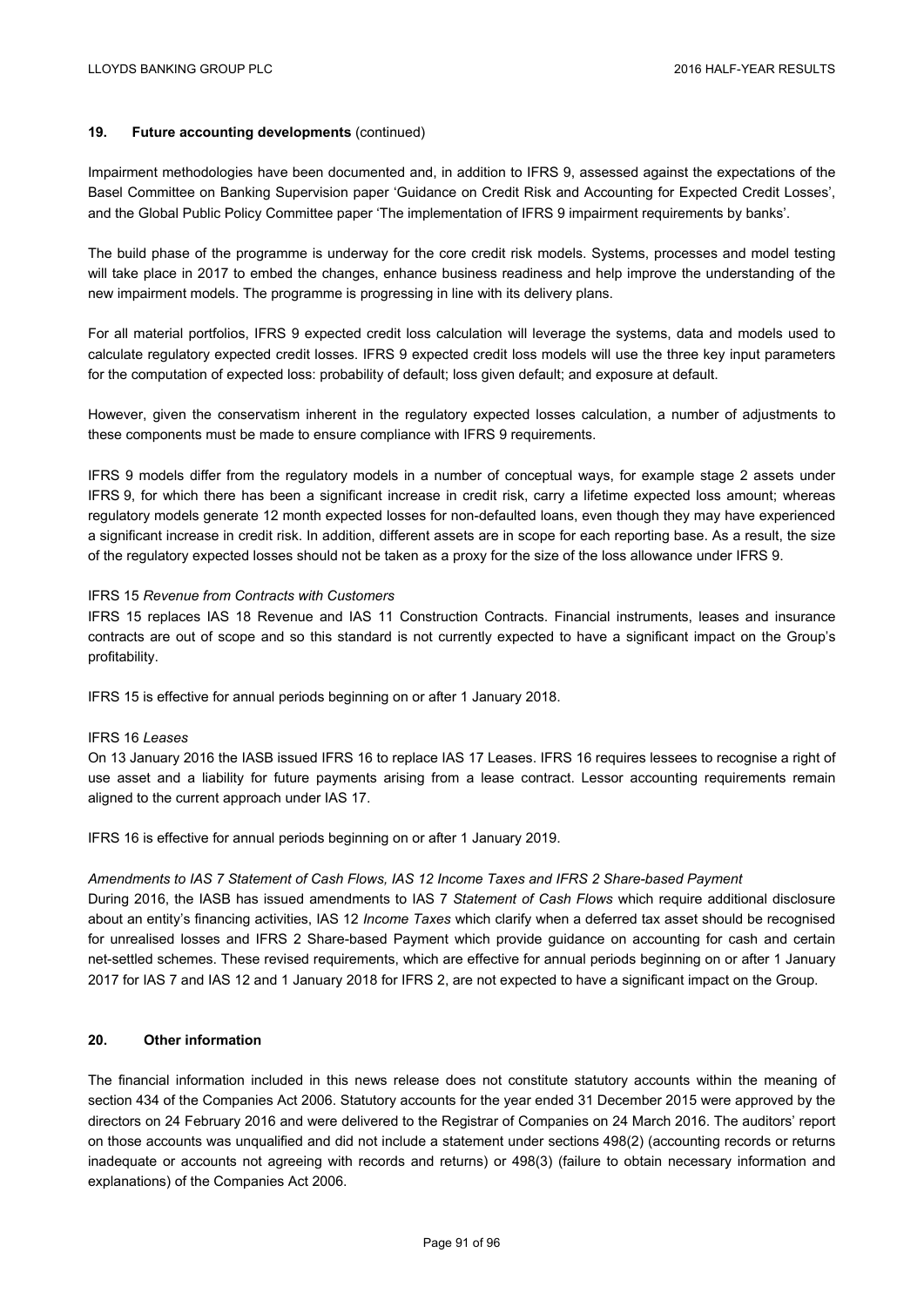# **STATEMENT OF DIRECTORS' RESPONSIBILITIES**

The directors listed below (being all the directors of Lloyds Banking Group plc) confirm that to the best of their knowledge these condensed consolidated half-year financial statements have been prepared in accordance with International Accounting Standard 34, *Interim Financial Reporting*, as adopted by the European Union, and that the half-year management report herein includes a fair review of the information required by DTR 4.2.7R and DTR 4.2.8R, namely:

- an indication of important events that have occurred during the six months ended 30 June 2016 and their impact on the condensed consolidated half-year financial statements, and a description of the principal risks and uncertainties for the remaining six months of the financial year; and
- material related party transactions in the six months ended 30 June 2016 and any material changes in the related party transactions described in the last annual report.

Signed on behalf of the board by

António Horta-Osório Group Chief Executive 27 July 2016

Lloyds Banking Group plc board of directors:

#### **Executive directors:**

António Horta-Osório (Group Chief Executive) George Culmer (Chief Financial Officer) Juan Colombás (Chief Risk Officer)

#### **Non-executive directors:**

Lord Blackwell (Chairman) Anita Frew (Deputy Chairman) Alan Dickinson Simon Henry Nicholas Luff Deborah McWhinney Nicholas Prettejohn Stuart Sinclair Anthony Watson CBE Sara Weller CBE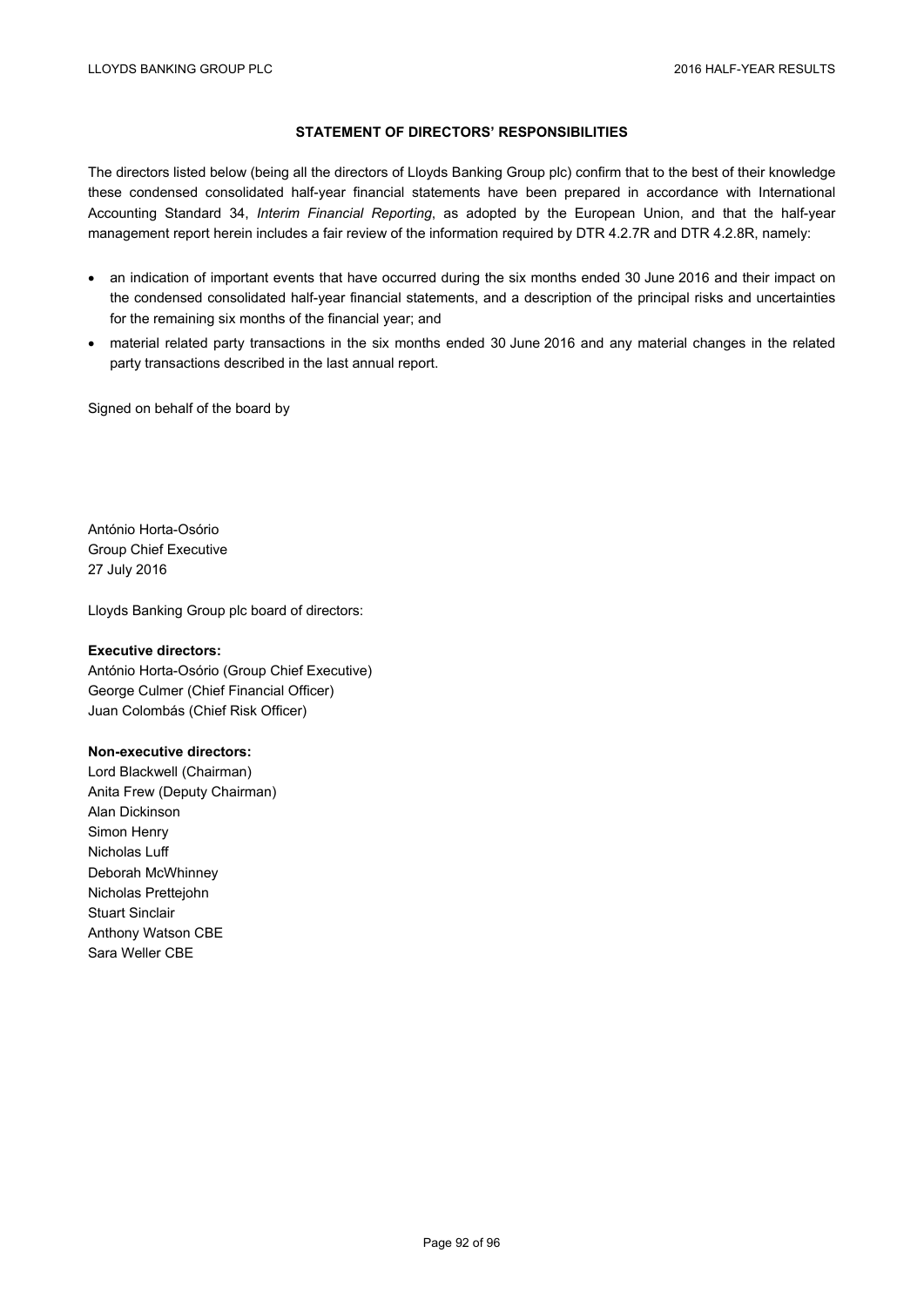# **INDEPENDENT REVIEW REPORT TO LLOYDS BANKING GROUP PLC**

#### **Report on the condensed consolidated half-year financial statements**

#### *Our conclusion*

We have reviewed Lloyds Banking Group plc's condensed consolidated half-year financial statements (the "interim financial statements") in the 2016 half-year results of Lloyds Banking Group plc for the six month period ended 30 June 2016. Based on our review, nothing has come to our attention that causes us to believe that the interim financial statements are not prepared, in all material respects, in accordance with International Accounting Standard 34, 'Interim Financial Reporting', as adopted by the European Union and the Disclosure Rules and Transparency Rules of the United Kingdom's Financial Conduct Authority.

## *What we have reviewed*

The interim financial statements comprise:

- the consolidated balance sheet as at 30 June 2016;
- the consolidated income statement for the six months ended 30 June 2016
- the consolidated statement of comprehensive income for the six months ended 30 June 2016;
- the consolidated cash flow statement for the six months ended 30 June 2016;
- the consolidated statement of changes in equity for the six months ended 30 June 2016; and
- the explanatory notes to the interim financial statements.

The interim financial statements included in the 2016 half-year results have been prepared in accordance with International Accounting Standard 34, 'Interim Financial Reporting', as adopted by the European Union and the Disclosure Rules and Transparency Rules of the United Kingdom's Financial Conduct Authority.

As disclosed in note 1 to the interim financial statements, the financial reporting framework that has been applied in the preparation of the full annual financial statements of the Group is applicable law and International Financial Reporting Standards (IFRSs) as adopted by the European Union.

# **Responsibilities for the interim financial statements and the review**

## *Our responsibilities and those of the directors*

The 2016 half-year results, including the interim financial statements, is the responsibility of, and has been approved by, the directors. The directors are responsible for preparing the 2016 half-year results in accordance with the Disclosure Rules and Transparency Rules of the United Kingdom's Financial Conduct Authority.

Our responsibility is to express a conclusion on the interim financial statements in the 2016 half-year results based on our review. This report, including the conclusion, has been prepared for and only for the company for the purpose of complying with the Disclosure Rules and Transparency Rules of the United Kingdom's Financial Conduct Authority and for no other purpose. We do not, in giving this conclusion, accept or assume responsibility for any other purpose or to any other person to whom this report is shown or into whose hands it may come save where expressly agreed by our prior consent in writing.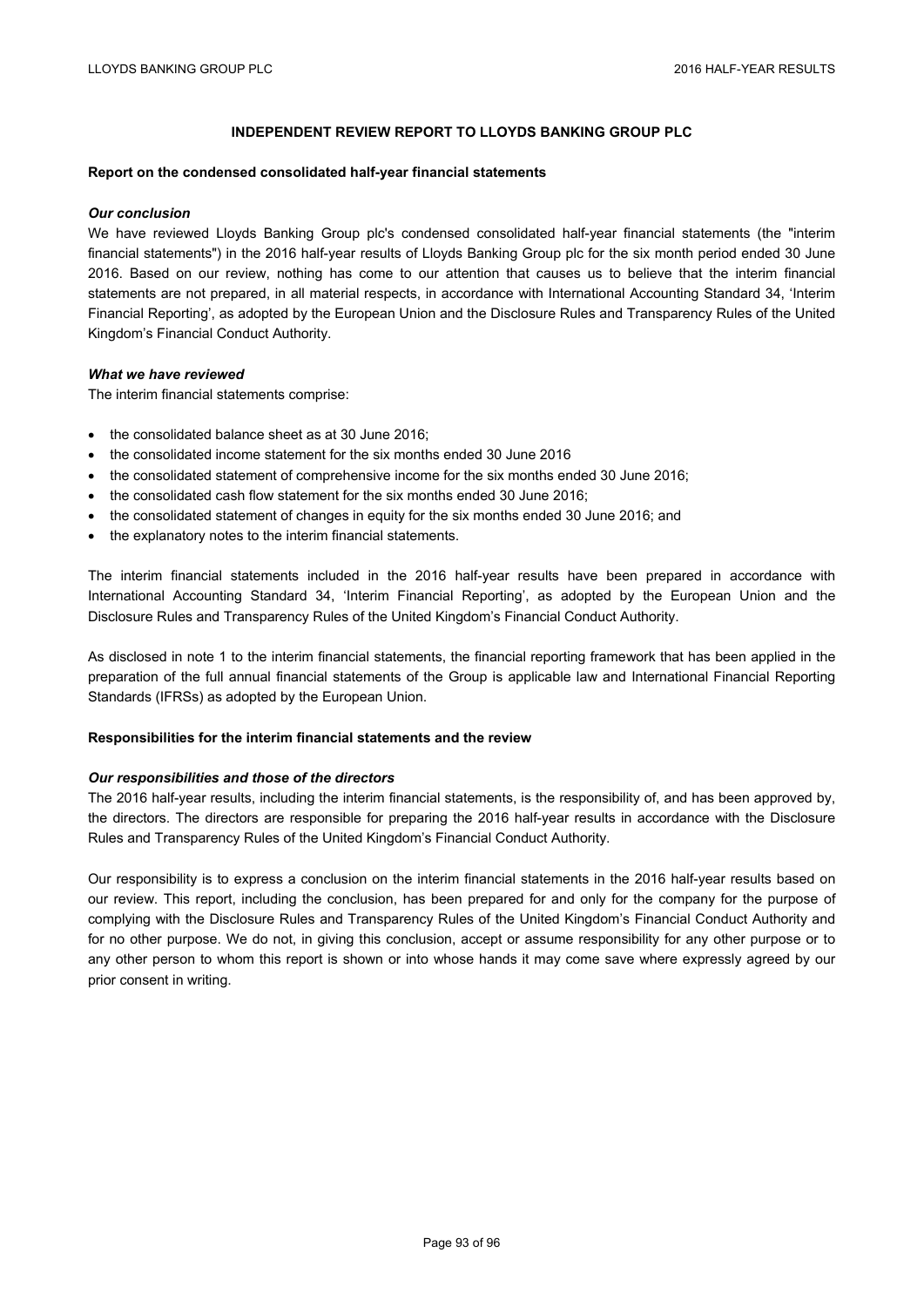# **INDEPENDENT REVIEW REPORT TO LLOYDS BANKING GROUP PLC** (continued)

#### *What a review of interim financial statements involves*

We conducted our review in accordance with International Standard on Review Engagements (UK and Ireland) 2410, 'Review of Interim Financial Information Performed by the Independent Auditor of the Entity' issued by the Auditing Practices Board for use in the United Kingdom. A review of interim financial information consists of making enquiries, primarily of persons responsible for financial and accounting matters, and applying analytical and other review procedures.

A review is substantially less in scope than an audit conducted in accordance with International Standards on Auditing (UK and Ireland) and, consequently, does not enable us to obtain assurance that we would become aware of all significant matters that might be identified in an audit. Accordingly, we do not express an audit opinion.

We have read the other information contained in the 2016 half-year results and considered whether it contains any apparent misstatements or material inconsistencies with the information in the interim financial statements.

PricewaterhouseCoopers LLP Chartered Accountants London 27 July 2016

Notes:

- (a) The maintenance and integrity of the Lloyds Banking Group plc website is the responsibility of the directors; the work carried out by the auditors does not involve consideration of these matters and, accordingly, the auditors accept no responsibility for any changes that may have occurred to the interim financial statements since they were initially presented on the website.
- (b) Legislation in the United Kingdom governing the preparation and dissemination of financial statements may differ from legislation in other jurisdictions.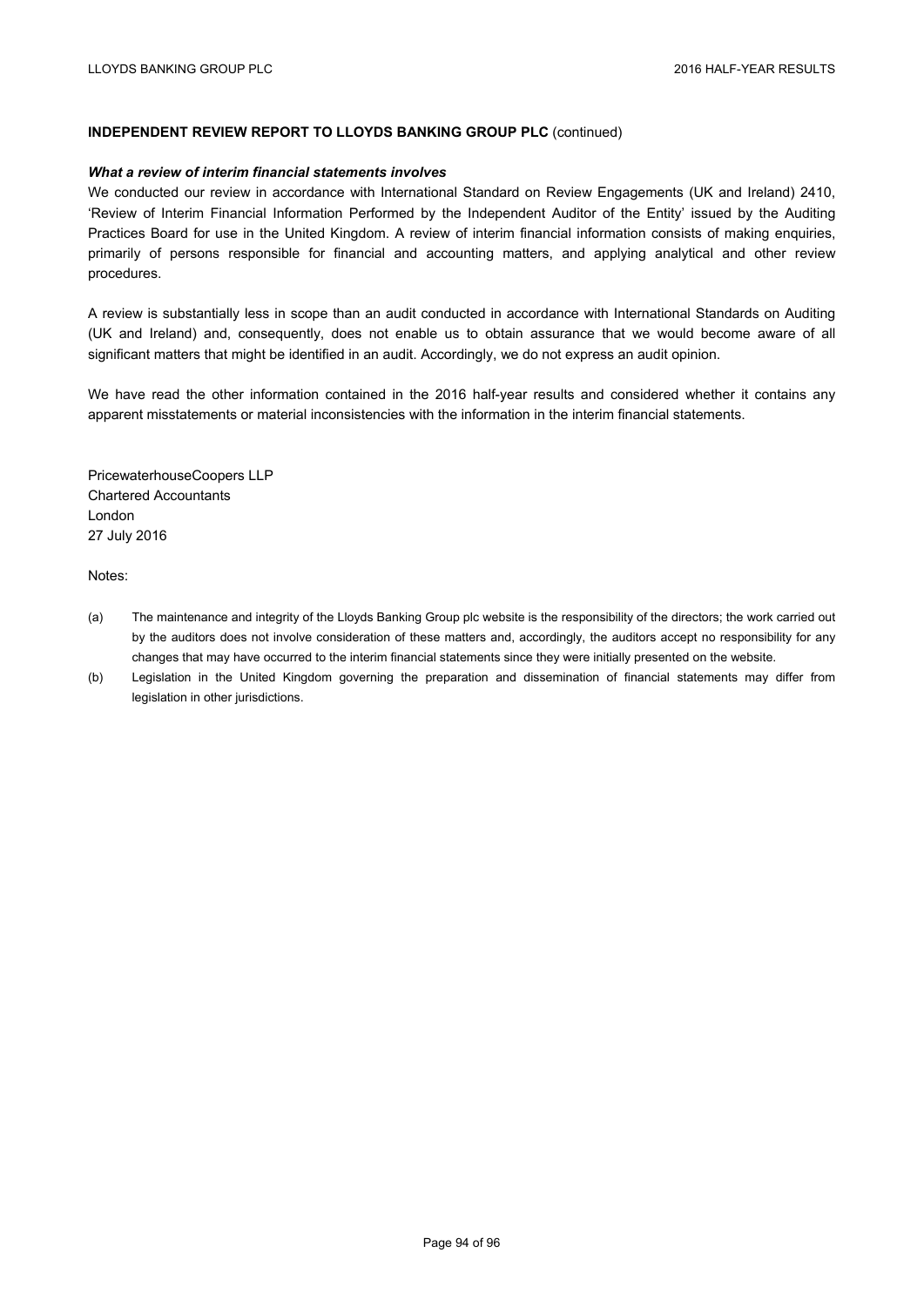# **SUMMARY OF ALTERNATIVE PERFORMANCE MEASURES**

As described in the basis of preparation, the Group analyses its performance on an underlying basis. The Group also calculates a number of metrics that are used throughout the banking and insurance industries on an underlying basis as these provide management with a relevant and consistent view of these measures from period to period. A description of the Group's alternative performance measures and their calculation is set out below.

| Asset quality ratio                           | The underlying impairment charge for the period (on an annualised basis) in respect of<br>loans and advances to customers after releases and recoveries expressed as a<br>percentage of average loans and advances to customers                                                                               |
|-----------------------------------------------|---------------------------------------------------------------------------------------------------------------------------------------------------------------------------------------------------------------------------------------------------------------------------------------------------------------|
| Banking net interest<br>margin                | Banking net interest income on customer and product balances in the banking<br>businesses as a percentage of average banking gross interest-earning assets                                                                                                                                                    |
| Cost:income ratio                             | Operating costs as a percentage of total income net of insurance claims less operating<br>lease depreciation calculated on an underlying basis                                                                                                                                                                |
| Gross asset quality ratio                     | The underlying impairment charge for the period (on an annualised basis) in respect of<br>loans and advances to customers before releases and recoveries expressed as a<br>percentage of average loans and advances to customers                                                                              |
| Impaired loans as a<br>percentage of advances | Impaired loans and advances to customers adjusted to exclude Retail and Consumer<br>Finance loans in recoveries expressed as a percentage of closing gross loans and<br>advances to customers                                                                                                                 |
| Loan to deposit ratio                         | The ratio of loans and advances to customers net of allowance for impairment losses and<br>excluding reverse repurchase agreements divided by customer deposits excluding<br>repurchase agreements                                                                                                            |
| <b>Operating Jaws</b>                         | The difference between the period on period percentage change in total income net of<br>insurance claims less operating lease depreciation and the period on period change in<br>operating costs calculated on an underlying basis                                                                            |
| Required equity                               | The amount of shareholders' equity and non-controlling interests required to achieve a<br>common equity tier 1 ratio of 12.0 per cent after allowing for regulatory adjustments and<br>deductions                                                                                                             |
| Return on assets                              | Underlying profit before tax divided by average total assets                                                                                                                                                                                                                                                  |
| Return on required equity                     | Statutory profit after tax adjusted to reflect the notional earnings on any excess or shortfall<br>in equity less the post-tax profit attributable to other equity holders divided by the average<br>required equity for the period                                                                           |
| <b>Return on RWAs</b>                         | Underlying profit before tax divided by average risk-weighted assets                                                                                                                                                                                                                                          |
| Present value of new<br>business premium      | The total single premium sales received in the period (on an annualised basis) plus the<br>discounted value of premiums expected to be received over the term of the new regular<br>premium contracts                                                                                                         |
| Tangible net assets per<br>share              | Net assets excluding intangible assets such as goodwill and acquisition-related<br>intangibles divided by the weighted average number of ordinary shares in issue                                                                                                                                             |
| Underlying profit                             | Statutory profit adjusted for certain items as detailed in the Basis of Preparation                                                                                                                                                                                                                           |
| Underlying earnings per<br>share              | Underlying profit after tax at the standard UK corporation tax rate adjusted for the banking<br>tax surcharge less the post-tax profit attributable to other equity holders divided by the<br>weighted average number of ordinary shares in issue                                                             |
| Underlying return on<br>required equity       | Underlying profit after tax at the standard UK corporation tax rate adjusted to reflect the<br>banking tax surcharge and the notional earnings on any excess or shortfall in equity less<br>the post-tax profit attributable to other equity holders divided by the average required<br>equity for the period |